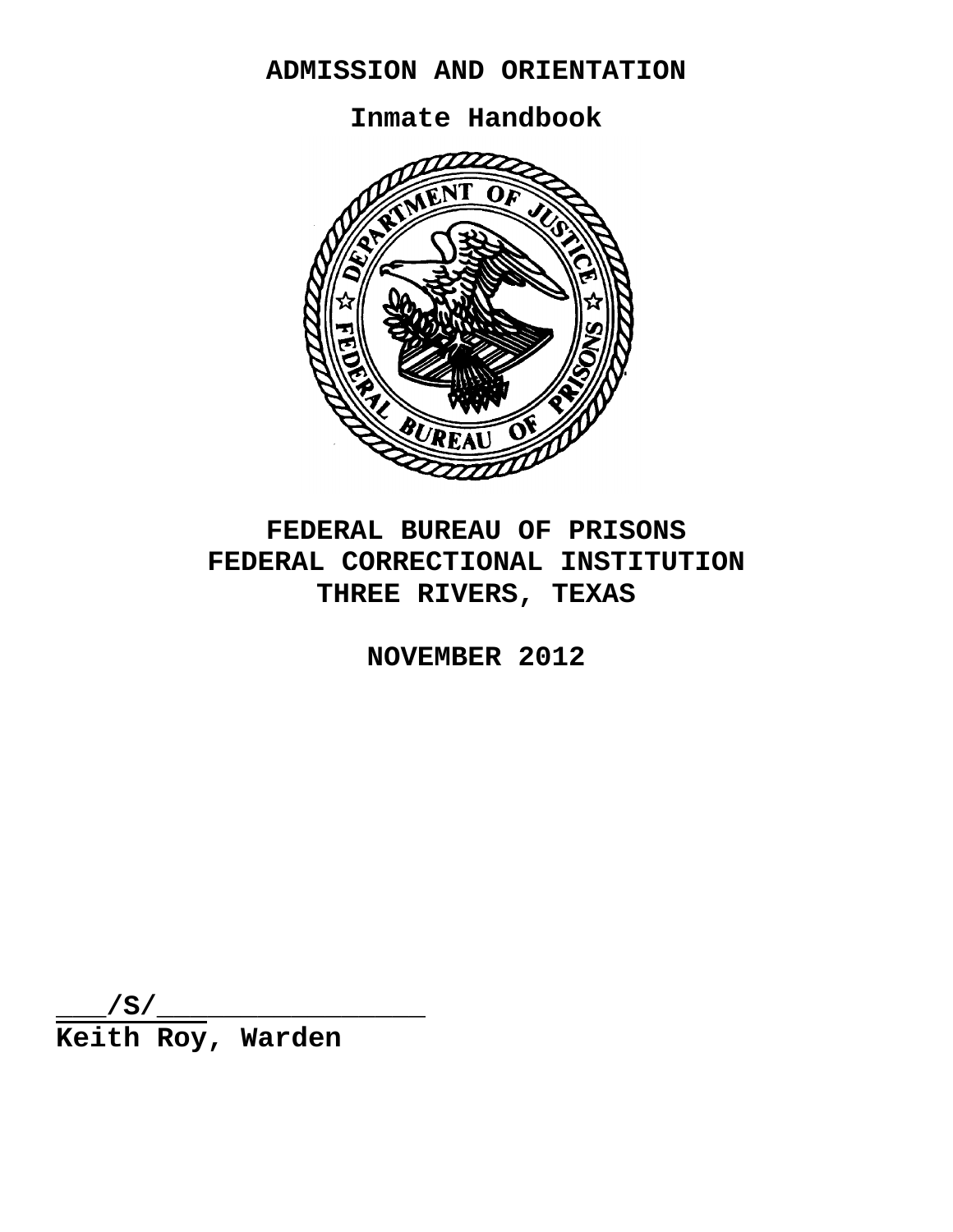# **FEDERAL CORRECTIONAL INSTITUTION Three Rivers, TX**

## **INTRODUCTION**

The purpose of this handbook is to provide incoming inmates with general information regarding the Three Rivers Federal Correctional Institution. It is not a specific guide to the detailed policies of this institution and the Bureau of Prisons but, hopefully, will assist you in understanding and adjusting to institution life at FCI Three Rivers.

## **INTAKE AND ADMISSION AND ORIENTATION**

## **Orientation:**

All newly committed inmates are required to attend the Institution Admission and Orientation (IAOP) Program, within 30 days of their arrival. Information presented during this program will provide you with specific services, policies, rules, regulations and procedures currently in effect at this institution.

Upon your release from Receiving & Discharge, you will be assigned to one of the four housing units on the compound. You will go through a unit A&O lecture which enables you to meet your unit team.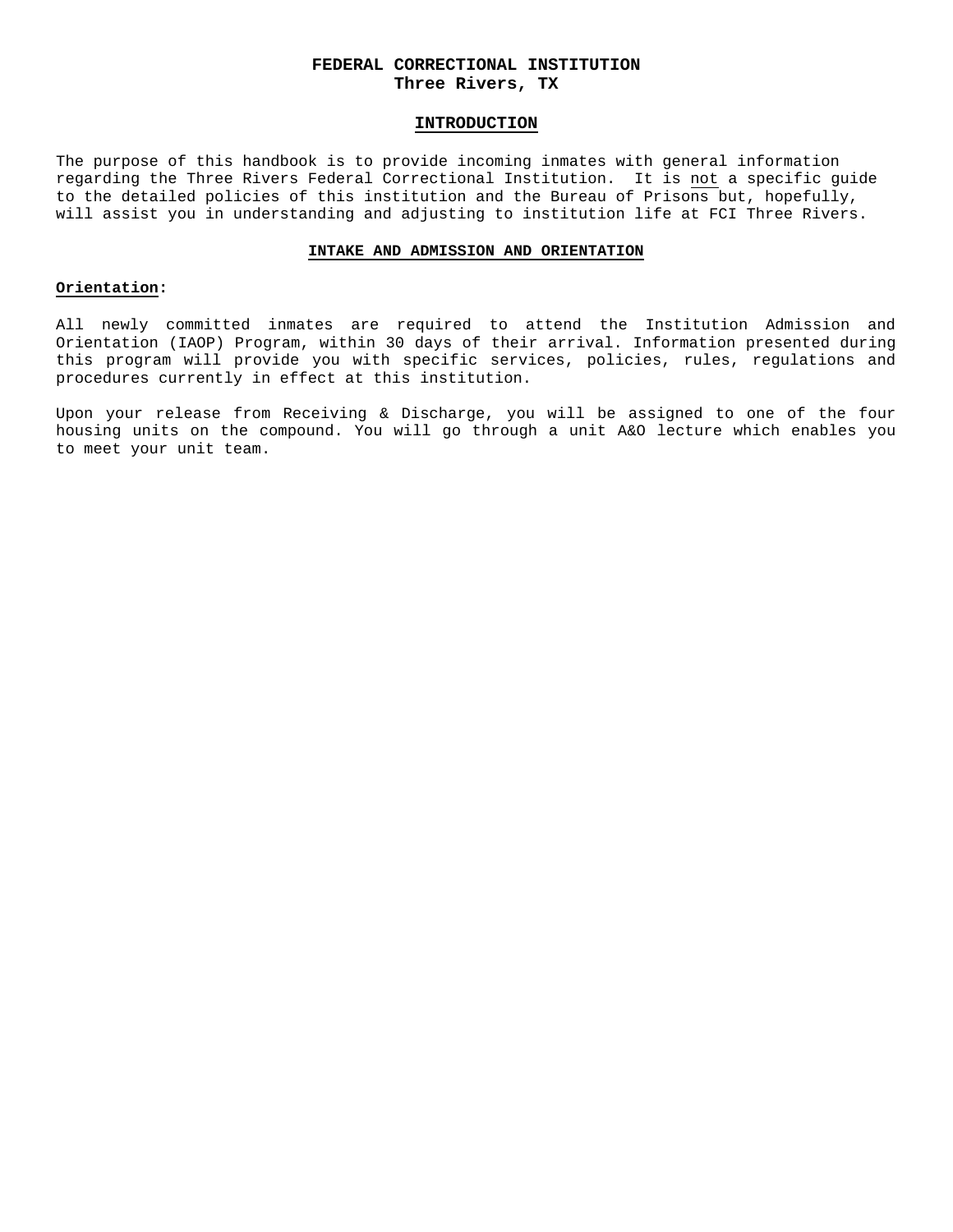# **Inmate Information Handbook**

**Federal Correctional Institution Three Rivers, TX**

# **Table of Contents**

| Chapter No.                     |      |
|---------------------------------|------|
| Unit Management                 |      |
| Commissary/Trust Fund           | II   |
| Education/Recreation            | III  |
| Psychology/Religious Services   | IV   |
| Health Services                 | v    |
| Correctional Systems Department | VI   |
| Correctional Services           | VII  |
| Safety                          | VIII |
| Miscellaneous                   | IX   |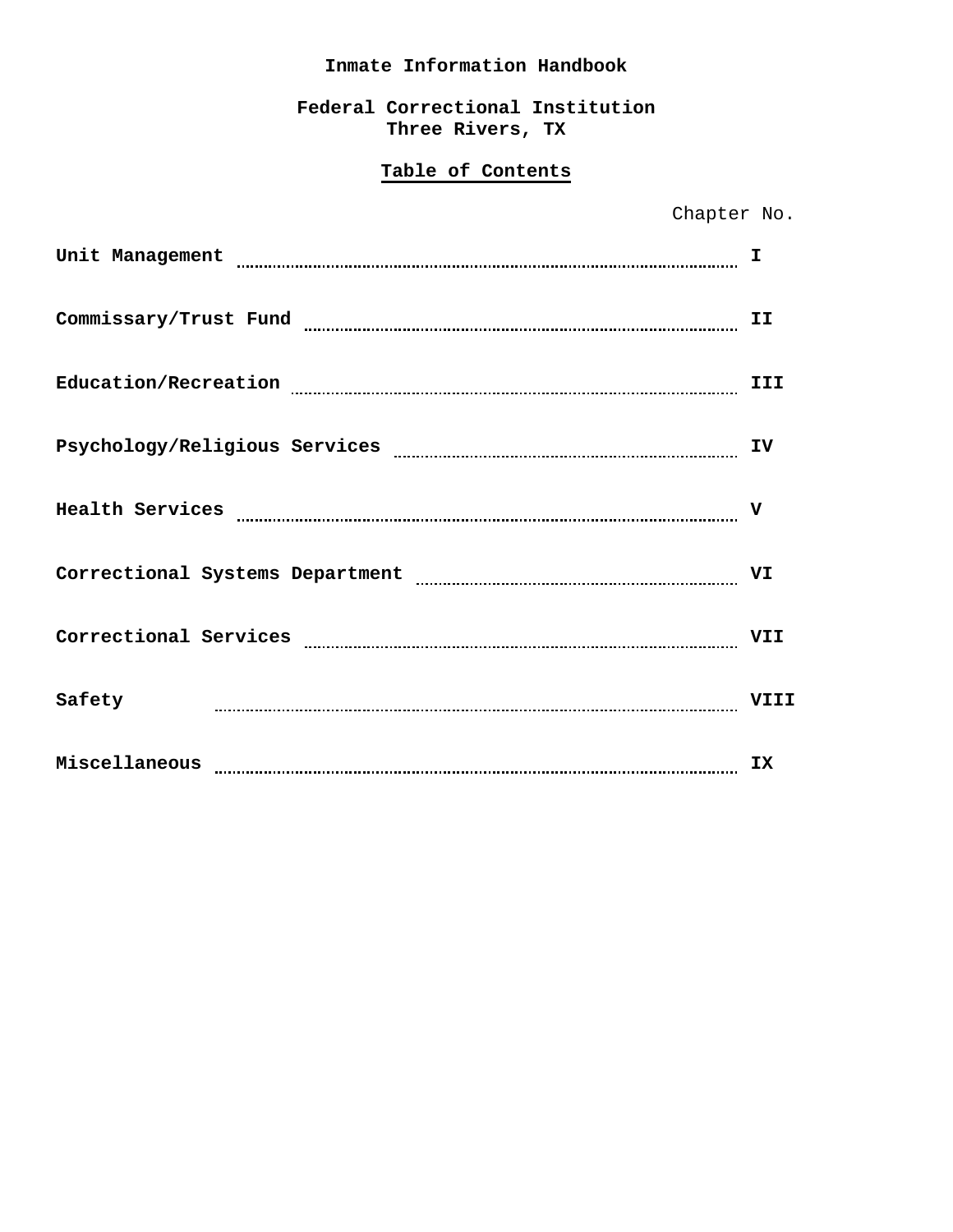# **WARDEN**

The Warden is the Chief Executive Officer of the institution with overall responsibility for the Federal Correctional Institution, Federal Prison Camp, and UNICOR. The Warden's decisions are based upon policies established by the Federal Bureau of Prisons.

# **ASSOCIATE WARDEN**

The Associate Warden (Programs) supervises, directs, and evaluates Correctional Services, Case Management Coordinator/Correctional Systems, Psychology, Religious Services, and Unit Management. The Associate Warden (Operations) supervises, directs and evaluates Computer Services, Employee Services, Facilities, Financial Management/Trust Fund, Food Service, and Health Services. The AW's are instrumental in ensuring that departments are operating in accordance with policy. They conduct open house during mainline Monday – Friday (excluding holidays) and are also available to inmates when visiting various areas of the institution.

# **CAMP ADMINISTRATOR/EXECUTIVE ASSISTANT**

The CA/EA supervises, directs, and evaluates the Education/Recreation, UNICOR and Camp. The CA/EA conducts open house during mainline Monday – Friday (excluding holidays) and is also available to inmates when visiting various areas of the institution.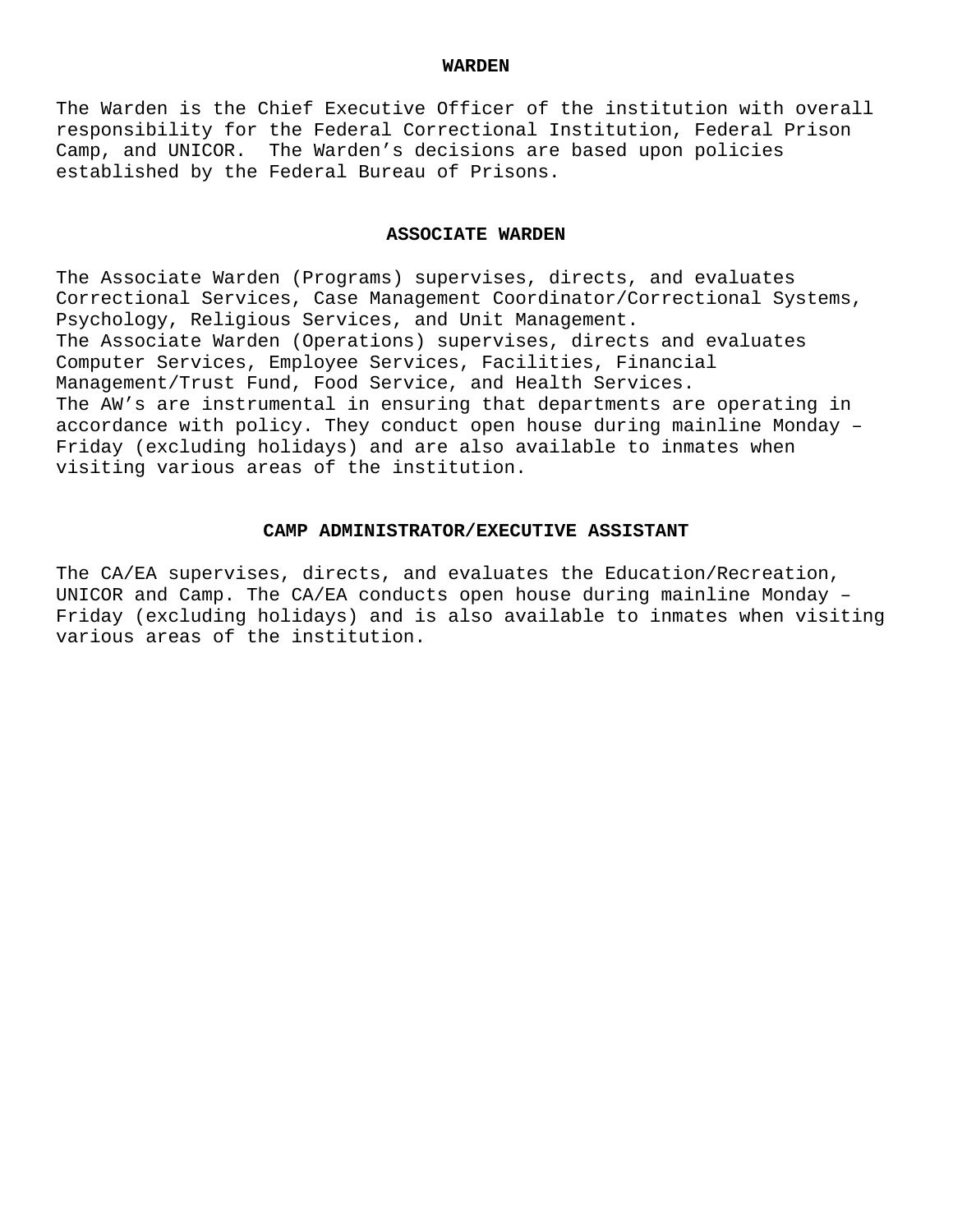# **CHAPTER I**

# **UNIT MANAGEMENT**

# **Table of Contents**

| B) Daily Inmate Life                                                                                                                                                                                                           | 3 |
|--------------------------------------------------------------------------------------------------------------------------------------------------------------------------------------------------------------------------------|---|
| 1) Cell Assignments                                                                                                                                                                                                            |   |
| 2) Sanitation                                                                                                                                                                                                                  |   |
| 3) Personal Property Limits                                                                                                                                                                                                    |   |
| 4) Unit Requlations                                                                                                                                                                                                            |   |
| 5) Call-Outs<br>6) Inmate Dress                                                                                                                                                                                                |   |
|                                                                                                                                                                                                                                |   |
| C) Job assignments [[[[[[[[[[[[[[[[[[[]]]]]]]]]                                                                                                                                                                                | 6 |
|                                                                                                                                                                                                                                |   |
|                                                                                                                                                                                                                                |   |
|                                                                                                                                                                                                                                | 6 |
|                                                                                                                                                                                                                                |   |
|                                                                                                                                                                                                                                | 6 |
| 1) Attorney Visits                                                                                                                                                                                                             |   |
| 2) Law Library                                                                                                                                                                                                                 |   |
| 3) Notary Public<br>4) Copies of Legal Materials                                                                                                                                                                               |   |
| 5) Small Claims for Property Damage or Loss                                                                                                                                                                                    |   |
| 6) Freedom of Information/Privacy Act of 1974                                                                                                                                                                                  |   |
| 7) Inmate Access to Central Files                                                                                                                                                                                              |   |
| 8) Inmate Access to Other Documents                                                                                                                                                                                            |   |
| F) Problem Resolution [11] Problem Resolution [11] Problem Resolution [11] Problem Resolution [11] Problem Resolution [11] Problem Resolution [11] Problem Resolution [11] Problem Resolution [11] Problem Resolution [11] Pro | 7 |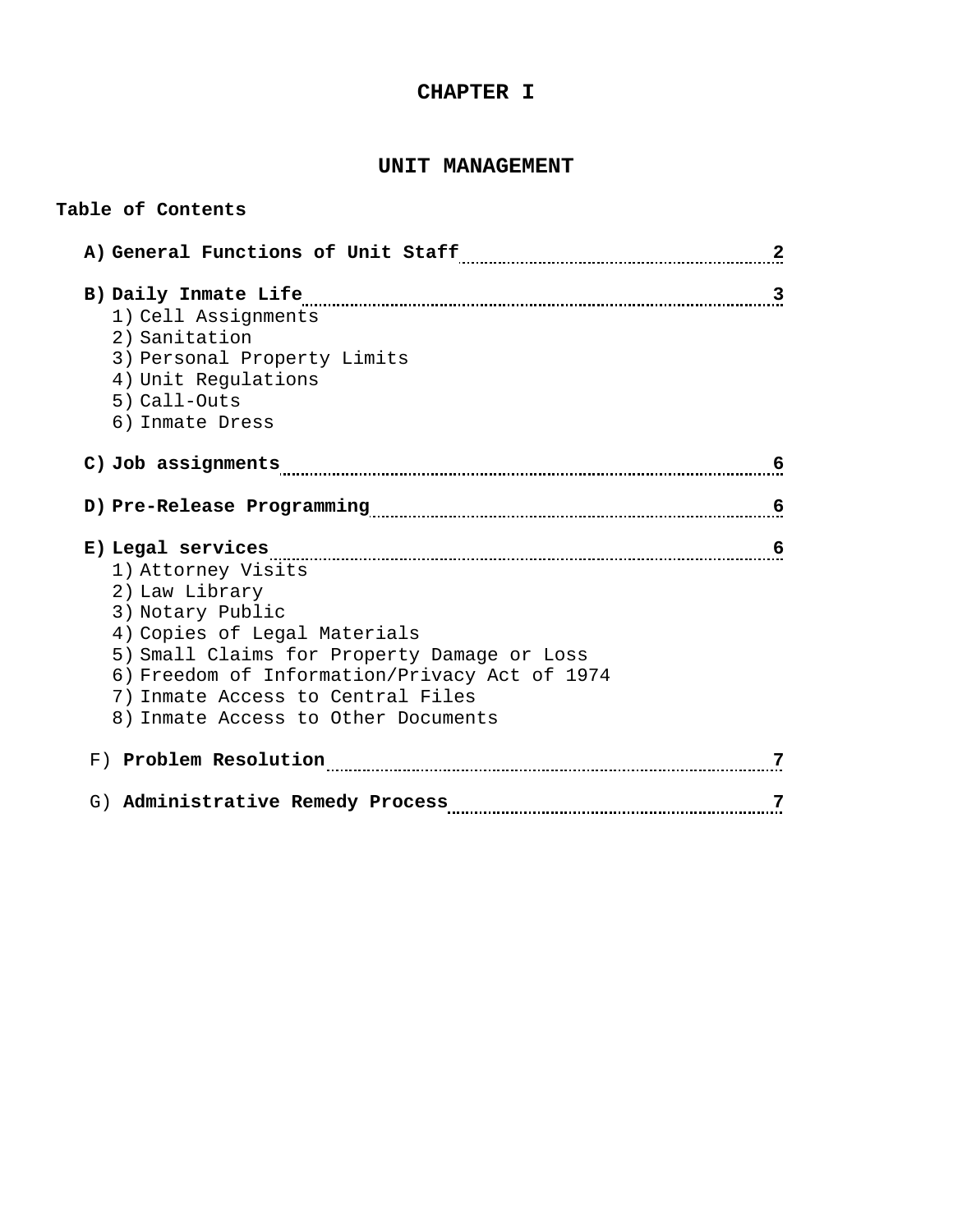#### **GENERAL FUNCTIONS OF UNIT STAFF**

## **Classification Teams (Unit Teams)**

This institution utilizes the Unit Management System. A Unit is a self-contained inmate living area that includes housing sections and office space for Unit Staff. Each Unit is staffed by a Unit Team directly responsible for those inmates living in the Unit. The Unit Staff offices are located in the Unit so staff and inmates are accessible to each other. The Unit Staff will include a Unit Manager, Case Manager, Counselor, and a Secretary. When available, the Staff Psychologist, Education Advisor and Unit Officer will sit as members of the Unit Team, for the purpose of program review.

**Unit Manager**: The Unit Manager is the administrative head of the general Unit and oversees all Unit programs and activities. He or she is a Department Head at the institution and has a close working relationship with the other departments and personnel. The Unit Manager serves as chairperson of the Unit Team. He or she reviews all team decisions and ordinarily chairs the Unit Discipline Committee.

**Case Manager**: The Case Manager is responsible for all casework services and prepares classification material, progress reports, release plans, correspondence and other materials relating to the inmate's commitment. The Case Manager is responsible to the Unit Manager on a daily basis and the Case Management Coordinator (a specialist department head who provides technical assistance to the Unit Staff in case management affairs) with reference to specialized training and duties. The Case Manager serves as a liaison between the inmate, the administration, and the community.

**Correctional Counselor:** The Correctional Counselor provides counseling and guidance for the inmates of the Unit in areas of institutional adjustment, personal difficulties and plans for the future. He or she plays a leading role in all segments of the Unit program and is a voting member of the Unit Team. The Counselor is the individual to approach for daily problems. They hold major responsibilities for the security, safety, and sanitation of the Unit. The Counselor is a frequent member of the Unit Discipline Committee.

**Unit Secretary**: The Unit Secretary performs clerical and administrative duties within the housing Units.

**Unit Officer**: The Unit Officers have direct responsibility for the day to day supervision of inmates and the enforcement of rules and regulations. They have safety, security and sanitation responsibilities in the Unit. Unit Officers are in constant contact with inmates in Units and are encouraged to establish professional relationships with them, as long as such interaction does not interfere with their primary duties. Unit Officers are jointly supervised by the Unit Manager and the Captain (the Chief Correctional Supervisor) during his/her Unit assignment.

**COMMUNICATIONS:** Generally, the resolution of issues or matters of interest to you while at this institution will most appropriately be initiated by the Unit Team. Your team members will be available to assist you in many areas, including parole matters, release planning, personal and family problems, counseling and assistance in setting and attaining goals while incarcerated. The Unit Staff will be at the institution weekdays from 7:30 A.M. to 9:00 P.M. and during the day on weekends and holidays. The Unit Team members normally will schedule their working hours in such a manner that one of them will be available when you are not working. The unit bulletin board contains written communications of interest to you. Unit Managers may utilize Town Hall meetings at his/her discretion to foster improved communications.

**PROGRAM REVIEWS:** Program Reviews will be held every 90 to 180 days. These are held by the Unit Team to review programs, work assignments, transfers, custody, institutional adjustment, etc.

#### **DAILY INMATE LIFE**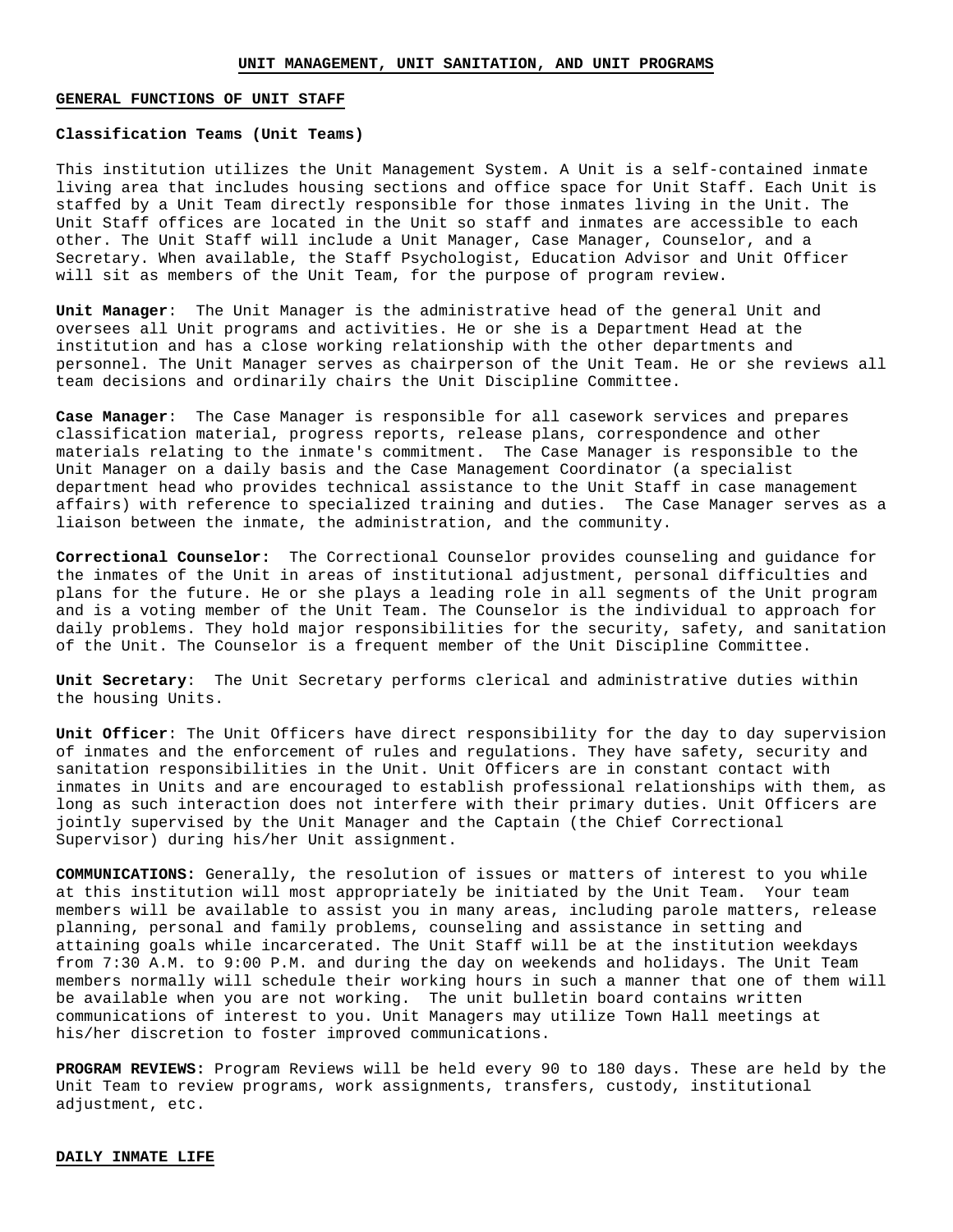**1) Cell Assignments**: Upon entering a new unit, you will be assigned to a cell. If you are placed in the Special Housing Unit for disciplinary reasons, you will be placed at the bottom of the waiting list for a regular cell upon your release back to your Unit.

**2) Sanitation:** It is your responsibility to check your living area immediately after being assigned there, and to report all damage to the Correctional Officer or Counselor. You may be held financially liable for any damage to your personal living area. You are responsible for making your bed in accordance with regulations before work call (including weekends and holidays when you leave the area). You are also responsible for sweeping and mopping your personal living area, to ensure it is clean and sanitary. Lockers must be neatly arranged inside and out. **IN ORDER TO AVOID THE RESTRICTION OF AIR-FLOW NO "DRAFT DODGERS" (towels or any items that block the bottom of the door) ARE ALLOWED AND/OR THE VENTS ARE NOT BE COVERED. NO PICTURES OF ANY KIND ON THE WALLS.**

Each cell is assigned one plastic chair per inmate for use. These chairs are not to be altered in any way. If the chair is written on or found to be altered, the chair may be confiscated and you may face disciplinary sanctions, to include restrictions from the chair. All personal property, i.e. commissary items must be kept in your locker. Inmates are allowed to display one (1) photograph (in a commissary purchased picture frame no larger than 8" x 10") on top of their assigned locker.

**NO OTHER ITEMS MAY BE PLACED ON TOP OF OR OUTSIDE OF THE LOCKERS EXCEPT FOR INSTITUTION CLOTHING HANGING IN THEIR APPROPRIATE PLACE AND SHOES UNDER THE LOCKER.**

**Inmates will adhere to the below identified cell sanitation & housekeeping standards, regardless if the inmate is quartered in general population, administrative detention, or disciplinary segregation. Housing unit officers and SHU staff are responsible for enforcing these requirements. Incident reports should be issued to inmates who fail to comply with these standards. Appropriate prohibited act codes include (317) Failure to Follow Safety or Sanitation Regulations, and (330) Being Unsanitary or Untidy.** 

- · Cell windows will not be covered or blocked under any circumstance. Undressing and/or using the toilet are not acceptable reasons for covering cell windows. There are no acceptable reasons.
- · Inmates are not allowed to store property, institution issued items, or anything else on top of the lockers, desk, sink counter top, chairs, or beds at any time. The only exception is one (1) commissary purchased picture frame per inmate on top of the locker.
- · Beds will be made at all times (w/ bed sheet & blanket) during the administrative work week, between the hours of 0730 and 1600.
- · Inmates are not authorized install homemade hooks or fabricate laundry lines in their cells. Each inmate is provided with two hooks on the wall, and one hook inside the locker on the right side.
- · Homemade locker shelves are not authorized. Each locker has been outfitted with two shelves on the left side only.
- · Air vents and/or light fixtures will not be blocked or covered at any time.
- · Shoes will be neatly staged under the lockers only.
- · All inmate personal property, to include institution issued clothing, will be stored inside an inmate's assigned locker at all times.
- · Photos, papers, or any other objects will not be affixed to the walls, ceiling, lockers, or beds within a cell.
- The hooks affixed to the walls in a cell are only to be utilized to hang laundry bags containing dirty laundry and towels. Laundry bags will not be utilized as a means to store personal property, commissary items, or clean institution issued clothing or linen.
- · Cleaning supplies and equipment is not authorized for storage inside the cells.
- · Graffiti, drawings, writing, or markings of any kind is not authorized anywhere inside a cell or locker.
- · All surfaces inside a cell will be maintained clean and sanitized at all times. Toilets and sinks will also be maintained at a high level of sanitation.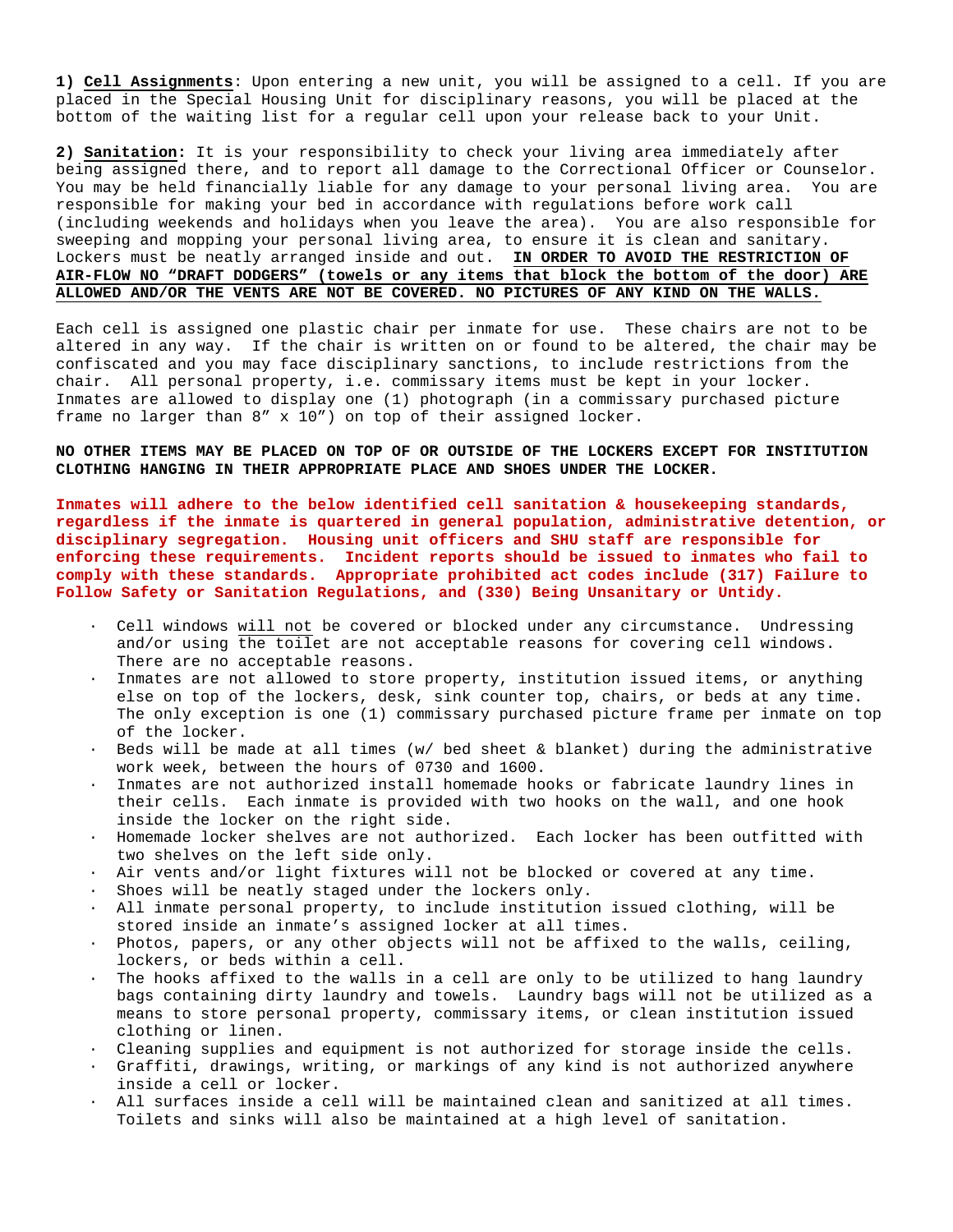#### **DAILY INMATE LIFE (Cont.)**

· Inmates are not authorized to retain cardboard in their cells or utilize cardboard to store personal property.

\*You are required to read the Unit Bulletin Boards daily**.** 

Orderlies work 40 hours per week and are responsible for the Unit sanitation. However, you are responsible for cleaning up after yourself. Trash and wastebaskets are to be emptied prior to 7:30 A.M. each day.

**3) Personal Property Limits:** Items which you may retain are limited for sanitation and security reasons, and to ensure that excess personal property is not accumulated in the Units.

**Storage Space**: Storage space in most Units consists of an individual locker and desk for both inmates. Locks may be purchased in the institution commissary. You will be permitted to have one (1) locker. Under no circumstance will any material be allowed to accumulate to the point where they become a fire, sanitation, security, or housekeeping hazard.

**Legal Materials**: You will only be allowed to maintain legal materials which are necessary for current, ongoing legal actions as long as the legal materials can be neatly stored in your assigned locker. Lockers maintained by Unit Team are available for excess legal material. Once your legal material is placed in these lockers you must submit a cop-out to your Counselor to gain access to the material.

**Hobby craft Materials**: All items must be authorized by the Education/Recreation Department. No complete hobby craft item will be authorized to remain in the Unit. All completed items must be approved through the Recreation Department and mailed home via an Authorization to Mail Package form. These completed items will be mailed out through the Recreation Department on Sundays from 6:00 PM to 8:00 PM only. Any hobby craft projects in the housing Unit will be subject to confiscation exception of those items previously approved for inmates who are enrolled in the Unit Art program. You may not produce or make any art forms for staff and/or other inmates, their families or friends. Paints, dyes, stains and glues are not to leave the hobby shop area.

**Commissary Items**: You will have ample opportunity to make commissary purchase weekly. You cannot have commissary items in excess of the commissary spending limits as outlined in the Institution Supplement entitled "Inmate Personal Property," and that will not fit in your locker. You are not permitted to exchange or engage in any form of bartering. All purchases must be checked for proper fit, quantity, etc. prior to exiting the Commissary sales window. Once the inmate purchaser has departed from the Commissary, all sales are final.

**Food Storage**: Food items that are left open create a health hazard. These items must be properly sealed at all times. Empty containers may not be used as drinking or storage containers and are to be thrown away.

**Letters, Books, Photographs, Newspapers & Magazines**: Excessive amounts of newspapers, magazines or letters will not be allowed to accumulate in an inmate's living area. Reading material shall be restricted to ten (10) books or magazines, (excluding legal and school books) and newspapers less than two weeks old. The total number of letters will not exceed the amount which can be stored neatly in the locker provided. Exceptions can be made for legal materials pertaining to on-going litigations with verifiable Court deadlines and educational materials for on-going educational courses.

**Sports & Musical Equipment**: A limited amount of sports equipment may be maintained in the Unit: two handball gloves, four (4) handballs. The Recreation Department will maintain quantities of musical instruments which will be issued on a check out system. **Radios & Watches**: You may not own or possess more than one (1) approved walkman type radio with a headset with a declared value of no more than \$100.00 and one (1) watch with declared value of no more than \$100.00. Proof of ownership through Form BP-383(58) and/or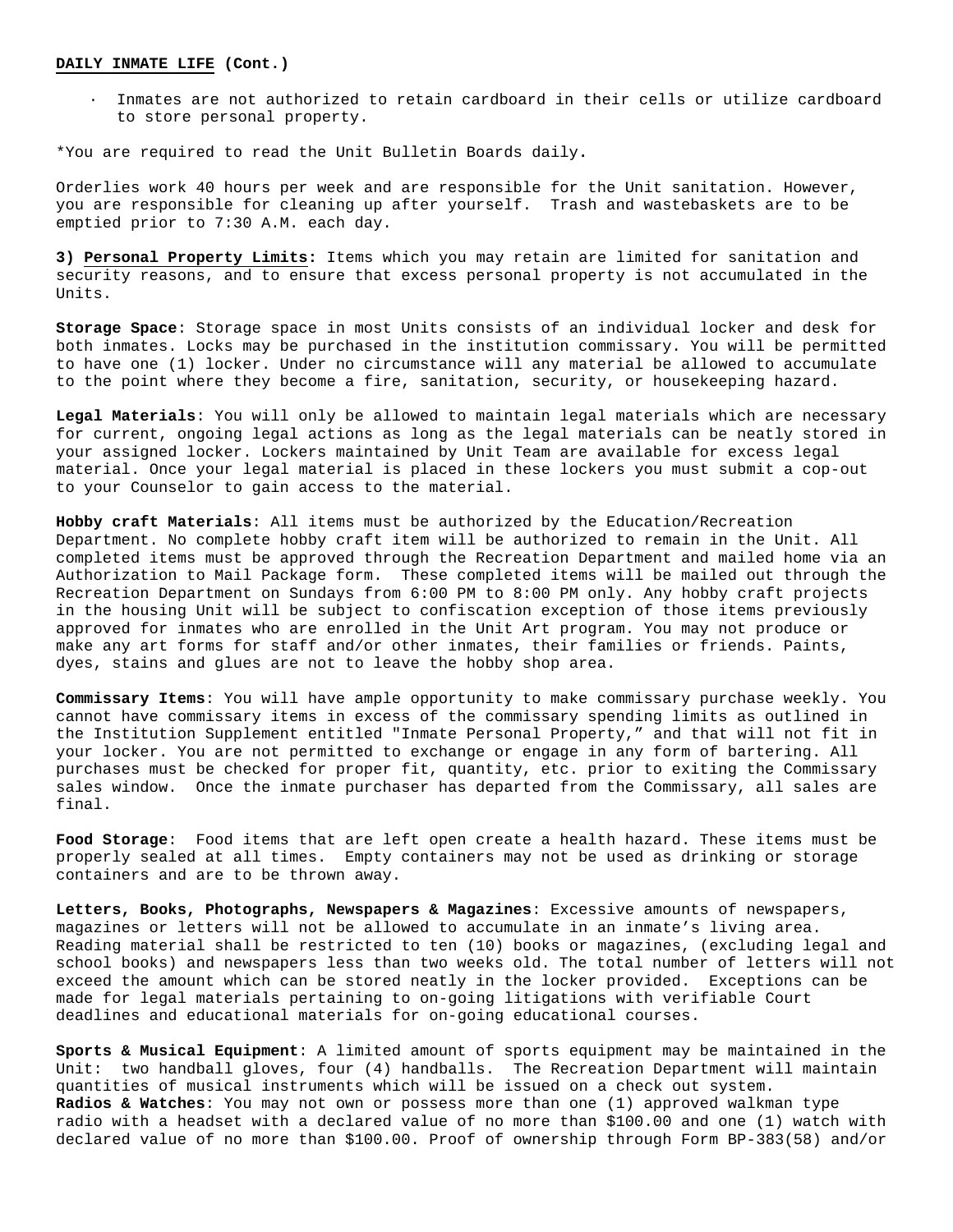#### **DAILY INMATE LIFE (Cont.)**

commissary receipts will be required. You must mail home any watch or radio in your possession prior to the purchase of another watch or radio. Radios with a tape recorder and/or tape player are not authorized**.** 

**Jewelry, Religious Items, Medals**: Plain (smooth) wedding bands with no stones are permitted. Religious articles such as Bibles, Koran, and other articles of specific religious significance not valued more than \$100.00 may be retained by you after approval by the Chaplain.

**4) Unit Regulations: SMOKING OR ANY TOBACCO PRODUCTS ARE NOT PERMITTED IN ANY AREA OF THE INSTITUTION. IN ADDITION, BE ADVISED THAT THE UNAUTHORIZED POSSESSION, MANUFACTURE, OR INTRODUCTION OF ELECTRONIC ITEMS, AND COMPONENTS OF ELECTRONIC ITEMS, SUCH AS MP3 PLAYERS, CHARGERS, CELL PHONES, AND SIM CARDS, ETC., CONSTITUTES A PROHIBITED ACT UNDER THE INMATE DISCIPLINE SYSTEM. SUCH UNAUTHORIZED POSSESSION, MANUFACTURE, OR INTRODUCTION MAY BE SANCTIONED AS, AMONG OTHER THINGS, A CODE 108, POSSESSION, MANUFACTURE, OR INTRODUCTION OF A HAZARDOUS TOOL, OR CONDUCT WHICH DISRUPTS AND INTERFERES WITH THE SECURITY OR ORDERLY RUNNING OF A BOP FACILITY.**

You are entirely responsible for your room and will be held responsible for any contraband found in your room. All rooms will be cleaned and ready for inspection by 7:30 A.M. and must remain that way until the end of the work day at 4:00 P.M. Footwear (shoes, shower shoes or tennis shoes), pants and/or gym shorts and a shirt will be worn at all times when the inmate is not in his assigned room. Blue travel shoes will be turned in to the Laundry when safety shoes are issued by the Laundry. Shower shoes will **not** be worn outside the housing Unit. **While sleeping, no headgear of any type or sleeping caps will be allowed. Officers must be able to see a live, breathing person during counts.** During normal working hours (7:30 A.M. to 4:00 P.M.) Monday through Friday inmates will wear the proper clothing. This means no shorts or bathrobes will be worn in the unit unless you are in your room or off duty. Proper clothing is defined as a shirt, trousers and shoes. Sweat suits can be worn during the normal workday in the unit and on the yard provided the inmate is off duty for the day. **Sweat suits are not to be worn in the dining room at the noon meal Monday through Friday**.

Showers will be open during the hours of 6:00 A.M. to 7:30 A.M., and from 4:30 P.M. to 9:15 P.M. (**STRICTLY ENFORCED)** during the weekdays. On weekends and holidays, the showers are available from 6:00 A.M. to 9:15 P.M. **SHOWERS USED DURING NORMAL WORKING HOURS WILL BE CLEANED BY THE INMATES USING THEM.** Showers should be limited to 15 minutes to afford everyone the opportunity to shower. Inmates will not be counted while in the shower.

There will be no yelling in the Unit and/or slapping of dominoes, etc., in all areas of the Unit. The television rooms will remain off-limits Monday through Friday from 7:30 A.M. until 4:00 P.M. (holidays excluded) except for inmates on vacation, days off or evening workers. No other inmates will be authorized to use the televisions.

Inmates watching television at the time viewing ceases are responsible for cleaning the television area.

**Wake-up:** Generally, the wake-up time for all inmates at FCI Three Rivers is at 6:00 A.M. The Unit is called to breakfast by the Lieutenant. The Unit Officer will announce breakfast when notified, and Control Center will announce "last call." You will be given a reasonable amount of time to leave the Unit if you desire breakfast. It is your responsibility to report to work on time. Late sleepers who do not maintain their rooms or arrive to work on time are subject to disciplinary action.

**5)Call-outs:** Call-outs are a scheduling system for appointments, which includes hospital, dental, educational, team meetings and other activities. They are posted each day on the Unit bulletin boards after 4:00 P.M. and Trulincs, on the day preceding the appointment. It is your responsibility to check for appointments on a daily basis. All scheduled appointments are to be kept. If you do not show up on time for a call-out you are considered "out-of-bounds" and are subject to an incident report. If you are in need of routine medical attention, you ordinarily will have to go to the Hospital that morning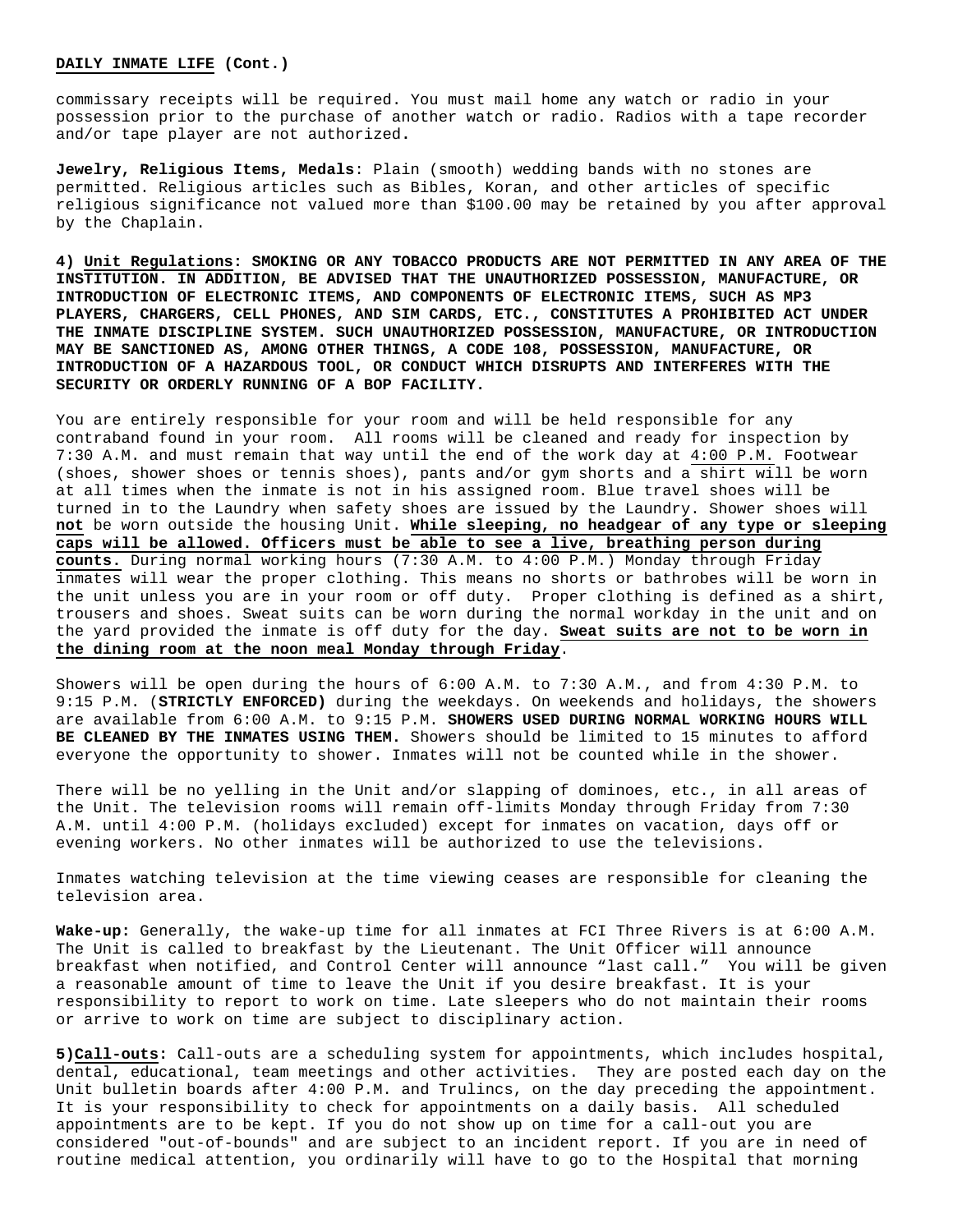between the hours of 6:15 A.M. and 6:45 A.M. and sign up for sick call. Illnesses of an emergency nature are exceptions and are handled accordingly.

**6)Inmate Dress:** Khakis must be worn from 7 AM to 4 PM, Monday thru Friday except for holidays. Shirts must be tucked in while on the compound between 7 AM and 4 PM. **COMPOUND BEGINS AND ENDS AT THE ENTRY WAY OF YOUR HOUSING UNIT.** The only exception is when you are going to the recreation yard from the housing unit. Then sweats may be worn but the shirt must be tucked in. NO inmate may enter any building except recreation without Khakis on. Inmates will not be allowed to exit the housing units wearing shower shoes. Inmates are to wear khakis with their shirts tucked in when entering unit staff offices.

**JOB ASSIGNMENTS:** All inmates are expected to maintain a regular job assignment. Many job assignments are controlled through a Performance Pay System, which provides monetary payment for work. The Inmate Work Assignment Committee makes the assignments each Friday. Job changes will appear on the change sheet each day.

Institutional maintenance jobs are usually the first assignment an inmate receives. These might include work in Food Service, Recreation Yard or in a Maintenance Shop.

Once you have completed A&O and are medically cleared, you will be placed in a work detail. You will be assigned by institutional need. Once you have been assigned on a job detail, you must remain on that detail 90 days and received satisfactory performance rating before requesting a job change.

**PRE-RELEASE PROGRAMMING:** The Release Preparation Program is designed to assist you in preparing you for release. You will be given aid in developing plans for your personal lives and for work. These programs offer classes and information seminars concerning the personal, social, and legal responsibilities of civilian life. Routinely scheduled information sessions with the U.S. Probation Officers, other agencies and employers are available.

**Community Treatment Center Transfers:** Inmates who are nearing release, and who need assistance in obtaining a job, residence or other community resources, may be transferred to a Community Corrections Program. Inmates who are in need of assistance should request this at your assigned Unit Team review.

**Community-Based Residential Programs:** The Community-Based Residential Programs available include both typical community corrections centers and local detention facilities. Each provides a suitable residence, structured programs, job placement, and counseling while monitoring the offender's activities. For further information concerning these programs contact your Unit Team.

# **ACCESS TO LEGAL SERVICES AND OTHER DOCUMENTS:**

**Attorney Visits:** Attorneys should ordinarily make advance appointments for each visit. Attorneys are encouraged to visit during the regular visiting hours. However, visits from an attorney can be arranged at other times based on the circumstances of each case and availability of staff. Attorney visits will be subject to visual monitoring, but not auditory monitoring.

**Law Library:** The Law Library is located in the Education Department, and contains a variety of legal reference materials for use in preparing legal papers. Reference materials include the United States Code Annotated, Federal Reporter, Supreme Court Reporter, Bureau of Prisons Program Statements, Institution Supplements, Indexes, and other legal materials through the Electronic Law Library. The Law Library hours of operation are posted in the Education Department.

**Notary Public:** Ordinarily the unit secretaries are authorized to verify documents. **Due to a recent change in the law, the following statement "true and correct under the penalty of perjury" will be indicated on any paper signed by an inmate.** This statement will suffice in federal courts and other federal agencies, unless specifically directed to do otherwise. Notary hours are posted in the unit.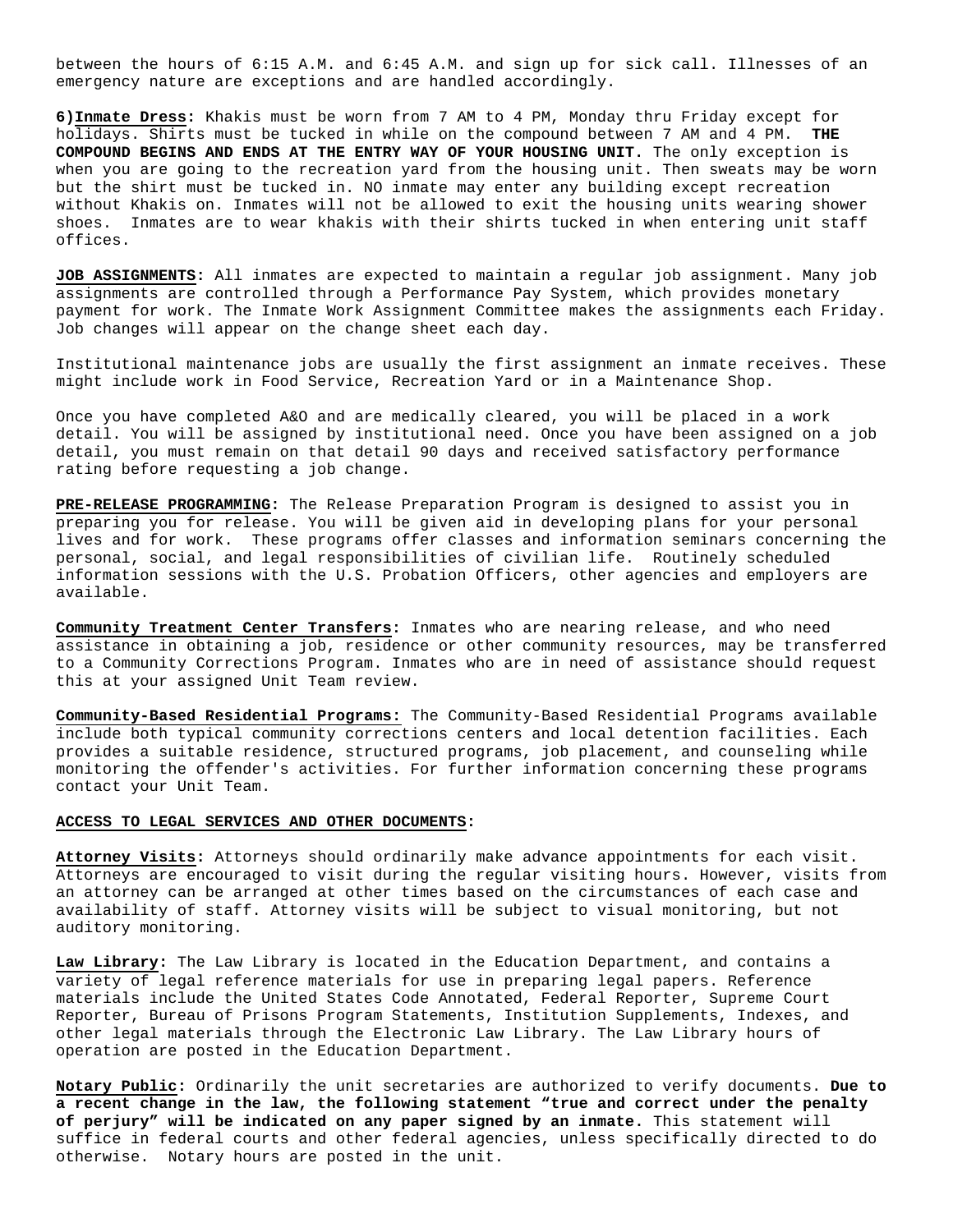**Copies of Legal Materials:** In accordance with institution procedures, you may copy materials necessary for research or legal matters. Copies may be made during Law Library hours on the copy machines provided. An inmate's copy card is used to make legal copies in the Law Library. Copies are paid for by the inmate using his commissary card. Indigent inmates can make arrangements with unit staff for legal copies within reason.

**Small Claims for Property Damage or Loss: An inmate may file a claim under 31 U.S.C. 3723:** If you feel your personal property was lost or damaged, or you received a personal injury as the result of an act or omission of a United States Government employee, you may file a claim under the Federal Tort Claims Act (FTCA), Form BP-A0943. This form, as well as the correct address to file the claim, is available through the Unit Counselor or the Law Library.

**Freedom of Information/Privacy Act of 1974:** The Privacy Act of 1974 forbids the release of information from agency records without a written request by, or without the prior written consent of, the individual to whom the record pertained, except for specific instances. All formal requests for access to records about another person and/or agency record other than those pertaining to themselves (including Program Statements and Operations Memoranda) will be processed through the Freedom of Information Act, 5 USC 52.

**Inmate Access to Central Files:** An inmate may request review of disclosable portions of his Central File (including the Presentence Report and/or Summary) by submitting a written request to the inmate's Case Manager. Institution staff will permit the review of the central file under procedures established locally. The inmate may obtain copies of certain documents from the Central File after submitting a written request to their Case Manager.

**Inmate Access to Other Documents:** An inmate can request access to the "Non-Disclosable Documents" in his central file and medical file, or other documents concerning himself that are not in his central file or medical file, by submitting a "Freedom of Information Act Request" to the Director of the Bureau of Prisons, Attention: FOI Request. Such a request must briefly describe the nature of records wanted and approximate dates covered by the record. The inmate must also provide his register number and date of birth for identification purposes.

A request on behalf of an inmate by an attorney, for records concerning that inmate, will be treated as a "Privacy Act Request" if the attorney has forwarded an inmate's written consent to disclose materials. If a document is deemed to contain information exempt from disclosure, any reasonable part of the record will be provided to the attorney after the deletion of the exempt portions.

**PROBLEM RESOLUTION INMATE REQUESTS TO STAFF MEMBER:** The Bureau form BP-Admin-70, commonly called a "Cop-out," is used to make a written request to a Staff Member. Any type of request can be made with this form or through Trulincs to a specific Department Head. "Cop-outs" may be obtained in the housing units from the Correctional Officer on duty. Staff Members who receive a "Cop-out" will answer the request in a "reasonable" period of time.

**ADMINISTRATIVE REMEDY PROCESS:** The Bureau emphasizes and encourages the resolution of complaints on an informal basis. Hopefully, you can resolve a problem informally by contact with staff members through a "Cop-out." When an informal resolution is not successful, however, a formal complaint can be filed as an Administrative Remedy.

Complaints regarding Tort Claims, Inmate Accident Compensation, Freedom of Information or Privacy Act Requests, and complaints on behalf of other inmates are not accepted under the Administrative Remedy Procedure.

Program Statement 1330.13, Administrative Remedy Program, outlines the filing requirements and time limits.

According to institution procedures, **if you are appealing a UDC decision, you must first submit a Request for Administrative Remedy (BP-9).** A copy of this Program Statement is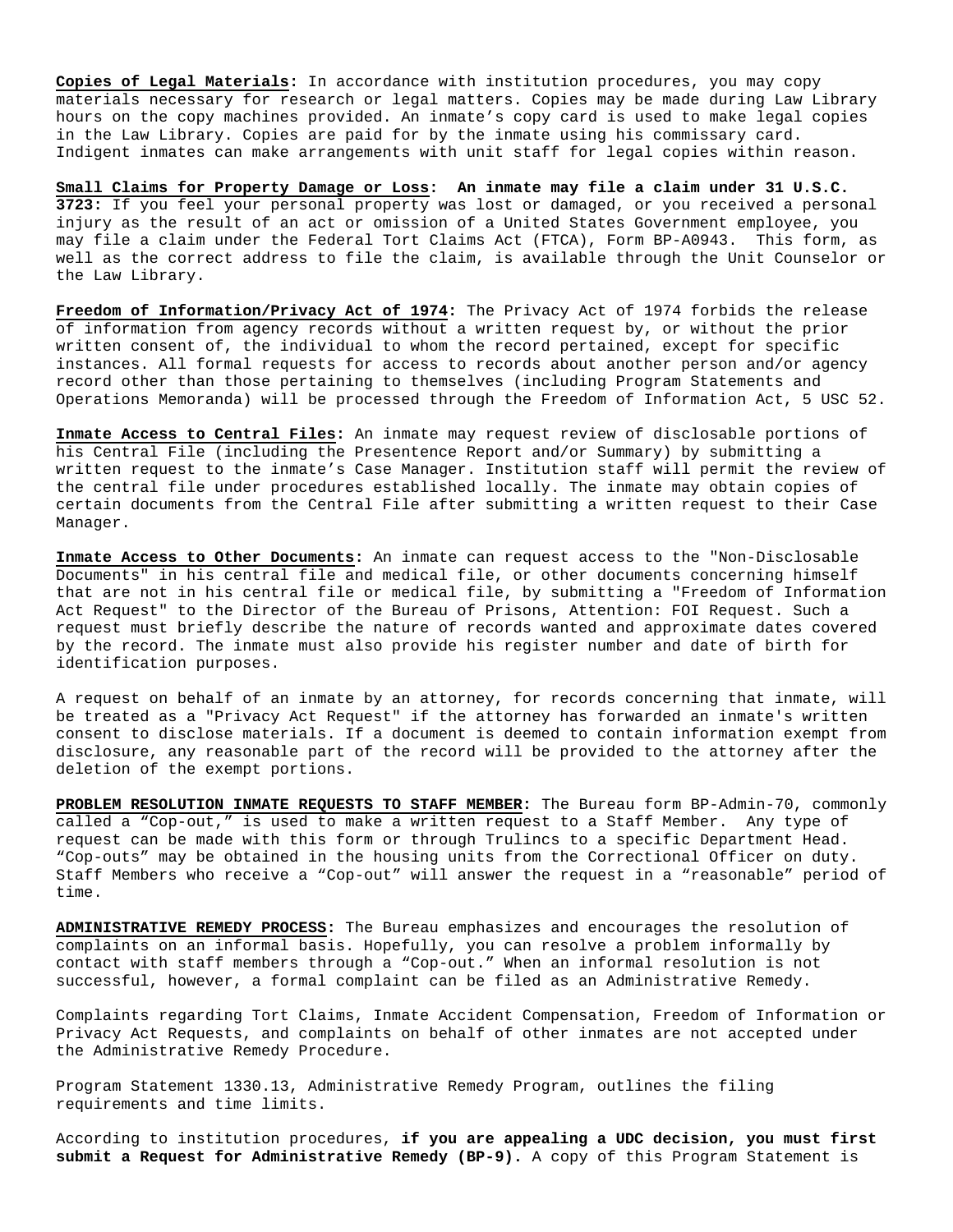available in the Law Library. Inmate appeals will not be accepted through inmate mail.

Electronic Inmate request to Staff (Cop Outs) Inmates can now submit electronic cop outs through their email system. When an inmate accesses this system they will be provided a list of Department Heads to select from. The inmate will type his message and send the message just like regular email. The department Head will answer the cop out and the inmate will receive it through his email. If this privilege is abused it will be removed from the inmate's account. Inmates are not charged for these emails.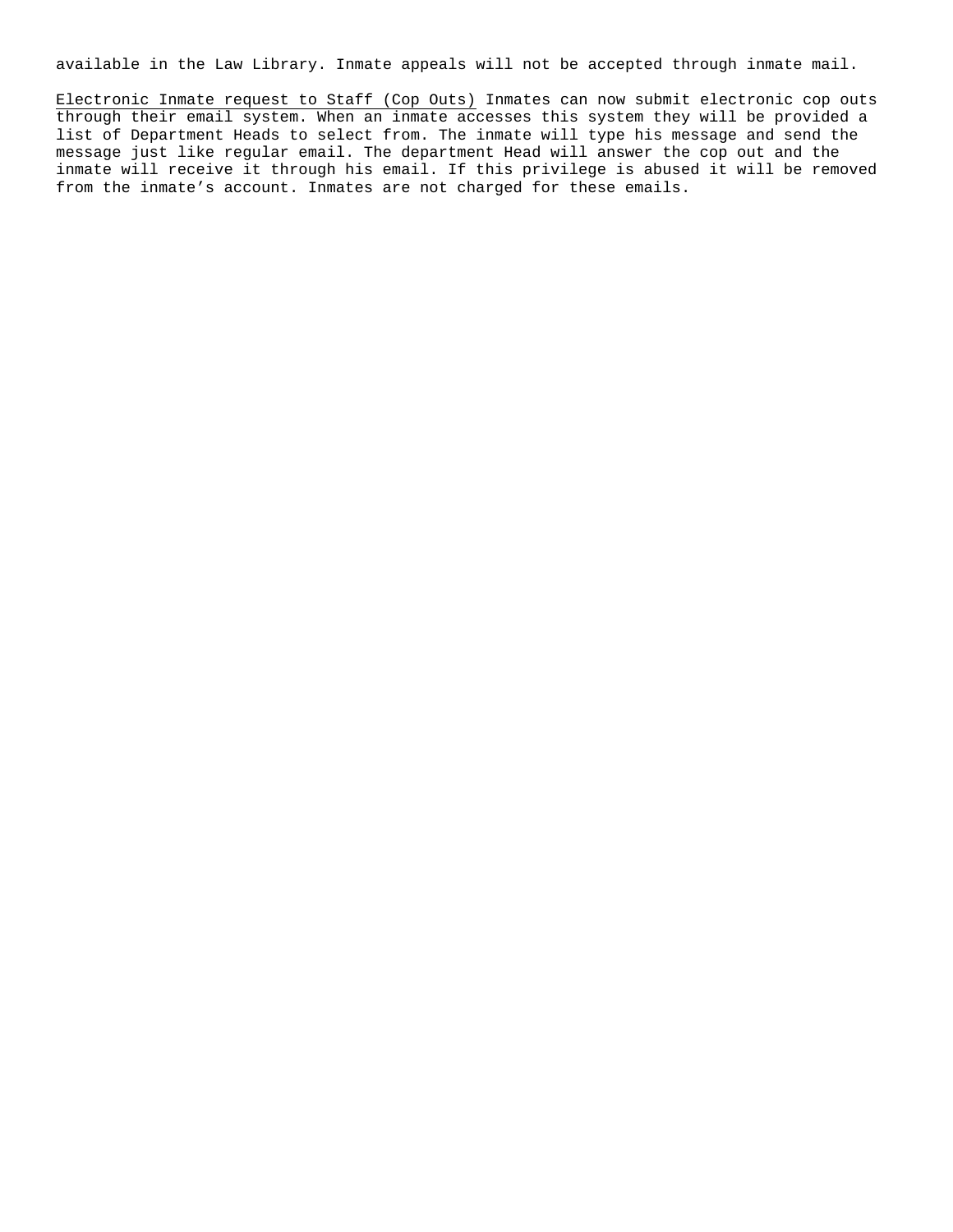# **CHAPTER II**

# **COMMISSARY, LAUNDRY, TRUST FUND, TRUFONE, AND TRULINCS**

| A) | Table of Contents<br>Commissary                                                                 |  |
|----|-------------------------------------------------------------------------------------------------|--|
|    | B) Laundry                                                                                      |  |
|    | 1) Authorized Bedding and Miscellaneous Supplies<br>2) Authorized Issued Institutional Clothing |  |
|    | 3) Release or Transfer this Institution                                                         |  |
|    | 4) Schedule for Soiled Institutional Clothing                                                   |  |
|    | 5) Hygiene Issue                                                                                |  |
|    | C) Trust Fund                                                                                   |  |
|    | 1) Trust Fund Accounts                                                                          |  |
|    | 2) Deposits to Accounts                                                                         |  |
|    | 3) Trust Fund Withdrawals                                                                       |  |
|    | 4) Photo Project                                                                                |  |
|    | D) Trufone                                                                                      |  |
|    | 1) Telephone Schedule                                                                           |  |
| E) | Trulincs                                                                                        |  |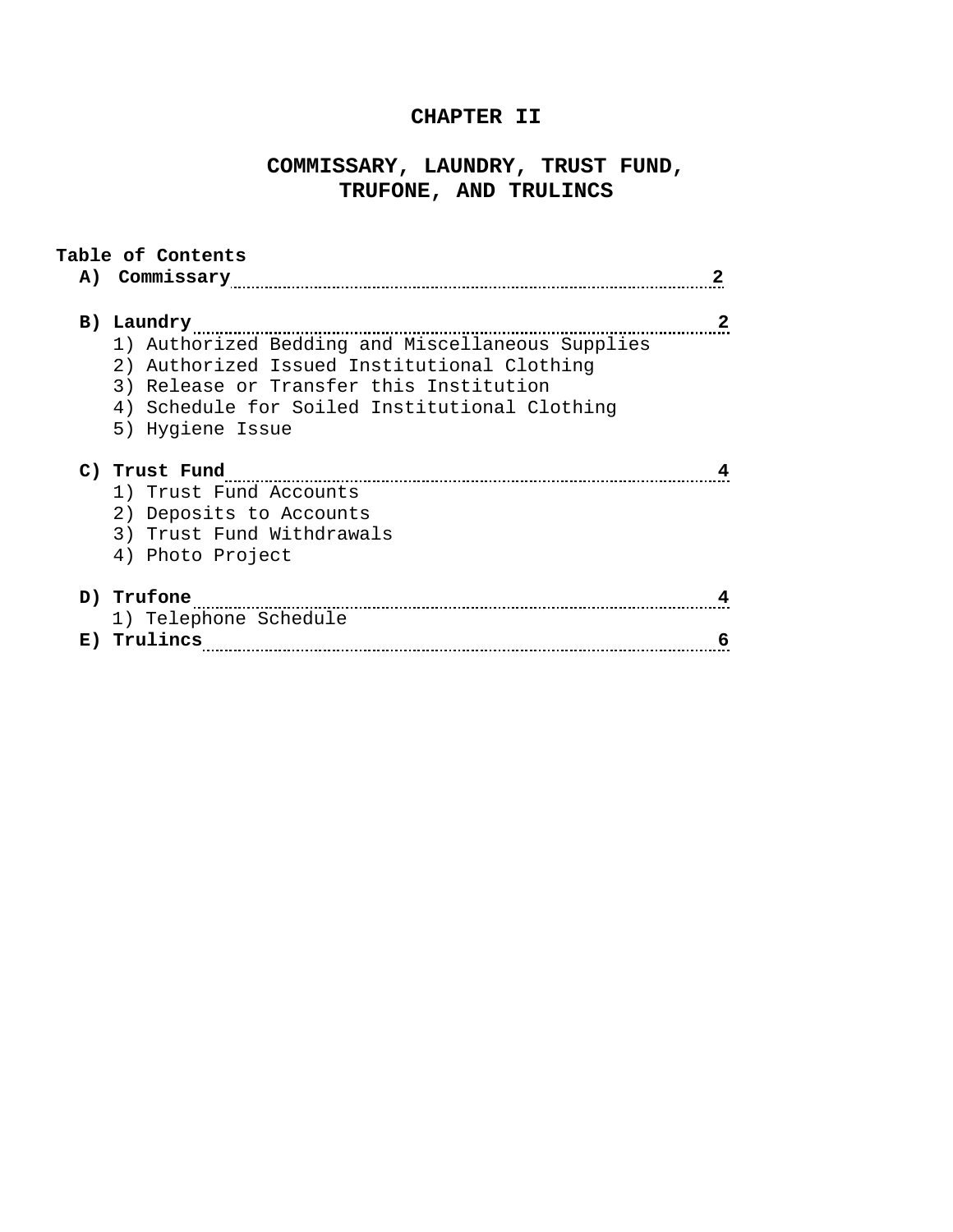# **Commissary Operations**

Your Commissary Spending Limitation is set at **\$320.00 per month.** The \$320.00 spending limit will be divided bi-weekly at \$160.00 from the  $1<sup>st</sup>$  thru the  $15<sup>th</sup>$  and from the  $16<sup>th</sup>$  thru the end of the month.

The commissary is open Monday thru Thursday. Your Shopping day is based on the meal rotation roster generated by the Institution Duty Officer utilizing the weekly sanitation scores. The commissary opens at the 9:30 AM move. Last call for commissary will be at 12:00 noon. Inmates must be in the commissary waiting area by 12:00 noon if shopping. **The shopping schedule is subject to change during holidays and with institutional needs. The inmate population will be notified of these changes.**

The following procedures will be followed when shopping at the commissary:<br>a. It is your responsibility to check the out-of-stock list before

- It is your responsibility to check the out-of-stock list before submitting your shopping list. (Items will not be substituted at the sales window).
- b. Once the shopping list has been submitted you are to remain in the commissary waiting area until called. If you leave the area your commissary order will be cancelled and you must wait until your next shopping day. If you need to leave the commissary waiting area you must notify the commissary sales staff for permission.
- c. ALL SALES ARE FINAL! All concerns must be addressed with commissary staff before departing the commissary area. Defective items with a manufacturer warranty will be handled through the manufacturer's return/replacement policy and the institution mail policy.
- d. It is your responsibility to adhere to all commissary procedures. Procedures can be found on the commissary shopping list and may be posted in the commissary area and housing units.

# **Inventory**

The inmate population will be notified when the commissary closes for periodic inventories.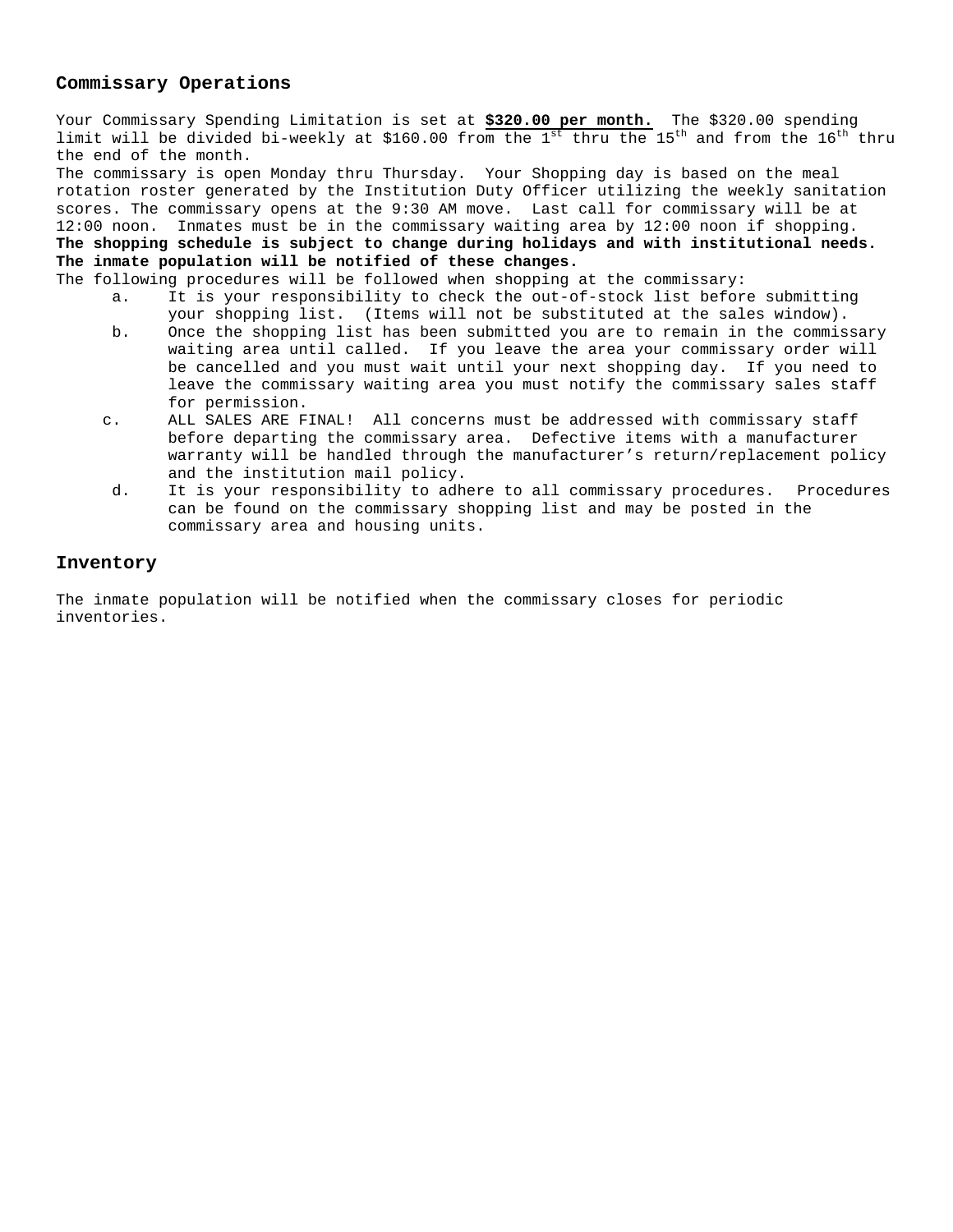# **Laundry**

## **ALL TRANSACTIONS AT THE LAUNDRY WILL REQUIRE AN I.D. CARD AUTHORIZED BEDDING AND MISCELLANEOUS SUPPLIES**

- 1. One mattress (furnished by the Unit)
- 2. Two sheets
- 3. One pillow (furnished by the Unit)
- 4. Two bath towels / two wash clothes and one pillow case
- 5. One blanket or enough to suffice comfort under existing conditions

### **AUTHORIZED ISSUED INSTITUTIONAL CLOTHING ALLOWED**

1. One belt 2. Three each of white T-shirts 3. Three pairs of grey socks 4. Three pairs of khaki pants 5. Three khaki shirts 6. Three pairs of boxers 7. One pair of work boots (All boots/shoes issued in the Laundry are considered soft soled). 8. One coat (seasonal) 9. One laundry bag

## **RELEASE OR TRANSFERRED FROM THIS INSTITUTION:**

# **All institutional issue must be returned to the laundry 1 DAY prior to transferring or release from this institution.**

**Shortages/Lost or Stolen Property**: Inmates will bring a REQUEST TO STAFF (Cop-Out) to the Laundry Supervisor signed by the Unit Officer, verifying the inmate's request of missing items.

**Institution Issued Clothing**: Failure to properly maintain these items will result in the individual being charged for the cost of their replacement, which includes loss by theft.

#### **SCHEDULE FOR SOILED INSTITUTIONAL CLOTHING**

FCI - Laundry drop off will be during the morning meal, in the blue container in front of the laundry. Pick up for laundry is during the noon meal until 12:15 PM Monday thru Thursday. Only institutional clothing will be cleaned. Personal clothing is to be washed and dried in the machines located in the housing units.

Clothing Exchange –

Inmates will submit a REQUEST TO STAFF (Cop-Out) to the laundry on Monday and Tuesday during the noon meal. The request should list all items needing exchanged, two item maximum of each. These items will be ready for pick-up on Thursday and Friday.

# **NOTE: ITEMS NOT PICKED-UP WILL BE RETURNED TO STOCK AND INMATES WILL NEED TOO RE-SUBMIT THEIR REQUEST THE FOLLOWING WEEK.**

Hygiene Issue - Every Monday during the noon meal until 12:15 P.M., for indigent inmates only.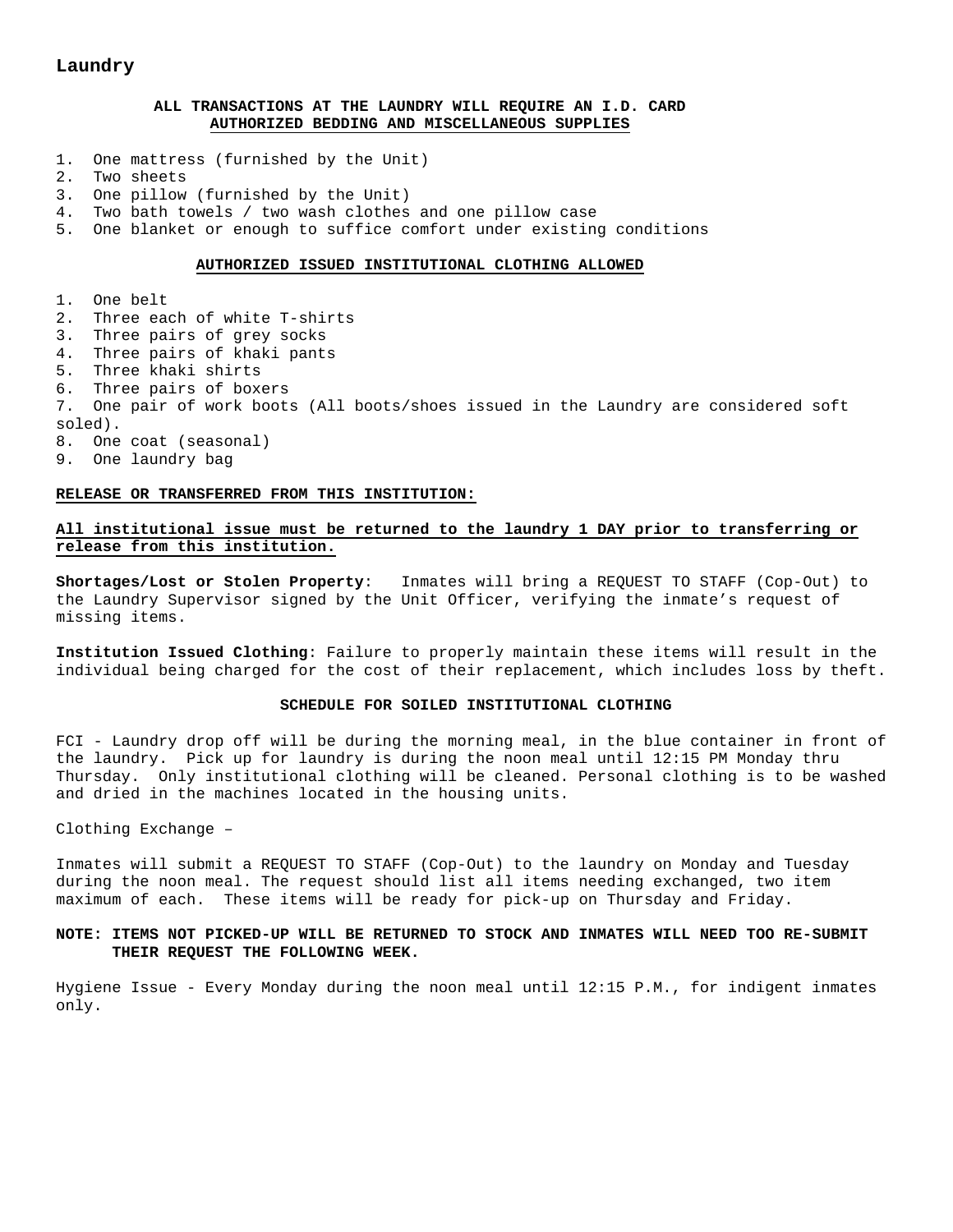## **Trust Fund Accounts**

Inmate funds are retained in a trust fund, from which you may withdraw money for personal spending in the institution Commissary, for family support, or other approved purchases. You may check the balance of your account by utilizing the telephone (TRUFONE) system, or the TRULINCS computers located in each housing unit.

### **Deposits to Accounts**

Deposits to Trust Fund accounts from outside sources will be made through the mail. Deposits may be made in the form of Western Union, Money Orders, U. S. Treasury Checks, and State and local Government Checks. Deposits must be mailed to the following address in the following manner:

> Federal Bureau of Prisons Inmate Name Inmate number P.O. Box 474701 Des Moines, Iowa 50947-0001

All negotiable instruments must reflect your committed name and register number. Any negotiable instrument which does not contain this information will be **returned to sender**. Any funds sent to the institution will be **returned to sender.**

#### **Trust Fund Withdrawals**

Withdrawals from Trust Fund accounts can be made using the TRULINCS computers. The Unit Manager must approve all withdrawals from your Trust Fund account sent to outside agencies, family members or persons.

Only the Associate Warden can approve inmate contributions to recognized charities or withdrawals exceeding \$250.00.

## **Photo Project**

Each inmate is allowed to purchase 10 photo vouchers a week. Photo vouchers are to be used by the inmate purchasing the voucher and cannot be used by any other inmate for any other reason(s). Photo's containing inappropriate poses (sexual in nature, gang signs, etc.) are not allowed and will be confiscated. Group photos **over** 5 inmates will be allowed once a year on a predetermined date and all requests are subject to review and approval by the **Captain.** No refunds or retakes will be authorized. Inmates violating these procedures are subject to disciplinary action.

### **Inmate Telephone System (TRUFONE)**

Except during Official Counts, inmate telephones are available from 6:30 A.M. until 9:30 P.M.

Inmate use only telephones are located in each housing unit. The TRUFONE system is a direct dial/collect call, debit system, which allows inmates to place local, long distance, and international telephone calls. Inmates are billed for the telephone calls through their TRUFONE account. A copy of all direct dial rates for telephone calls are located in the Housing Units.

Inmates may transfer funds from their Commissary account to their TRUFONE account by using the inmate telephones or TRULINCS computers located in their housing unit. This may be done at any time during normal operations. **TRUFONE funds will only be transferred back into the commissary account upon release or by request when on telephone restriction more than 30 days**. Inmates may place up to thirty telephone numbers on their TRUFONE account. Telephone calls are limited to fifteen (15) minutes per call with thirty minutes in between sessions.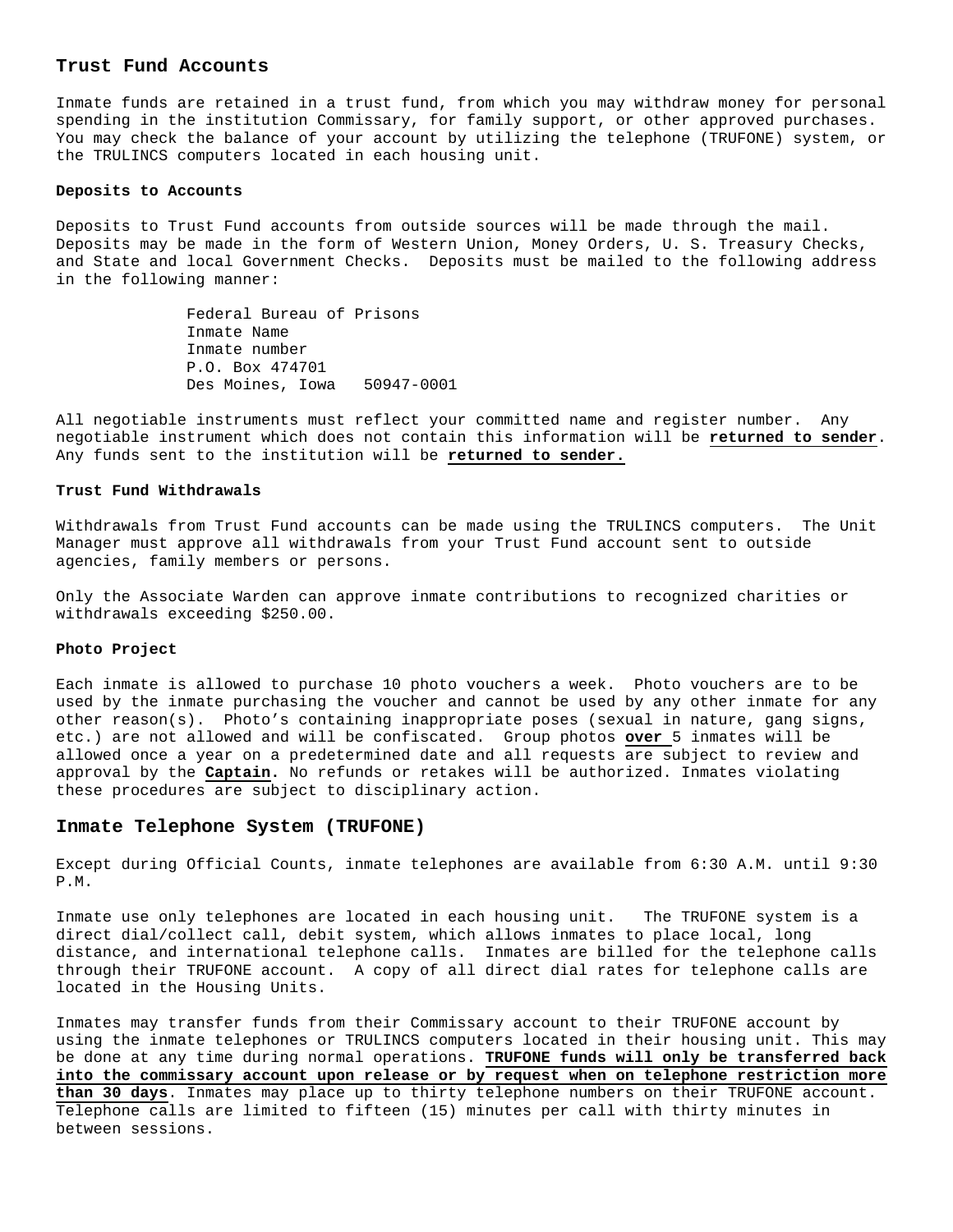Telephones are to be used for lawful purposes only. Threats, extortion, etc. may result in prosecution. All inmate telephones are subject to monitoring and recording. You must contact your Unit Staff to arrange an unmonitored attorney telephone call.

Telephones may not be used to conduct a business. Three way calls are not permitted when using the Inmate Telephone System. You are subject to disciplinary action if you are found to be placing three-way calls. The following numbers are prohibited, 1-800, 1-888, 1-900, and 1-976. These types of telephone numbers may not be placed on your telephone account.

Staff assisted calls may be arranged for those inmates who have a demonstrated need.

Inmates in the Special Housing Unit are authorized to use TRUFONE, however, on a restricted basis. All telephone calls made using TRUFONE are subject to monitoring and recording.

All telephone calls, except approved legal calls, are subject to monitoring and recording. Any extortion, threats, conversations violating Bureau regulations (such as planning introduction of contraband, escape plans, running a business, etc.) may result in disciplinary action and/or criminal prosecution.

There are telephones located in each housing unit. No third party or credit card calls are authorized.

Legal calls are defined as those calls made to the same persons or agencies listed in the Special Mail section. To make a legal call, contact your Unit Team. Legal calls may be provided in the event the inmate can provide documentation that he does not have time (i.e., a court suspense date) to process or complete the action needed through regular mail channels. The calls must be made collect or your attorney can call the institution and arrange with the Unit Team a time in which you can be present to receive the attorney's call. Legal calls made by inmates on unmonitored phones will be visually supervised.

## **Monday - Friday**

| $6:30$ A.M. $-10:30$ A.M.               | 1 phone per unit is on     |
|-----------------------------------------|----------------------------|
| $10:30$ A.M. - $12:30$ P.M.             | All phones are on          |
| $12:30$ P.M. - 3:30 P.M.                | 1 phone per unit is on     |
| $3:30$ P.M. $-4:00$ P.M.                | All phones are off (Count) |
| $4:00 \text{ P.M.} - 9:00 \text{ P.M.}$ | All phones are on          |
| 9:30 P.M.                               | All phones are off (Count) |
|                                         |                            |

## **Saturday, Sunday and Holidays**

|           | $6:30$ A.M. $-9:30$ A.M.                |  |                          | All phones are on |  |                            |
|-----------|-----------------------------------------|--|--------------------------|-------------------|--|----------------------------|
|           |                                         |  | $9:30 A.M. - 10:00 A.M.$ |                   |  | All phones are off (Count) |
|           | $10:00$ A.M. - 3:30 P.M.                |  |                          | All phones are on |  |                            |
|           | $3:30$ P.M. $-4:00$ P.M.                |  |                          |                   |  | All phones are off (Count) |
|           | $4:00 \text{ P.M.} - 9:00 \text{ P.M.}$ |  |                          | All phones are on |  |                            |
| 9:30 P.M. |                                         |  |                          |                   |  | All phones are off (Count) |
|           |                                         |  |                          |                   |  |                            |

### **TRULINCS**

Inmates are allowed access to an Account Transactions Service that displays their 40 most recent Commissary, Telephone and TRU-Unit transactions respectively. Inmates may view their statements for free or print a statement for \$.15 each.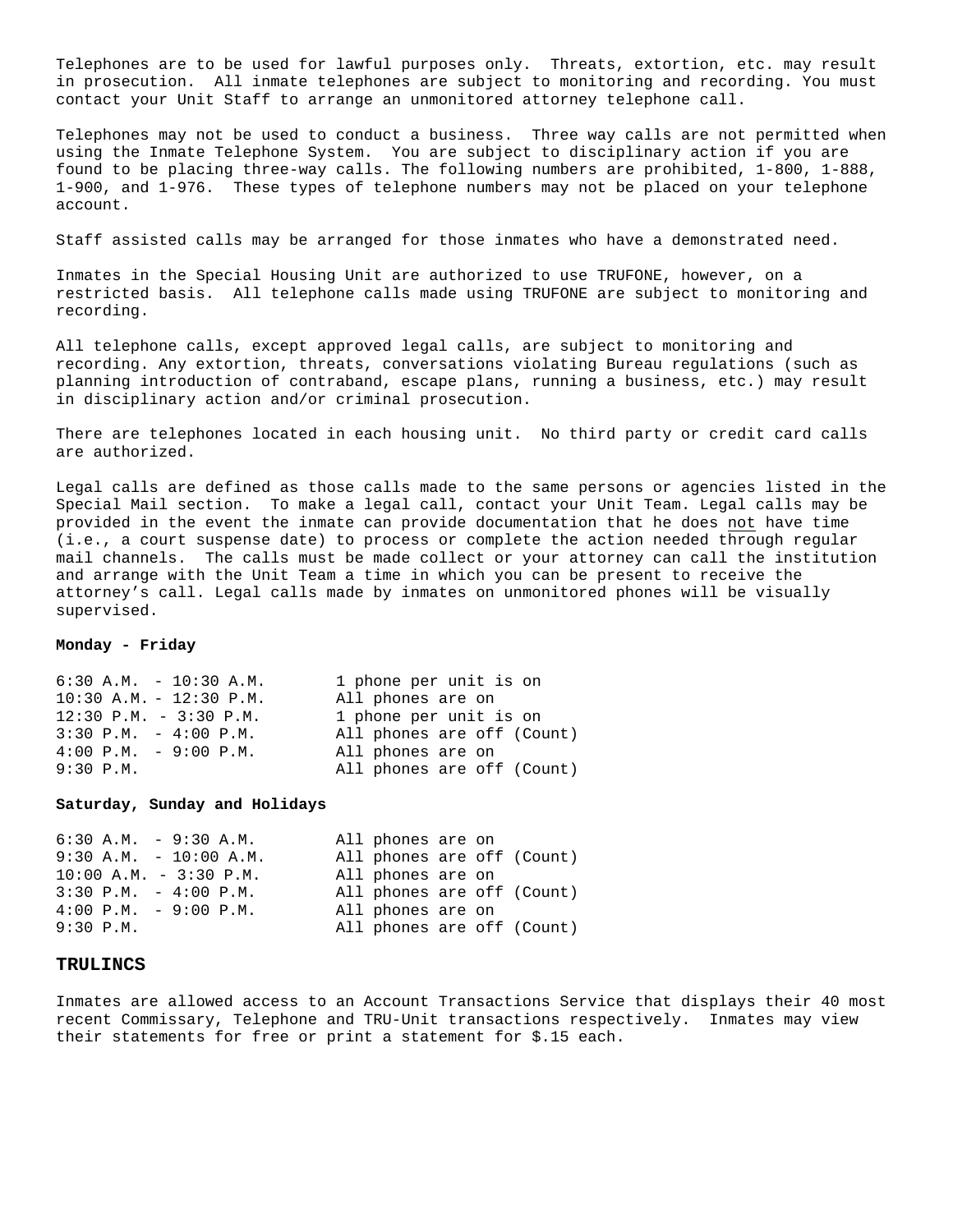# **CHAPTER III**

# **EDUCATION/RECREATION PROGRAMS**

| A) Education                   |   |
|--------------------------------|---|
| 1) Literacy Program            | 2 |
| 2) Vocational Training         | 4 |
| 3) Other Education Programs    | 4 |
| 4) Library Services            | 5 |
|                                |   |
| B) Recreation                  |   |
| 1) Wellness Program            |   |
| 2) Musical Programs            |   |
| 3) Hobby Craft Program         | 8 |
| 4) Recreation Department Rules | 8 |

**Table of Contents**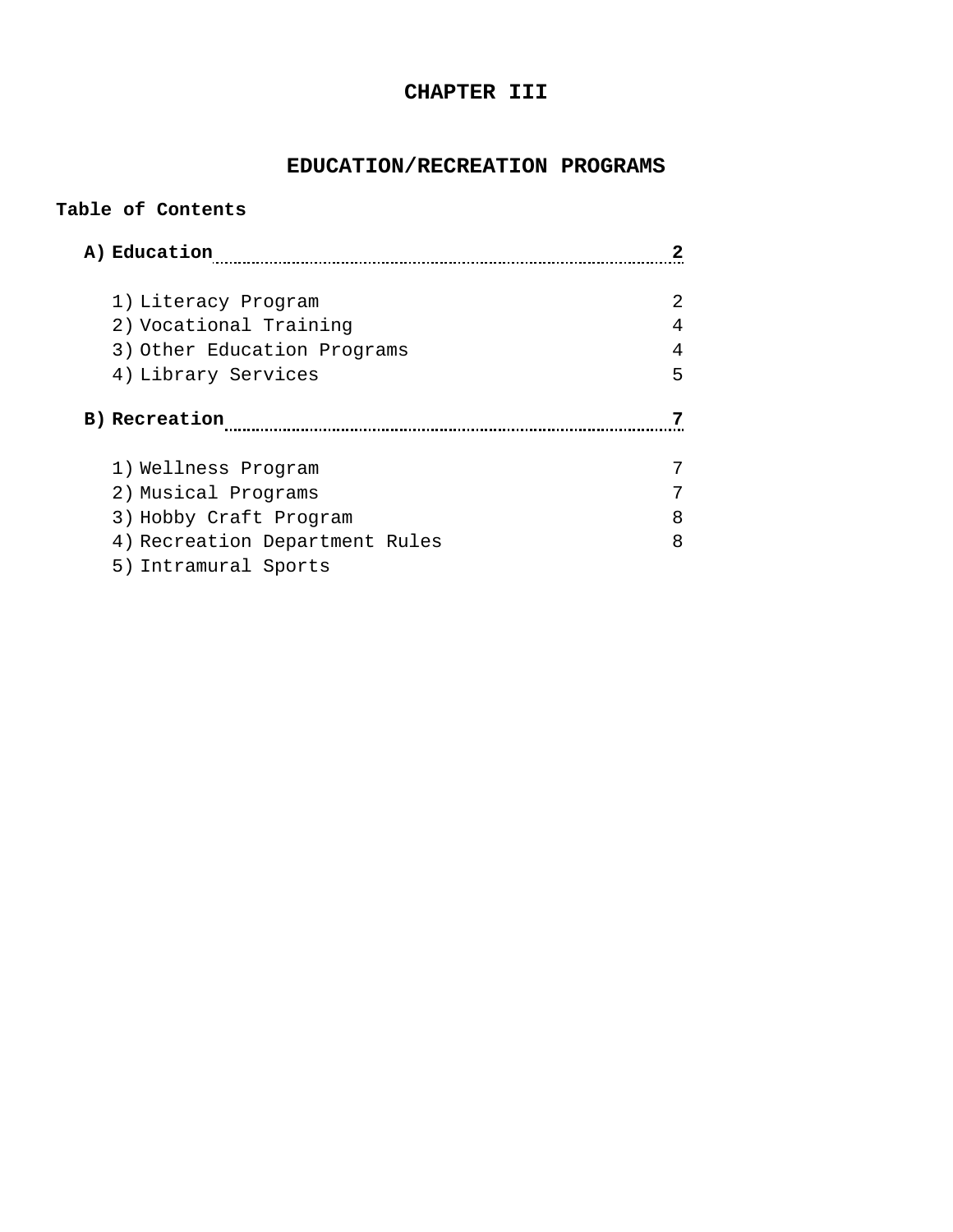# **EDUCATION PROGRAMS**

The education department at FCI Three Rivers is committed to meeting the individual educational needs of every inmate. It is the hope of the staff at FCI Three Rivers that every inmate will accomplish the educational goals set forth in their individual plan. We look forward to seeing students accomplish their goals.

## **LITERACY PROGRAM**

#### **GED Standard**

By policy federal prisoners who are U.S. Citizens and who do not have either a verified high school diploma or a General Educational Development (GED) certificate must enroll in a Literacy Program for 240 hours or until a GED is achieved, whichever occurs first. Inmates may ask to be released from this program after 240 hours by copout. This copout needs to be signed by the inmate's unit team.

The VCCLEA mandates that an inmate whose offense was on or after September 13, 1994, but before April 26, 1996, and who lacks a high school credential, must participate in and make satisfactory progress toward attaining a GED credential, in order to vest earned Good Conduct Time (GCT).

The PLRA provides that, in determining GCT awards the Bureau shall consider whether an inmate, with a date of offense on or after April 26, 1996, who lacks a high school credential, participate and make satisfactory progress toward attaining a GED credential in order to be eligible to earn the maximum amount of GCT.

For the purposes of 18 U.S.C. 3624, an inmate subject to the VCCLEA or the PLRA shall be deemed to be making satisfactory progress toward earning a GED credential or high school diploma unless and until the inmate receives a progress assignment confirming that the inmate refuses to enroll in the literacy program;

- a. The inmate has been found to have committed a prohibited act that occurred in a Literacy program during the last 240 instructional hours of the inmate's most recent enrollment in the literacy program; or
- b. The inmate has withdrawn from the literacy program.

Although sentenced deportable aliens are exempt from attending the literacy program for the mandated 240 hours, they are still subject to the satisfactory progress provision of the VCCLEA or PLRA and will not earn the maximum amount of GCT if they refuse to enroll in the Literacy Program; however, an inmate alien subject to a final order of removal, deportation, or exclusion is eligible for GCT time at the maximum rate. Inmates will be responsible for verifying final deportation orders with their unit teams.

All inmates participating in the literacy program will be required to take the TABE or SABE test. All incoming inmates will be placed on callout for testing unless their education records confirm previous satisfactory testing. This examination indicates the academic grade level at which an individual functions. This information will help the Education Department place inmates in the appropriate class.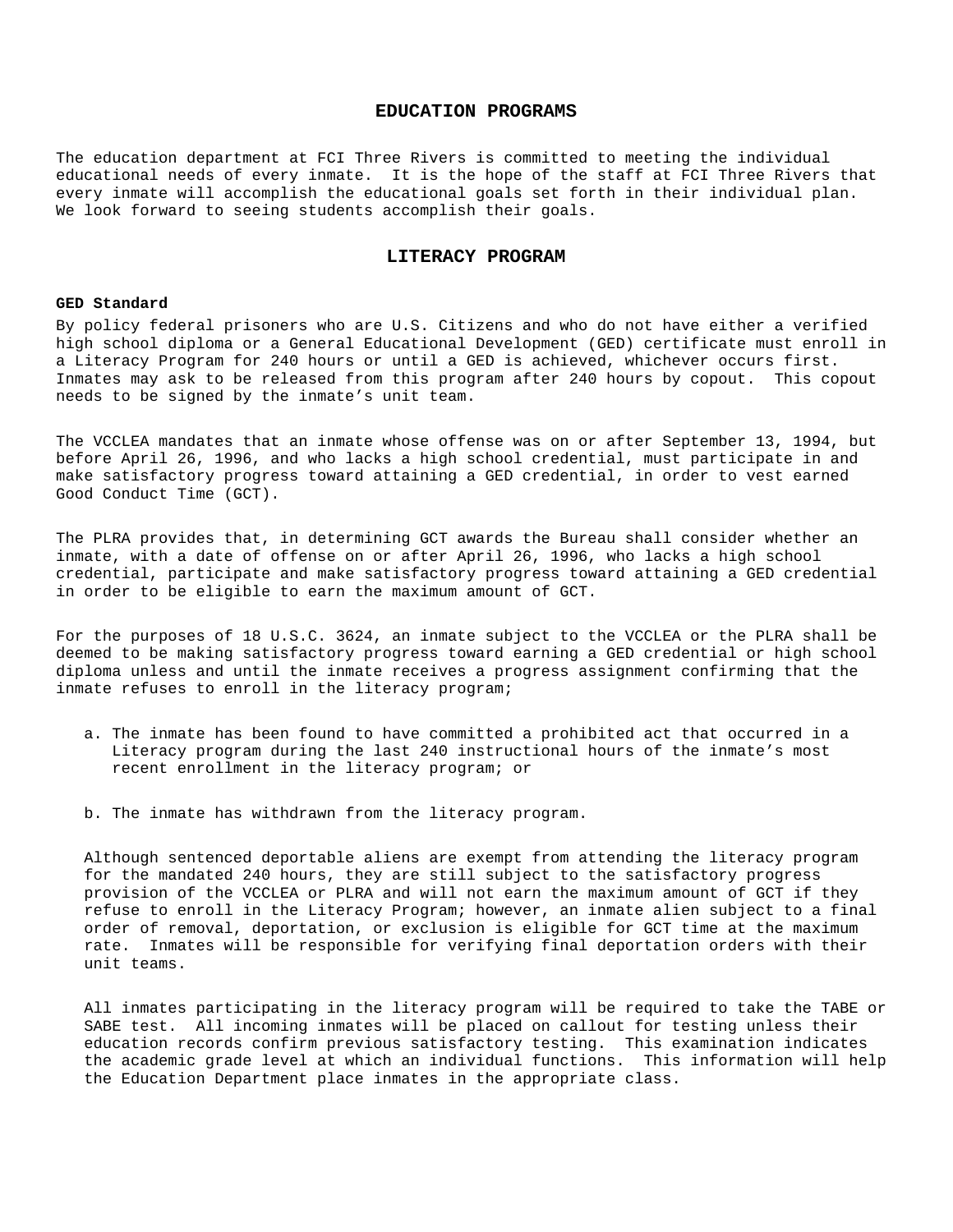**\*\*Note:** VCCLEA/PLRA inmates who have/had an EDI GED UNSAT Progress Assignment before education staff verified education credentials (per policy) may have the ability to receive retroactive GCT. Contact Education Staff if you believe you are eligible for retroactive GCT.

#### **GED and ESL Class Times**

Monday through Friday: Mornings: 7:45-9:30 a.m. and 9:30-11:30 a.m., Afternoons: 12:30-2:00 p.m. and 2:00-3:30 p.m.

# **Completion Policy:**

Inmates who do not have a high school diploma or GED certificate and are deemed prepared by their scores on the GED pretest, may take the GED examination. The examination consists of five tests: Language Arts Writing, Social Studies, Science, Language Arts Reading, and Mathematics. These tests must be completed within a time limit of approximately eight hours. A passing score on the examination by Texas Education Agency standards entitles the examination-taker to a GED certificate. This is the equivalent of a high school diploma and credit for completion of the Bureau's GED program. You must achieve a minimum comprehensive score of 450.0 on the GED test. GED Testing Service evaluates individual tests. As a designated GED Testing Center, the test is administered to you in the Education Department. You will receive a Texas High School Equivalency Diploma and an achievement award upon successful completion of the program and test. Testing accommodations may be available for inmates that meet certain requirements.

### **English-As-A-Second-Language (ESL) Classes**

This program is mandatory to all Non-English speaking inmates who are U.S. citizens. All inmates who are required to take the CASAS test and who score less than eighth grade level (e.g. a score less than 225) will be required to attend ESL classes until they achieve a score of 225 upon retesting. Deportable aliens may participate in the ESL program upon request. Inmates enrolled in the ESL program will be considered to be making satisfactory progress in the literacy program unless they have refused GED classes.

### **Incentives**

Graduation ceremonies are conducted once a year for students completing GED, ESL, and Vocational Training classes. A bonus of \$25.00 is awarded for completion of GED, ESL or VT course. Certificates from the institution are also awarded for completion of ACE, Parenting, GED, and ESL classes and an additional certificate from Coastal Bend College is awarded for completion of Vocation Training classes. In addition a Student of the Month will be chosen each month from classes in the Literacy program for significant progress in their studies as well as dedication and hard work. The Student of the Month will be rewarded with a day off from school and work cleared through the Supervisor of Education and Unit Manager. Upon completion of each 240 hours of satisfactory progress, students will be awarded a day off from school. Other incentives will be awarded based on progress through the Literacy Program.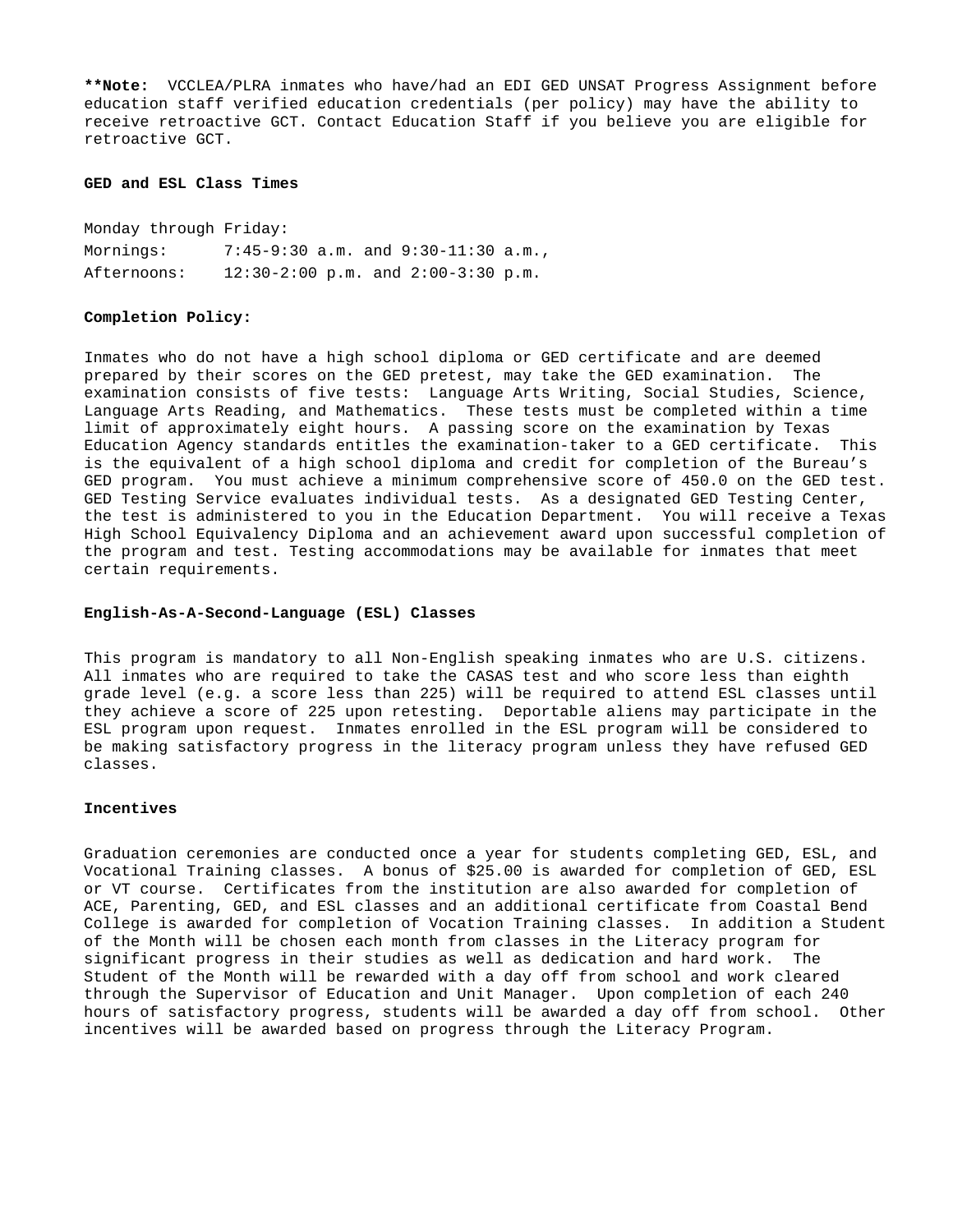# **VOCATIONAL TRAINING PROGRAM:**

# **COASTAL BEND COLLEGE**

## **Building Services Professional**

Coastal Bend College offers a 480 hour course in the basics of commercial housekeeping. This course teaches the fundamentals of establishing your own floor maintenance business. A certificate of completion is issued after the successful completion of 480 hours of classroom instruction and hands on practice. An additional certificate may be earned after the completion of an additional 120 hours for the Advanced Commercial Housekeeping Management Techniques. Participation in this program is open to all inmates.

## **Building Trades Carpentry**

Coastal Bend College offers a 720 hour course in the basics of Carpentry. This course teaches the fundamentals of handling basic tools of the carpentry trade. Inmates, who have completed the basic carpentry course, may qualify to participate in an additional 240 hour course in Advanced Cabinet Making. Participation in this program is open to all inmates.

## **Heating Ventilation and Air Conditioning**

Coastal Bend College offers a 720 hour course of study in the basics of heating, ventilation, and air conditioning. This course requires the minimum of a GED or high school diploma in order to participate in the program.

## **Computer Applications**

Coastal Bend College offers a 384 hour course of study in computer applications. This course requires the minimum of a GED or high school diploma in order to participate in the program.

# **Welding**

Coastal Bend College offers a 720 hour course of study in welding. This course requires the minimum of a GED or high school diploma in order to participate in the program.

## **General Automotive (Satellite Camp Only)**

Coastal Bend College offers a 720 hour course of study in general automotive repair. This course requires the minimum of a GED or high school diploma in order to participate in the program.

# **OTHER EDUCATIONAL PROGRAMS**

All other programs are advertised by flyers in the unit and education department. Inmates may request enrollment with a cop-out and will be placed on callout for class.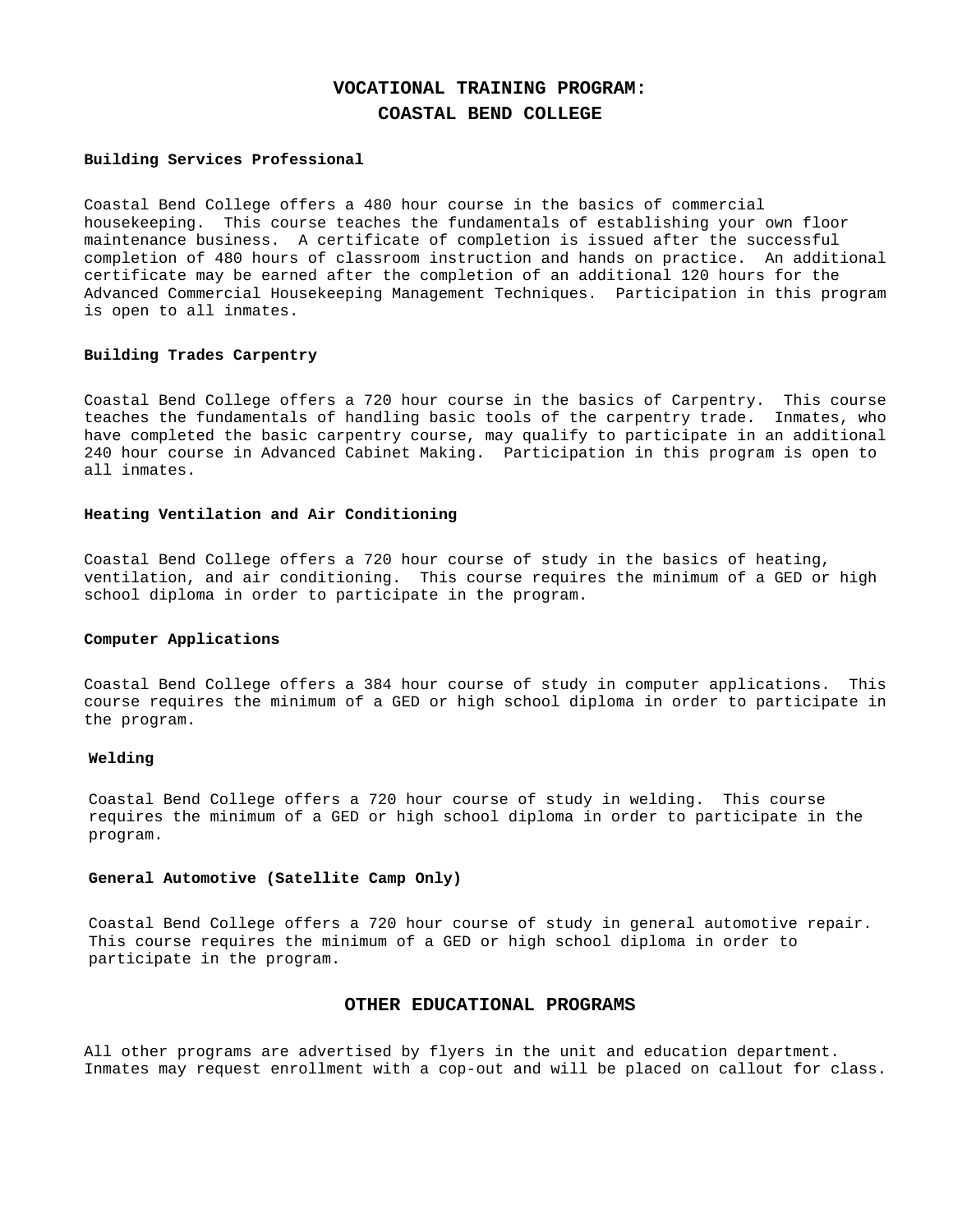#### **Parenting Program**

The Parenting program is structured to help inmates build a solid family relationship while incarcerated. It will also help in identifying current issues, problems, needs and trends in marriage. Classes are by call-outs.

#### **Correspondence Courses**

These courses must be approved and coordinated thru the Education Department. Approval must be received prior to the course being ordered. All costs of correspondence courses are the sole responsibility of the inmate.

### **Adult Continuing Education (ACE)**

These are non-credit courses which are taught by inmate tutors. Classes are chosen which best meet the needs of the inmate population. Inmates interested in the ACE program may sign up for available classes via a cop-out after an ACE flyer has been posted in the units or Education Department.

Some classes offered, include: Keyboarding, CDL, Movie Critique, Real Estate, and many others. If you are interested in teaching an ACE course, please contact an Education Staff member.

### **Employment Resource Center/Employment Preparation Classes**

The Education Department has a variety of materials and programs, as well as several trained staff members, available to assist inmates within 24 months of release prepare for post-incarceration. An Employment Resource Center (ERC) is located in the library. The ERC offers a variety of flyers on various topics. Computers are also available to prepare updated resumes and cover letters for use in job searches. Staff are available to assist the inmates with questions regarding these resources.

Employment skills and release preparation classes are also taught by education staff members. These classes are designed to provide training in the latest job search techniques and to give inmates the opportunity to prepare applications, resumes, and cover letters for use in their job search. As part of this program, a mock job fair is held once a year in the Education Department. An Offender Release class is also offered for inmates within 12 months of release. This class focuses on providing information on community resources available in the communities where inmates will be releasing. Some of the resources covered are: housing, transportation, one-stop centers, food stamps, TANF, SNAP, and medical.

## **LIBRARY SERVICES**

The institution has a leisure and legal library located in the main educational complex next to the Recreation Department. The leisure library has books available for loan and DVDs available for viewing with the use of your own headphones. The leisure library subscribes to a variety of magazines and newspapers. Your photo I.D. card is required to view periodicals and DVDs. The Library has access to the state Inter-Library Loan Service. A form 24 must be signed when checking out books from the Inter-Library Loan System.

The Law Library is now in an electronic format (ELL). An inmate law library clerk is available to assist you from 5:00 p.m. until 8:30 on weeknights and all day on Saturdays.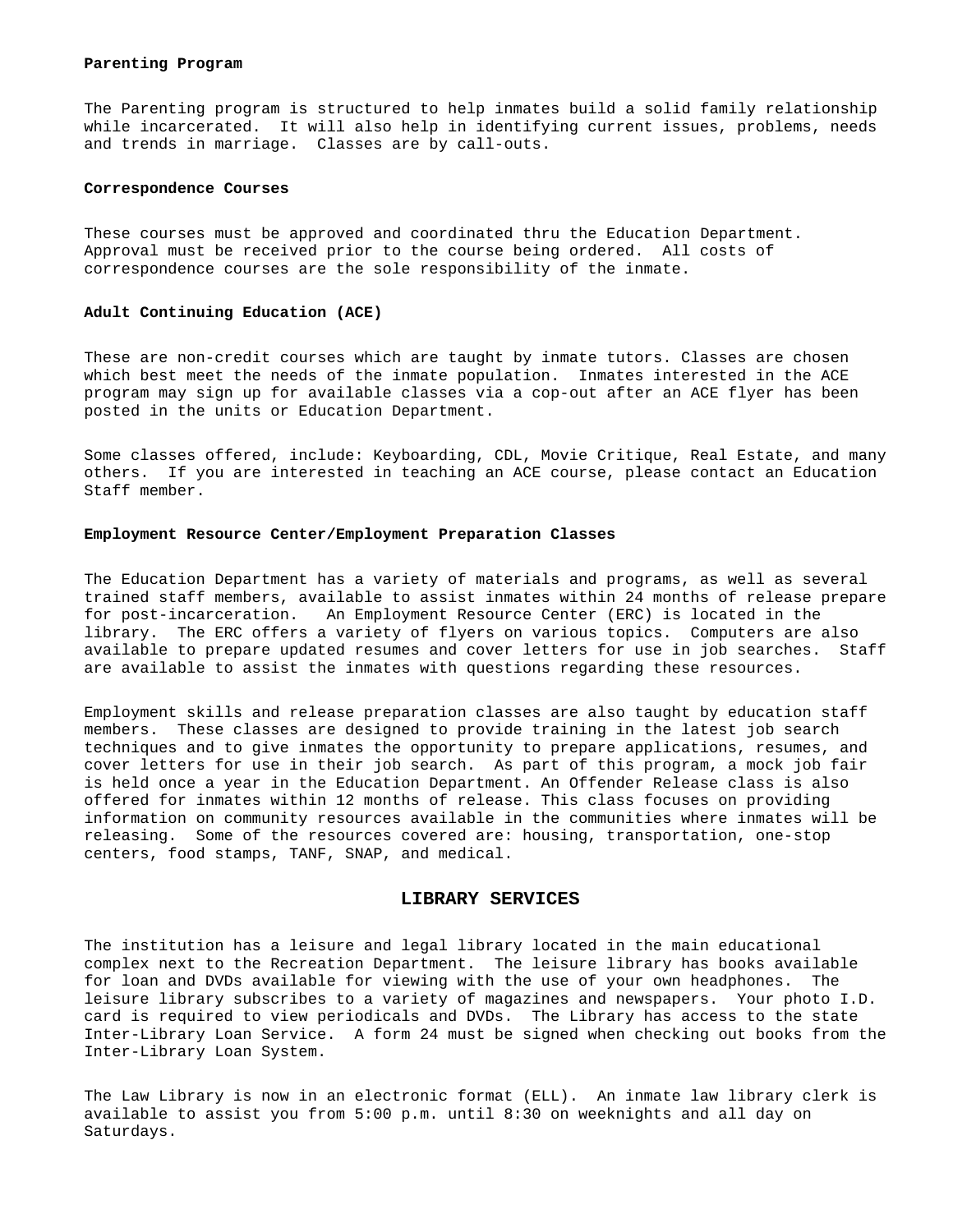Sign-ups for DVD viewing are on Saturdays from 11:00-12:00 in the library. No one is allowed to view a DVD unless they are scheduled. Sign-ups are restricted to one time slot a week.

The leisure/law library hours are:

| Monday thru Thursday:                    | Saturdays                 |
|------------------------------------------|---------------------------|
| $7:45$ a.m. - 10:30 a.m.                 | $7:00$ a.m. - $3:30$ p.m. |
| $12:30 \text{ p.m.} - 3:30 \text{ p.m.}$ | Sundays - Closed          |
| $5:00 \text{ p.m.} - 8:30 \text{ p.m.}$  |                           |
|                                          |                           |
| Friday                                   | Holidays - Closed         |
| $7:45$ a.m. - 10:30 a.m.                 |                           |
| $12:30 \text{ p.m.} - 3:30 \text{ p.m.}$ |                           |
|                                          |                           |

Note: Inmates may sign-up for legal library use on Saturdays from 9:30 – 11:00 a.m. by turning in a copout requesting to be included in the Education out count for Saturday at 10:00 a.m. Inmates must turn in their cop out form by the preceding Friday at 12:30 p.m. Also note that inmates must bring their ID card for the count, and if an inmate signs up to be out counted, he must report to the education department at the 9:00 a.m. move. Ordinarily inmates being out counted will remain in the library until last call for main line is announced.

## **Library Rules**

The leisure library is a valuable resource intended for the benefit of the entire inmate population. To ensure that the library collection is maintained at a high level of quality, the following rules are:

- 1. Only two (2) leisure library books and (4) inter-library loan books may be checked out and in your possession at a time. All ILL book due dates are set by the lending library and may be extended only at the discretion of the lending library.
- 2. Inmates may extend the check-out of an Interlibrary Loan book only one time. Extension times vary by library.
- 3. Only leisure library books and Interlibrary Loan books are allowed to leave the leisure library. No magazines, newspapers, or DVDs will be removed from the library area. They may not be taken to other parts of the Education Department.
- 4. By receiving a book, or Interlibrary Loan book, inmates assume full responsibility for returning it on or before the due date.

By receiving a DVD, newspaper, or magazine, inmates assume full responsibility for returning it on or before the designated yard recall for the time period that you are in the leisure library area. You must return the library book, magazine or newspaper you borrow by the due date in the same condition it was borrowed, or you will be subject to disciplinary action. Possible sanctions include restricting library privileges, monetary restitution and disciplinary segregation.

# **Copy Service**

A debit-card operated machine is available for inmate copy service. The machine is located in the library and is to be used for authorized use only.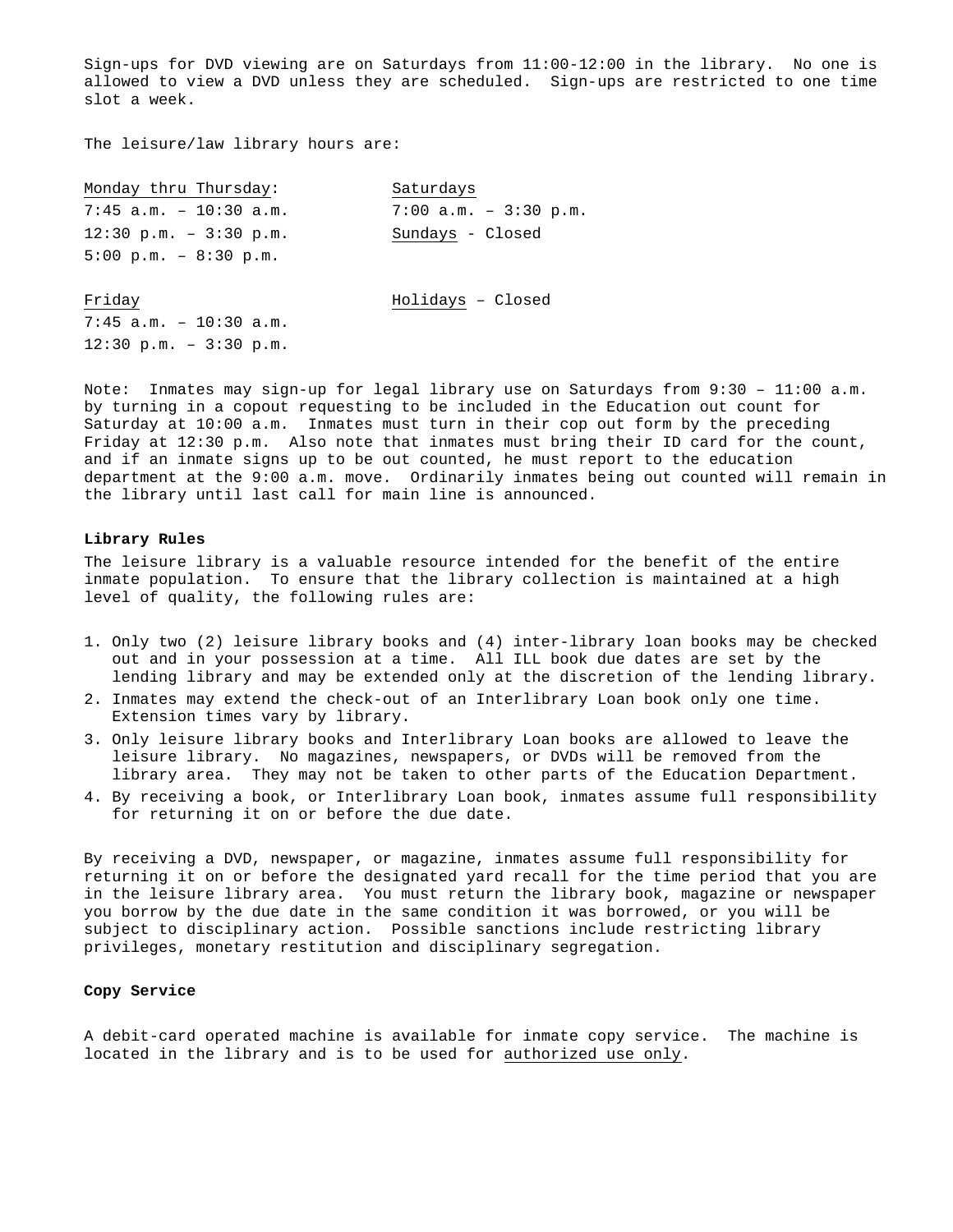### **RECREATION PROGRAMS**

**The goal of the Recreation Department is to create a strong, vital, and healthier population through regular and active participation in available programs and activities. Watch Your Bulletin Boards For "Breaking" News About Recreation Activities!!**

### **INTRAMURAL SPORTS/Non-Competitive Leisure Activities**

Recreation staff will post announcements for intramural sports throughout the year. Also, the Recreation Staff will organize and schedule individual sports through a sign-up procedure. Basketball, soccer, softball, flag football, handball/racquetball, bocce ball, horseshoes, and volleyball are offered by the Recreation Department. Certificates of Achievement will be awarded to first and second place finishers. Non-competitive leisure activities are also offered by the recreation department. You may participate in board games or card games. You may also check out videos on health, fitness, hobby craft and music from the Video Resource Library.

### **HOLIDAY ACTIVITIES**

Holiday activities include indoor and outdoor tournaments such as: Softball, Basketball, Handball, Track events, Horseshoes, and Table games. Live Entertainment is sometimes provided by inmate bands. **Only Federal Holidays are recognized.** Consumable prizes for holiday tournaments will be awarded to first and second place finishers.

#### **WELLNESS PROGRAMS**

The Recreation Department provides a wide variety of wellness programs for inmates to participate. The following programs are provided: Walk Club, Run Club, Bike Club, Stair climber Club, Abdominal Fitness Program, Yoga and the Health Promotion Disease Prevention program (HPDP). Certificates of Achievement are awarded for completion of structured programs. **Certificate of Achievement and sentry credit will be awarded to participants who complete sentry based structured program.** 

A Personal Trainer Program is available for inmates that would like to be certified by the National Federation of Personal Trainers (NFPT).

| LEISURE FITNESS CENTER HOURS              |                                         |
|-------------------------------------------|-----------------------------------------|
| Monday thru Friday for all inmates:       | $6:20$ a.m. - 10:30 a.m.                |
| For enrolled Fitness Program Inmates only | $11:00$ a.m. - 3:00 p.m.                |
|                                           | $5:00$ p.m. - 8:00 p.m.                 |
| Saturday and Sunday for all inmates:      | $7:30$ a.m. - 9:30 a.m.                 |
| For enrolled Fitness Program Inmates only | $11:00$ a.m. - 3:30 p.m.                |
|                                           | $5:00 \text{ p.m.} - 8:00 \text{ p.m.}$ |

#### **BAND/MUSIC PROGRAM**

Music Rooms and music equipment are provided for inmate use. Availability is scheduled by Recreation Staff members. Inmates wishing to start a band must submit an Inmate Request to Staff (Cop-out) for application. Any inmate desiring the use of a Music Room for leisure time must submit an Inmate Request to Staff (Cop-out) for application.

### **HOBBY CRAFT**

Anyone desiring to participate in the Hobby Craft program will need to obtain permission through assignment by any Recreation Staff. The Leisure Art/Craft Programs offered are: Art, Leather Craft, Painting, Crocheting, Knitting, and Beadwork. Also available is a Unit Art/Craft Program, programs available are crochet/knitting, art, beading. To enter these programs, you must submit a "Request to a Staff Member" Form (Cop-out) provide a copy of your visiting list and submit an order for supplies needed to start program. Visiting list is used for mailing out projects. Scheduled day to complete paperwork is Saturdays, between 1:00 p.m. and 3:00 p.m., in the leisure center staff office. Hobby Craft items may be disposed of by mailing to an authorized visitor, donated to the Institution, or taken home upon release. **Under no condition shall an inmate sell a Hobby**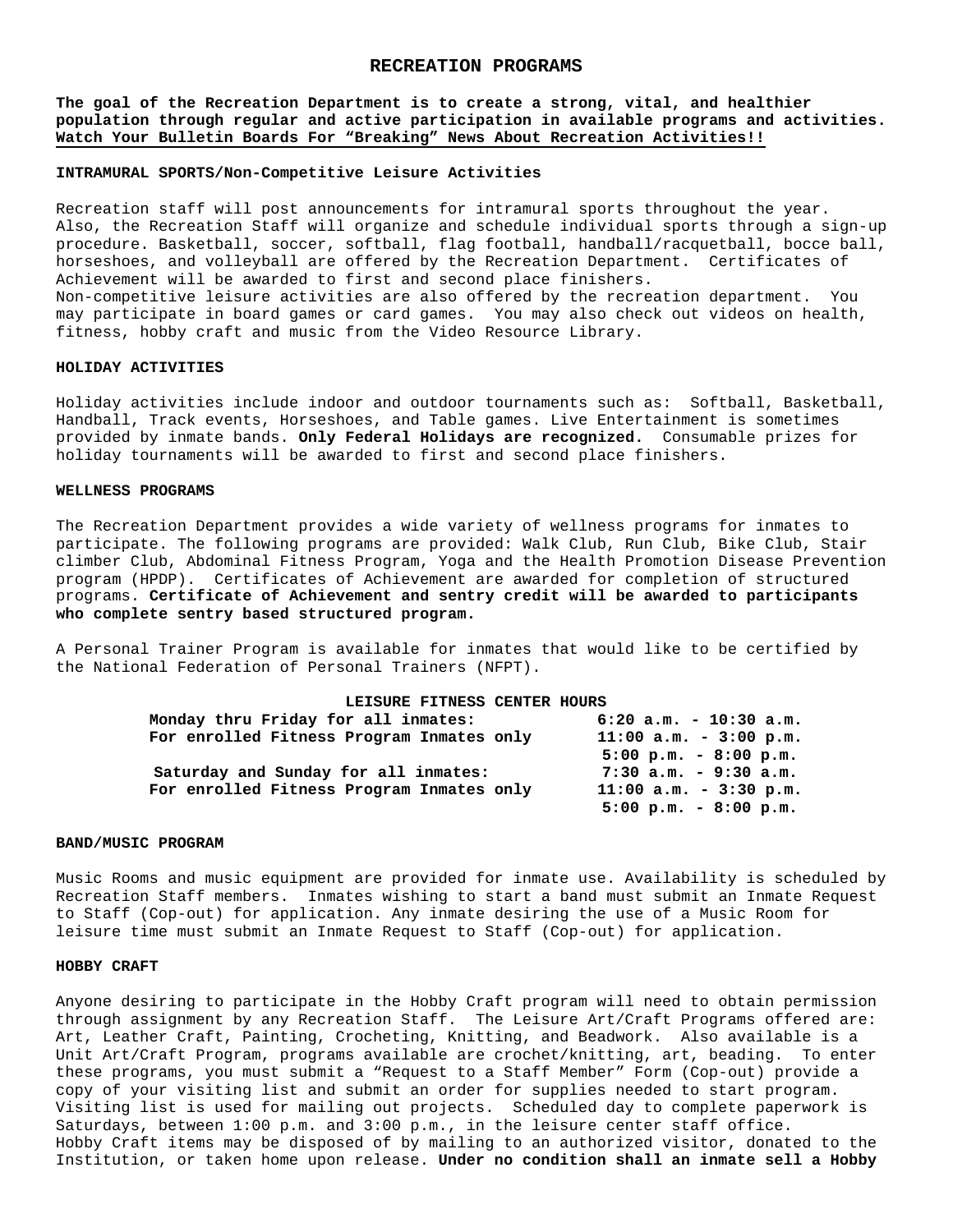**Shop item to another inmate. This is strictly prohibited.** All hobby craft materials may be purchased through the commissary sales program, and must be approved prior to ordering.

### **SPECIAL NOTE:**

**Do not bring extra clothing, blankets, laundry bags, or commissary food items into the recreation department. Violators will not be allowed to enter the area.**

## **Recreation/Interest Questionnaire**

**In order to better serve the inmate population of FCI Three Rivers, the Recreation Department needs to collect and evaluate information about your interest and participation in various leisure time activities. You will be given a questionnaire at Institutional A & O. Please take a moment to fill out the questionnaire and return it to the A&O Coordinator or the Recreation Department. If you were not given a questionnaire, please stop by the Recreation Department and fill one out.**

## **Recreation Department Rules**

- 1. Religious Ceremony is not allowed in recreation. All Religious activity is to be held in the chapel. The Recreation Department is not a place to have worship ceremonies.
- 2. Commissary food/hygiene purchase (food products, sodas, detergent, shaving cream, bars of soap, etc) is not allowed in recreation, take purchase back to your unit. If enrolled in the unit art program, store purchased hobby craft items in your assigned room locker.
- 3. Activities such as picnics, going away parties, birthday parties are not allowed in recreation.
- 4. Commissary card required to check-out all recreation equipment (horseshoes, bocce balls, racquets, eye protection, table games, mats, medicine ball, softball equipment, basketball, soccer ball, etc). Recreation equipment checked out is to remain within the indoor/outdoor recreation facilities. Do not take any recreation equipment back to a housing unit or any other department. Violation of this rule will result in disciplinary action.
- 5. Eye protection recommended for racquetball play. Eye protection may be checked out from the recreation office.
- 6. No food or beverages (soft drinks) are permitted in the indoor fitness center, hobby craft rooms, music rooms, resource room, recreation yard, outdoor wellness area, handball/racquetball area, volleyball area, multi-purpose courts, recreation yard or outdoor gymnasium.
- 7. Guitar/accordion may be checked out from the outdoor issue room. Mentioned equipment may be played outdoors. I.D. Card (commissary card) required to checkout item.
- 8. Only inmates enrolled in a leisure art/hobby craft program are authorized to be in either the leather craft room or art room. If you wish to visit the hobby craft area see a recreation specialist to schedule a tour or request permission to observe program. Only inmates enrolled in leather craft are authorized to use leather tools. Tools are not to be taken out of the leather craft room for any reason. Violation of this rule will result in disciplinary action.
- 9. An inmate wishing to participate in one of the leisure art/hobby craft programs may submit a cop-out to the recreation department stating the program of interest. You must have prior experience to enroll in requested leisure program. (Attach proof of program experience)
- 10. There is a housing unit art program for inmates wishing to participate. You must submit a cop-out if you wish to enroll in the program. After individual is approved to enroll in program then he will be required to complete all required documentation. Supplies for unit art/hobby craft are purchased through SPO's. Approved unit programs are crochet, arts, pastels, and charcoal. The only supplies approved for the programs are: pencils & color pencils, pens (nonpermanent), charcoal, pastels, drawing paper & pads, yarn and plastic needles. If an individual is on FRP Refusal Status their SPO cannot be processed, so you must be FRP cleared to enroll in the Unit Art/Hobby Craft Program. Individual enrolled in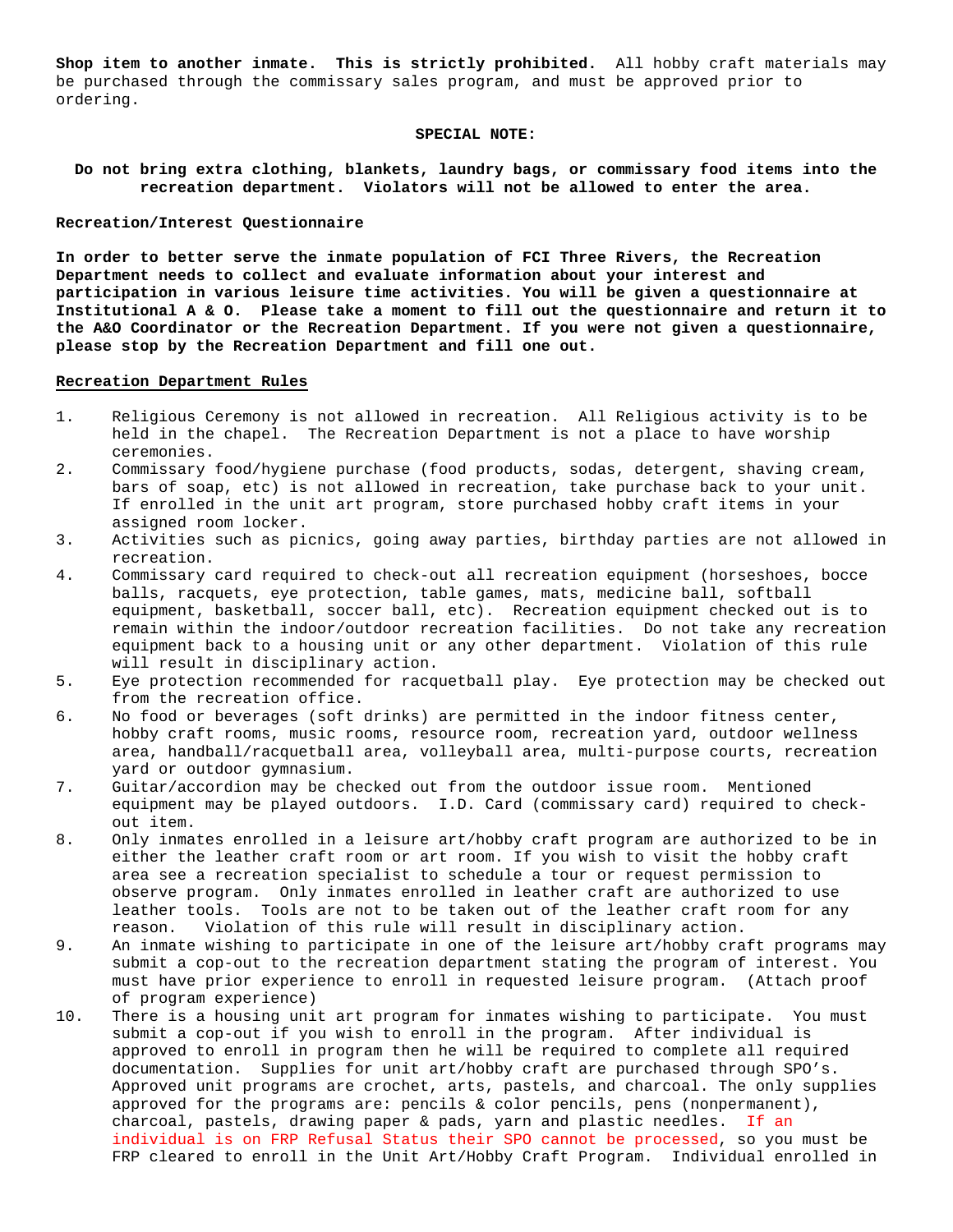program must receive approval before working on a project. All supplies must be stored inside participants housing unit locker.

- 11. Special Purchase Orders will be processed for leisure art, beading, crochet and leather programs. Only inmates enrolled in mentioned programs may purchase supplies through SPO's. Must be FRP cleared to process SPO. Purchased items must be stored inside assigned locker.
- 12. Only art, beading, crochet and leather supplies/projects will be stored in hobby craft lockers. Nothing is to be left outside of lockers unless approved by recreation staff, items left unsecured will be considered contraband and<br>confiscated. The Hobby Craft shops are the only areas authorized to sto The Hobby Craft shops are the only areas authorized to store/produce acrylic/water/oil art, beading, and crochet and leather supplies/projects.
- 13. Only inmates enrolled in the housing unit art/hobby craft program and/or leisure art/hobby craft programs will be authorized to mail-out recreation approved program projects. Inmate will need to present approved art/hobby craft project tracking form to mail-out completed project(s).
- 14. All approved hobby craft projects will be mailed to a verified relative or approved visitor with current address at inmate expense. After approved project is completed an individual has up to 30 days to mail-out project. If project is not mail-out within the 30 days it will be confiscated.
- 15. Equipment and supplies will be provided for approved intramural leagues, fitness/wellness programs and the music program. Inmates are not authorized to make their own jerseys and wear them in recreation activities. Jerseys will be provided by the recreation department for approved sports programs.
- 16. T-Shirts will be worn indoors at all times. **Inmates may be shirtless on outdoor recreation areas.**
- 17. Sheets, blankets, pillows are not authorized in recreation.<br>18. The recreation department does not provide any type of equi
- The recreation department does not provide any type of equipment to enhance upper body strength. Inappropriate use of recreation equipment (soccer goals, stationary cycles, stair masters, etc.) to enhance upper body strength is prohibited. Do not use, alter or fabricate equipment/materials to enhance upper body strengthening. Disciplinary action may be taken for inappropriate use of equipment, failure to follow rules or destruction of government equipment.
- 19. Religious group prayer (3 or more inmates) activity is prohibited in all recreation areas.
- 20. Inmate exercise group (3 or more inmates) activities of any nature are prohibited in all recreation areas. All group exercise programs will be approved and supervised by recreation staff.
- 21. Hygiene is very important for your health, so please clean workout equipment before and after use.
- 22. Personal hygiene in reference to shaving, braiding hair, and haircuts is not allowed in any recreation area.
- 23. Inmate Photo Program rules/schedules are posted on bulletin boards.<br>24. Any individual in violation of any of the rules/policies set forth
- Any individual in violation of any of the rules/policies set forth by the Federal Bureau of Prisons, Institution, and Recreation Department is subject to disciplinary action.
- 25. The recreation department will provide and enforce Code of Conduct rules/procedures for structured programs (Sports Leagues, Hobby Craft Programs, and Fitness/Wellness Programs). Participants will be required to read and sign Code of Rules/Procedures. Failure by an individual to abide to written policies, rules, procedures, program Code of Conduct/Rules set in place for recreation activities/programs may result in disciplinary action, suspension or removal from enrolled program.

# **All times, schedules programs, activities, procedures, rules, Code of Conduct are subject to change throughout the year due to security, to ensure the orderly running of the institution, department needs or due to staff coverage.**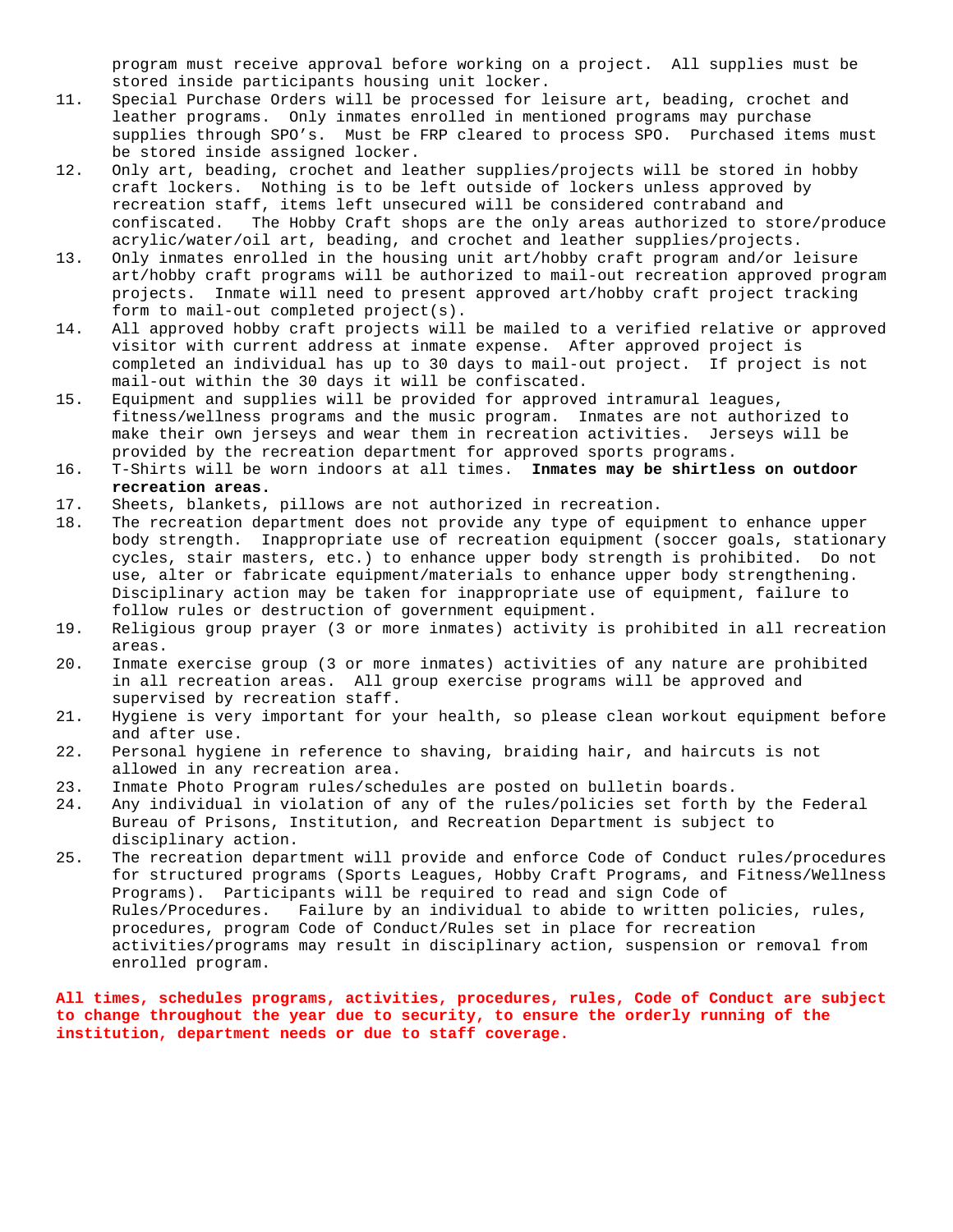## Watch Your Bulletin Boards For "Breaking" News About:

### **Intramural Sports/Leagues:**

Basketball, Softball, Soccer, Volleyball, Racquetball, Bocce Ball, Horseshoes, Table Games, Flag Football

## **Recognized Federal Holidays**

New Year's Day, Labor Day, Martin Luther King's Day, Columbus Day, Presidents' Day Veterans' Day, Memorial Day, Thanksgiving Day, Independence Day, Christmas Day

## **Only Federal Holidays are recognized.**

Certificate of Achievement will be awarded to First and Second place finishers in **Sports Leagues**. First and Second place finishers in **Federal Holiday** tournaments will be awarded consumable items.

### **Non-Competitive Leisure Activities**

Board Games/Card Games, Music Program, Resource Libraries, (Videos and books are available for check out on the following topics; Health, fitness, hobby craft and music).

## **Hobby Craft Classes & Leisure Programs:**

Art (acrylics, water colors, pastels, pencil, charcoal, etc), Beading, Leather Craft Wood Dowel Frame, Unit Art Programs (art- color pencil, beading, crochet, greeting cards).

#### **Fitness/Wellness Programs**

Run & Walk Club Class, Yoga Club Class, Stair climber Program Class, Abdominal Fitness Program Class, Bike Program Class, NFPT

Certificate of Achievement will be awarded to participants who complete approved nonsentry structured program. Certificate of Achievement and sentry credit will be awarded to participants who complete sentry based structured programs.

## **Open House**

The Education Department holds open house every Tuesday and Friday from 10:30 a.m. - 11:25 a.m. to provide an opportunity to see staff and ask questions relating to the Education Department. Recreation Open House is every Sunday 1:00-3:00 p.m.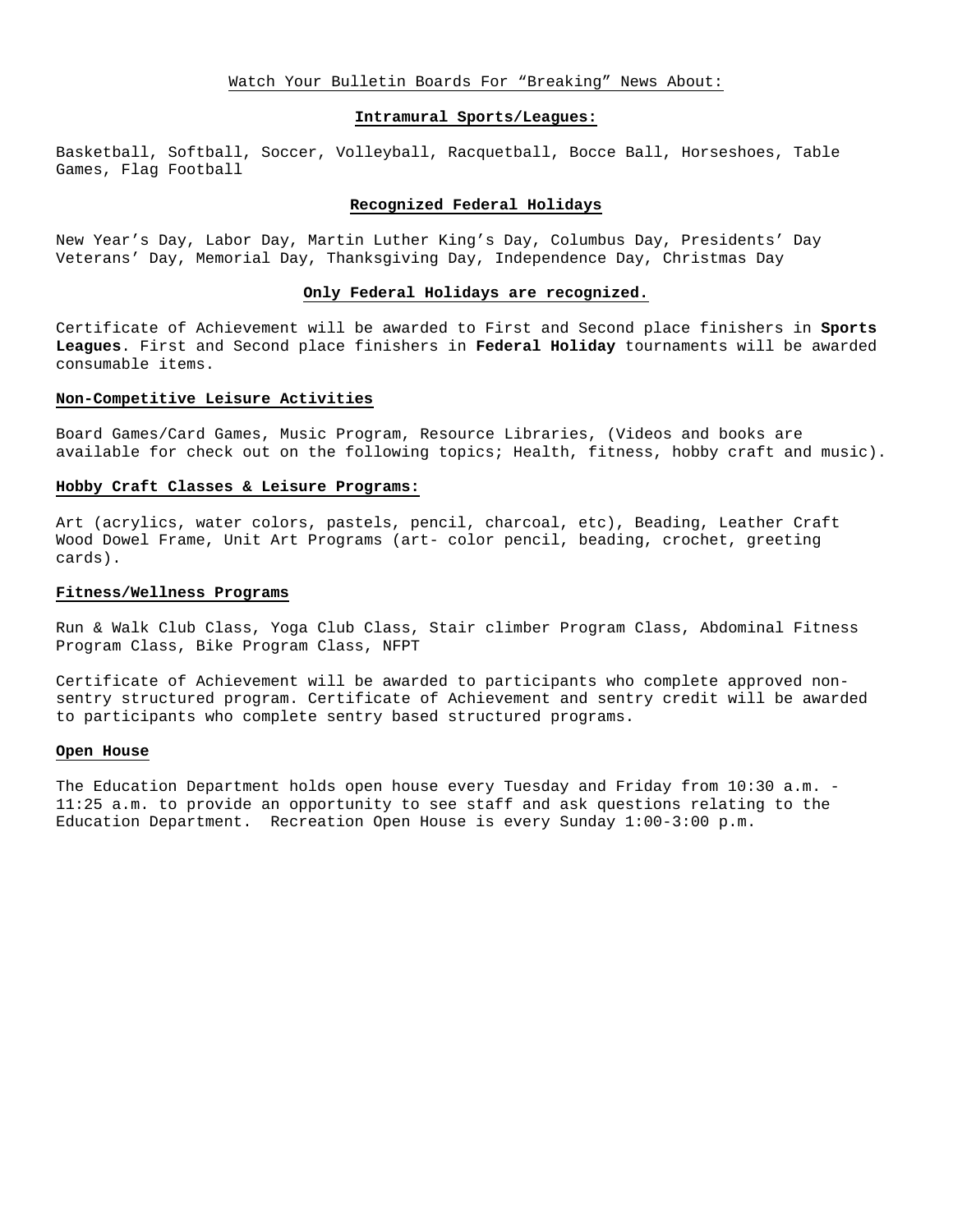# **Education Staff**

Camp Administrator/Executive Assistant<br>
Supervisor of Education<br>
S. Kasper Supervisor of Education Supervisor of Education S. Kasper<br>Education Technician Supervisor S. Kasper M. Bartlett Education Technician<br>
Literacy Coordinator/Employment Skills<br>
J. Amador Literacy Coordinator/Employment Skills<br>Camp Coordinator Camp Coordinator J. Moore Camp Coordinator (Camp Coordinator T. Moore<br>Distance Learning//ILL/Law Library (C. Selhke Distance Learning//ILL/Law Library entitled and the control of Selhke ESL/ GED Instructor ESL/ GED Instructor <br>Instructional Technology Coordinator Marinesota (S. Kubala Instructional Technology Coordinator and the content of the B. Kubala<br>Teacher/Employment Resource Center and B. Zamzow Teacher/Employment Resource Center V. Zamzow V.T. Coordinator D. Yarbrough Carpentry Instructor and the control of the control of the R. Rodriguez<br>
R. Rodriguez<br>
R. Rown HVAC Instructor<br>MicroSoft Applications Instructor and Marshall M. Brown MicroSoft Applications Instructor and the control of the L. Garza<br>Welding G. Brandt Welding G. Brandt General Automotive<br>
Camp Waste Water Instructor<br>
Camp Waste Water Instructor Camp Waste Water Instructor

- 
- 
- 
- 
- 
- 
- 
- 
- 
- 
- 
- 
- 
- 
- 

# **Recreation Staff**

- Supervisor of Recreation<br>
Recreation Specialist<br>
R. Hatley Recreation Specialist<br>Recreation Specialist<br>Recreation Specialist Recreation Specialist<br>Recreation Specialist<br>Recreation Specialist Recreation Specialist<br>Recreation Specialist C. Almendarez<br>Recreation Specialist Recreation Specialist<br>Recreation Specialist<br>Recreation Specialist Recreation Specialist<br>Recreation Specialist<br>Recreation Specialist Recreation Specialist
	-
	-
	-
	-
	-
	-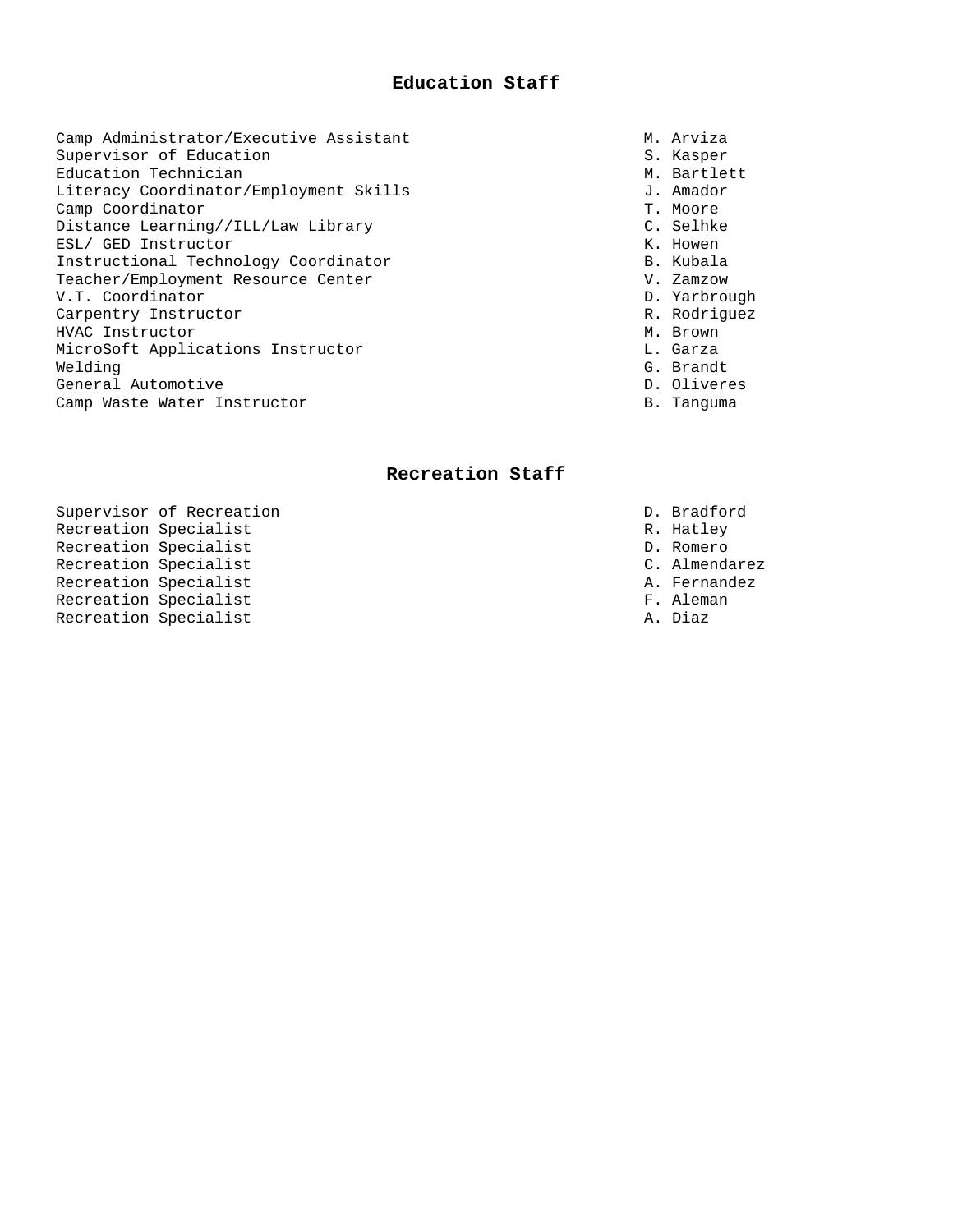# **CHAPTER IV**

# **PSYCHOLOGY PROGRAMS**

# **Table of Contents**

| Psychology                                  |   |
|---------------------------------------------|---|
| F) Drug Abuse Programs                      |   |
| 7) Drug Abuse Education                     |   |
| 8) Non-Residential Drug Abuse Treatment     |   |
| 9) Residential Drug Abuse Program           |   |
| G) Sexually Abusive Behavior                |   |
| H) Psychology Groups                        |   |
|                                             |   |
| I) Diversity in the Criminal Justice System | - |

# **RELIGIOUS PROGRAMS**

| . Programs<br>KATTATOMP |  |  |
|-------------------------|--|--|
|-------------------------|--|--|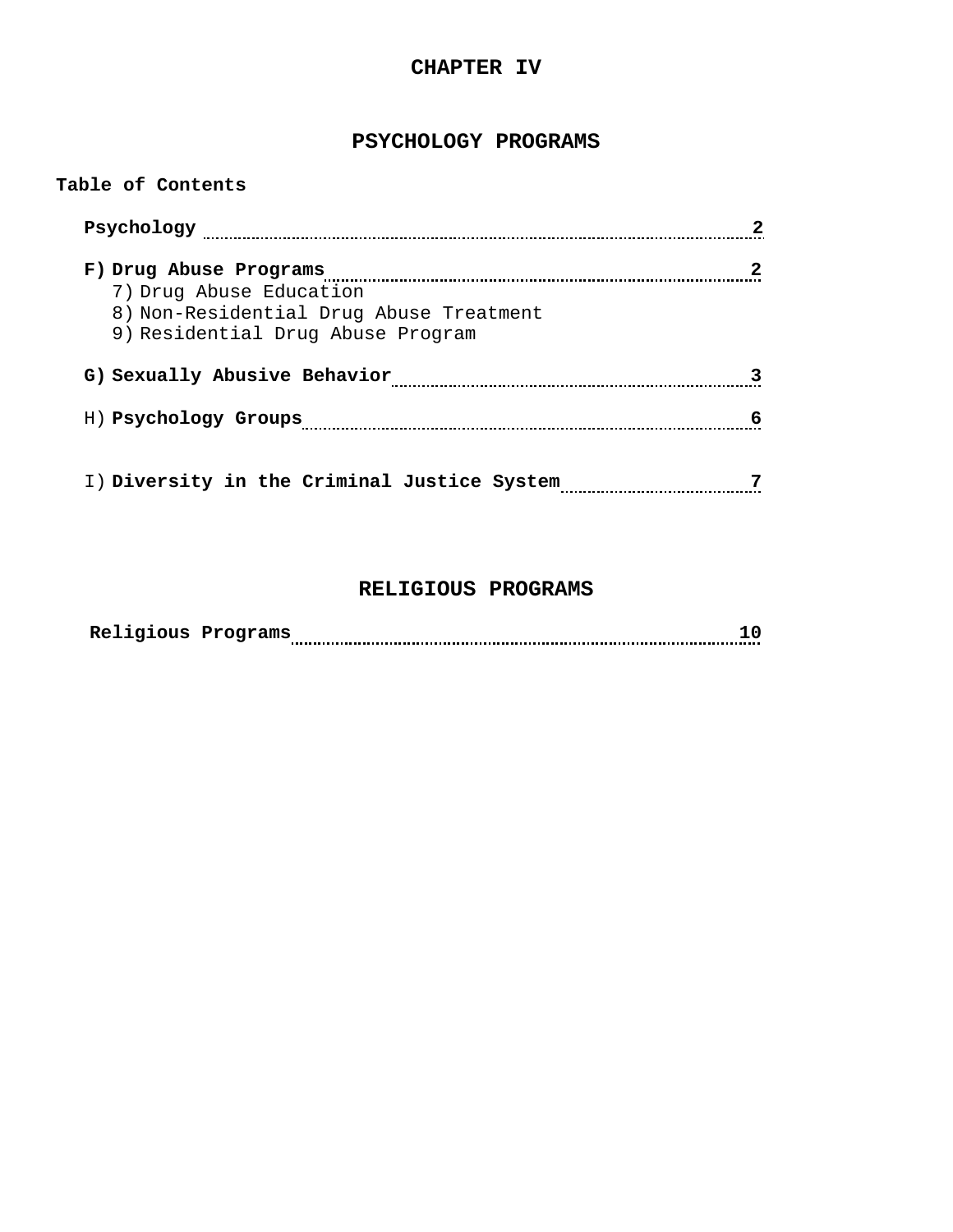## **PSYCHOLOGY PROGRAMS: Open House - Monday & Wednesday (8:30 a.m. to 9:30 a.m.)**

The Psychology Department is located behind Jim Wells B Unit. The institution employs Psychologists to provide mental health services for inmates. Among some of the services provided by the Psychology Staff are Crisis Intervention, individual and group therapy, Drug Treatment Programs, Relapse Prevention Groups, Psycho-Educational Programs (e.g., Anger Management, Stress Management, and Communication Skills). For an appointment to see the psychologist regarding a mental health issue, send an "Inmate Request to Staff Member" to the Psychology Department or send an electronic request through TRULINCS to the Psychology Department, then watch the call-out sheet for your appointment day and time. If you have an emergency mental health problem, request a Staff Member to call the Psychology Department for an immediate appointment.

**DRUG ABUSE PROGRAMS:** The Bureau employs a five component Drug Abuse Program (DAP) treatment strategy which includes: Screening and Referral, AA/NA, Drug Abuse Education, Non-Residential Drug Abuse Treatment, Residential Drug Abuse Treatment RDAP), and Followup Services.

**Drug Abuse Education:** You will be required to take drug education classes: (1)If you have a Judicial recommendation for any type of drug treatment; (2)If you have returned to BOP as violator of supervised released on parole for drug or alcohol abuse; (3)If your instant offense involved drug or alcohol use; or (4)If there is a history of alcohol or drug use. **(According to Program Statement 5330.11, Section 2.3.6(e) (dated March 16, 2009), 550.51(e) Effects of non-participation:** *"If inmates considered for placement...refuse participation, withdraw, are expelled, or otherwise fail to meet attendance and examination requirements, such inmates...are not eligible for performance pay above maintenance pay level, for bonus pay, or for vacation pay....and are not eligible for a Federal Prison Industries work assignment"***.** The acquisition of positive life skills is viewed as the means through which participants can change the negative thinking and behavior patterns which led to their drug use and criminality in the past. **If you are not required to take Drug Education, but you wish to enroll as a volunteer, submit a request to your Case Manager if you are interested in Drug Abuse Education**.

**Non-Residential Drug Abuse Treatment**: Available to those who do not meet the admission criteria or are waiting for the Residential Drug Abuse Program, received detoxification from alcohol or drugs upon entering the BOP, or have been found guilty of an incident report for use of alcohol or other drugs. Submit a request to Psychology or sign-up on the bulletin board outside the entrance of the Psychology Department.

**Residential Drug Abuse Program**: To apply for an interview, submit a request to Psychology or sign-up on the bulletin board outside the entrance of the Psychology Department. Selections for up-coming groups are prioritized by projected release dates. *Interviews for the 500 hour Residential drug abuse will not occur until 48 months of GCT release***.** *Inmates with less than 24 months remaining on their sentence will not have sufficient time remaining on their sentence to complete the program, however, are encouraged to enroll in other drug treatment programs.* 

Interviews for RDAP will be announced on the daily call out. An inmate who was sentenced to a term of imprisonment pursuant to the provisions of 18 U.S.C. Chapter 227, Subchapter D for a **non-violent offense**, and who is determined to have a documented substance abuse problem, successfully completes a Residential Drug Abuse Program during his or her current commitment, and successfully **completes Follow-Up** Services **may be eligible**, in accordance, for early release by a period not to exceed 12 months. Early release is based on the length of sentence.

**SEXUALLY ABUSIVE BEHAVIOR PREVENTION & INTERVENTION:** While you are incarcerated, no one has the right to pressure you to engage in sexual acts. You do not have to tolerate sexually abusive behavior or pressure to engage in unwanted sexual behavior from another inmate or a staff member. Regardless of your age, size, race, ethnicity, gender or sexual orientation, you have the right to be safe from sexually abusive behavior.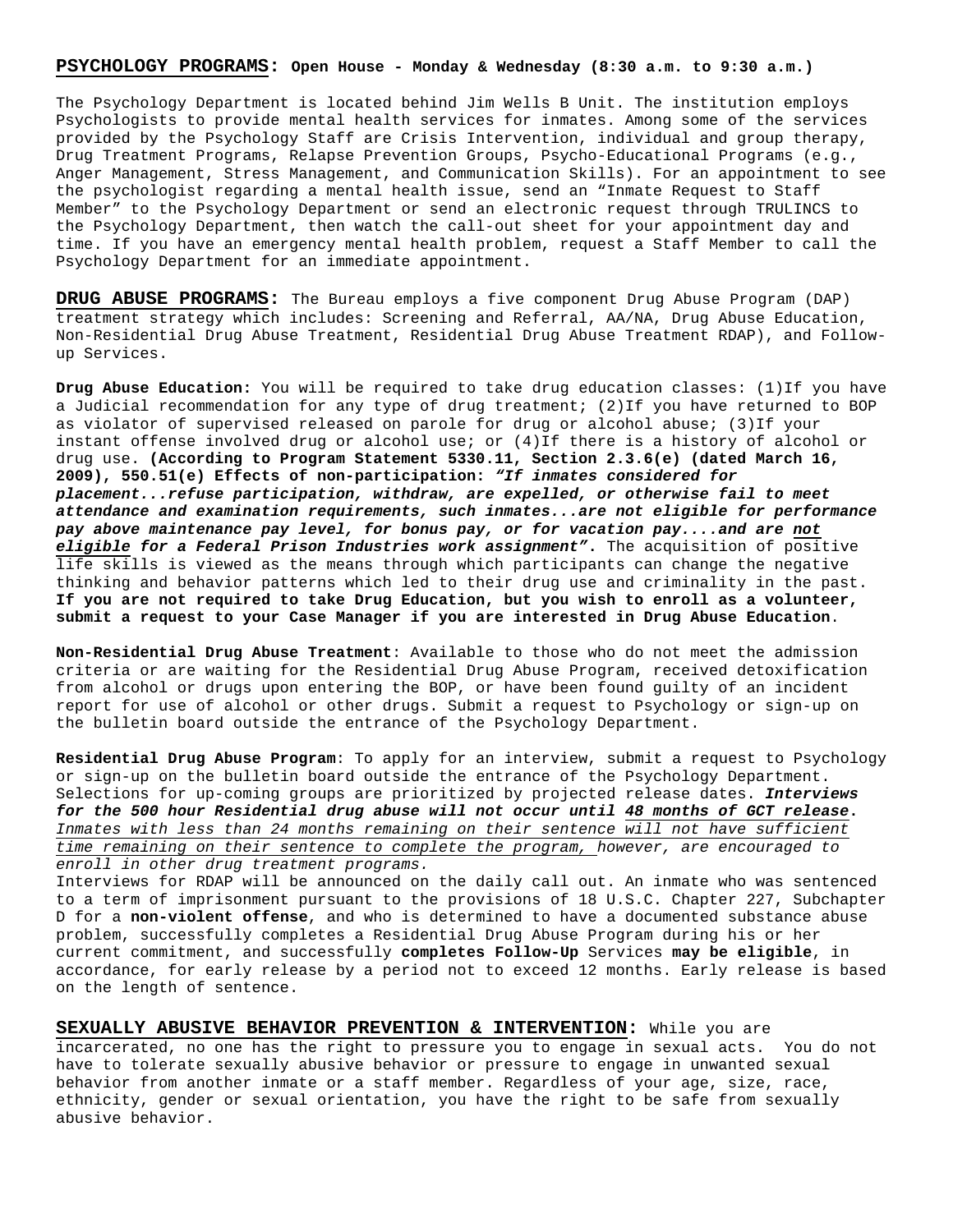II. What is sexually abusive behavior?

According to federal law (Prison Rape Elimination Act of 2003) sexually abusive behavior is defined as:

Rape

- Sexual Assault with an Object
- Sexual Fondling
- Sexual Misconduct by staff

Additionally, according to Bureau policy, the following behaviors are acts prohibited by the inmate code of conduct:

 Code 101/(A): Sexual Assault Code 205/(A): Engaging in a Sex Act Code 206/(A): Making a Sexual Proposal Code 221/(A): Being in an Unauthorized Area with a Member of the Opposite Sex Code 300/(A): Indecent Exposure Code 404/(A): Using Abusive or Obscene Language

An incident is considered Inmate-on-Inmate Abuse/Assault when any sexually abusive behavior occurs between two or more inmates.

An incident is considered Staff-on-Inmate Abuse/Assault when any sexually abusive behavior is initiated by a staff member toward one or more inmates. It is also considered Staff-on-Inmate Abuse/Assault if a staff member willingly engages in sexual acts or contacts that are initiated by an inmate.

It is important to understand that sexual acts or contacts between two or more inmates, even when no objections are raised, are prohibited acts and/or illegal. Sexual acts or contacts between an inmate and a staff member, even when no objections are raised by either party, are always forbidden and illegal. Inmates who have been sexual assaulted by another inmate or staff member will NOT be prosecuted or disciplined for reporting the assault. However, inmates who knowingly file false reports will face disciplinary measures.

III. Protecting Yourself and Others from Sexually Abusive Behavior.

There are strategies you can use to protect yourself and others from sexually abusive behavior. These strategies include:

- Carry yourself in a confident manner at all times. Other inmates may target you if they believe you to be fearful.
- Do not accept gifts or favors from others. Most gifts or favors come with strings attached to them.
- Do not accept an offer from another inmate to be your protector.
- Find a staff member with whom you feel comfortable discussing your fears and concerns.
- Be alert! Do not use contraband substances such as drugs or alcohol; these can weaken your ability to stay alert and make good judgments.
- Be direct and firm if others ask you to do something you don't want to do. Do not give mixed messages to other inmates regarding your wishes for sexual activity.
	- Stay in well-lit areas of the institution.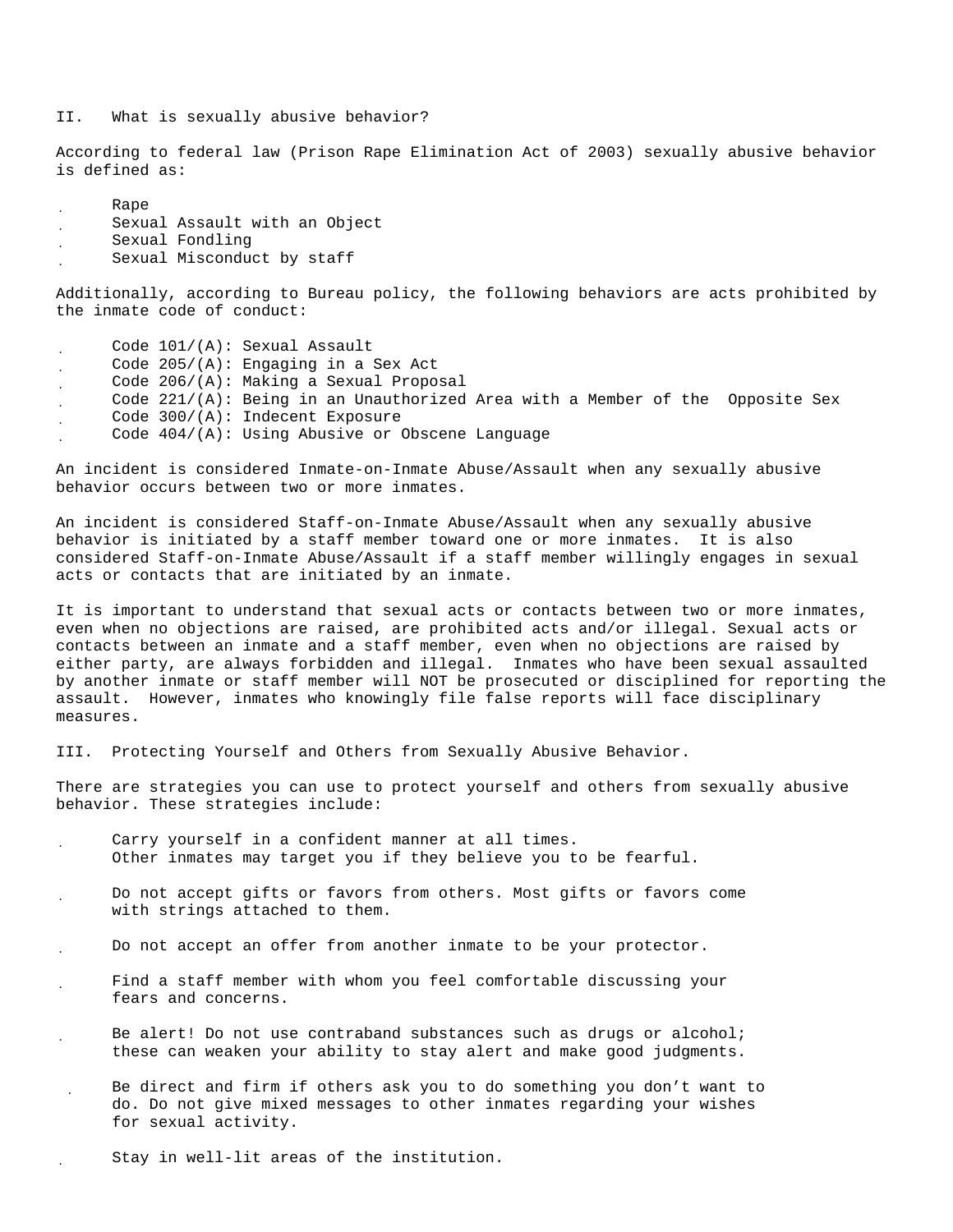- Choose your associates wisely. Look for people who are involved in positive activities like educational programs, psychology groups, or religious services. Get involved in these activities yourself.
	- Trust your instincts. If you sense that a situation may be dangerous, it probably is. If you fear for your safety, report your concerns to staff.

If you are afraid or feel you are being threatened or pressured to engage in sexual behaviors, you should discuss your concerns with staff. Because this can be a difficult topic to discuss, some staff, like psychologists, are specially trained to help you deal with problems in this area.

If you feel immediately threatened, approach any staff member and ask for assistance. It is part of his/her job to ensure your safety. If it is a staff member that is threatening you, report your concerns immediately to another staff member that you trust, or follow the procedures for making a confidential report.

IV. What Should You Do if You Experience Sexually Abusive Behavior?

If you become a victim of sexually abusive behavior, immediately report the incident to a staff member. Staff will offer you protection from the assailant. You do not have to name the inmate(s) or staff assailant(s) in order to receive assistance, but specific information may make it easier for staff to know how best to respond. You will continue to receive protection from the assailant, whether or not you have identified him or her (or agree to testify against him/her).

Sexual Assault: After reporting any sexual assault, you will be referred immediately for a medical examination and clinical assessment. Even though you many want to clean up after the assault it is important to see medical staff BEFORE you shower, wash, drink, eat, change clothing, or use the bathroom. Medical staff will examine you for injuries which may or may not be readily apparent to you. They can also check you for sexually transmitted diseases, [pregnancy, if appropriate], and gather any physical evidence of assault. Individuals who sexually abuse or assault inmates can only be disciplined and/or prosecuted if the abuse is reported. Regardless of whether your assailant is an inmate or a staff member, it is important to understand that you will never be disciplined or prosecuted for being the victim of a sexual assault.

V. Understanding the Investigative Process

Once the sexually abusive behavior is reported, the Bureau and/or other appropriate law enforcement agencies will conduct an investigation. The purpose of the investigation is to determine the nature and scope of the abusive behavior. You may be asked to give a statement during the investigation. If criminal charges are brought, you may be asked to testify during the criminal proceedings.

# VI. Supportive Services

Most people need help to recover from the emotional effects of sexually abusive behavior. If you are the victim of sexually abusive behavior, whether recent or in the past, you may seek counseling and/or advice from a psychologist or chaplain. Crisis counseling, coping skills, suicide prevention, mental health counseling, and spiritual counseling are all available to you.

### VII. Consequences for Assailants

Anyone who sexually abuses/assaults others while in the custody of the Bureau will be disciplined and prosecuted to the fullest extent of the law. If you are an inmate assailant, you will be referred to Correctional Services for monitoring. You will also be referred to Psychology Services for an assessment of risk, treatment, and management needs. Treatment compliance or refusal will be documented and decisions regarding your conditions of confinement and release may be affected. If you feel that you need help to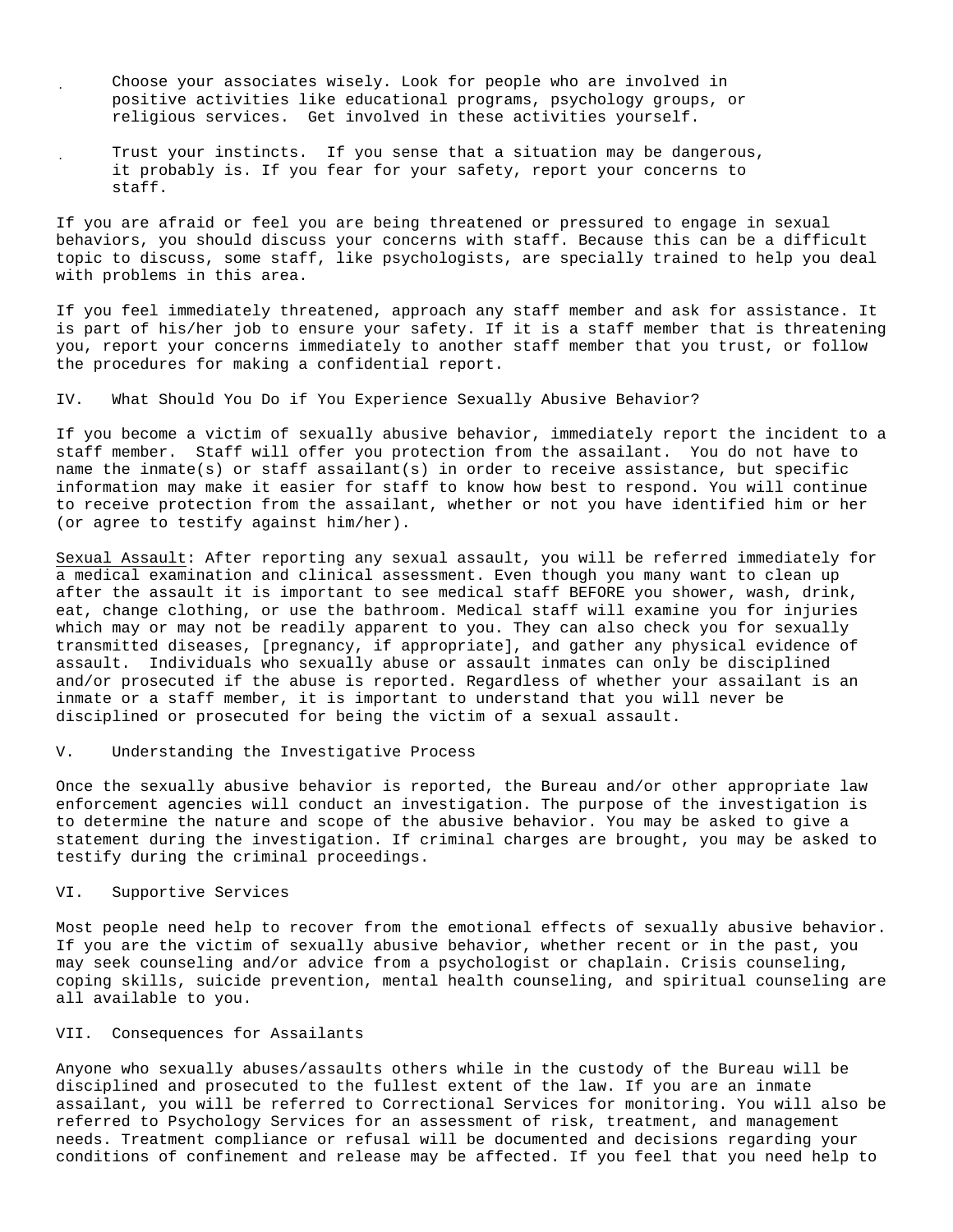keep from engaging in sexually abusive behaviors, psychological services are available.

VIII. How Do You Report an Incident of Sexually Abusive Behavior?

It is important that you tell a staff member if you have been sexually assaulted. It is equally important to inform staff if you have witnessed sexually abusive behavior. You can tell your case manager, counselor, chaplain, psychologist, work supervisor, your unit officer, an SIS officer, the Warden or any other staff member you trust.

Bureau staff members are instructed to keep reported information confidential and only discuss it with the appropriate officials on a need-to-know basis. Any discussions with appropriate officials are directly related to the victim's welfare or law enforcement and investigative purposes.

There are other means to confidentially report sexually abusive behavior if you are not comfortable talking with staff. You can:

- Write directly to the Warden, Regional Director or Director. You can send the Warden an Inmate Request to Staff Member (a "Cop-out") or a letter reporting the sexually abusive behavior. You may also send a letter to the Regional Director or Director of the Bureau of Prisons. To ensure confidentiality, use special mail procedures.
- File an Administrative Remedy. You can file a Request for Administrative Remedy (BP-9). If you determine your complaint is too sensitive to file with the Warden, you have the opportunity to file your administrative remedy directly with the Regional Director (BP-10). You can get the forms from your counselor or other unit management staff.
- Write the Office of the Inspector General (OIG) which investigates allegations of staff misconduct. OIG is a component of the Department of Justice and is not a part of the Bureau of Prisons. You can write to OIG or send an electronic request to DOJ Sexual Abuse Reporting through TRULINCS (all emails will be untraceable at the institution level, not allow for a reply from OIG, not be saved in your email "Sent" list and will be processed by OIG during normal business hours Monday thru Friday; if you wish to be anonymous to the Bureau of Prisons, you must request to remain anonymous in the email to OIG). The address is:

Office of the Inspector General P. O. Box 27606 Washington, D.C. 20530

This address and more detailed information about Sexually Abusive Behavior Prevention and Intervention are contained in your brochure.

**PSYCHOLOGY GROUPS:** Depending upon staffing, groups such as Anger Management, Stress Management, Attacking Anxiety, and Communication Skills will be offered. Notices will be posted in the housing units when these classes are offered.

**DIVERSITY IN THE CRIMINAL JUSTICE SYSTEM:** As a result of your incarceration, you may have been removed from that part of Society "most familiar" and "most comfortable" to you, and placed in a multi-cultural environment that is not so familiar and not so comfortable.

We all come from different classes, races, religions, experiences, backgrounds, and families. You have been placed in an environment where you will be exposed to different races, classes, ages, cultures, and religions.

In order to successfully and even "harmoniously" exist in a correctional environment, you need to gain an understanding of the dynamics of diversity in a prison / correctional setting, and develop a healthy level of respect for it.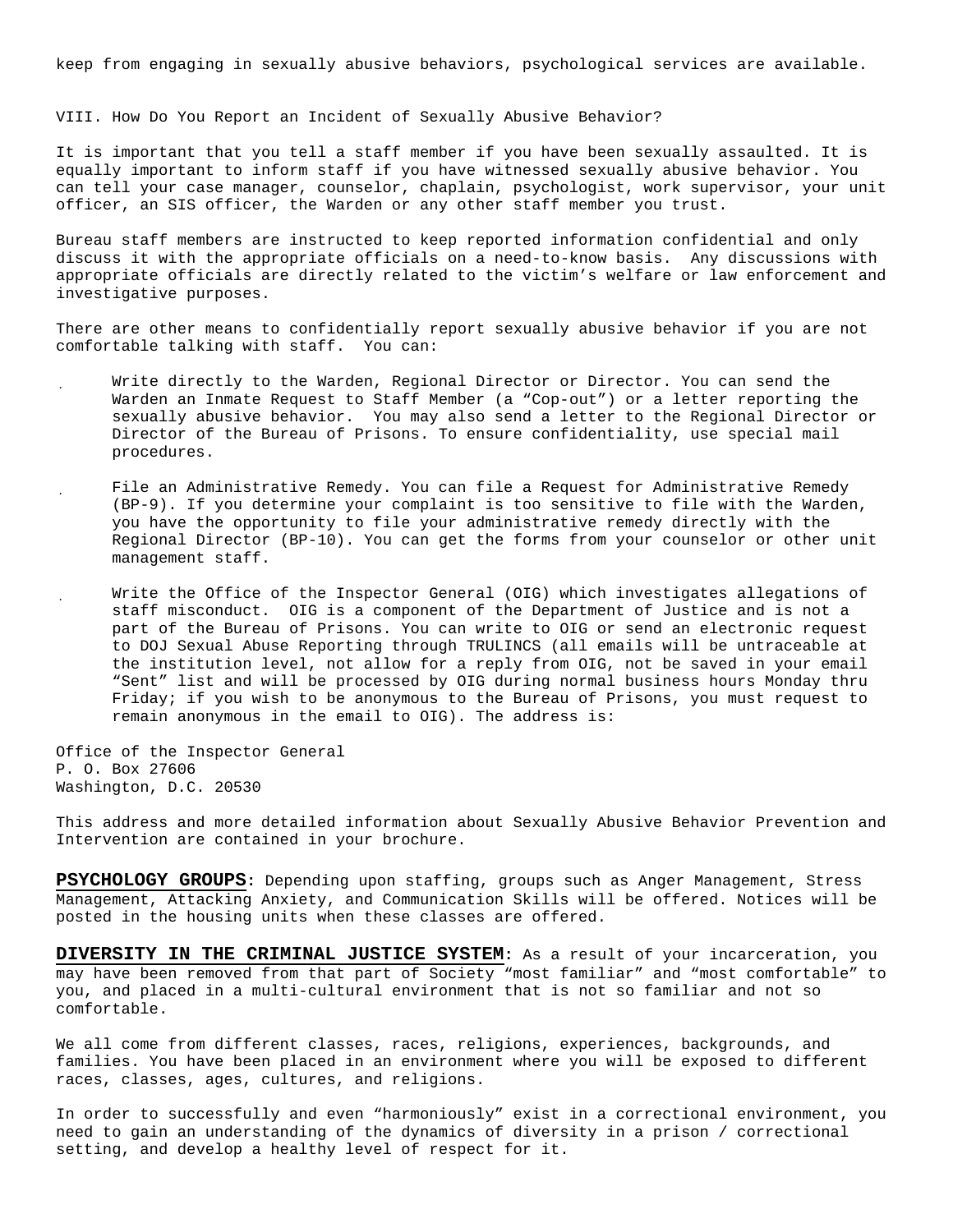Respect starts with self. Developing a healthy level of respect for diversity, at a minimum would mean developing an attitude that may say, "I respect you enough not to violate you." or, "I may not share the same religion, culture, experiences, or beliefs, but I respect you enough not to violate you or your culture." and possibly, "My goal is to exist here without incident and return safe and sound to my freedom."

A. Cultural Diversity:

1. When we say "cultural diversity", we mean that:

People are different from each other because they share different backgrounds, which are their personal experiences, beliefs, training, education, religion, and value systems.

Culture provides people with a sense of identity through its characteristics, such as its values and norms, beliefs and attitudes, relationships, communication and language, sense of style and space, style, appearance and dress, work habits and practices, and food and eating habits.

2. Why be aware of "cultural differences"?

Through cross-cultural experiences, people become more broad-minded and tolerant of cultural "differences". New insights for improving human relations are gained and intercultural experiences are maximized.

Cultural awareness represents a new body of knowledge. It helps individuals understand that culture and behavior are relative and that they should be more tolerant of others and less judgmental and stereotypical in their thinking.

3. Why is it important to develop and maintain a healthy attitude of respect and tolerance when it comes to diversity in the correctional environment?

As noted earlier, we all come from various backgrounds and experiences in life. We have come together in this environment and will be exposed to different races, classes, ages, behaviors, religions, and cultures. Our goal is to exist here in harmony, without incident. Everyone should strive to better themselves or by engaging in meaningful programs to better prepare to live a responsible and crime free life for yourselves and your families.

4. What are the consequences of not developing and maintaining a healthy attitude of respect and tolerance when it comes to diversity in the correctional environment?

- a. Incident reports
- b. Increased security level
- c. Arrest, jail, segregation
- d. Additional time on sentence
- e. Loss of family support
- f. Loss of visiting privileges
- g. Loss of pride, self esteem
- h. Loss of friends
- i. Loss of programming opportunities
- j. Loss of room or housing assignment
- k. Loss of commissary privileges
- l. Loss of phone privileges
- m. Loss of incentive pay<br>n. Loss of control
- n. Loss of control<br>o. Isolation
- Isolation

5. Examples of behaviors that show respect for our differences.

- a. Not verbally disrespecting another's culture, gender, religion, or background.
- b. Not physically disrespecting another's culture, gender, religion,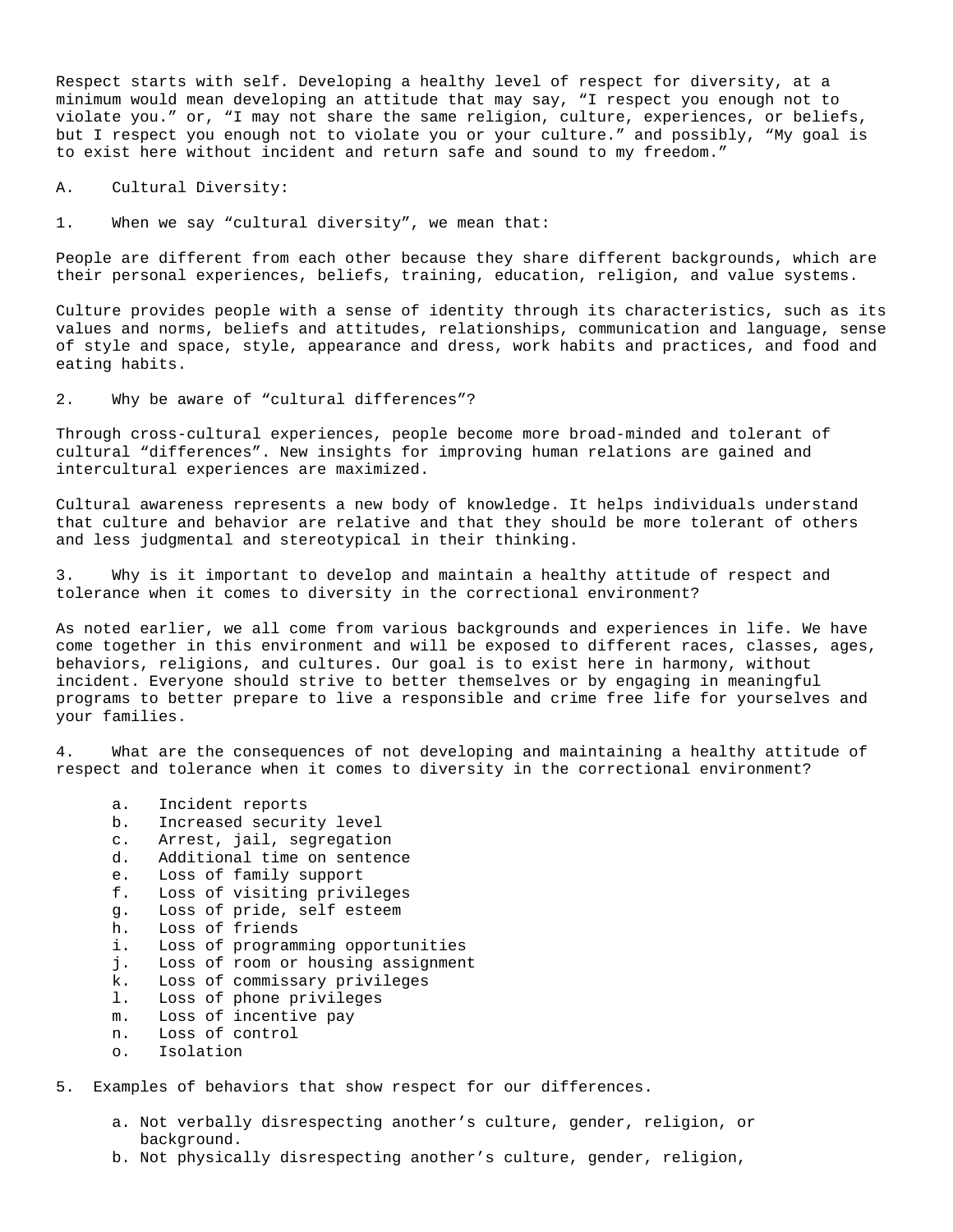or background (graffiti, destroying property, etc.)

- c. Not nonverbally disrespecting another's culture, gender, religion, or background (inappropriate hand gestures or body language)
- d. Skills needed to skillfully / harmoniously exist in a Correctional Environment.
- 6. Skills needed to promote respect for our differences?
	- a. Thinking and acting RATIONALLY (what's in my best interest)
	- b. Understanding what my goals are and how I need to think and behave to reach them.
	- c. Develop and attitude of honesty, tolerance, respect, and responsibility.
	- d. Be more open-minded; be willing to learn about other cultures.
	- e. Examine my own levels of intolerance and stereotypes.
	- f. Seek out responsible individuals to assist in diffusing situations of intolerance.
	- g. Benefits of adopting an attitude of respect and tolerance for human diversity
- 7. Examples of benefits of adopting an attitude of respect and tolerance for human diversity.
	- a. Existing in harmony without incident.
	- b. Lower levels of stress.
	- c. Mold pro-social skills.
	- d. Healthy relationship with self and others.
	- e. No interruption in programming.
	- f. No interruption in living assignment.
	- g. No disciplinary transfers.
	- h. No increase in security level.
	- i. No additional time on sentence.
	- j. No uninterrupted visitation privileges.
	- k. No uninterrupted commissary privileges.

8. The Bureau of Prisons position on discrimination and/or violence:

The Bureau of Prisons has **ZERO TOLERANCE** for any form of discrimination and/or violence. Historically, inappropriate levels of racial/cultural intolerance have disrupted the safety and orderly operation of Bureau of Prisons' (BOP) institutions. The BOP recognizes that specialized programs are required to minimize the negative influence of intolerance. These programs are offered through the psychology department.

Conclusion: In many instances we are taught lies about ourselves and others. It takes the slow, painful process of a lifetime to learn the truth. We are taught that differences are reasons to fear, put down, and target others for violence. Everyone is different

These are some points to consider: We all grew up with certain beliefs.

- 1. Beliefs are not necessarily based on fact.
- 2. Learning to change beliefs is difficult.
- 3. By learning to face truths, differences provide opportunities.
- 4. Differences are not a threat.
- 5. Begin to see how a lack of respect, responsibility, honesty, and tolerance brought you to prison.
- 6. Breaking the cycle of irresponsibility, disrespect, dishonesty, and intolerance is difficult.
- 7. Breaking the cycle makes you a better person, parent, neighbor, sibling, son, brother, and friend.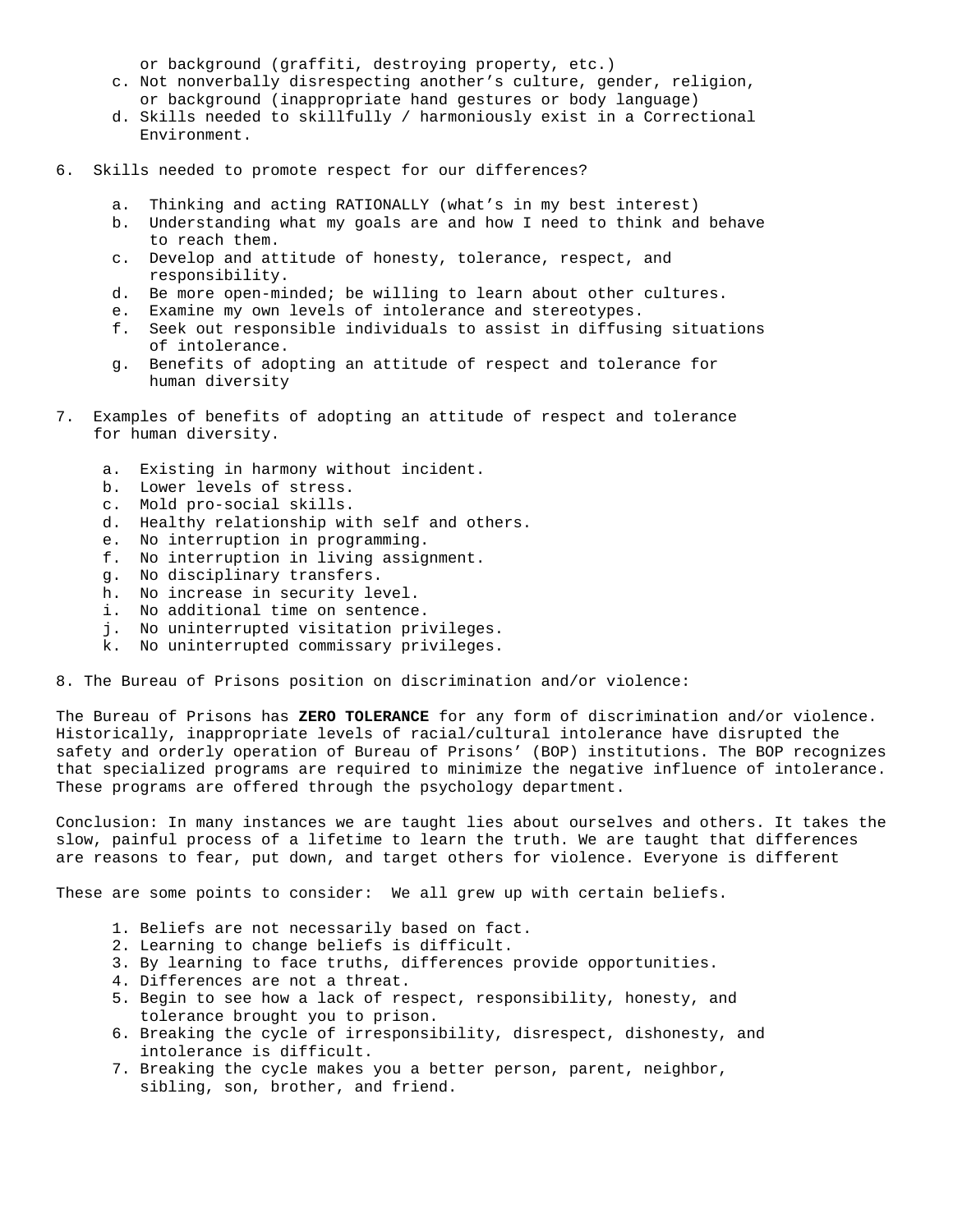**RELIGIOUS PROGRAMS:** There are a wide variety of Religious Programs offered at FCI and SCP Three Rivers. Faith groups authorized by the BOP are allotted time and space for worship and study on a weekly basis. Currently the institution has **fourteen** groups actively meeting. Please refer to the Chapel Schedule for your religious preference meeting times. The department also has a number of volunteers who lead services and study sessions on a regular basis. We also have contractors working in the department on a weekly basis.

Each inmate is given the opportunity to declare a religious preference; however, your individual religious preference does not preclude you from participating in any of the regularly scheduled or special Chapel programming. Your individual religious preference does allow you to be approved for authorized work proscription days and participation in an annual ceremonial meal. All requests for authorized programming must be submitted in writing on the **Religious Event Worksheet** to the Chapel. This worksheet may be picked up in the Chapel. Chapel staff does not automatically include inmates as authorized participants for holy day celebrations based on Sentry designations. To request a religious preference change, a written request to Chapel staff is required.

In addition to specific worship and study time, the Religious Service Department offers a wide variety of materials for spiritual enrichment. There is a video library available for the population during their leisure time. The department has one classroom dedicated for video viewing. You are required to use your personal headphones to take advantage of this program along with your I.D. to check out a video. Furthermore, there is a Chapel classroom dedicated as a general library with reference books, audio tapes, and other materials some of which are available for check-out. Please consult Chapel staff for more details.

All religious headgear and medallions are available for purchase via SPO (special purchase order) and through commissary.

A special religious diet is available to approved inmates following an interview process. If you are approved for the Common Fare Diet, a special food tray will be available during regular meal times. If you are not approved, the interview process may begin again after six months.

In the case of a serious illness or death of an immediate family member, your family should be informed to call the institution as soon as possible with the emergency information. The institution phone number is 361-786-3576. It is your responsibility to pass this information onto your family, so that in the event of an emergency, the notification can be processed according to policy and procedures. Once the emergency is verified, the Chaplain may assist an inmate with counseling and possibly a phone call to appropriate family members. In the case of an immediate family member death, the Chapel staff will be available to facilitate the process of receiving a recording of the funeral/memorial service.

On a monthly basis (third Thursday of each month) the Chapel conducts a Life Connections Orientation class for those interested in the Life Connections program. A short video about Life Connections will be viewed during A&O.

Both Chaplains and the Religious Services Counselor work at least two evenings a week. During these evening programming times, you may come to the Chapel and speak with them to address any concerns.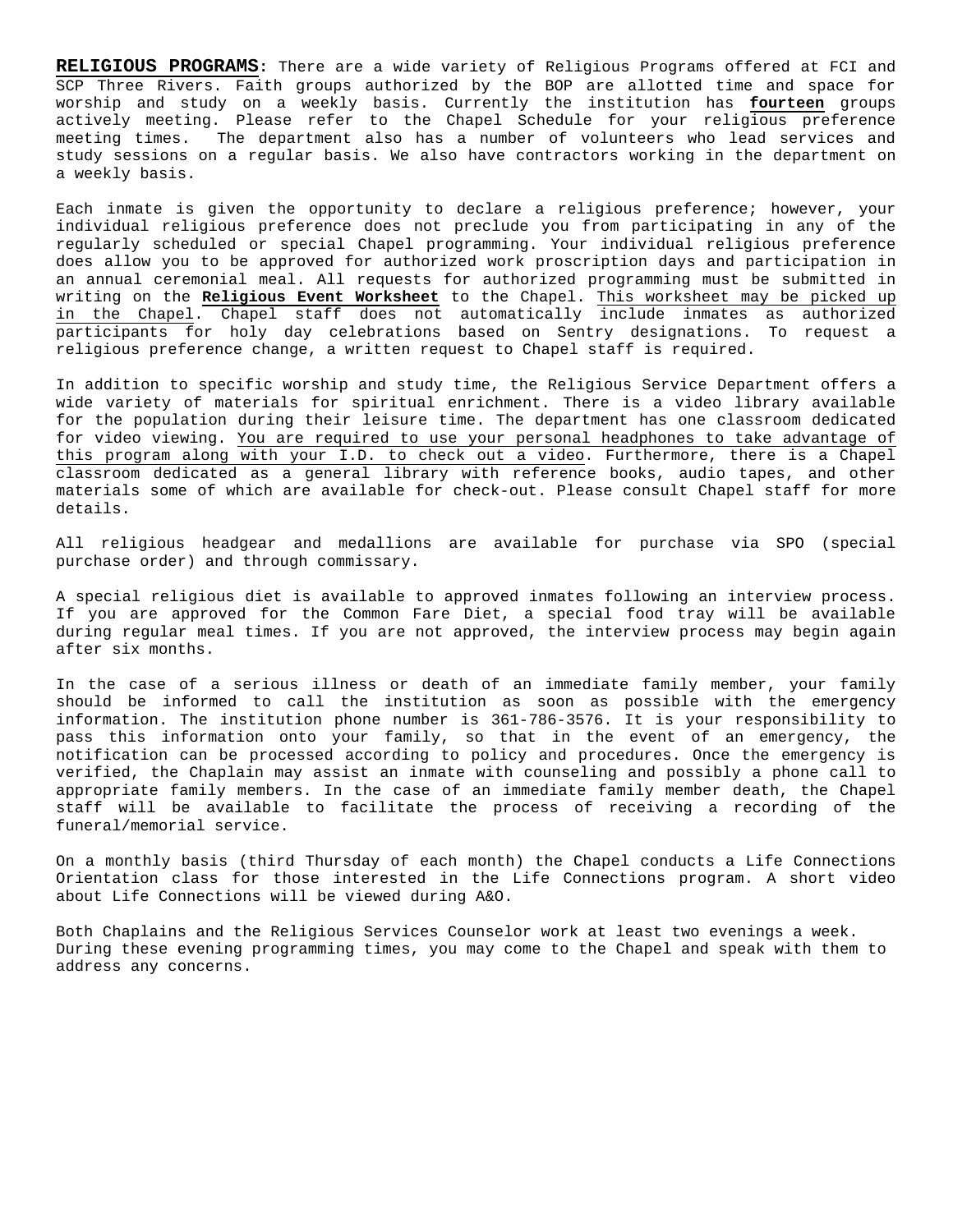# **CHAPTER V**

# **HEALTH SERVICES**

**Table of Contents**

|                                             | 2       |
|---------------------------------------------|---------|
| J) Appointments                             | $2 - 3$ |
| 10)<br>How to Make an Appointment           |         |
| 11) Routine Medical Appointments            |         |
| 12) Chronic Care Appointments               |         |
| 13) Dental Appointments                     |         |
|                                             | 3       |
| L) Pharmacy - Medication                    | $3 - 4$ |
| 1) Pill-line (FCI & Camp)                   |         |
| 2) Medication Refills                       |         |
| 3) Over-the-Counter Medications             |         |
|                                             | $3 - 6$ |
| 1) Physical Examinations                    |         |
| 2) Medical Care Level                       |         |
| 3) Duty Status                              |         |
| 4) Eyeglasses and Contact Lenses            |         |
| 5) Safety Orthopedic Shoes                  |         |
| 6) Outside Medical Consultations            |         |
| 7) HIV Testing                              |         |
| 8) Emergency Medical Problems               |         |
| 9) Special Housing Unit (SHU) Sick Call     |         |
| 10) Living Wills                            |         |
| 11) Complaints                              |         |
| 12) Medical Records                         |         |
| 13) Sexual Assault                          |         |
| Health Promotion Disease Prevention<br>14)  |         |
| Smoking Cessation Program<br>15)            |         |
| 16) Immunizations                           |         |
| 17) Health Care Rights and Responsibilities |         |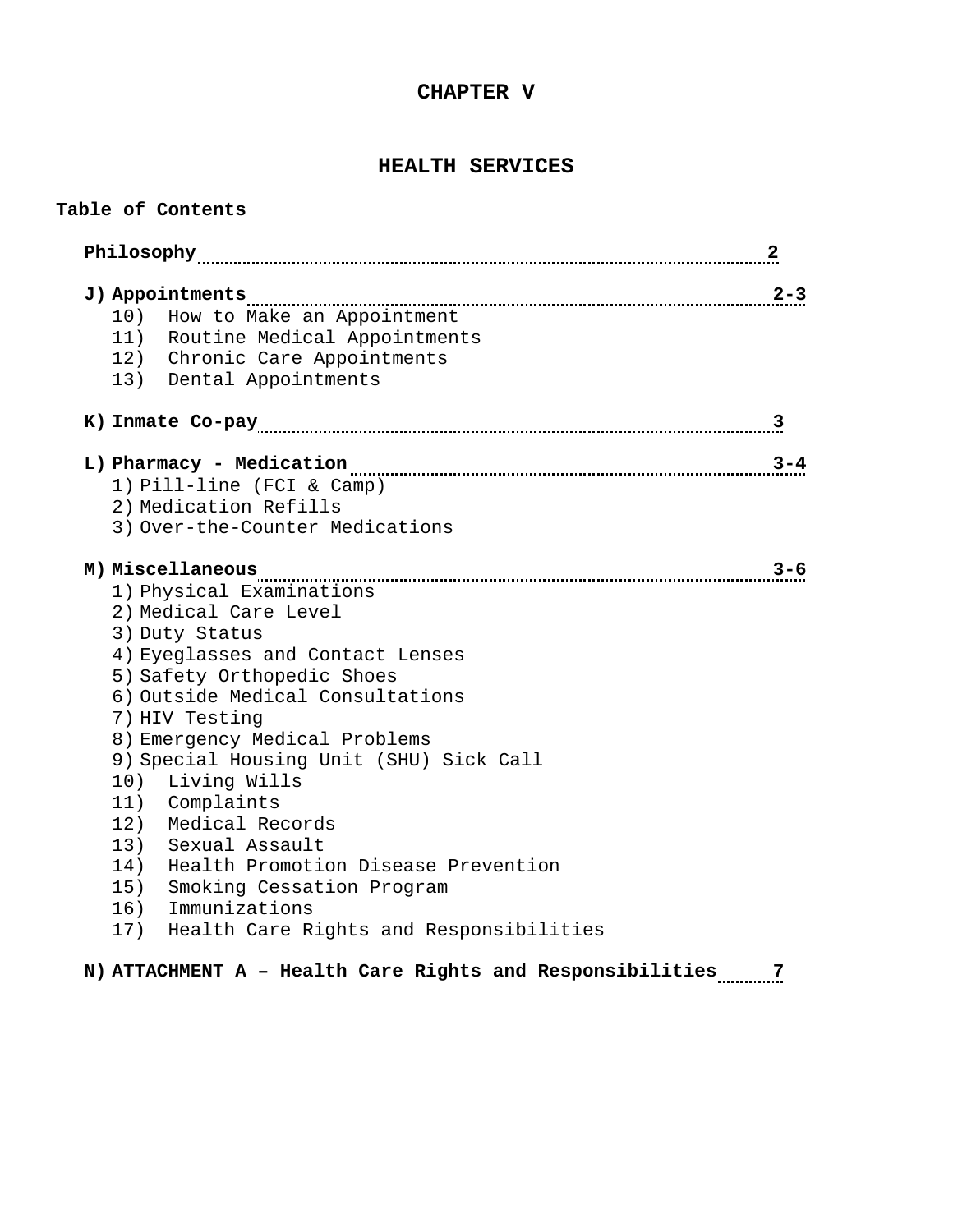**HEALTH SERVICES:-(PHILOSOPHY OF MEDICAL CARE):** Introduce you to Health Services Department and explain the process by which to obtain medical care. The Federal Correctional Institution at Three Rivers offers quality health care that is appropriate for the Bureau of Prisons' inmate population and consistent with recognized community health care and correctional standards.

It is the policy of the Bureau of Prisons to provide medical care and treatment for inmates during incarceration that will maintain health. All medical care will be provided by the Health Services Department staff. If necessary you may be referred to a consultant.

YOU MUST PRESENT YOUR INMATE IDENTIFICATION CARD TO RECEIVE ANY SERVICES AT THE HEALTH SERVICES DEPARTMENT. NO EXCEPTIONS.

**FOR AN APPOINTMENT TO SEE MEDICAL ADMINISTRATION:** The Federal Correctional Institute in Three Rivers provides primary health care for acute and chronic conditions including diagnosis, treatment, education, and counseling for inmates.

**ROUTINE MEDICAL APPOINTMENTS: (Sick Call): Should you need medical or dental attention, triage sign up is conducted Monday, Tuesday, Thursday, and Friday, from 7:00 a.m. to 7:30 a.m. in Health Services. Inmates with medical concerns or those requesting an appointment must complete the Inmate Sick Call Triage Sheet upon arrival at Health Services. Inmates must present with their identification card and the form filled out to obtain a triage visit. During triage, your medical or dental needs will be evaluated and you will be assigned a medical priority visit. Medical staff on duty will make a medical determination concerning the complaint and take the appropriate action. Emergent and urgent issues will receive an evaluation the same day. routine ranking, will have their appointment scheduled in the future or in conjunction with chronic care clinic visit. Sign up for dental care in the dental area. There will be no triage on federal holidays. During triage sign up, your medical or dental needs**  will be evaluated and you will be given an appointment time. **health service providers are scheduled and callout sheets are posted on the bulletin boards in the units. It is your responsibility to monitor the callout sheet on a daily basis. Except for emergencies, you will not be permitted in Health Services without an appointment. You must present your inmate identification card each time you come to Health Services for triage, callout, or pill line.** 

**In addition to being responsible for reporting, on time for any scheduled appointment, the inmate is also responsible for advising his detail supervisor of any medical appointments and his medical status. The detail supervisor will release the inmate to Health Services and the scheduled appointment time. Appointments will be scheduled in conjunction with the controlled movement system during regular inmate work hours, Monday through Friday.**

**If housed in the Special Housing Unit (SHU), the nurse will hand out sick call forms on the same days/times and collect. Appointments are then scheduled with MLP as appropriate.**

**CHRONIC CARE APPOINTMENTS:** During your intake or your physical examination all medical conditions will be assessed by the Health Services staff to determine if your medical conditions require regular monitoring. If so, you will be placed into a chronic care clinic for your specific condition. You will be scheduled **every 6 months, or more often if appropriate.** During this clinic visit your condition will be assessed and you will be prescribed medications, request for testing will be submitted, and if needed restrictions given. Your clinic visit is very important because this allows for both you and our staff to assess the success of your treatment plan or make adjustments as needed.

**DENTAL APPOINTMENTS:** As part of the Admission and Orientation process, you will be seen in the dental clinic for a full dental exam. *If routine dental treatment is needed, you will need to submit an Inmate to Staff Request.* Dental problems may occur during your stay here, and in the event you need to see the Dentist, please report to sick call. You may request other dental services, such as annual checkups, cleaning, etc., through an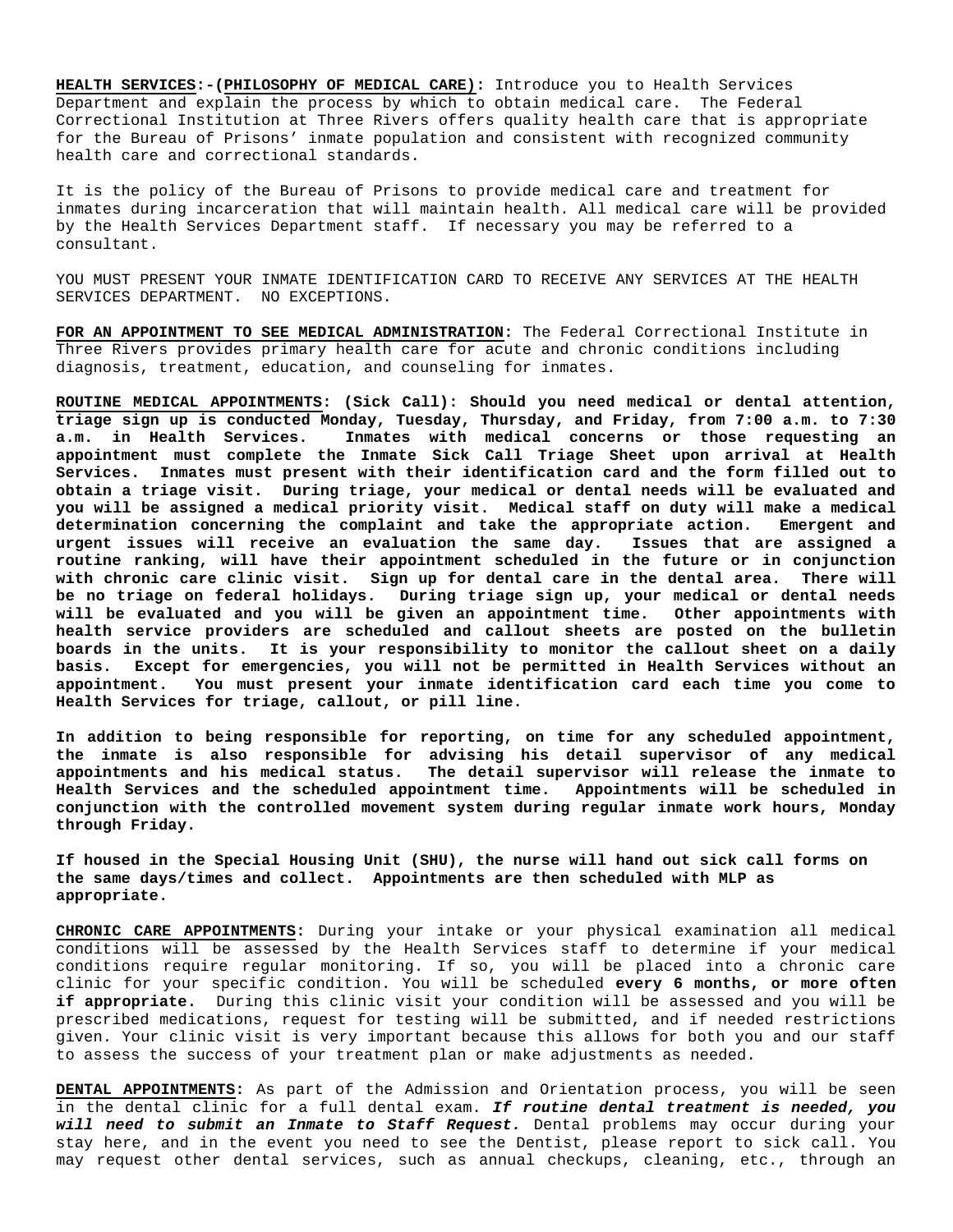"Inmate Request to Staff Member" form addressed directly to the Dentist. If transferred to the Special Housing Unit (SHU) you will be allowed to make sick call requests only (NO ROUTINE DENTAL CARE IS PERFORMED IN SHU). If your placement in SHU lasts for more than one year, then routine care can be requested.

**INMATE CO-PAY:** The Federal Prisoner Health Care Co-payment Act (FPHCCA) of 2000, PL 106 294, 18 U.S.C. § 4048 requires inmates pay a \$2.00 co-payment for health care visits they initiate.

Co-payments are charged when:

- 1. An inmate requests a health care visit, for example: visits as a result of triage (formerly known as sick call) including both medical and dental; requests for routine dental care; after-hours evaluations that are not a medical emergency.
- 2. An inmate is found responsible through the disciplinary process to have injured an inmate who then requires a health care visit.
- 3. Inmates in the Special Housing Unit will not be charged for daily rounds, but will be treated the same as general population for other visits.
- 4. Only one charge per visit for the same complaint, even if the inmate is seen by multiple providers.
- 5. If seen by medical staff for one problem, and dental staff for another problem, even if on the same day, is considered two visits.
- 6. Will be charged a co-payment if a visit is requested by any non-medical staff member (Supervisor, Lieutenant, Executive Staff, and Warden)

No co-payment is charged when:

- 1. Based on health care staff referrals, e.g., MLP to Physician, RN to physician, outside consultants, pre and post-operative assessments or wound care.
- 2. Staff approved follow-up appointment for a chronic condition (chronic care clinics, lab or x ray studies).
- 3. Preventive health services (vaccinations, TB testing, dental prophylaxis).
- 4. Emergency services (injuries, evolving MI, strangulated hernia, etc.)
- 5. Mental health care<br>6. Substance abuse tre
- 6. Substance abuse treatment.<br>7. Staff ordered BP monitorin
- Staff ordered BP monitoring, wound care, patient education, insulin administration, and scheduled finger sticks.
- 8. The Federal Prisoner Health Care Co-payment Act (FPHCCA) of 2000, PL 106 294, 18 U.S.C. § 4048 requires inmates pay a \$2.00 co-payment for health care visits they initiate. Indigent inmates will not be charged a co pay. Health care will not be denied to an inmate just because they are indigent. An indigent inmate is an inmate who has not had a trust fund account balance of \$6.00 for the past 30 days.

**PHARMACY – MEDICATION (PILL LINE)** : Pill line hours are posted. Prescriptions that are not "pill line" medications can be obtained during listed prescription pickup times at the pharmacy. Instructions are listed on the prescription bottles. It is your responsibility to take the medication as ordered. Medication found in your property that has expired will be confiscated. When a medication is ordered to be taken on pill line, report according to the posted times. You must present your identification card at pill line. Insulin administration will be done in Health Services according to case by case basis. All prescriptions must be picked up from the Pharmacy within five days of the prescription being ordered.

**MEDICATION REFILLS:** When you need a refill of a medication, you will fill out the refill request form and place it into the refill box located outside the pill line window in Health Services. Do NOT put your empty pill bottle or tubes in the box. You need to put the refill in the box by 7:30am in order to receive you refill the next day. If you take chronic (i.e. high blood pressure) medications, plan ahead to ensure you do not run out of medication over the weekend. The pharmacy does not do refills on the weekend or holidays.

**OVER-THE-COUNTER (OTC)**: Medications are not provided. You may purchase OTC medications from the commissary. Indigent inmates can contact medical for specific OTC medications.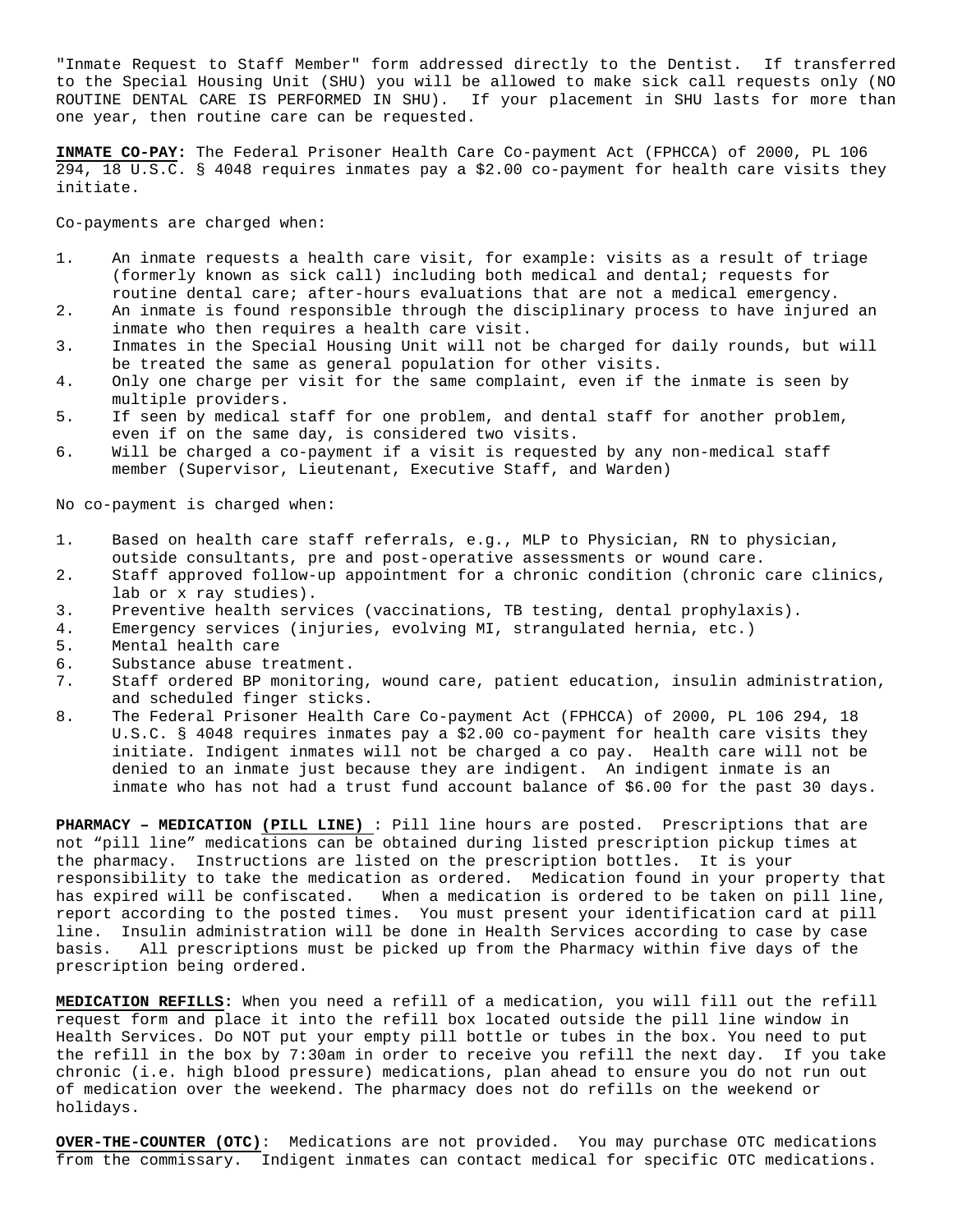**PHYSICAL EXAMINATIONS**: Health Services staff conducted an intake screening examination when you arrived at this institution. Within 14 days you will be given a complete physical examination if you have not had one at another Bureau of Prisons facility. You may request an exit physical examination by accessing the Triage process between 60 and 120 days prior to your release.

**MEDICAL CARE LEVEL:** The BOP has developed a medical care level system to ensure inmates are placed in an institution that can provide them the necessary medical care. There are four care levels. FCI Three Rivers is a Care Level One institution, which allows inmates to have chronic medical conditions, but only if stable and require minimal monitoring. After your physical is completed you will be assigned a medical care level. *Your care level may change throughout your incarceration if you experience new medical problems, complications with existing medical conditions, or injuries. If your care level changes you will be transferred to an appropriate institution to meet your needs.* 

**DUTY STATUS**: As soon as you have completed the A&O process, you will be assigned a medical classification for duty. Changes in your medical condition may require reclassification of your duty status during your incarceration. Temporary illness or recovery from medical problems may affect your duty status temporarily, when possible you will be cleared to return to work and/or school. The Health Services Department does not recommend job assignments. We provide physical limitations / restrictions only.

**EYEGLASSES AND CONTACT LENSES**: If you need glasses or have other vision problems, request an evaluation through triage. You will be scheduled for a screening test. If the results of the test indicate a need for an optometric evaluation you will be referred. If glasses are prescribed, a pair of standard issue eyeglasses will be provided. If the optometric evaluation reveals a need for eyewear a pair of BOP glasses will be ordered. Ordering glasses from the outside is no longer allowed. All orders will be completed by the Bureau of Prisons.

**SAFETY ORTHOPEDIC SHOES**: All institutional job assignments require you to wear safety (steel toed) shoes on the job. The institutional shoe/boot meets job safety requirements. In the event you have a medical condition that requires special shoes, the Health Services Department may provide you with them. A request for examination can be made by reporting to sick call. You are not permitted to wear an athletic shoe inside the visiting room; therefore no pass will be issued for such a request.

**OUTSIDE MEDICAL CONSULTATIONS**: There are times when a medical condition may require treatment in a local hospital, a contracted physician's office, or a Federal Medical Center. Each referral for outside medical care is approved or denied by the Utilization Committee. You will be notified in writing of the committees decision.

**HIV TESTING**: As part of the A&O process, you will receive detailed instructions about HIV and AIDS, how it is contracted, and how it is treated. One of the obvious reasons for testing for the HIV virus is to identify the disease early. Early detection assures the best medical care. All newly committed inmates will receive a presentation of the BOP issued AIDS video during A&O. Here are some other reasons for HIV testing:

**CLINICAL INDICATIONS** - Fungal infections of the mouth, persistent swelling of the lymph nodes, unexplained weight loss or fevers.

You may request a HIV test by submitting a request to staff to Health Services. By policy, you will be counseled before the test and when you receive the results. Watch the call out for an appointment for post-test counseling. Test results are strictly confidential.

**EMERGENCY MEDICAL PROBLEMS**: Medical emergencies should be brought to the attention of the nearest staff member immediately. Emergencies are defined as life-threatening events such as chest pain, severe bleeding, etc. All non-emergencies must be handled through triage procedures listed above.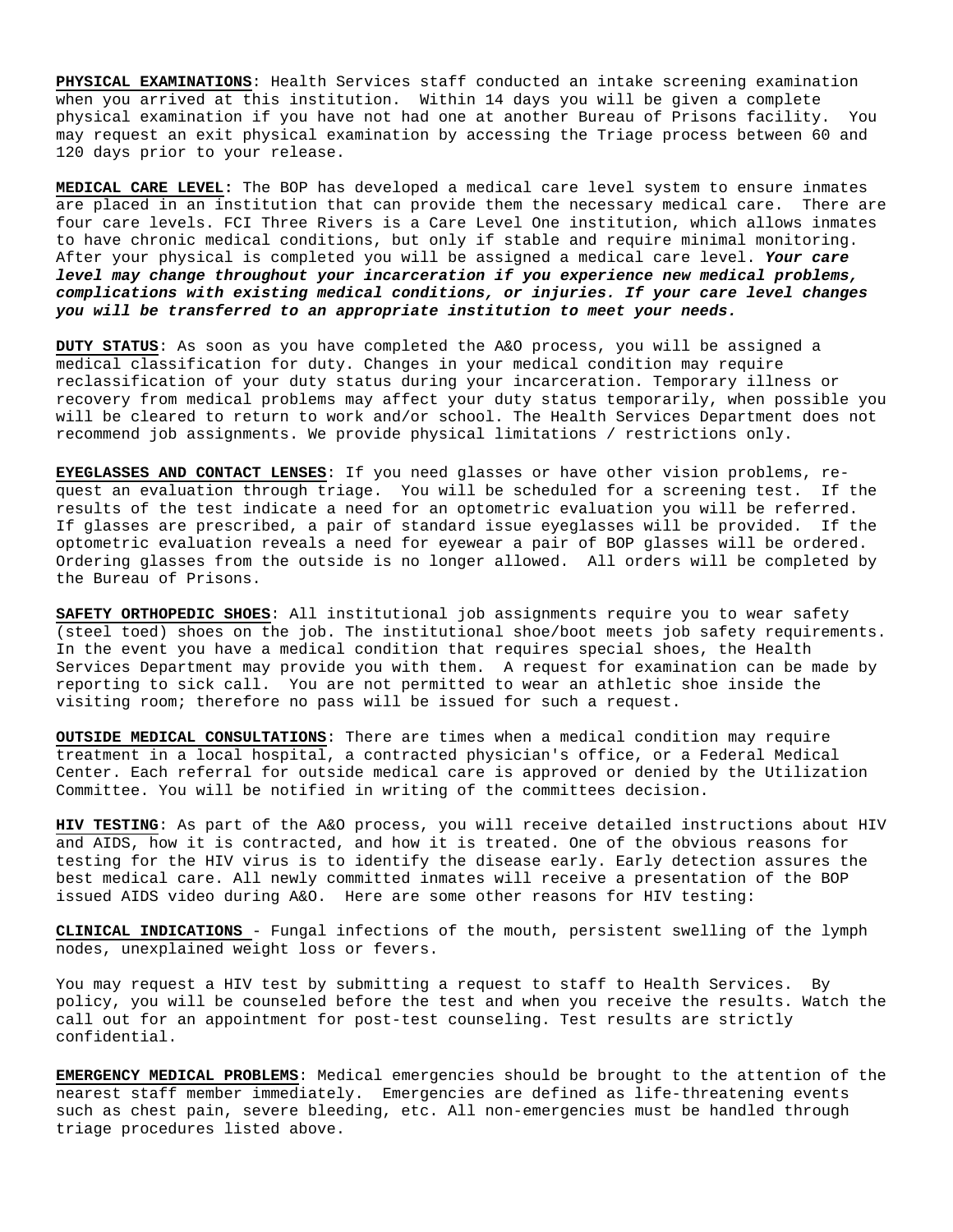**SPECIAL HOUSING UNIT (SHU) SICK CALL**: Inmates confined in SHU will be offered sick call once a day during SHU rounds by a health care provider. Dental services will be limited to dental emergencies only. Pill lines will be conducted twice a day (as necessary). Sick call forms must be utilized. Copouts will not be accepted for sick call.

**LIVING WILLS**: Each inmate may obtain and fill out an Advance Directive for Health Care for the State of Texas. Inmates may direct, in advance, to withhold or withdraw certain medical treatments when recovery or cure is not possible. Inmates may appoint, in advance, proxy decision makers who will make critical health care decisions for them should they become incapacitated and unable to make such decisions for themselves. The person selected to be the proxy cannot be another inmate or a staff member. Inmates are to understand that DNR orders will never be invoked while an inmate is housed at a general population institution. Emergency resuscitative measures must and will always be performed on an inmate who suffers cardiopulmonary arrest at a general population institution. Advance Directives, including Do Not Resuscitate orders, may only be implemented at community health care facilities or medical referral centers.

**COMPLAINTS:** Attempt to first resolve all complaints and issues informally. Talk to the medical staff involved with the issue or submit a copout to that staff member or the Health Service Administrator requesting help. If the issues are not resolved, you can file a formal complaint through the Administrative Remedy process.

**MEDICAL RECORDS:** To obtain copies of your medical record, submit a Inmate Request to Staff Member by institution mail to the Health Information Management Department stating what information is needed. Requests will be processed in the order they are received.

**SEXUAL ASSAULT**: If you are sexually assaulted, you should immediately inform staff. You will be examined and evaluated by appropriate staff. All complaints will be investigated.

**HEALTH PROMOTION DISEASE PREVENTION:** Health Services fully supports patient education, disease prevention programs and active participation in your health care. Programs are offered through your unit team, psychology, recreation, and health services.

**SMOKING CESSATION PROGRAM:** The Bureau of Prisons is advancing toward a clean air environment throughout all Institutions. As part of this project, FCI Three Rivers is offering an Inmate Smoking Cessation Program for which you may voluntarily participate in during A&O. To participate, you must complete the following steps:

- 1. You must complete an Inmate Request to Staff Member to Health Services indicating your desire to participate in the Nicotine Replacement Therapy Program. Inmates requesting nicotine replacement therapy patches must have an initial medical assessment in order to purchase a six-to ten-week supply of nicotine replacement patches. After the medical assessment, the Nicotine Replacement Therapy Approval form (Attachment A) will be forwarded to Psychology Services. Psychology Services will enroll the inmate in a Smoking Cessation Class.
- 2. You must meet with Health Services to discuss the possible side effects, obtain vital signs, and to obtain the approval form for Commissary to provide the nicotine replacement therapy patches **for purchase**.

**IMMUNIZATIONS:** Unless otherwise documented, all inmates are required to receive a tetanus and PPD upon arrival at the institution. Yearly influenza vaccine is offered to the population with emphasis placed on those "at risk." Hepatitis B vaccine series will be offered to those inmates working in potentially hazardous areas, and Pneumocococcal vaccine is offered when clinically indicated.

**HEALTH CARE RIGHTS AND RESPONSIBILITIES:** While in the custody of the Bureau of Prisons, you have the right to receive health care in a manner that recognizes your basic human rights, and you also accept the responsibility to show respect when engaging with your health care providers. A copy of the Health Care Rights and Responsibilities is posted in the front lobby of Health Services and is provided for your review in this booklet.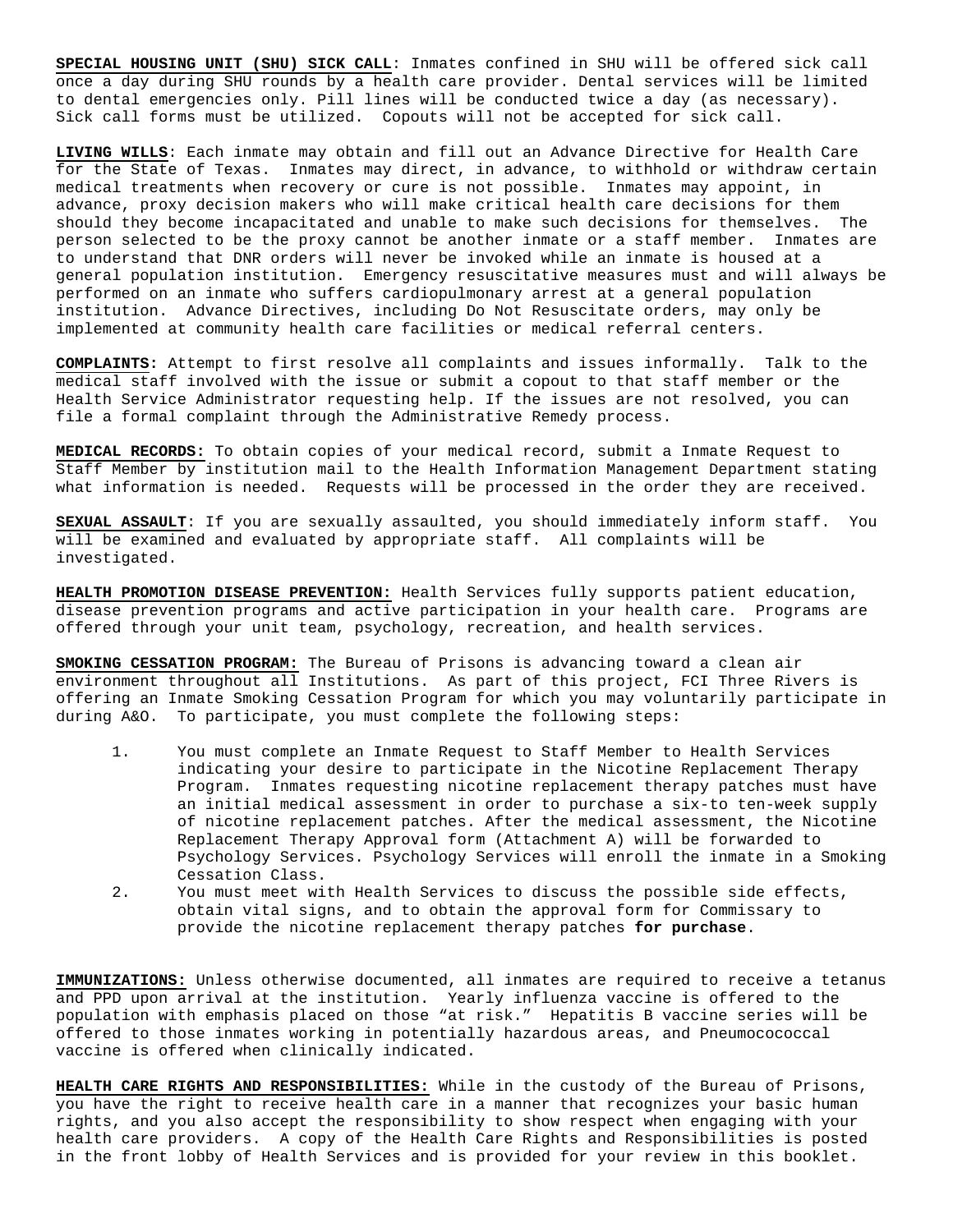It is in your best interest to involve yourself in your care and treatment as prescribed/ordered.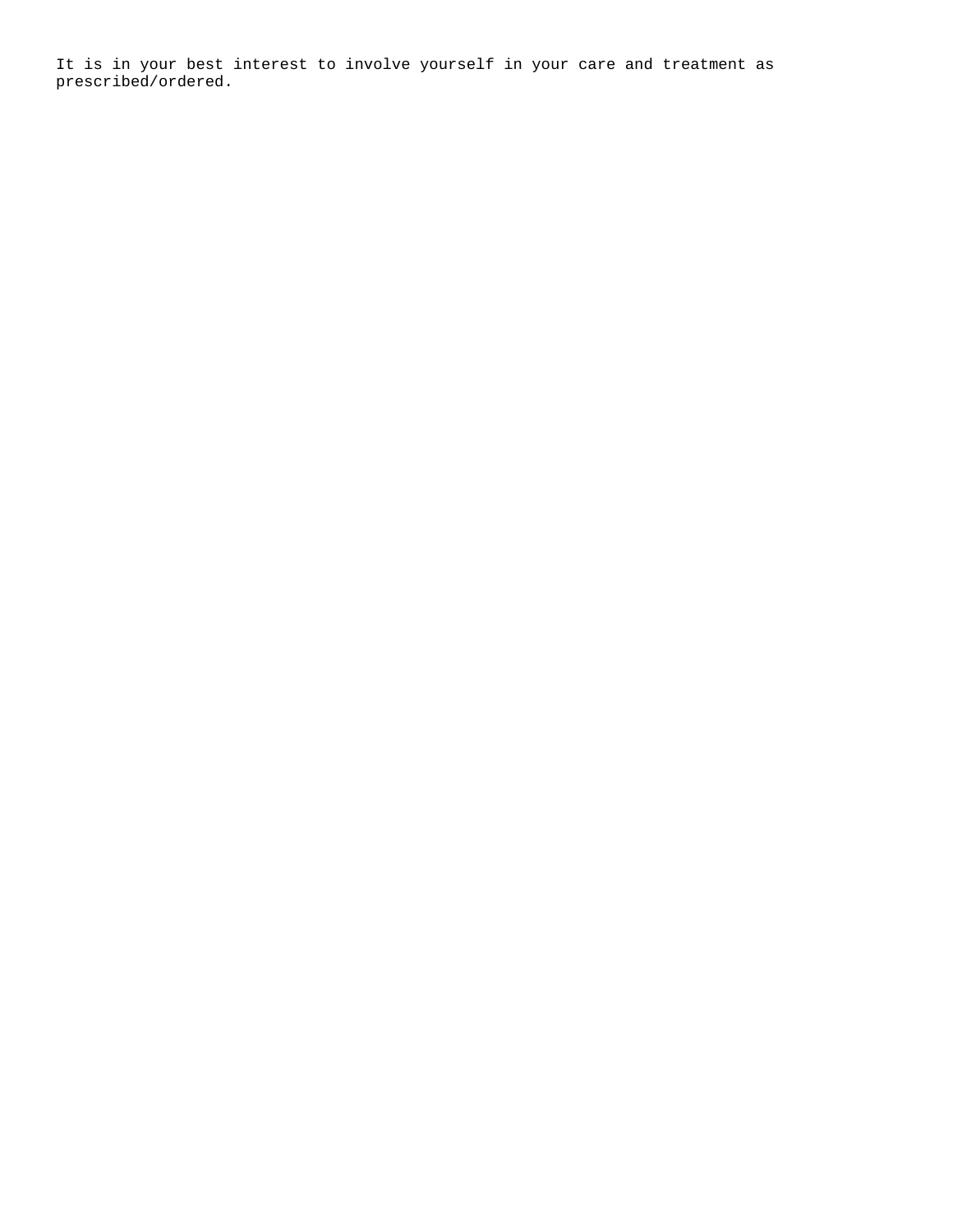# **ATTACHMENT A**

# **Health Care Rights and Responsibilities**

| Your Health Care Rights:                                                                                                                                                                                                                                                                                                                        | Your Responsibilities:                                                                                                                                                                                                                                                                                                                                                                                                                                            |
|-------------------------------------------------------------------------------------------------------------------------------------------------------------------------------------------------------------------------------------------------------------------------------------------------------------------------------------------------|-------------------------------------------------------------------------------------------------------------------------------------------------------------------------------------------------------------------------------------------------------------------------------------------------------------------------------------------------------------------------------------------------------------------------------------------------------------------|
| 1. You have the right to access health care services<br>based on the local procedures at your institution.<br>Health services include medical, dental and all<br>support services. If inmate co-pay system exists in<br>your institution, Health Services cannot be denied due<br>to lack (verified) of personal funds to pay for your<br>care. | 1. You have the responsibility to comply with the<br>health care policies of your institution, and follow<br>recommended treatment plans established for you, by<br>health care providers. You have the responsibility to<br>pay an identified fee for any health care encounter<br>initiated by yourself, excluding emergency care. You<br>will also pay the fee for the care of any other inmate<br>on whom you intentionally inflict bodily harm or<br>injury. |
| 2. You have the right to know the name and<br>professional status of your health care providers and<br>to be treated with respect, consideration and dignity.                                                                                                                                                                                   | 2. You have the responsibility to treat these providers<br>as professionals and follow their instructions to<br>maintain and improve your overall health.                                                                                                                                                                                                                                                                                                         |
| 3. You have the right to address any concern regarding<br>your health care to any member of the institution<br>staff including the physician, the Health Services<br>Administrator, members of your Unit Team, the<br>Associate Warden and the Warden.                                                                                          | 3. You have the responsibility to address your concerns<br>in the accepted format, such as the Inmate Request to<br>Staff Member form, main line, or the accepted Inmate<br>Grievance Procedures.                                                                                                                                                                                                                                                                 |
| 4. You have the right to provide the Bureau of Prisons<br>with Advance Directives or a Living Will that would<br>provide the Bureau of Prisons with instructions if you<br>are admitted as an inpatient to a hospital.                                                                                                                          | 4. You have the responsibility to provide the Bureau of<br>Prisons with accurate information to complete this<br>agreement.                                                                                                                                                                                                                                                                                                                                       |
| 5. You have the right to be provided with information<br>regarding your diagnosis, treatment and prognosis.<br>This includes the right to be informed of health care<br>outcomes that differ significantly from the<br>anticipated outcome.                                                                                                     | 5. You have the responsibility to keep this information<br>confidential.                                                                                                                                                                                                                                                                                                                                                                                          |
| 6. You have the right to obtain copies of certain<br>releasable portions of your health record.                                                                                                                                                                                                                                                 | 6. You have the responsibility to be familiar with the<br>current policy and abide by such to obtain these<br>records.                                                                                                                                                                                                                                                                                                                                            |
| 7. You have the right to be examined in privacy.                                                                                                                                                                                                                                                                                                | 7. You have the responsibility to comply with security<br>procedures should security be required during your<br>examination.                                                                                                                                                                                                                                                                                                                                      |
| 8. You have the right to participate in health<br>promotion and disease prevention programs, including<br>those providing education regarding infectious<br>diseases.                                                                                                                                                                           | 8. You have the responsibility to maintain your health<br>and not to endanger yourself, or others, by<br>participating in activity that could result in the<br>spreading or catching an infectious disease.                                                                                                                                                                                                                                                       |
| 9. You have the right to report complaints of pain to<br>your health care provider, have your pain assessed and<br>managed in a timely and medically acceptable manner,<br>be provided information about pain and pain<br>management, as well as information on the limitations<br>and side effects of pain treatments.                         | 9. You have the responsibility to communicate with<br>your health care provider honestly regarding your pain<br>and your concerns about your pain. You also have the<br>responsibility to adhere to the prescribed treatment<br>plan and medical restrictions. It is your<br>responsibility to keep your provider informed of both<br>positive and negative changes in your condition to<br>assure timely follow up.                                              |
| 10. You have the right to receive prescribed<br>medications and treatments in a timely manner,<br>consistent with the recommendations of the prescribing<br>health care provider.                                                                                                                                                               | 10. You have the responsibility to be honest with your<br>health care provider(s), to comply with prescribed<br>treatments and follow prescription orders. You also<br>have the responsibility not to provide any other person<br>your medication or other prescribed item.                                                                                                                                                                                       |
| 11. You have the right to be provided healthy and<br>nutritious food. You have the right to instruction<br>regarding a healthy diet.                                                                                                                                                                                                            | 11. You have the responsibility to eat healthy and not<br>abuse or waste food or drink.                                                                                                                                                                                                                                                                                                                                                                           |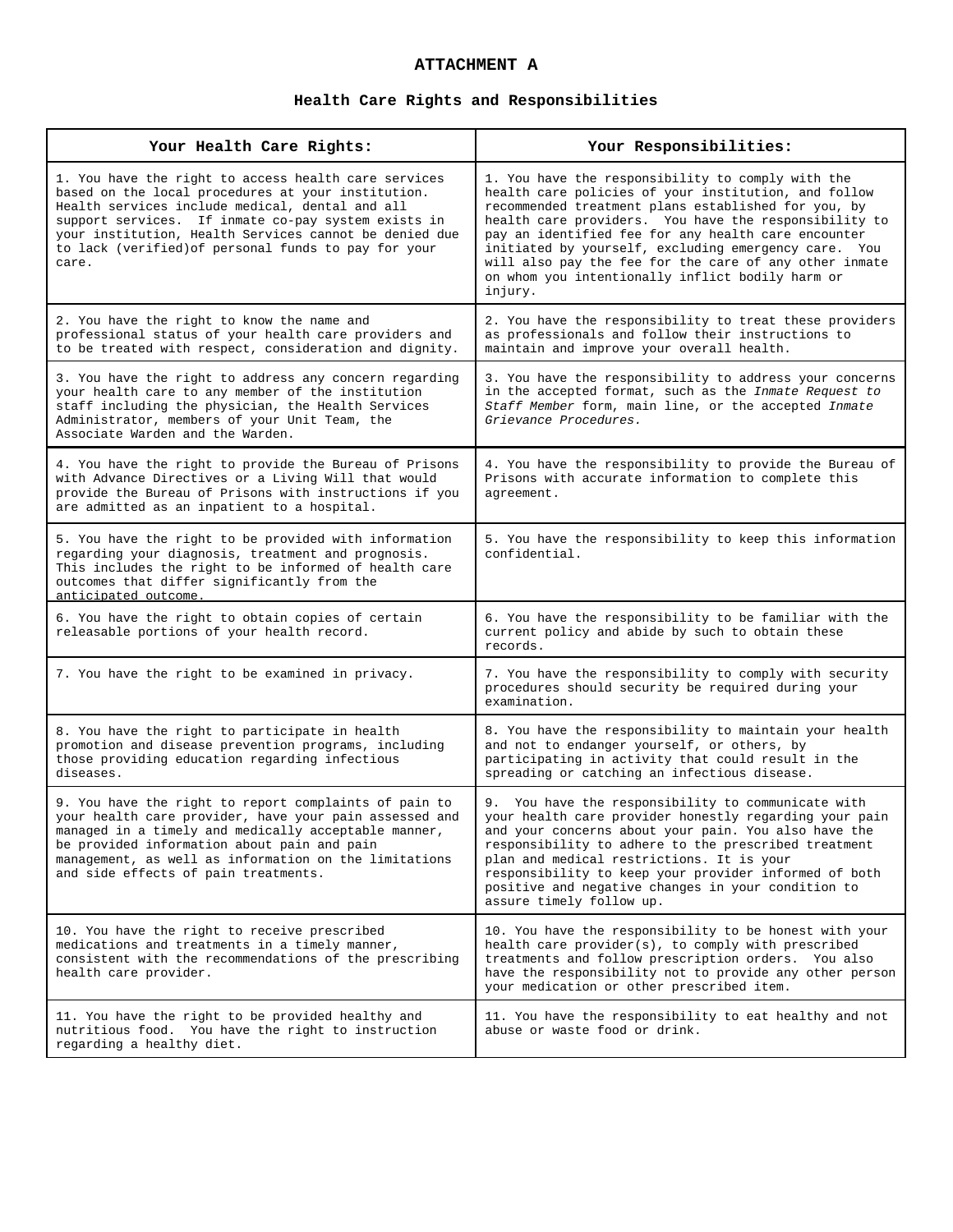# **ATTACHMENT A**

# **Health Care Rights and Responsibilities (Cont.)**

| Your Health Care Rights:                                                                                                                                                                                                                                                                                                           | Your Responsibilities:                                                                                                                                                                                      |
|------------------------------------------------------------------------------------------------------------------------------------------------------------------------------------------------------------------------------------------------------------------------------------------------------------------------------------|-------------------------------------------------------------------------------------------------------------------------------------------------------------------------------------------------------------|
| 12. You have the right to request a routine physical<br>examination, as defined by Bureau of Prisons' Policy.<br>(If you are under the age of 50, once every two years;<br>if over the age of 50, once a year and within one year<br>of your release).                                                                             | 12. You have the responsibility to notify medical staff<br>that you wish to have an examination.                                                                                                            |
| 13. You have the right to dental care as defined in<br>Bureau of Prisons' Policy to include preventative<br>services, emergency care and routine care.                                                                                                                                                                             | 13. You have the responsibility to maintain your oral<br>hygiene and health.                                                                                                                                |
| 14. You have the right to a safe, clean and healthy<br>environment, including smoke-free living areas.                                                                                                                                                                                                                             | 14. You have the responsibility to maintain the<br>cleanliness of personal and common areas and safety in<br>consideration of others. You have the responsibility<br>to follow smoking regulations.         |
| 15. You have the right to refuse medical treatment in<br>accordance with Bureau of Prisons' Policy. Refusal of<br>certain diagnostic tests for infectious diseases can<br>result in administrative action against you. You have<br>the right to be counseled regarding the possible ill-<br>effects of refusing medical treatment. | 15. You have the responsibility to notify health<br>services regarding any ill-effects that occur as a<br>result of your refusal. You also accept the<br>responsibility to sign the treatment refusal form. |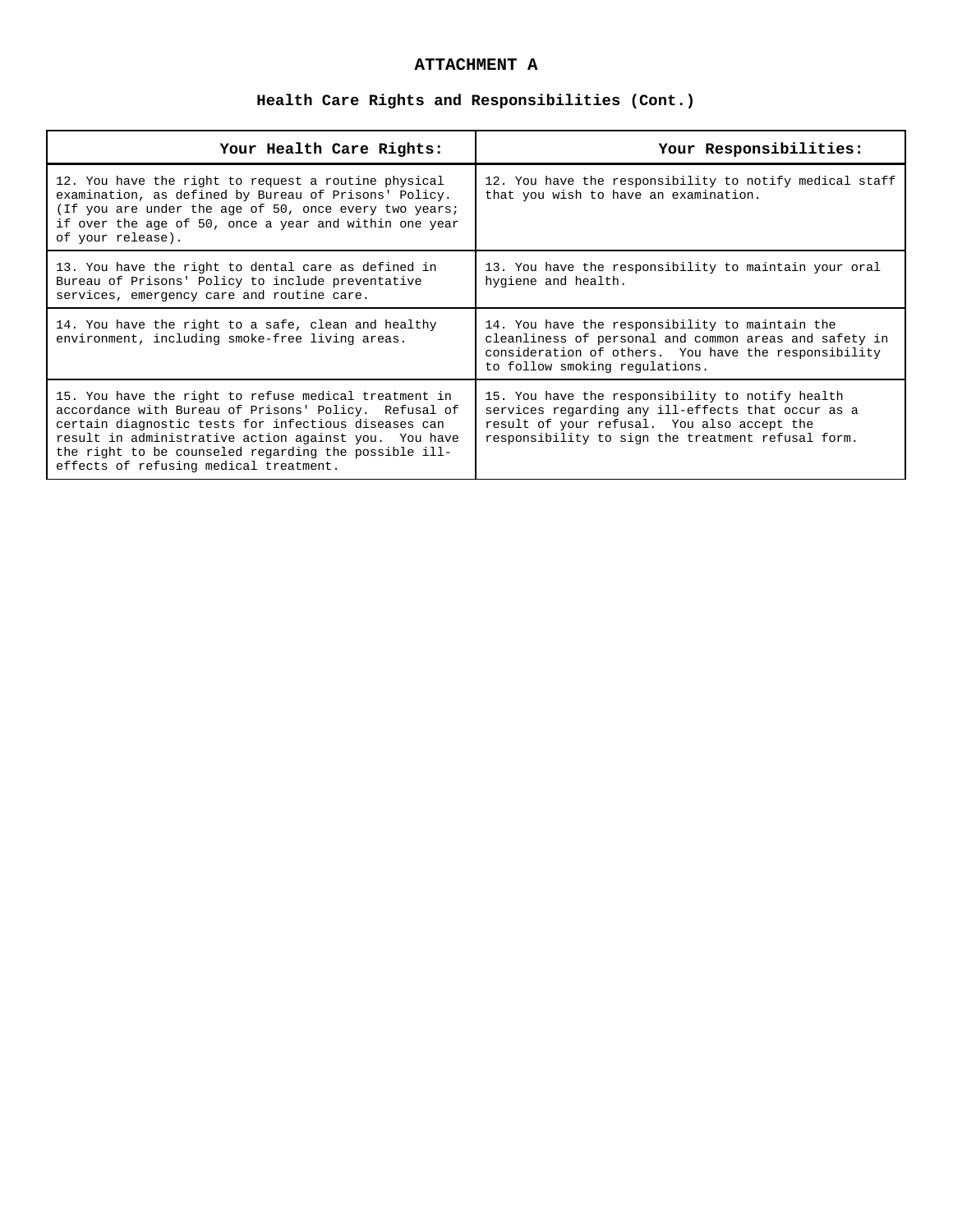# **CHAPTER VI**

# **CORRECTIONAL SYSTEMS SERVICES**

# **Table of Contents**

| A) Correspondence<br>2                             |
|----------------------------------------------------|
| 1) Contact with the Community and Public           |
| 2) Incoming Correspondence                         |
| 3) Incoming Publications                           |
| 4) Special Mail                                    |
| 5) Correspondence between Confined Inmates         |
| 6) Rejection of Correspondence                     |
| 7) Notification of Rejection                       |
| 8) Certified/Registered Mail                       |
| 9) Inmate funds                                    |
| B) Computations, Fines & Costs, and Detainers<br>5 |
| 1) Sentence Computation                            |
| 2) Fines and Costs                                 |
| 3) Detainers                                       |
| 4) Good Conduct Time                               |
| 5) Sentence Computation (Old Law - Pre-CCCA 1984)  |
| C) Inmate Account Card<br>6                        |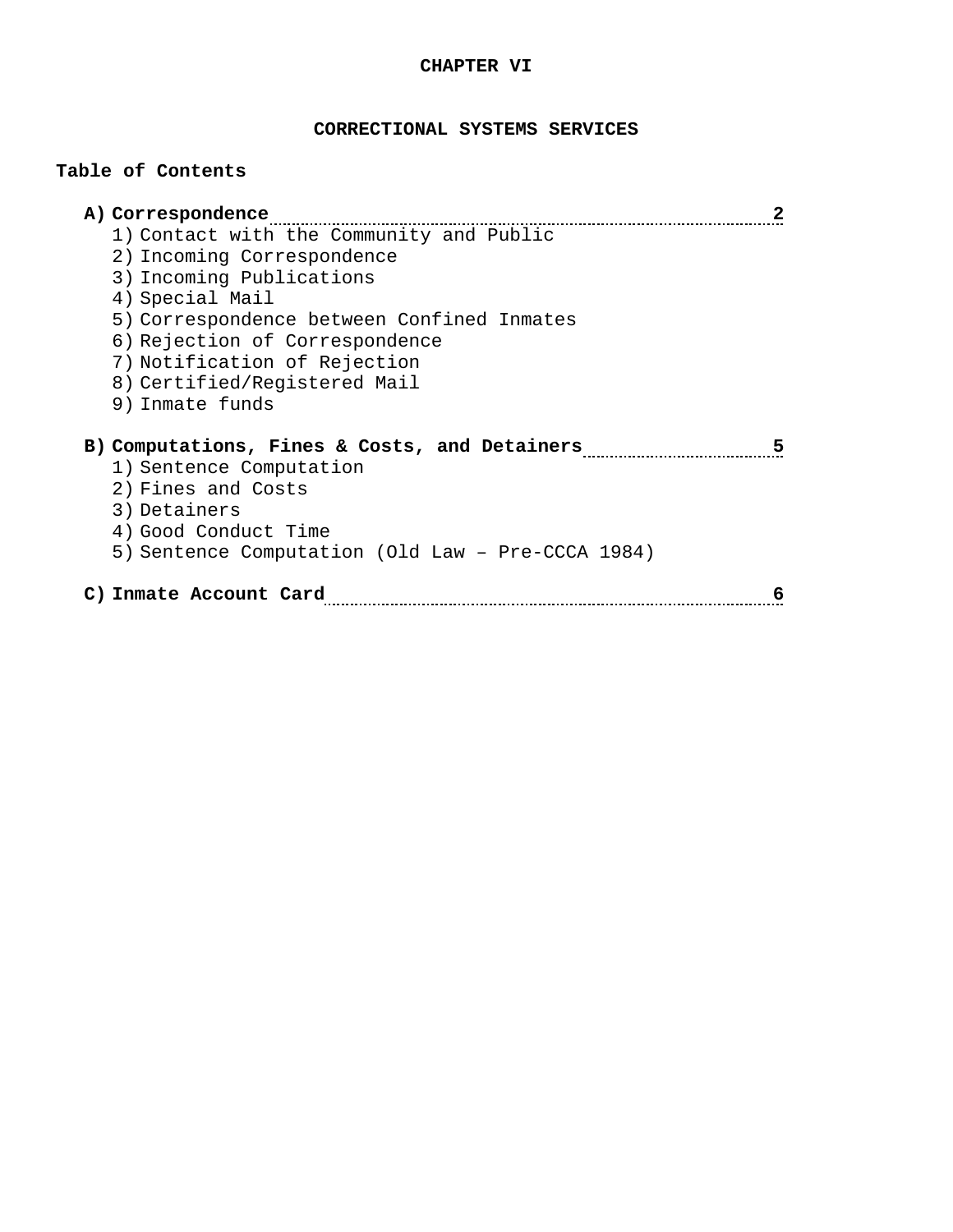### **Correspondence**

**Contact with the Community and Public: Correspondence:** In most cases, you are permitted to correspond with the public without prior approval or the maintenance of a correspondence list. All outgoing mail, must contain your committed name (as indicated on your judgment in a criminal case), a register number, housing unit, complete return address in the upper left corner and a preprinted label for receiving address (with the exception of legal mail). Outgoing legal mail will be delivered to the mail room on a daily basis during the 9:30 a.m. move. You must provide your identification card. Inmates at the satellite camp, will place all outgoing sealed mail in the mailbox located outside the Health Services Unit. Legal mail will be delivered directly to a camp staff member with proper identification. You must assume the responsibility for the contents of all of your mail. Correspondence containing threats, extortion, etc., may result in prosecution for violation of Federal Laws. Inmates may be placed on restricted correspondence status based on misconduct or a matter of classification. You will be notified of this placement and provided any opportunity to respond.

Mail service is not provided at the institution on weekends and/or federal holidays.

**Incoming Correspondence:** First class mail to include newspapers and magazines is distributed Monday through Friday with the exception of federal holidays by the evening watch officer in each housing unit. The number of incoming letters an inmate may receive will not be limited unless the number received places an unreasonable burden on the institution.

Non-special certified mail is issued by Correctional Systems Department staff, for issuance, you will be placed on **callout each Tuesday through Friday for 8:30 A.M. On Fridays and the day prior to a federal holiday, you will be located by Correctional Systems Department staff and/or unit staff.**

To aid in the prompt delivery of your mail, please advise those writing to you to list your committed name as reflected on your judgment in a criminal case, your register number and unit on the front of the envelope.

All packages received at the institution must have prior authorization, with the exception of legal mail, provided it is properly labeled.

**Incoming Publications:** The Bureau permits inmates to subscribe to and receive publications without prior approval. The term "publication" means, a book or a single issue of a magazine or newspaper.

Newspapers and magazines can only be received from the publisher. Soft cover publications for example, (paperback books, newspaper clippings, magazines, and other similar items) and hard cover books can only be received from the publisher, book club or a book store. The sender's address shall clearly be identified on the outside of the package.

The accumulation of publications will be **limited to 10 magazines, five books, and two newspapers**. These must be neatly stored in the locker in your room due to sanitation and fire safety reasons. The Unit Manager may allow more space for legal publications upon request.

The Warden will reject a publication if it is determined to be detrimental to the security, good order or discipline of the institution, or if it might facilitate criminal activity. Publications which may be rejected by the Warden include, but are not limited to, publications which meet one of the following criteria:

- It depicts or describes procedures for the construction or use of weapons, ammunition, bombs or incendiary devices;
- It depicts, encourages, or describes methods of escape from correctional facilities, or contains blueprints, drawings or similar descriptions of Bureau of Prisons institutions;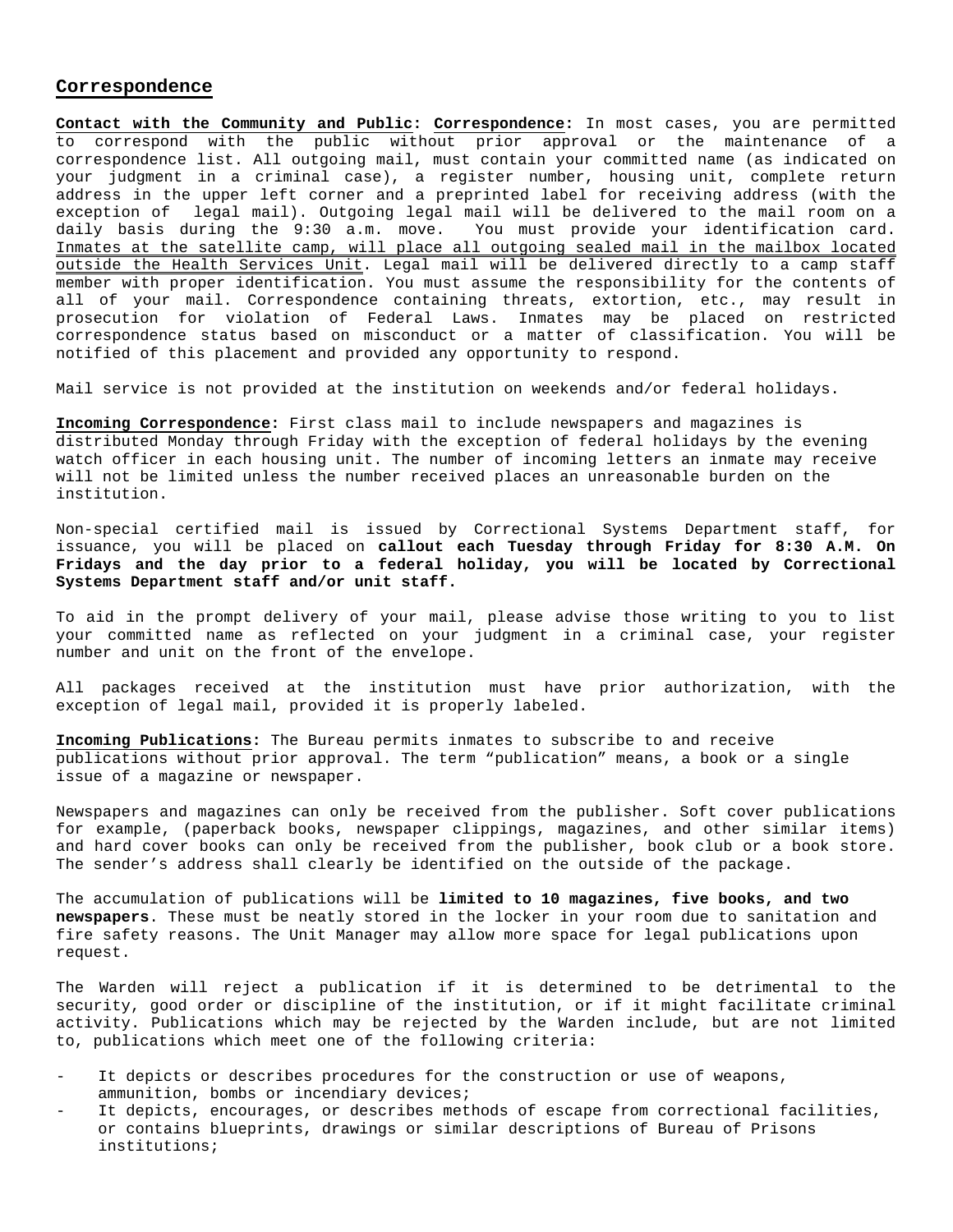### **Correspondence (Cont.)**

- It depicts or describes procedures for the brewing of alcoholic beverages, or the manufacture of drugs;
- It depicts, describes or encourages activities which may lead to the use of physical violence or group disruption;
- It encourages or instructs in the commission of criminal activity;
- It is sexually explicit material which by its nature or content poses a threat to the security, good order, or discipline of the institution, or facilitates criminal activity.

**Special Mail:** "Special Mail" means correspondence mailed to the following: President and Vice President of the United States, the U.S. Department of Justice (including the Bureau of Prisons), U.S. Attorneys Offices, Surgeon General, U.S. Public Health Service, Secretary of the Army, Navy, or Air Force, U.S. Courts (including U.S. Probation Officers) and State Courts, Members of the U.S. Congress, Embassies and Consulates, Governors, State Attorneys General, Prosecuting Attorneys, Directors of State Departments of Corrections, State Parole Commissioners, State Legislators, State Probation Officers, other Federal and State law enforcement officers, attorneys, and representatives of the news media.

"Special Mail" also includes correspondence received from the following: President and Vice President of the United States, attorneys, Members of the U.S. Congress, Embassies and Consulates, the U.S. Department of Justice (excluding the Bureau of Prisons but including U.S. Attorneys), other Federal law enforcement officers, State Attorneys General, Prosecuting Attorneys, Governors, U.S. Courts (including U.S. Probation Officers), and State Courts.

For incoming correspondence to be processed under the special mail procedures (see ∋∋540.18-540.19), the sender must be adequately identified on the envelope, and the front of the envelope must be marked "Special Mail - Open only in the presence of the inmate.

An inmate is expected to use the special mail privilege responsibly. It is your responsibility to take your special mail to the mail room with your ID card during the 9:30 am movement for FCI inmates.

Special mail is issued and opened by Correctional Systems Department staff in the inmate's presence. For issuance, you will be placed on callout **each Tuesday through Friday for 8:30 A.M. On Fridays and the day prior to a federal holiday, you will be located by Correctional Systems Department staff and/or unit staff for issuance of the legal/special mail.**

Each envelope will be checked for contraband and to ensure the documents contained qualifies for the special mail privilege. The mail will not be read or copied if the sender has accurately identified himself/herself on the outside of the envelope and the front of the envelope clearly indicates the correspondence is "special mail, open in the presence of the inmate, attorney/client mail." Without proper markings as special mail, the staff member may treat the mail as general correspondence. In this case, the mail may be opened, read and inspected.

**Correspondence Between Confined Inmates:** An inmate may be permitted to correspond with an inmate confined in any other penal or correctional institution if the other inmate is either a member of the immediate family, or is a party or witness in a legal action in which both inmates are involved.

The appropriate Unit Manager at each institution must approve the correspondence procedures if both inmates are housed in federal institutions. When denying an inmate's request to correspond, the Unit Manager will document the reason(s) for the denial.

The Wardens of both institutions must approve of the correspondence if one of the inmates is housed at a non-federal institution or if approval is being granted on the basis of exceptional circumstances.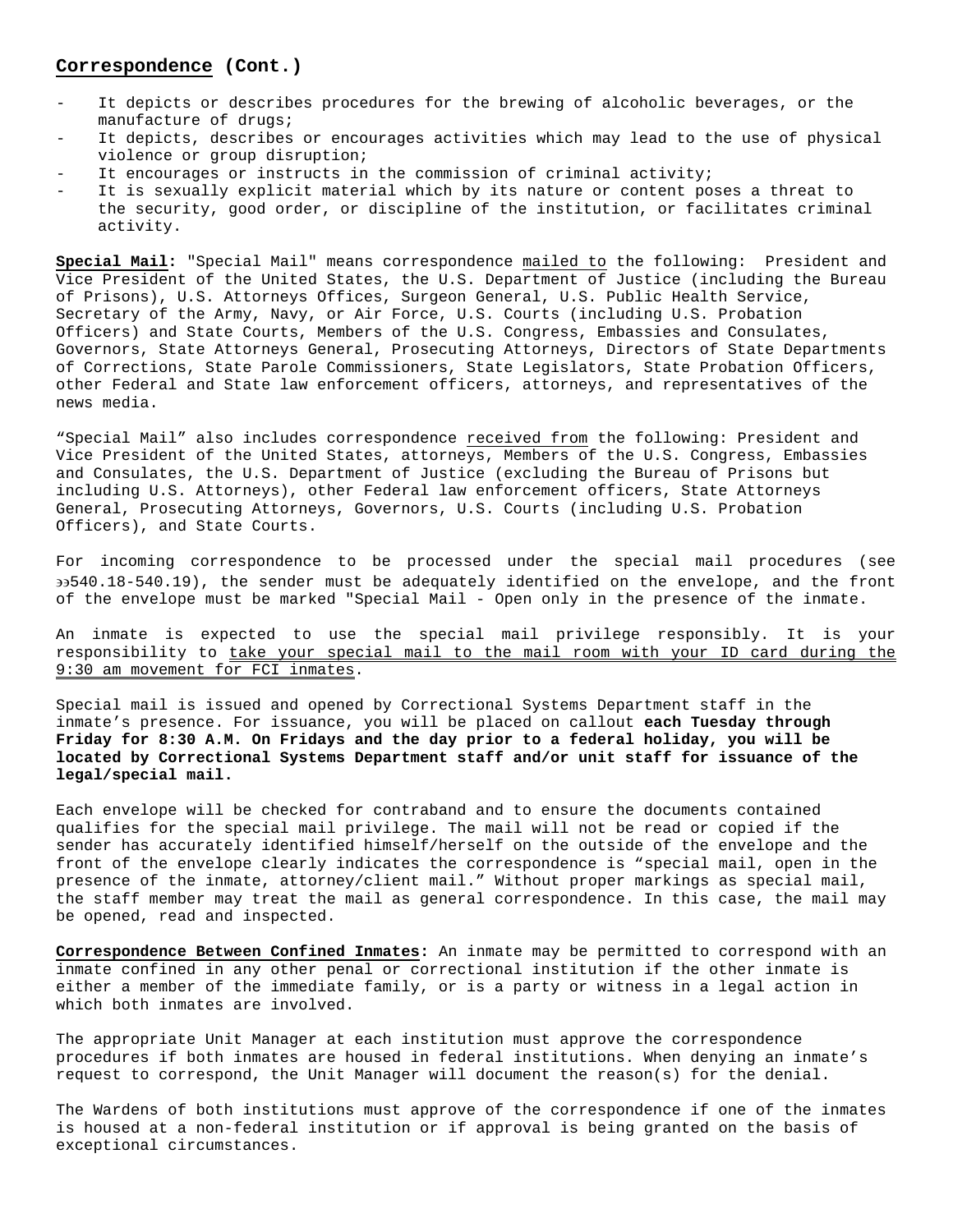**Rejection of Correspondence:** The Warden may reject correspondence sent by or to an inmate if it is determined to be detrimental to the security, good order, or discipline of the institution, to the protection of the public, or if it might facilitate criminal activity. Examples include:

- Matter which is non-mailable under law or postal regulations.
- Information of escape plots, of plans to commit illegal activities, or to violate institution rules.
- Direction of an inmate's business (prohibited act 408). A sentenced inmate may not direct a business while confined.

**Notification of Rejection:** The Warden will give written notice to the sender concerning the rejection of publications. The sender of the rejected publication may appeal the rejection. You will also be notified of the rejection of correspondence and the reasons for it, and you also have the right to appeal the rejection.

Statutory restrictions require return of commercially published material which is sexually explicit or features nudity. All commercially published material will be processed for rejection by Mail Room staff. A notice of rejection will be prepared and forwarded to each effected inmate.

**Certified/Registered Mail:** Inmates desiring to use certified, registered or insured mail may do so. You can contact your Counselor for assistance to ensure you apply adequate postage for all services requested. Usage of services by inmates for outgoing mail such as express mail, private carrier services, COD, flat rate boxes or stamp collecting while confined are not authorized by policy.

**Inmate Funds:** Funds being mailed to inmates must be sent to the Federal Bureau of Prisons National LockBox. If you wish to have funds sent to you from family members, friends, or others, they must be sent to the following address:

Federal Bureau of Prisons Insert **Inmate Name** Insert **Register Number** Post Office Box 474701 Des Moines, Iowa 50947-0001

## **Computations, Fines & Costs, Detainers**

**Sentence Computation:** The Designation & Sentence Computation Center (DSCC) in Grand Prairie, Texas is responsible for the computation of inmate sentences. Any questions concerning good time, prior custody credit, parole eligibility from federal sentence, and terms of supervision are resolved by CSD staff upon request during **open house hours each Tuesday and Thursday at the 9:30 A.M. move, or by submitting a Request to Staff Member form (cop-out).**

**Fines and Costs:** In addition to a term of incarceration, the Court may impose a committed or non-committed fine and/or other costs. A committed fine means the inmate will stay in prison until the fine is paid, makes arrangements to pay the fine or qualifies for release under the provisions of Title 18 U.S.C. Section 3569(paupers' oath). Inmates wishing to satisfy fines, costs or restitution must contact unit staff.

Non-committed fines have no condition of imprisonment. However, if the non-committed fine has not been paid in full prior to release, the inmate must agree in writing, to adhere to an installment schedule after release.

**Warrants:** Warrants based on pending charges, overlapping concurrent, consecutive or unsatisfied sentences in federal, state or military jurisdictions will be accepted for placement of detainers.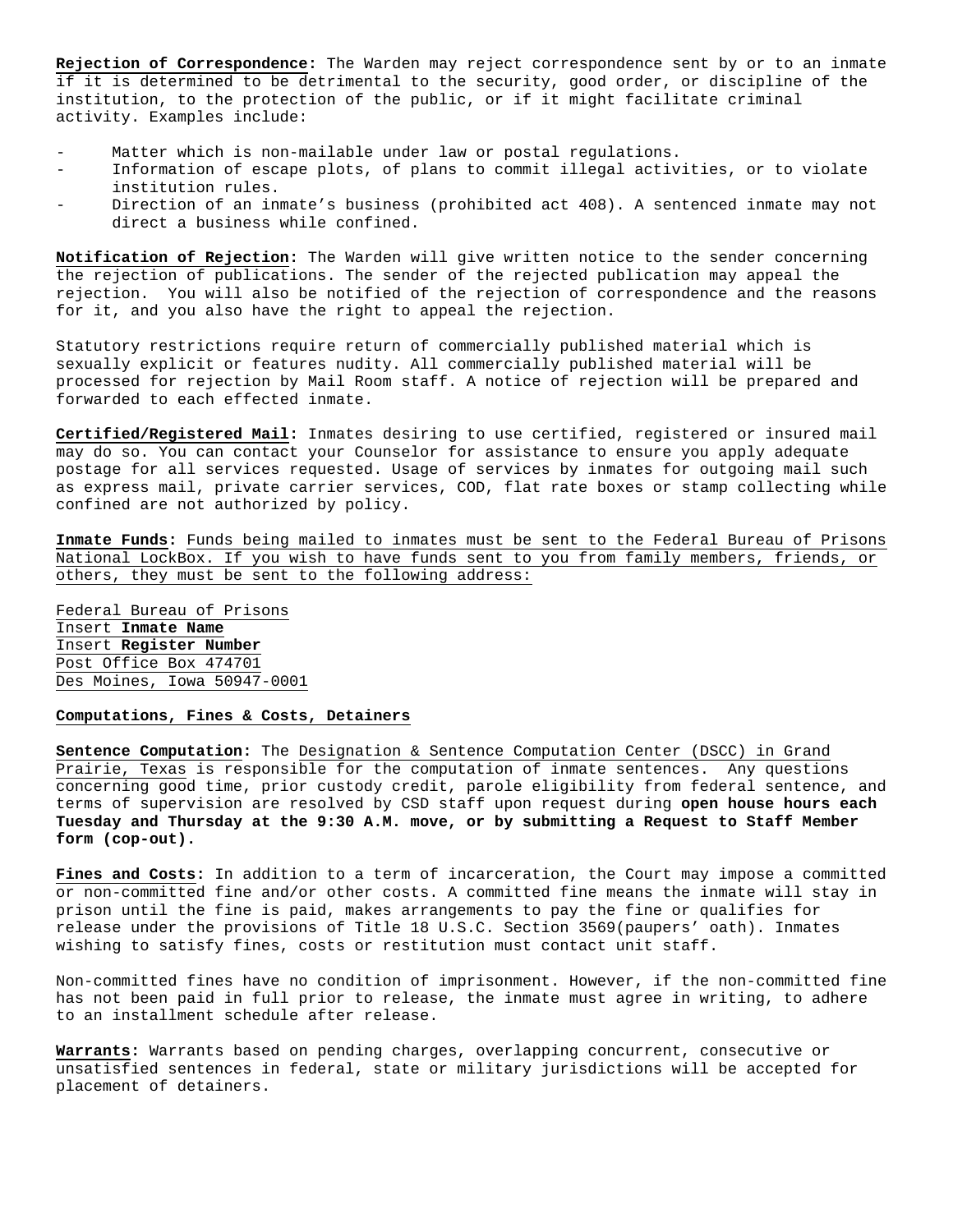**Detainers:** Detainers and untried charges can have an effect on institutional programs. Therefore, it is of utmost importance that you initiate the effort to ensure they are resolved. It is ultimately your responsibility to resolve these issues. RRC, CCC (halfway house) placement will not be considered if you have a detainer, and will, ordinarily, not be considered when you have any unresolved charges, unpaid fines or court costs, and/or unpaid child support which may result in a warrant being issued for your arrest.

State detainers for untried charges may be processed under the procedures of the Interstate Agreement on Detainers (IADA). IADA applies to all detainers based on any **untried** pending charges which have been lodged against an inmate by a "member" state. For an inmate to request resolution of the untried charges, a warrant/abstract must be lodged with the institution. If the inmate is aware of a pending charge and/or warrant, it is important for him to notify CSD staff or resolve it through the district attorney or the court prior to a detainer being lodged. **Note:** Louisiana and Mississippi and the Commonwealth of Puerto Rico are not "member" states and do not participate in the IADA.

Detainers for probation and/or parole violation cannot be resolved through the IADA. However, the agency can request custody of the inmate by issuance of a state writ of habeas corpus ad prosequendum or ad testificandum.

**Good Conduct Time:** The Comprehensive Crime Control Act became law on November 1, 1987. The two most significant changes in the sentencing statute deal with good time and parole issues.

- Good conduct time of 54 days for each full year served, applies to inmates whose offense was committed on or after November 1, 1987.
- There are no provisions for parole under the new law.

**Sentence Computations (Old Law - Pre-CCCA 1984):** This applies to inmates sentenced for an offense committed prior to November 1, 1987. In most cases, these individuals will receive statutory good time and may earn extra good time. Additionally, these individuals may be eligible for parole. Due to the diminishing numbers of these cases, an in depth discussion will not be provided. Any questions in relation to your sentence computation, statutory good time, extra good time or parole eligibility dates should be addressed with **CSD** staff during **open house hours each Tuesday and Thursday at the 9:25 A.M. move, or by usage of a "Cop-Out".** All questions regarding parole hearings should be addressed with your Case Manager.

**Inmate Account Cards: Inmate account cards are to be carried on your person at all times.**  If it is lost or misplaced, it is your responsibility to purchase a new one by submitting an Inmate Request to Staff Member (Cop- Out) form to your assigned Unit Team. Your Unit Team will verify your need for a new card, at which time you will submit a money withdrawal form in the amount of \$5.00. The Unit Team will forward the withdrawal form to the Business Office and the Business Office will notify the CSD Office once the money has been withdrawn from your inmate account. You can pick up your new card in R&D during regular open house hours. If your card is worn out or un-useable, you can exchange it, at no cost to you, during regular R&D open house hours.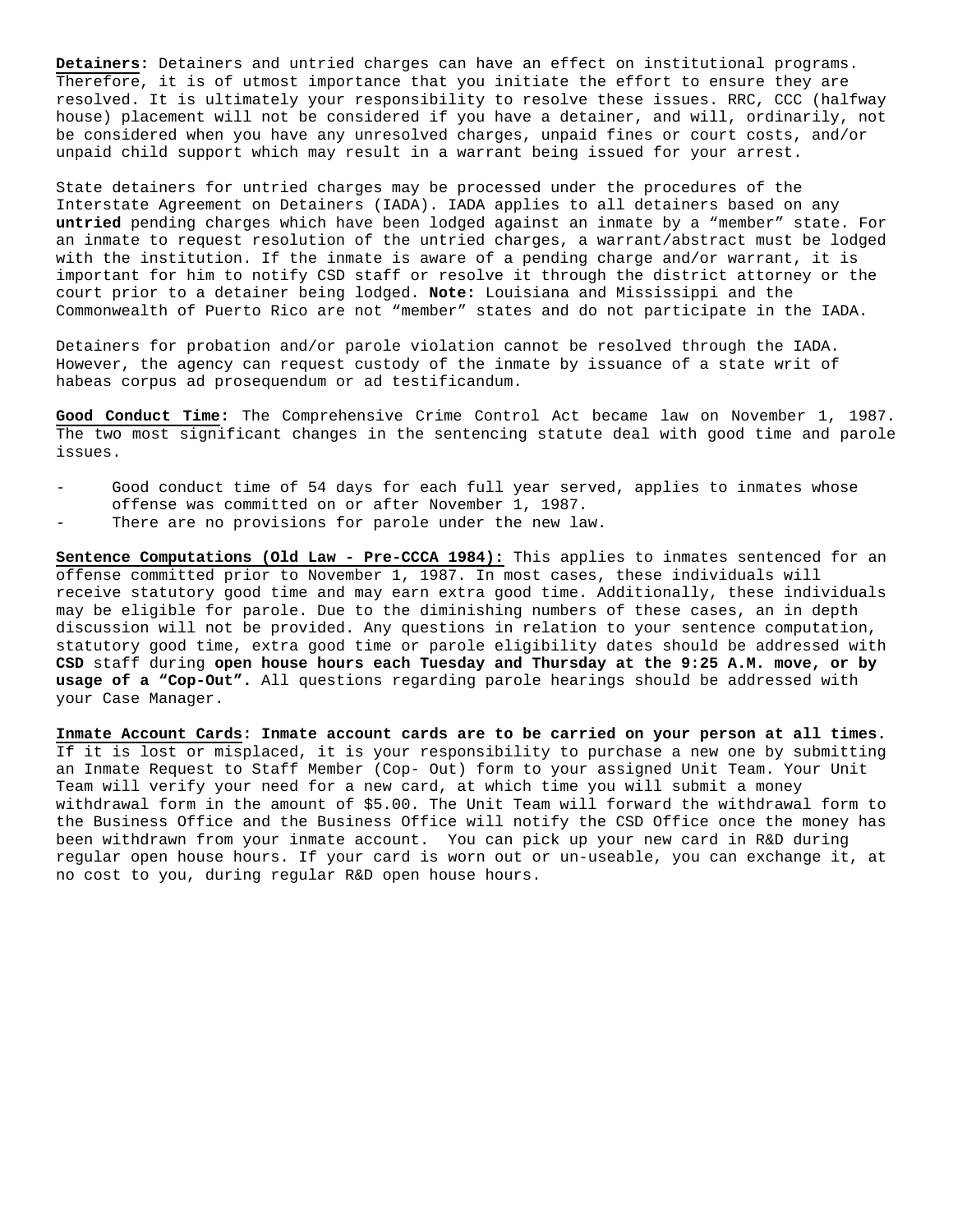# **CHAPTER VII**

# **CORRECTIONAL SERVICES AND SECURITY ISSUES**

|  | Table of Contents                                                          |
|--|----------------------------------------------------------------------------|
|  |                                                                            |
|  | 10) Counts                                                                 |
|  | 11) Crime Stopper Line                                                     |
|  | 12) Contraband                                                             |
|  | 13) Shakedowns                                                             |
|  | 14) Fire Prevention and Control                                            |
|  |                                                                            |
|  | 1) Controlled Movement                                                     |
|  | 2) Attachment A Movement Schedule                                          |
|  |                                                                            |
|  |                                                                            |
|  | 6) Inmate Property Authorized                                              |
|  | 7) Visitor Attire                                                          |
|  | 8) Visitor's Prohibited Items                                              |
|  | 9) Visitors' Children                                                      |
|  | 10) Infant Care Items                                                      |
|  | 11) Visitor Identification                                                 |
|  | 12) Legal Visits                                                           |
|  | 13) Special Visits                                                         |
|  | 14) Attachment B Unauthorized Visitation Items                             |
|  | 15) SHU Visiting Procedures                                                |
|  | D) Inmate's Rights, Responsibilities, Prohibited Acts, Disciplinary Scale6 |
|  | 1) Disciplinary Procedures                                                 |
|  | 2) Attachment C - Prohibited Acts and Disciplinary Scale                   |
|  | 3) Attachment D - Restoration of Good Time                                 |
|  | 4) Attachment E - Sanctions for Repetitive Misconduct                      |
|  |                                                                            |
|  | Shirts<br>1)                                                               |
|  | 2)<br>Undergarments                                                        |
|  | 3)<br>T-shirts                                                             |
|  | 4)<br>Pants                                                                |
|  | 5)<br>Footwear                                                             |
|  | Athletic Clothing<br>6)                                                    |
|  | 7)<br>Headwear                                                             |
|  | 8)<br>Sunglasses                                                           |
|  | 9)<br>Altered clothing                                                     |
|  | Food Service Issued clothing<br>10)                                        |
|  | 11)<br>Belts                                                               |
|  | 12)<br>Coats                                                               |
|  | 13)<br>Dining room                                                         |
|  | 14)<br>Visiting Room Attire                                                |
|  | 15)<br>Housing Unit attire                                                 |
|  | 16)<br>Personal Appearance                                                 |
|  | Mustaches and Beards<br>17)                                                |
|  | 18)<br>Hairpieces                                                          |
|  | 19)<br>Hair Length                                                         |
|  | 20)<br>Personal Hygiene                                                    |
|  | 21)<br>Wave caps                                                           |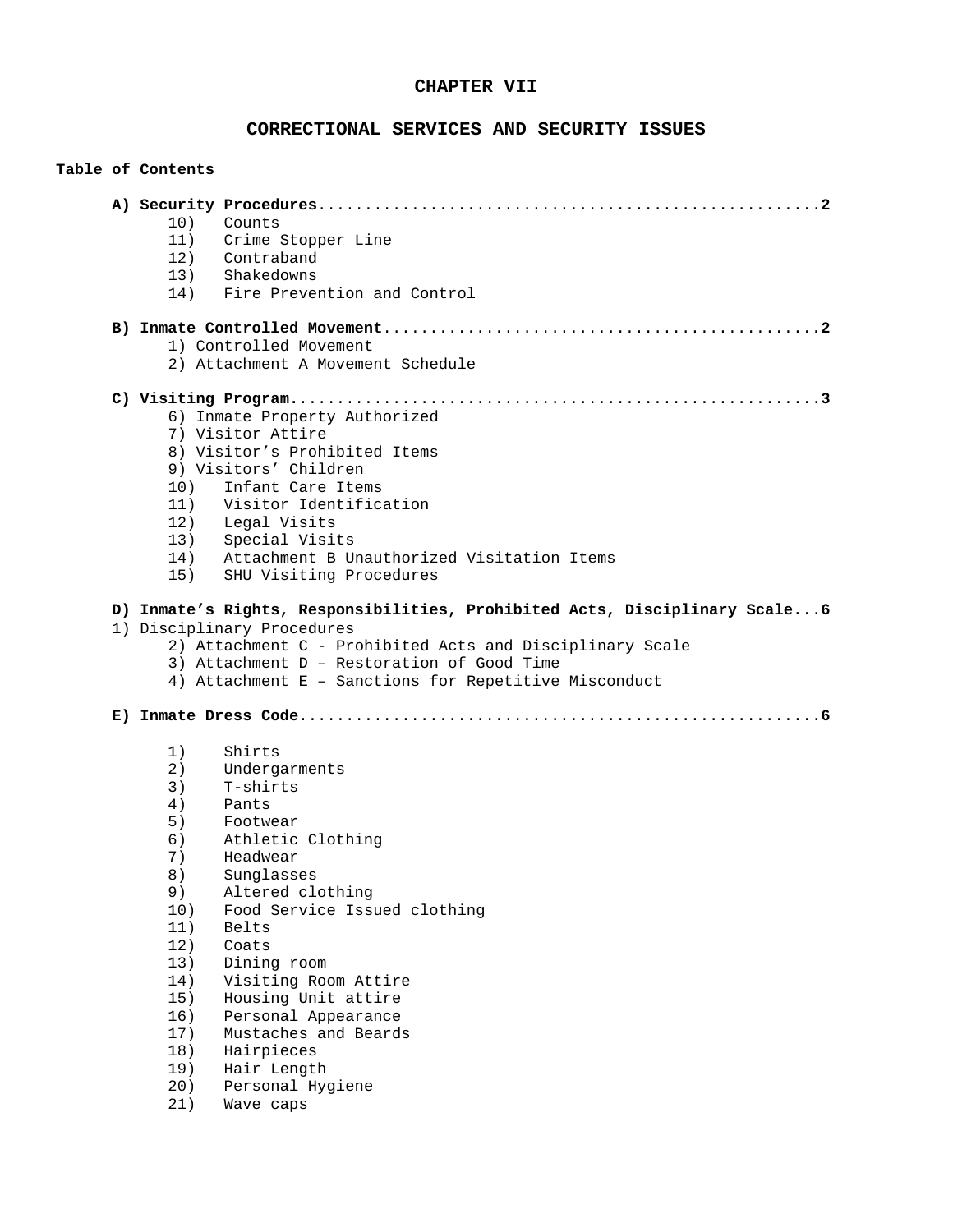#### **A) SECURITY PROCEDURES:**

#### **Counts:**

All inmates will be counted on a regular basis. During a Count, you are expected to remain quietly in your cell until the Count is announced as clear. You are expected to be in your cell or cubical during Official Counts, or at your designated out count section.

Official Counts will ordinarily be taken at 12:00 Midnight, 3:00 A.M., 5:00 A.M., 4:00 P.M. (**stand-up**), and 9:30 P.M. (Stand-up)

On Saturday, Sunday, and Holidays, a **stand up** count is held at 10:00 A.M.

**Showers will remain open until 9:15 PM and close for the 9:30 PM count.** 

Staff will take disciplinary action if you are not in your assigned area during a count. Disciplinary action will also be taken for leaving an assigned area before the count is cleared. **You must actually be seen at all counts, even if you must be awakened.**

**Crime Stopper Line:** To report inmates engaged in prohibited or illicit activity, contact SIS staff at 786-4291 on the inmate telephone system. No area code is required. You will not be charged for this call, and the call will not reflect on your phone records.

**Contraband:** Contraband is defined as any item or thing **not** authorized or issued by the institution, received through approved channels, or purchased through the commissary. All staff are alert to the subject of contraband and make an effort to locate, confiscate, and report contraband in the institution. Any item in your personal possession must be authorized, and a record of the receipt of the item should be kept in your possession.

Inmates may not purchase radios or any other items from another inmate. Items purchased in this manner are considered contraband and will be confiscated. An altered item, even if an approved or issued item, is considered contraband. Altering or damaging government property is a violation of institutional rules and the cost of the damage will be levied against the violator. P**ossession of drugs, drug items, weapons, cell phones or other electronic devices, or other illegal items could result in new criminal charges and subsequent prosecution.**

**Shakedowns:** Any staff member may search your room to retrieve contraband or stolen property. It is not necessary for you to be present when your room is inspected. The property and living area will be left in the same general condition as found and these inspections will be unannounced and random.

**Fire Prevention and Control:** Fire prevention and safety are everyone's responsibility. You are required to report fires to the nearest staff member, so property and lives can be protected. Piles of trash or rags in closed areas, combustible material, items hanging from fixtures or electrical receptacles, or other hazards cannot and will not be tolerated. Regular fire inspections are made by qualified professionals.

**"Procedures for Group Photos.** Pictures will be **limited to five inmates**. All large group pictures or team photos must have prior written approval from the Captain. A request must include name, register number, unit, and signature of each inmate in the picture.

If any type of gang related activity is exhibited in the photographs, the picture will be confiscated and treated as contraband. Examples of this include but are not limited to: flashing hand signs, displaying tattoos, and/or the flying colors in any way.

Group photos are not authorized to be taken in the visitation room. An inmate may only take a photo with his family and/or visitors in the visiting room. No other inmate will be allowed in the picture.

#### **B) INMATE CONTROLLED MOVEMENT:**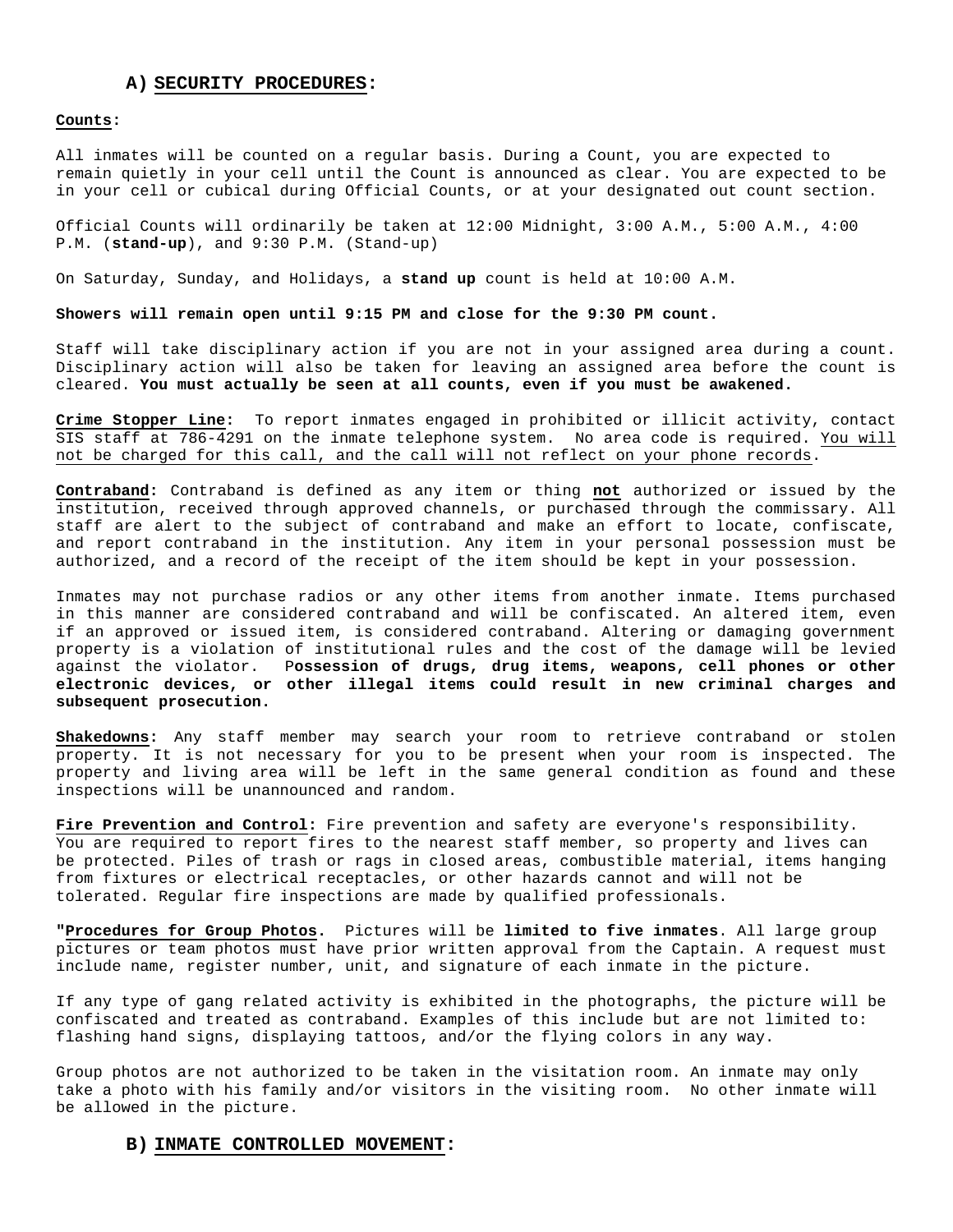**Controlled Movement**: Controlled movements are established to provide for the orderly movement and supervision of inmates throughout the institution.

During controlled movements, inmates will have a 10 minute time period on the hour to move from one area of the institution to another.

During normal working hours, scheduled movements will be utilized. The following is the schedule for controlled movements:

- **Inmate movement will be restricted to authorized move periods only.**
- **Move periods are approximate and subject to change when required.**
- **Controlled movements are established to provide for the orderly movement and supervision of inmates throughout the institution.**

- **See Attachment A for Movement Schedule -**

**\*\*Work recall will be conducted approximately 40 minutes after each work department is released for the meal.**

During the 10:30 A.M. recall, all inmates on the recreation yard, Chapel, and hobby craft will report back to their Units. All inmates on work passes will report back to their detail supervisor in preparation for the lunch meal. Food Service workers assigned to the 10:30 A.M. shift will report during this move. Unit Officers will secure their doors until notified to release their inmates for the lunch meal by a Lieutenant.

## **C) VISITING:**

Inmates are encouraged to have visits in order to maintain family and community ties. Visiting hours are:

#### **Saturday, Sunday and Holidays 8:15 A.M. to 3:00 P.M.**

New inmates will be asked to submit a visiting list to their Unit Counselor for approval. Members of the immediate family (wife, children, parents, brothers, sisters) and other relations and friends may be approved after certain checks are made. Requests for approval for these additional visitors should be made to the Counselor at least three weeks in advance of the intended visit. **You are allowed six (6) visitors at any one time.** Special visits will be processed by a member of your Unit Team.

All visits will begin and end in the visiting room. Kissing, embracing, and handshaking is allowed only on arrival and departure.

Inmates must be properly dressed in order to be admitted to the Visiting Room. Clothing must be neat and clean (only institutional issued clothing). Institutional shoes must be worn.

#### **OTHER APPLICABLE REGULATIONS:**

**Inmate Property Authorized**: Inmates will not take anything to visit except necessary items identifiable as: one pair of prescription glasses, one comb, one plain wedding band, one white handkerchief and photo tickets purchased at the Commissary. Inmates are not allowed to exit the Visiting Room with items purchased from the vending machines. Necessary legal papers will be permitted during a visit with an attorney if approved in advance as noted in this supplement. Medication, such as nitroglycerine tablets, may be permitted when authorized by the Health Services Administrator. Other types of medications, such as inhalers for asthma patients or required drugs needed on a daily basis may be brought into the Visiting Room and will remain at the officer's desk. Oxygen tanks will be permitted once they have been checked by the Front Entrance Officer and the #1 Visiting Room Officer.

**Visitor Attire**: Visitors are expected to use good judgment and taste in their dress,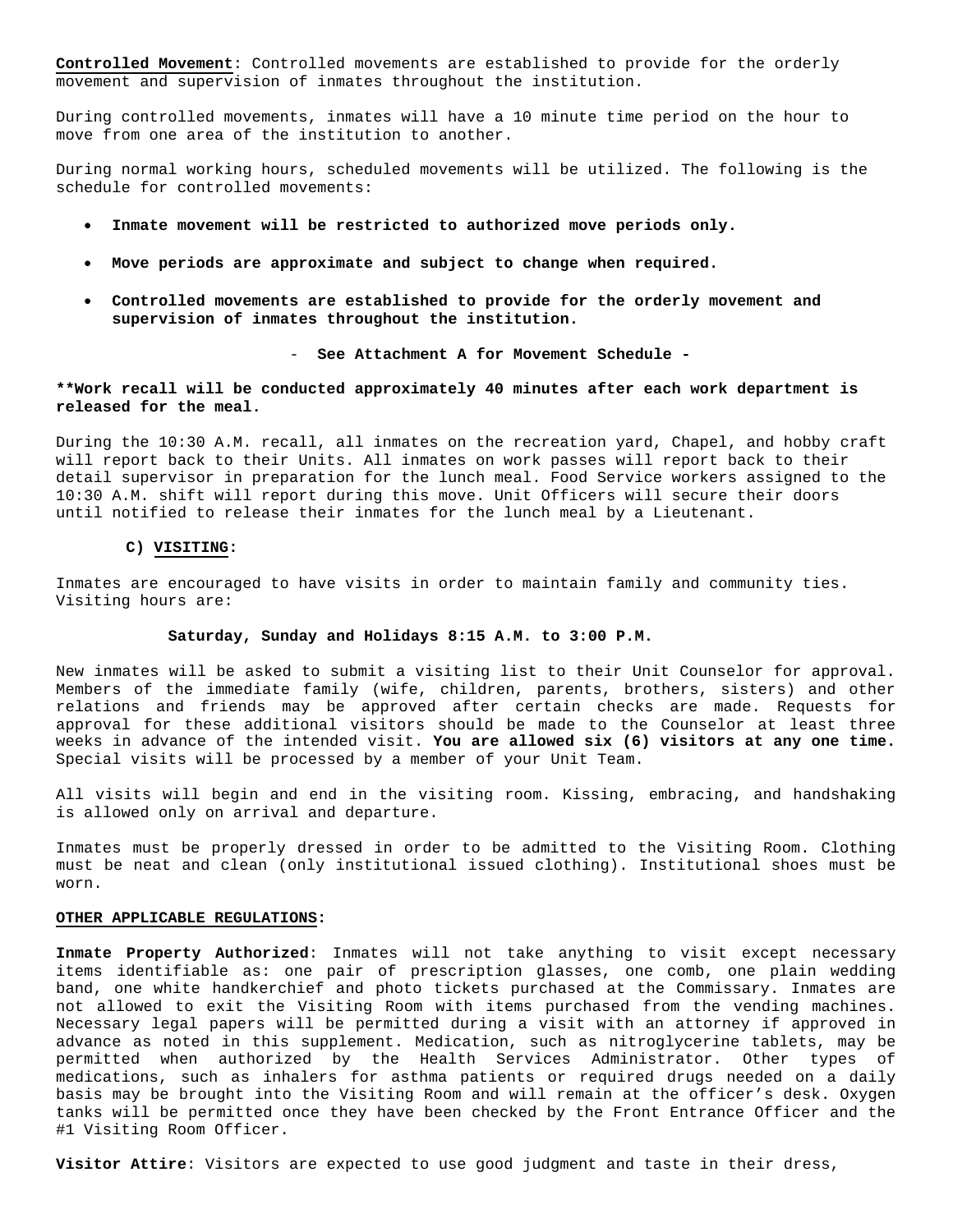persons who come dressed immodestly and/or provocatively dressed may be denied the privilege of visiting. Dresses, skirts, or Bermuda shorts may not be worn more than two (2) inches above the knees at any time. No portion of the breast may be exposed. The wearing of t-shirts or other form fitting clothes by female visitors is prohibited. Prohibited clothing items include, but are not limited to: see-through; fish net; form fitting (Lycra or Spandex); low-cut backless; sleeveless; and strapless blouses; athletic shorts; sweat pants; halter tops; swim wear; clothing which exposes the midriff portion of the body, and other revealing clothing items. The wearing of khaki, orange and camouflage and any type of club, gang, or other organization symbols is strictly prohibited. Tight, provocative dress is not acceptable at any time in the visiting room. The wearing of prohibited clothing items under coats or jackets is also prohibited. During inclement weather, a light jacket or coat may be worn.

Visitors must have valid proof of their identity with them such as a driver's license, state identification card, or passport. If a visitor does not present identification with a photograph, the visitor will not be allowed to visit. All visitors will be screened for metallic contraband by the use of a walk-through metal detector and/or hand held metal detector. Visitors will not be allowed to remove any article of clothing with the exception of shoes, coats, belts, watches, glasses or jewelry in order to pass the metal detector. It is recommended that the wearing of jewelry be limited as all metallic items will need to be removed to pass through the metal detector. Under wire bras are not authorized and will not be allowed to be removed prior to visit. Any person who fails to pass metal detector screening will be denied entrance.

**Visitor's Prohibited Items**: Visitors are not allowed to take any unapproved items into the Visiting Room. All non-permissible items must remain in the visitor's vehicle in the parking lot. No food items, chewing gum, or medication are permitted in the Visiting Room, with the exception of nitroglycerine tablets. Prohibited items include but are not limited to the following items: large handbags, umbrellas, instant type photos, photo albums, film, cameras, radios, blankets, television sets, pocket knives, electronic games/toys, personal papers or legal documentation, newspapers, magazines, books, pens, pencils, eating and drinking utensils, thermos sports bottles, sunglasses (except prescription sunglasses), luggage, packages, tape players, tape recorders (see exceptions for tape recorders under "Attorney Visits"). A visitor may take one clear plastic container, measuring no larger than 10"x10"x12" with no more than \$20 into the Visiting Room. A visitor may not bring any items into the Visiting Room to give to inmates.

**Visitors Children**: Each inmate having a visit must assume reasonable responsibility for proper conduct during the visit, including the control of his visitor(s). Children should be controlled to the extent of consideration for other visiting groups and not be permitted to wander from the immediate area of the visit, run about the Visiting Room, or create noise that disturbs other visits.

Failure to control children will result in termination of the visit. Visitors should not lie down or sleep anywhere in the visiting areas. Children under the age of 16 years old may not visit unless accompanied by a responsible adult. Exceptions in unusual circumstances may be made through special approval by the Warden.

**Infant Care Items**: Infant care items for visitors with infant children will be limited for security reasons. Premixed formula and other liquids or foods in sealed, original containers only will be permitted. Other infant care items will be limited to three (3) clear nursing bottles, four (4) diapers, wet wipes, and one small blanket. Baby powders, ointments, creams, bowls, cups, baby carriers or strollers, etc. are not permitted. There are no areas designated for children only.

Children may not take in toys, books, cards, dolls, crayons or games, including electronic devices. Diaper bags will be permitted only for visitors with small infants and it must be clear plastic. Mothers who breast-feed must have a small blanket or other type of covering to ensure the breast is not exposed during nursing.

You may retain the following items upon entry to the visiting room:

One comb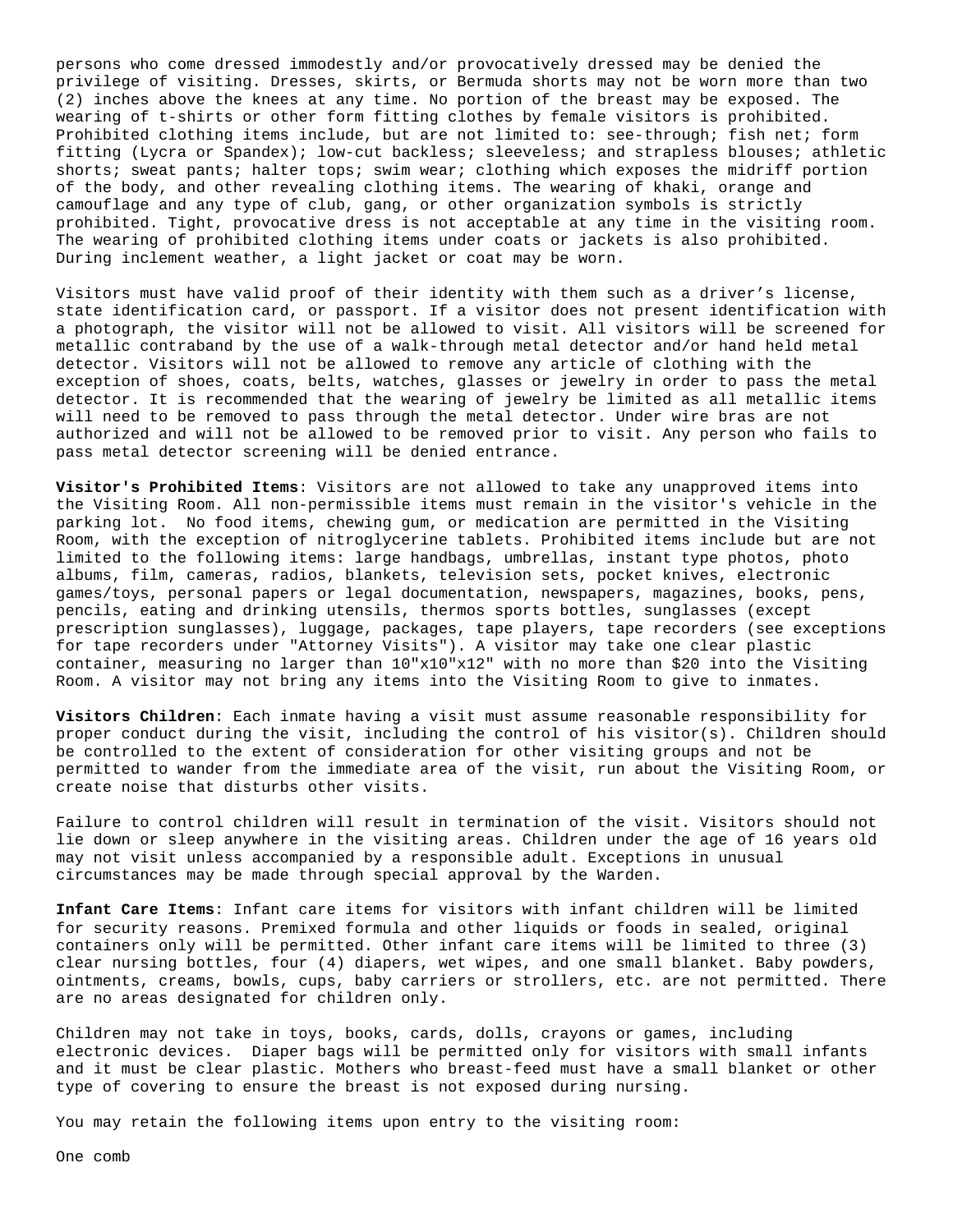One religious medal with chain One plain (smooth) wedding band Prescription eyeglasses

**Visitor Identification:** Visitors must have valid proof of their identity with them such as a driver's license, state identification card, or passport. If a visitor does not present identification with a photograph, the visitor will not be allowed to visit. All visitors will be screened for metallic contraband by the use of a walk-through metal detector and/or hand held metal detector.

### - **See Attachment B for Unauthorized Visitation Items -**

**Legal Visits:** Attorney visits will take place during regular business hours and are subject to approval in advance by the Warden. The Unit Team will be responsible for providing adequate supervision for attorney visits.

**Special Visits:** Special visits for family emergencies or other highly unusual circumstances are not routinely approved. However, a special visit must be authorized in advance by the Warden.

**SHU Visiting Procedures**: Ordinarily, inmates at FCI Three Rivers will retain their visiting privileges while housed in Administrative Detention (AD) or Disciplinary Segregation (DS) status. However, the following restrictions will apply for inmates in the Special Housing Unit.

Non-contact video conference visiting will be allowed for all inmates in the SHU with the exception of inmates on visiting restriction. Visits will ordinarily be authorized for a two-hour period per inmate on Wednesdays only, between the hours of 9:00 a.m. and 3:00 p.m. Processing of visitors will commence at 8:30 a.m.

Attorney visits for SHU inmates will be conducted in the general population visiting room in the designated Attorney/Client room.

All inmates must wear institution issued clothing in the visiting cell consisting of orange pants, orange t-shirt, socks, underwear and institution issued shoes. Throughout the visit, visitors will abide by all procedures set forth in the Visiting Regulations institutional supplement.

## D) **INMATES RIGHTS AND RESPONSIBILITIES PROHIBITED ACTS / DISCIPLINARY SEVERITY SCALE**

In order to provide a safe and orderly environment, it is necessary to have rules and regulations. To make you aware of these rules and regulations, several tables are included in Program Statement 5270.07, "Inmate Discipline and Special Housing Units," and are available in the Inmate Law Library.

#### **DISCIPLINARY PROCEDURES:**

**Investigating Officer:** The term investigating officer refers to an employee of supervisory level who conducts the investigation concerning alleged charge(s)of inmate misconduct. The investigating officer may not be the employee reporting the incident, or one who was involved in the incident in question. Ordinarily, the Investigating Officer will have 24 hours to conduct the investigation and provide the inmate with a copy of his Incident Report.

**Unit Discipline Committee (UDC):** The term Unit Discipline Committee (UDC) refers to one or more institution staff members delegated by the Warden the authority and duty to hold an initial hearing upon completion of the investigation concerning alleged charge(s) of inmate misconduct. The Warden shall authorize these staff members to impose minor sanctions (G through P) for violation of prohibited act(s). In institutions with Unit Management, the authority to hold initial hearings (UDC) and impose sanctions is ordinarily delegated staff member(s) of the inmate's unit team. Wardens shall delegate staff member(s) the authority to hold initial hearings and impose minor sanctions. In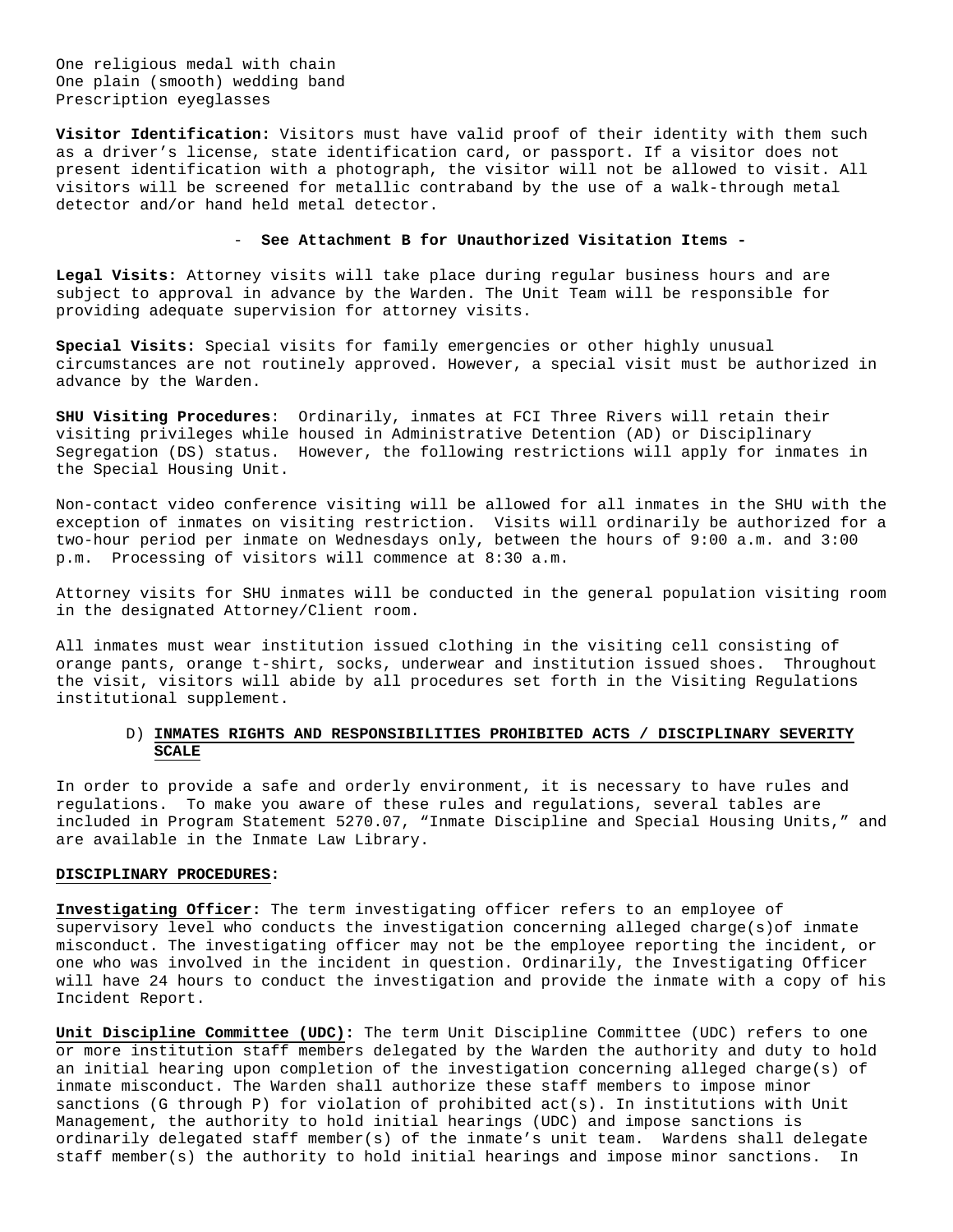emergency situations the Warden may delegate one staff member the authority to hold initial hearings and impose minor sanctions. The UDC Committee will ordinarily have a maximum of three (3) working days to complete the UDC process. (This excludes weekends and holidays). If the UDC is conducted outside the normal time frame, a memo indicating the reason for the delay, is required from the Warden.

### **NOTE: As previously mentioned, these time limits are subject to exceptions as provided in the rules.**

**Discipline Hearing Officer (DHO):** This term refers to a one-person, independent, discipline hearing officer who is responsible for conducting Institution Discipline Hearings and who imposes appropriate sanctions for incidents of inmate misconduct referred for disposition following the hearing required by ∋ 541.15 before the UDC.]

It is the policy of the Bureau of Prisons to provide a safe and orderly environment for all inmates. Violations of Bureau Rules and Regulations are dealt with by the Unit Discipline Committee (UDC) and, for more serious violations, the Discipline Hearing Officer (DHO).

It is to your advantage to read and know the Program Statement 5270.07, "Inmate Discipline and Special Housing Units." You can obtain a copy of the entire Program Statement from the Law Library.

**See Table 3/Attachment C, Prohibited Acts and Disciplinary Severity Scale. POSSESSION OF DRUGS, DRUG ITEMS, WEAPONS, CELL PHONES OR OTHER ELECTRONIC DEVICES, OR OTHER ILLEGAL ITEMS COULD RESULT IN NEW CRIMINAL CHARGES AND SUBSEQUENT PROSECUTION.**

**See Attachment D, Restoration of Good Time**

**See Attachment E, Sanctions for Repetitive Misconduct**

**DURING EMERGENCY SITUATIONS, YOU ARE TO FOLLOW THE ORDERS OF STAFF. TO ENSURE THE SAFETY OF ALL, THESE ORDERS MUST BE FOLLOWED IMMEDIATELY WHEN GIVEN.**

### E) **Dress Code:**

It is the responsibility of each inmate to present himself in a clean and acceptable manner of dress in all areas of the institution. All inmates will be fully dressed on a daily basis. Inmates will either be in the prescribed work uniforms (Monday through Friday during working hours) or in authorized recreational attire. Inmates in the unit with scheduled days off, will be dressed in an appropriate inmate uniform, shorts, shirt, or sweats. Inmates are not authorized to mix and match institutional uniforms with recreational attire.

Normally, the full prescribed issue of work clothing, if clean and neat, is appropriate for wear in any area or at any activity. Work clothing that has been altered is considered contraband. During periods of movement, the full inmate uniform, including a belt and shirt, will be worn. During normal working hours authorized recreational attire may be worn during the work week to go to the recreation yard, or indoor leisure center. If attending Pill Line or Sick Call during the hours of 7:30 a.m. - 4:00 p.m., recreational attire is not authorized.

**The work week is defined as Monday - Friday, from 7:30 a.m. - 4:00 p.m.**

- 1. **Shirts:** Inmates will button their shirts but must leave the top button unfastened. All shirts, including t-shirts, will be tucked in. The shirt may be removed from the body when participating in athletic events. Shirts may not be worn with the collar turned up or rolled under. Inmates may not wear shirts in a one sleeve up, one sleeve down fashion.
- 2. **Undergarments:** No undershorts or long underwear will be worn as an outer garment. Long sleeve long underwear tops may be worn under the short sleeve shirt during the work day.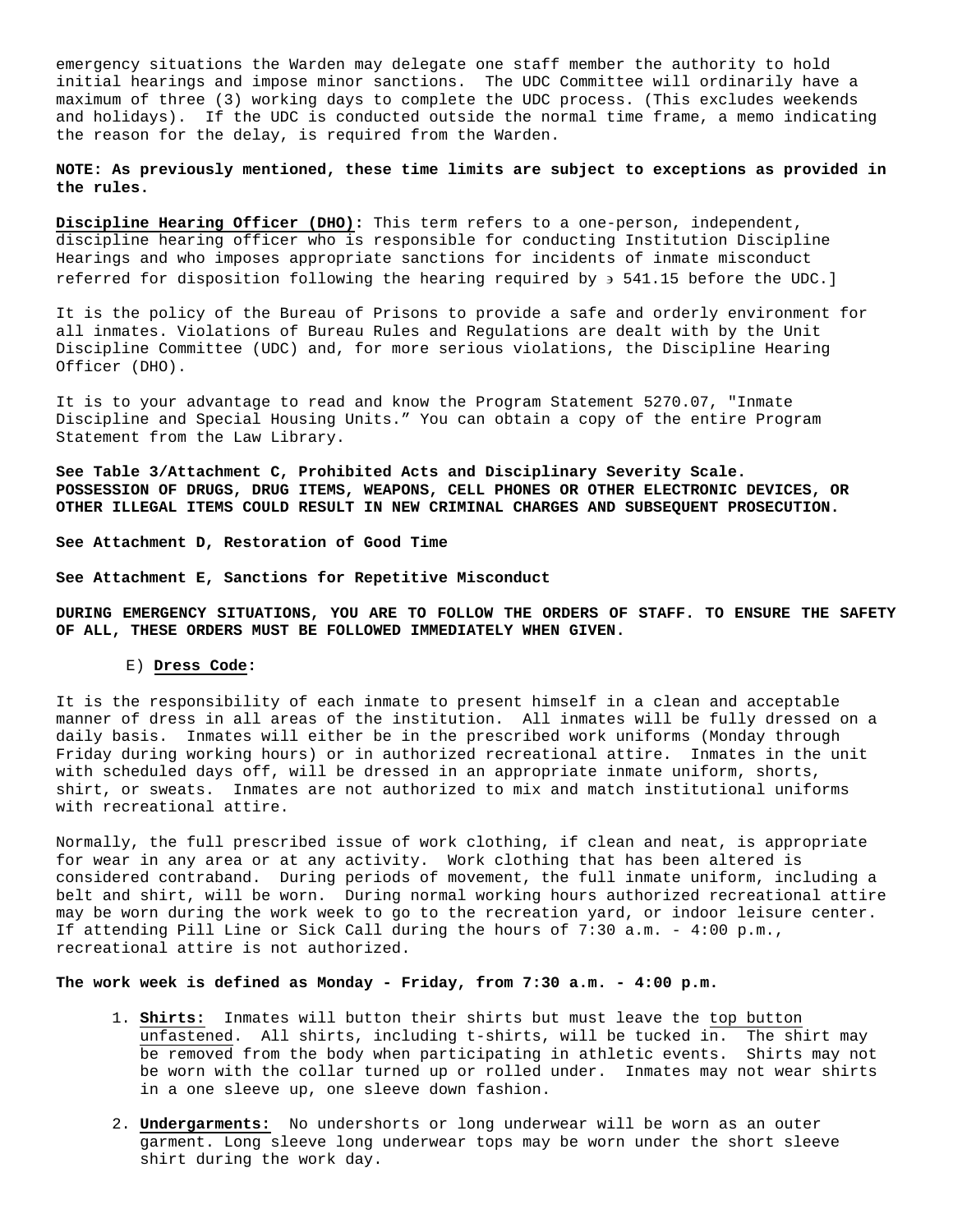- 3. **T-shirts:** Institution issued t-shirts may be worn as an outer garment work shirt on outside work details when warranted and authorized by the detail supervisor. On all other details, only the authorized uniform will be worn. On details with unique safety considerations, certain equipment and clothing requirements will be mandated. During the work week, t-shirts will not be allowed in the dining hall as an outer garment. During the work week, t-shirts must be tucked in. The only exception is when the inmate is in a recreational area, participating in an athletic event.
- 4. **Pants:** Inmates are required to have the length of the pant legs fully extended to the ankle. Inmates are not authorized to tuck their pant legs inside their shoes or socks unless working on a job or detail using high top boots. Inmates are also required to wear properly fitted pants, worn at the waist line. Pants that are sagging are not authorized. Inmates will not pleat the waist area of their issued pants in any fashion. Finally, inmates will not wear pants with the pockets pulled inside out.
- 5. **Footwear:** All work details will be required to wear safety shoes while on the job. Open-toed foot wear is not authorized in the dining hall at any time.
- 6. **Athletic Clothing:** Athletic clothing, shorts, sweat suits (or any part of) may be worn to the morning and evening meal on regular work days, to all meals on weekends and holidays, to the recreation yard and in the housing units. When on the recreation yard, a t-shirt or other approved shirt must be worn. The tshirt may be removed when warranted by the weather and participating in an athletic event. Athletic clothing will not be worn inside out, or in an excessively baggy manner. Sweat shirts may be worn underneath the authorized long sleeve or short sleeve institution shirts (FCI-Khaki, Spruce Green-SCP), except in the visiting room. Sweatshirts may not be worn as an outer garment during the work week.
- 7. **Headwear:** Only headwear issued by the institution, sold in the commissary, or approved by Religious Services is authorized. Baseball style hats will be worn appropriately with the sun visor pointed forward. Baseball style hats may not be worn indoors except for food service issued hats while at work.
- 8. **Sunglasses:** Inmates are not be allowed to wear sunglasses on any inside work detail, or inside any building unless approved by Health Services for valid medical reasons.
- 9. **Altered Clothing:** Any personal clothing that is tapered, dyed, fitted, marked, written on, or otherwise altered from the original manufacturer's condition will be considered contraband, and confiscated. The manufacturing, fabrication or knitting of any clothing or headgear is prohibited.
- 10. **Food Service Issued Clothing:** Inmates assigned to Food Service are authorized to wear smocks while at work. The smocks will be kept at food service. They may not be taken to the housing units.
- 11. **Belts:** Belts are required during the work week, at work, and in the visiting room. They must be kept buckled and centered when worn. Belts are not to be excessively long or hang down below the waist at any time.
- 12. **Coats:** Inmates may not wear issued coats inside out.
- 13. **Dining Room:** Inmates will be in the work uniform for the noon meal, during the work week, Monday through Friday, (7:30 a.m. - 4:00 p.m.). No personal property will be allowed in the dining room, including mugs, jugs, radios, laundry bags or commissary items (condiments excluded). All headwear and non-prescription sunglasses must be removed upon an inmate entering the dining hall, unless authorized by the Religious Services Department or Medical Department. Sleeveless shirts will not be worn in Food Service.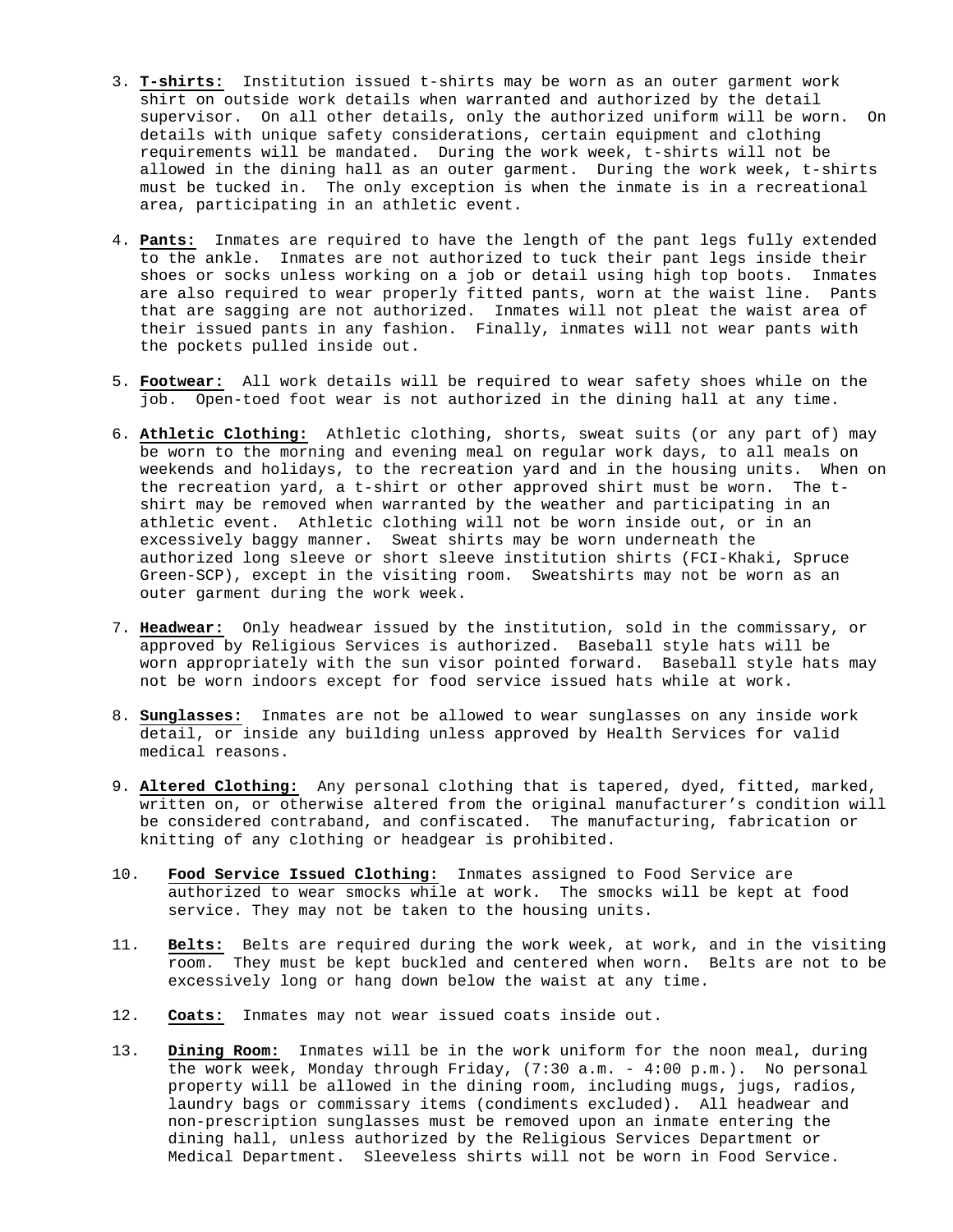Food Service inmates on duty status will have their shirts tucked in and wear a protective hat as authorized by the Food Service Administrator.

- 14. **Visiting Room Attire:** Khaki shirts and pants will be the only authorized clothing to be worn in the Visiting Room by general population FCI inmates. When warranted by low temperatures, inmates may wear a coat to the Visiting Room. The coat will remain in the search room until the inmate departs the Visiting Room. Long john underwear in not authorized for wear in the Visiting Room. At the SCP, spruce green shirts and spruce green pants will be the only authorized apparel to be worn in the Visiting Room. Institution safety toe shoes, commissary purchased shoes and bus shoes, will be the only authorized foot apparel permitted in the Visiting Room. Consideration will be given for foot apparel that is required for medical reasons, and only after the Health Services Administrator grants approval.
- 15. **Housing Unit Attire:** Inmates who leave their cell to sit in the common area, watch television, approach staff, etc., must wear a top and bottom at all times. Bare chests are not permitted any time an inmate is outside his room, unless he is going to and from the shower.
- 16. **Personal Appearance:** Inmates will maintain a neat and clean appearance at all times. Regular bathing will also be maintained. Inmates are not authorized to cut into or shave in any letters, numbers, or insignias to their beards, hair, mustaches or skin.
	- a. Mustaches and Beards: Mustache and beard guards will be worn by Food Service workers on the serving line and salad bar. Guards will be worn in other areas when it is determined by the supervisor to be a safety requirement.
	- b. Hairpieces: Inmates may not wear wigs or artificial hairpieces.
	- c. Hair Length: There will be no restriction of hair length as long as it is neat and clean. Inmates with long hair will be required to wear a cap or hair net when working in Food Service or when long hair could result in an increased likelihood of work injury.
	- d. Personal Hygiene: Articles necessary for maintaining personal hygiene will be made available through institution issuance and the commissary. Examples of articles to be available are: soap, toothbrush, toothpaste or powder and comb.
	- e. Wave Caps: Wave caps (doo-rags) are authorized to be worn in the inmate housing units only, and **may not be removed from the housing units.**

Inmates who fail to adhere with dress code standards outlined within, may receive an incident report for prohibited act code 306, "Refusing to Accept a Program Assignment". The Unit Discipline Committee will sanction inmates accordingly if found to have committed the prohibited act for not conforming to the established dress code.

Furthermore, inmates who engage in this type of prohibited activity will be issued a new set of clothing consisting of a jumpsuit for a period of 30 days from the date the Unit Discipline Committee finds the inmate to have committed the prohibited act. The affected inmate will be required to turn in their prior issue of institutional clothing. Upon conclusion of the 30 day period, inmate behavior will be assessed to determine if the desired effect has been achieved for managing the inmates conformity with the dress code, after which normal institution clothing will be re-issued if warranted.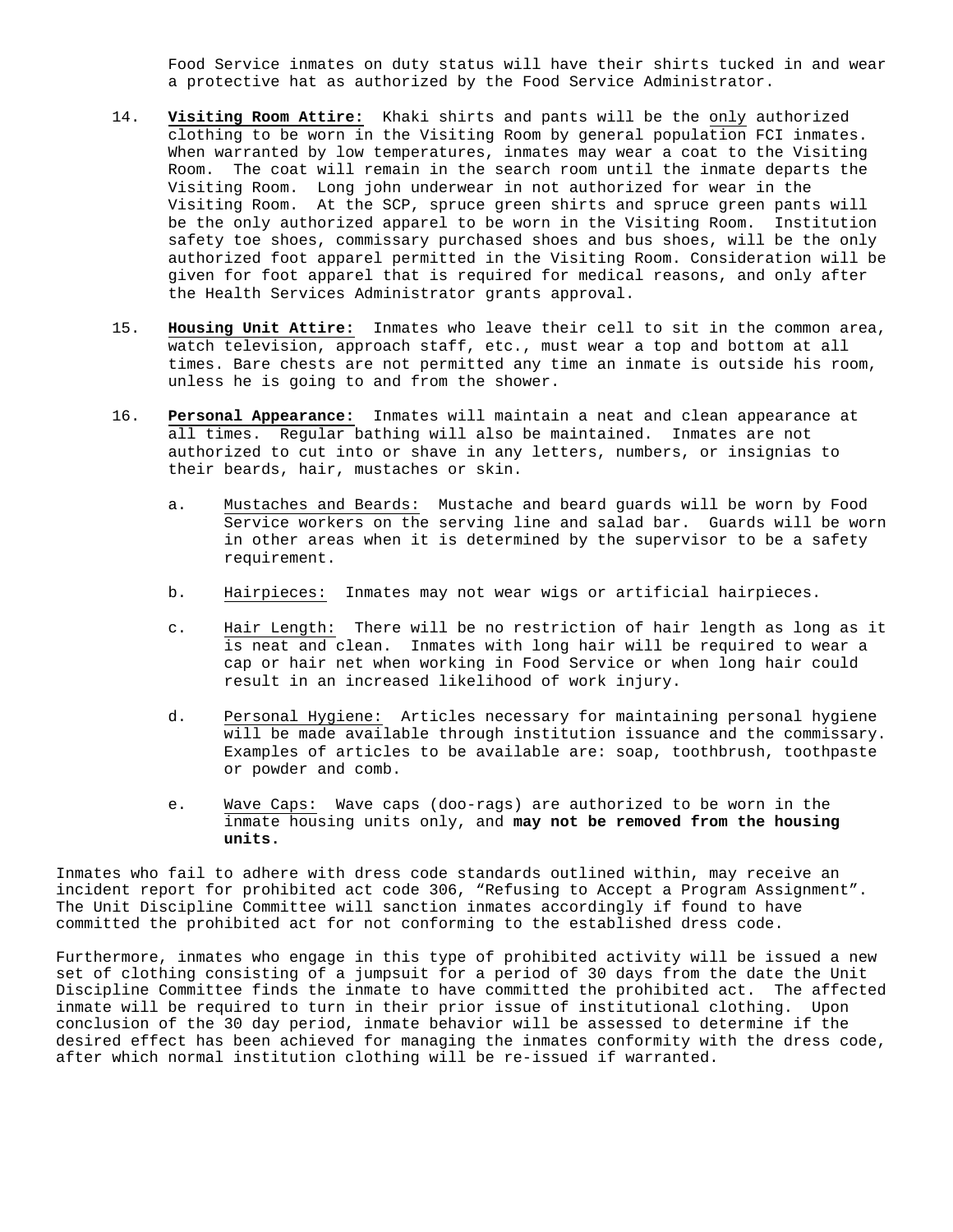## **Attachment A**

| FCI Three Rivers Controlled Move Schedule<br>(Monday to Friday) |                                                                                                                          |                                                                                                 |  |  |  |  |
|-----------------------------------------------------------------|--------------------------------------------------------------------------------------------------------------------------|-------------------------------------------------------------------------------------------------|--|--|--|--|
| Time                                                            | Activity                                                                                                                 | <b>Notes</b>                                                                                    |  |  |  |  |
| $4:30$ AM                                                       | Food Service Work Call                                                                                                   | Food Preparation (Approx. 30)                                                                   |  |  |  |  |
| $5:00$ AM                                                       | Institution Count                                                                                                        |                                                                                                 |  |  |  |  |
| $6:00$ AM                                                       | Food Service Work Call<br>Commissary Work Detail to Mainline                                                             | Servers (Approx. 20) Released by "A" Side<br>Unit Officers                                      |  |  |  |  |
| $6:20$ AM                                                       | Sick Call / Pill Line Move<br>Recreation Move                                                                            | Sick Call - Monday, Tuesday, Thursday, and<br>Friday only                                       |  |  |  |  |
| $6:30$ AM                                                       | Mainline Open                                                                                                            |                                                                                                 |  |  |  |  |
| $7:15$ AM                                                       | Mainline Closed                                                                                                          | One Way Move Back to Housing Units                                                              |  |  |  |  |
| $7:30$ AM                                                       | Work Call for Facilities, Safety, Laundry, and Food<br>Svc.                                                              | Inmates departing the units will only be<br>authorized to turn left at the metal<br>detector.   |  |  |  |  |
| $7:40$ AM                                                       | Education / Recreation Move, UNICOR Work Call, Call<br>outs for Health Svc, Work call for R&D and Religious<br>Services. | Inmates departing the units will only<br>be authorized to go straight at the metal<br>detector. |  |  |  |  |
| $8:30$ AM                                                       | 10 Minute Move                                                                                                           | One Way Movement<br>5 Minutes to Housing Units<br>5 Minutes to Program Areas                    |  |  |  |  |
| $9:30$ AM                                                       | 10 Minute Move                                                                                                           | One Way Movement<br>5 Minutes to Housing Units                                                  |  |  |  |  |
|                                                                 | (Inmate Shoppers to Commissary)                                                                                          | 5 Minutes to Program Areas                                                                      |  |  |  |  |
| $10:30$ AM                                                      | Work Recall/Recreation Closed                                                                                            | One Way Move Back to Housing Units                                                              |  |  |  |  |
| $10:45$ AM                                                      | Mainline for UNICOR & Facilities                                                                                         |                                                                                                 |  |  |  |  |
| $11:00$ AM                                                      | Mainline Open / Recreation Open to Inbound Traffic<br>Only                                                               | Recreation Inbound Traffic Upon Housing Unit<br>Release for Meal                                |  |  |  |  |
| $11:30$ AM                                                      | UNICOR/Facilities Work Call<br>Education to Mainline                                                                     |                                                                                                 |  |  |  |  |
| $12:00$ PM                                                      | Mainline Closed / Recreation Outbound Traffic Only (5<br>minutes)                                                        | Last Call for Commissary Shoppers                                                               |  |  |  |  |
| $12:30$ PM                                                      | Programs/Education/Recreation Move<br>Institution Work Call                                                              | One Way Movement<br>10 Minutes to Program Areas<br>~No Traffic to Housing Units~                |  |  |  |  |
| $2:00$ PM                                                       | 10 Minute Move to Programs & Housing Units                                                                               | One Way Movement<br>5 Minutes to Housing Units<br>5 Minutes to Program Areas                    |  |  |  |  |
| $3:15$ PM                                                       | Recreation Closed/Facilities Work Recall/Food Service<br>Work Call                                                       | One Way Move to Housing Units except for F/S<br>Workers                                         |  |  |  |  |
| $3:30$ PM                                                       | Work/Programs Institution Recall                                                                                         | One Way Move to Housing Units                                                                   |  |  |  |  |
| $3:45$ PM                                                       | Initiate Lock Down / All Inmates Secured in Assigned<br>Cells                                                            | Inmate Work Details Secured in Out Count<br>Sections                                            |  |  |  |  |
| $4:00$ PM                                                       | Institution Stand-up Count                                                                                               | All Inmates Will Stand for Count (SHU<br>Included)                                              |  |  |  |  |
| $4:50$ PM                                                       | Pill Line                                                                                                                |                                                                                                 |  |  |  |  |
| $5:00$ PM                                                       | Education/Recreation Move                                                                                                | 5 Minute Move                                                                                   |  |  |  |  |
| $5:10$ PM                                                       | Mainline Opened                                                                                                          |                                                                                                 |  |  |  |  |
| $6:10$ PM                                                       | Mainline Closed/10 Minute Move                                                                                           | One Way Movement<br>5 Minutes to Housing Units<br>5 Minutes to Program Areas                    |  |  |  |  |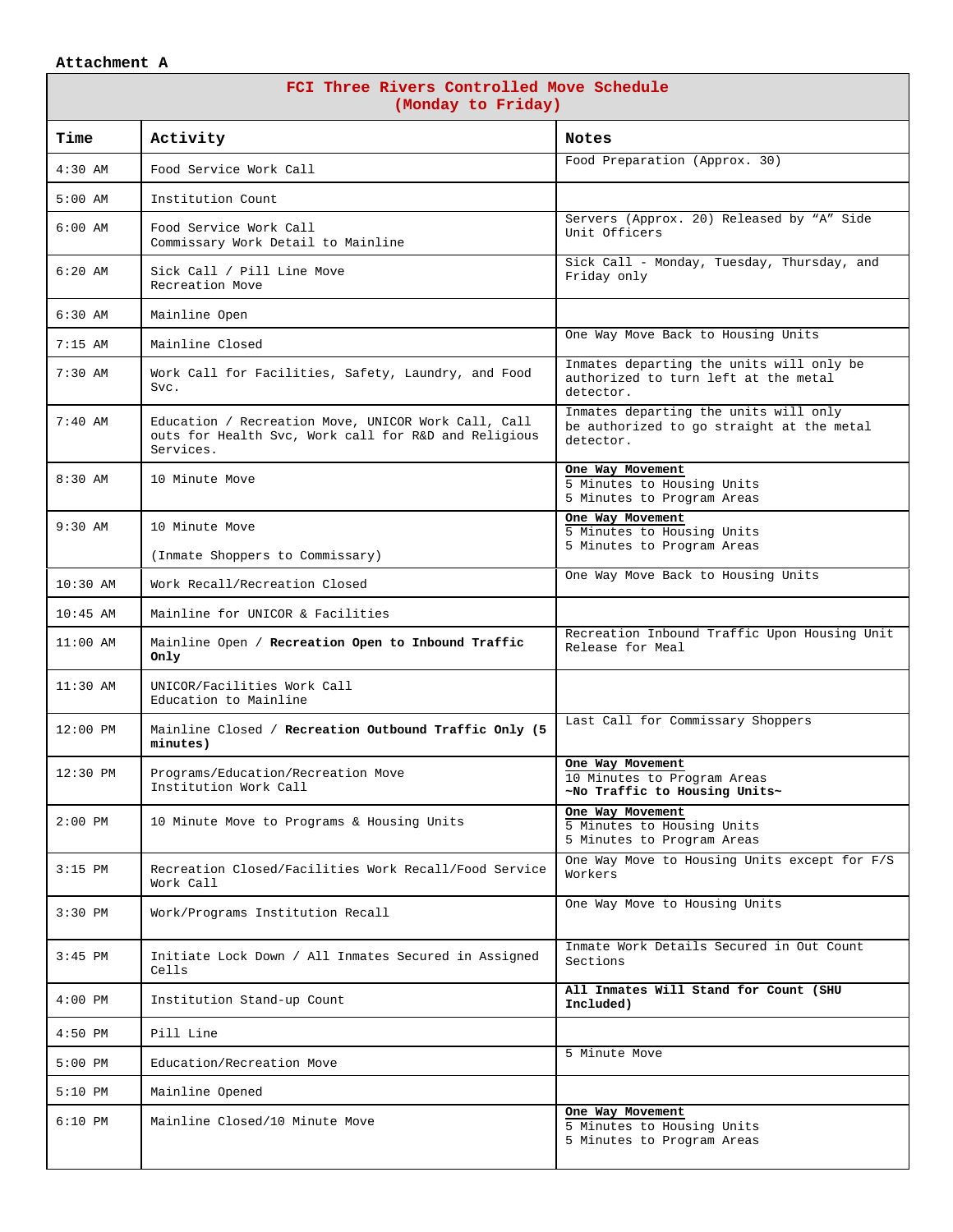| $7:00$ PM | 10 Minute Move/Trash Run Conducted   | One Way Movement<br>5 Minutes to Housing Units<br>5 Minutes to Program Areas |
|-----------|--------------------------------------|------------------------------------------------------------------------------|
| $8:00$ PM | 5 Minute Move to Housing Units       | One Way Movement<br>Barber Shop Secured                                      |
| $8:30$ PM | Institution Recall/Recreation Closed | One Way Move to Housing Units                                                |
| $9:15$ PM | Initiate Lock Down                   | All Inmates Secured in Assigned Cells                                        |
| $9:30$ PM | Institutional Stand-up Count         |                                                                              |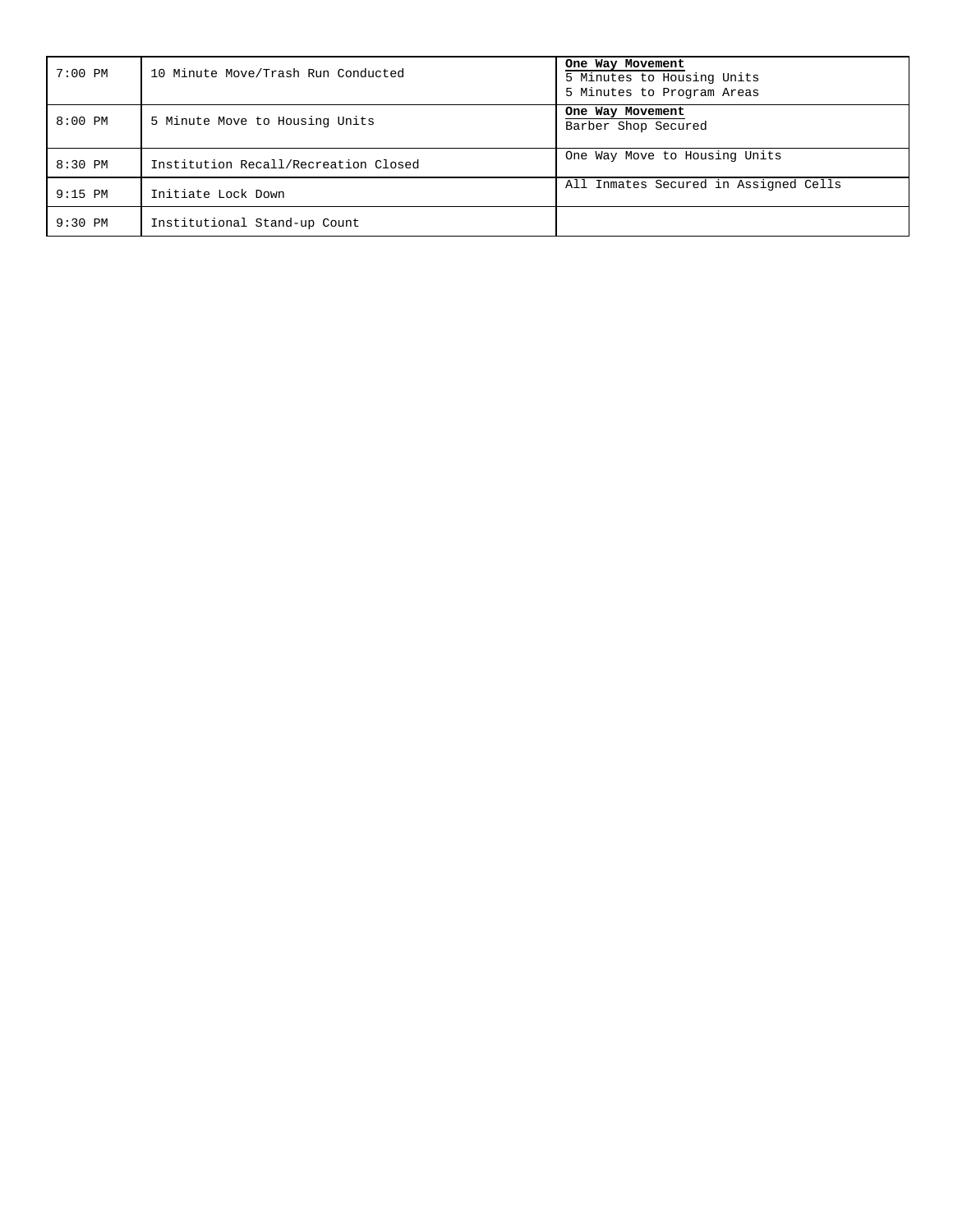| <b>FCI Three Rivers Controlled Move Schedule</b><br>(Weekends and Holidays) |                                                               |                                                                              |  |  |
|-----------------------------------------------------------------------------|---------------------------------------------------------------|------------------------------------------------------------------------------|--|--|
| $4:30$ AM                                                                   | Food Service Work Call                                        | Food Preparation (Approx. 30)                                                |  |  |
| $5:00$ AM                                                                   | Institution Count                                             |                                                                              |  |  |
| $6:30$ AM                                                                   | Food Service Work Call                                        | Servers (Approx. 20)                                                         |  |  |
| $6:45$ AM                                                                   | Pill line                                                     |                                                                              |  |  |
| $7:00$ AM                                                                   | Mainline Open/Education Move                                  | Library Open                                                                 |  |  |
| $7:30$ AM                                                                   | Recreation Move                                               |                                                                              |  |  |
| $8:00$ AM                                                                   | Mainline Closed/10 Minute Move                                | One Way Movement<br>5 Minutes to Housing Units<br>5 Minutes to Program Areas |  |  |
| $9:00$ AM                                                                   | 10 Minute Move                                                | One Way Movement<br>5 Minutes to Housing Units<br>5 Minutes to Program Areas |  |  |
| $9:30$ AM                                                                   | Recall                                                        |                                                                              |  |  |
| $9:45$ AM                                                                   | Initiate Lock Down / All Inmates Secured in Assigned<br>Cells | Inmate Work Details Secured in Out Count<br>Sections                         |  |  |
| $10:00$ AM                                                                  | Institutional Stand-up Count                                  | All Inmates Will Stand for Count (SHU<br>Included)                           |  |  |
| $10:55$ AM                                                                  | Recreation Move                                               | 5 Minute Move                                                                |  |  |
| $11:00$ AM                                                                  | Mainline Open / Recreation Open to Inbound Traffic Only       | Recreation Inbound Traffic Upon Housing<br>Unit Release for Meal             |  |  |
| $12:00$ PM                                                                  | Mainline Closed/10 Minute Move                                | One Way Movement<br>5 Minutes to Housing Units<br>5 Minutes to Program Areas |  |  |
| $1:00$ PM                                                                   | 10 Minute Move                                                | One Way Movement<br>5 Minutes to Housing Units<br>5 Minutes to Program Areas |  |  |
| $2:00$ PM                                                                   | 10 Minute Move/Trash Run Conducted                            | One Way Movement<br>5 Minutes to Housing Units<br>5 Minutes to Program Areas |  |  |
| $3:00$ PM                                                                   | 5 Minute Move to Housing Units                                | One Way Movement                                                             |  |  |
| $5:10$ PM                                                                   | Mainline Opened                                               |                                                                              |  |  |
| $3:15$ PM                                                                   | Food Service Work Call                                        |                                                                              |  |  |
| $3:30$ PM                                                                   | Institution Recall                                            |                                                                              |  |  |
| $3:45$ PM                                                                   | Initiate Lock Down / All Inmates Secured in Assigned<br>Cells | Inmate Work Details Secured in Out Count<br>Sections                         |  |  |
| $4:00$ PM                                                                   | Institution Stand-up Count                                    | All Inmates Will Stand for Count (SHU<br>Included)                           |  |  |
| $4:50$ PM                                                                   | Pill Line                                                     |                                                                              |  |  |
| $5:00$ PM                                                                   | Recreation Move                                               |                                                                              |  |  |
| $6:10$ PM                                                                   | Mainline Closed/10 Minute Move                                | One Way Movement<br>5 Minutes to Housing Units<br>5 Minutes to Program Areas |  |  |
| $7:00$ PM                                                                   | 10 Minute Move/Trash Run Conducted                            | One Way Movement<br>5 Minutes to Housing Units<br>5 Minutes to Program Areas |  |  |
| $8:00$ PM                                                                   | 5 Minute Move to Housing Units                                | One Way Movement                                                             |  |  |
| 8:30 PM                                                                     | Institution Recall/Recreation Closed                          | One Way Move to Housing Units                                                |  |  |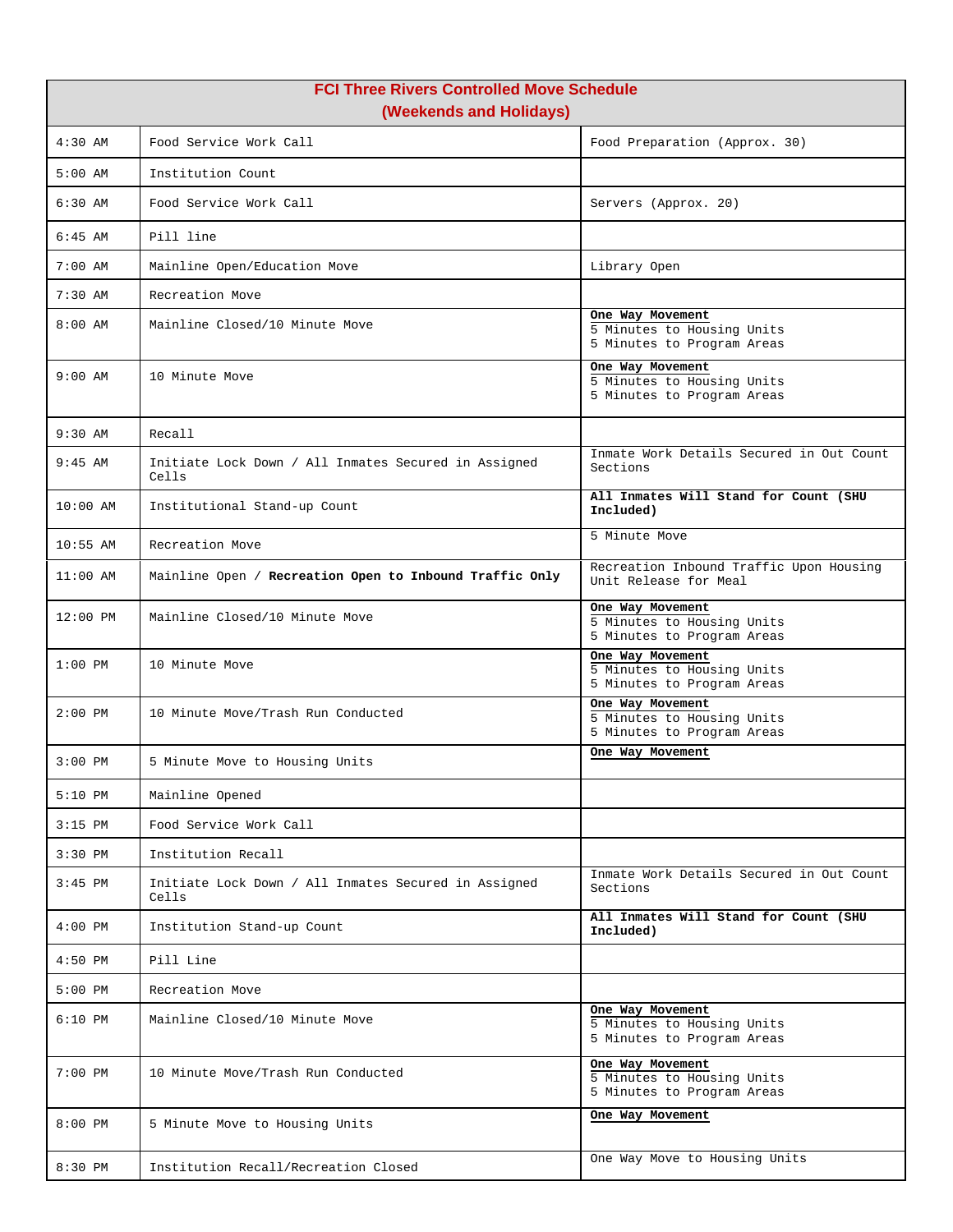| $9:15$ PM | Initiate Lock Down           | All Inmates Secured in Assigned Cells |
|-----------|------------------------------|---------------------------------------|
| $9:30$ PM | Institutional Stand-up Count |                                       |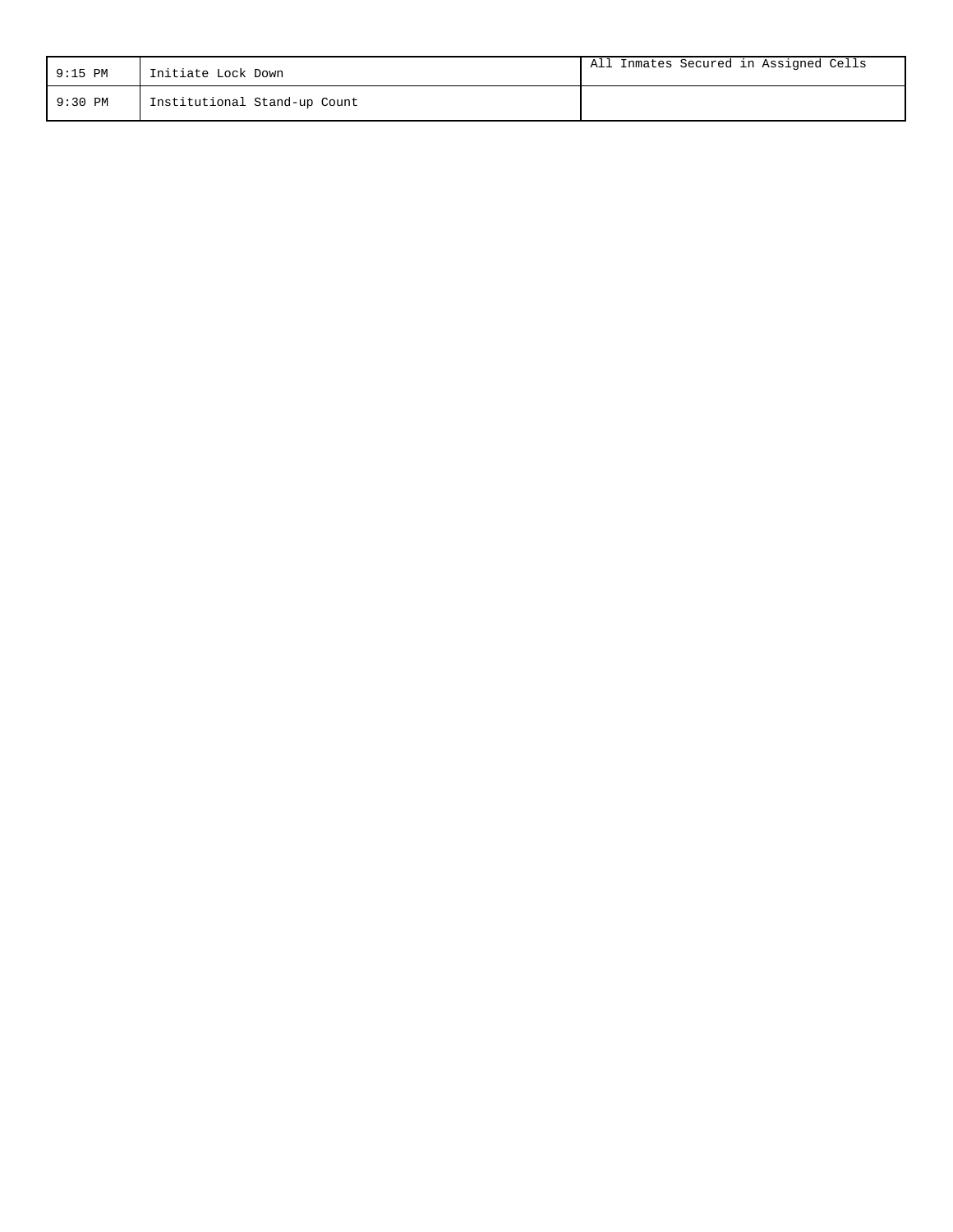#### **ATTACHMENT B**

### UNAUTHORIZED VISITATION ITEMS

#### CLOTHING NOT AUTHORIZED (TO INCLUDE CHILDREN AGES 4 AND OVER):

- 1. Dresses, skirts, or mini-skirts with long slits in the middle or side;<br>2. Mini-skirts or wrap around skirts;
- 2. Mini-skirts or wrap around skirts;<br>3. Sleeveless, strapless or bareback !
- 3. Sleeveless, strapless or bareback blouses or dresses;<br>4. Tight, form-fitting or see through clothing. This in
- 4. Tight, form-fitting or see through clothing. This includes see through shirts with a shirt underneath;
- 5. Deep v-neck blouses, shirts or dresses;<br>6. Shorts or skirts more than two (2) inch
- 6. Shorts or skirts more than two  $(2)$  inches above the knee;<br>7. Caps, hats, and scarves of any kind;
- 7. Caps, hats, and scarves of any kind;<br>8. Long coats, sweaters and jackets tha
- 8. Long coats, sweaters and jackets that have hoods attached or extend below the knee;<br>9. Clothing of any type which would symbolize gang activity or gang affiliation;
- 9. Clothing of any type which would symbolize gang activity or gang affiliation;<br>10. Halter tops or midriff shirts. Shirts will be tucked in or belted for all vi
- Halter tops or midriff shirts. Shirts will be tucked in or belted for all visitors ages 4 and over;
- 11. Fish net shirts, pants or any other clothing item;<br>12. Lycra or spandex clothing;
- 12. Lycra or spandex clothing;<br>13. Athletic shorts/sweat pant
- 13. Athletic shorts/sweat pants (cloth material)/wind suits; Athletic Jerseys
- 14. Swimwear;
- 15. Slippers;<br>16. Shower sh
- 16. Shower shoes or "flip flop" type shoes.<br>17. Any clothing Khaki, Orange or Camoflaug
- 17. Any clothing Khaki, Orange or Camoflauge in color
- 18. A jacket cannot cover up an unauthorized shirt.<br>19. All metal items which will not clear the metal
- All metal items which will not clear the metal detector. Including body piercing, excess metal on clothing, and underwire in bras.

#### **ITEMS NOT AUTHORIZED**

Weapons, ammunition, pocket knives, handcuffs, handcuff keys of any type; Cosmetics of any kind; Electronic devices, games and toys of any kind; Cigarette packages, cigarette lighters, pipes and chewing tobacco; Photos, albums and photographic material; Radios, cassettes, walkmans and any recording devices; no more than three (3) baby bottles with milk or formula; no more than four (4) baby diapers; no more than one receiving blanket per child ages 0-12 months; Glass containers and cans; Baby powder, ointments and creams; Purses, Wallets, change bags, baby wipe containers and diaper bags that are not see through; Pens, pencils, stationary and papers of any type; Magazines, books, and the Bible; Sunglasses; Umbrellas; Candy, gum or food items of any type; Eating and drinking utensils; Baby carriers and strollers.

#### **Visitation Hours**

### **Saturday, Sunday & all Federal Holidays 8:15 a.m. - 3:00 p.m.** (Cut off time 2:00 p.m.)

6 Persons allowed in at one time. \$20.00 per person limit, no \$20.00 dollar bills.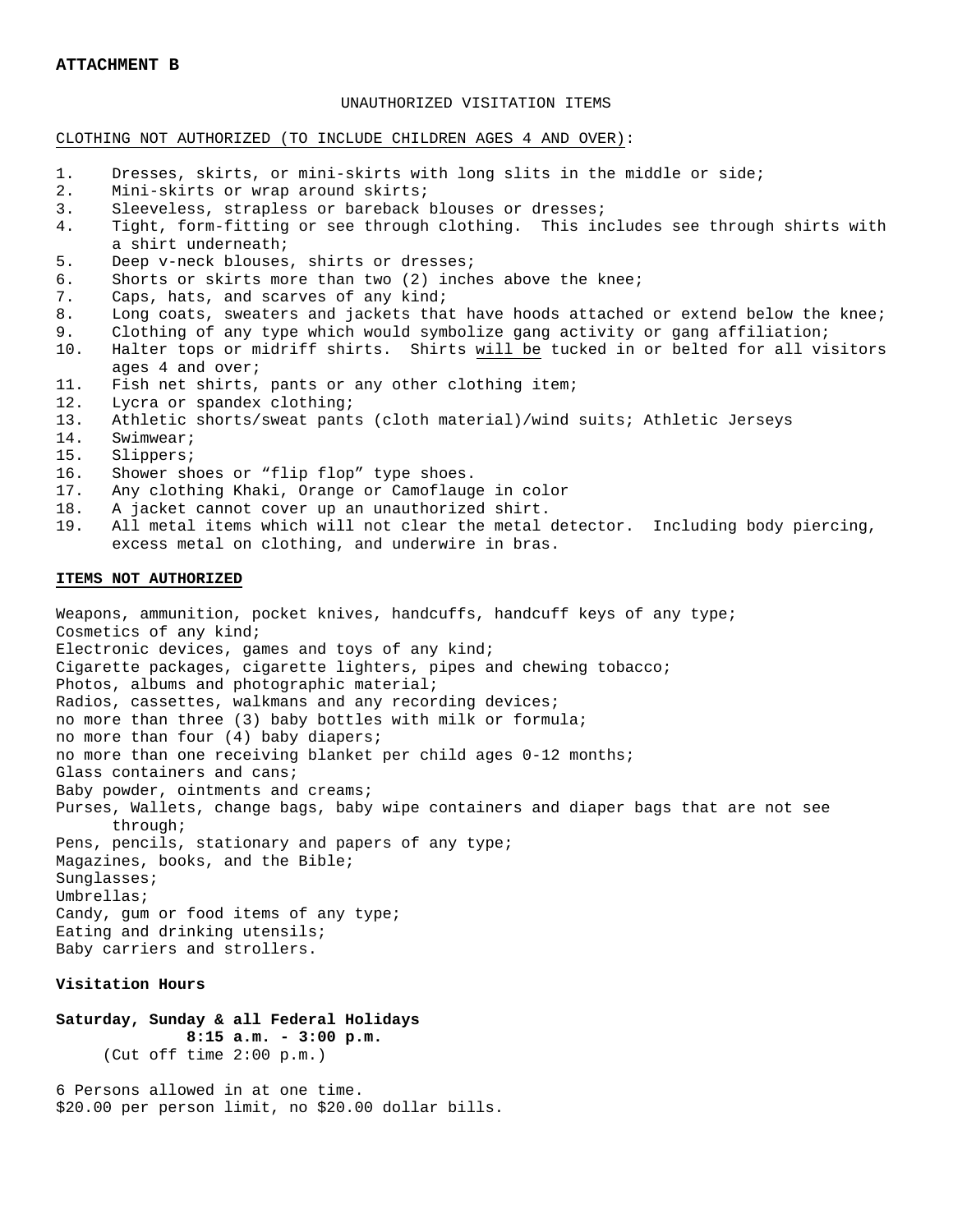#### **- ATTACHMENT C -**

### **[TABLE 3 - PROHIBITED ACTS AND DISCIPLINARY SEVERITY SCALE GREATEST CATEGORY**

# **GREATEST SEVERITY LEVEL PROHIBITED ACTS**

100 Killing.

101 Assaulting any person, or an armed assault on the institution's secure perimeter (a charge for assaulting any person at this level is to be used only when serious physical injury has been attempted or accomplished).

102 Escape from escort; escape from any secure or non-secure institution, including community confinement; escape from unescorted community program or activity; escape from outside a secure institution.

103 Setting a fire (charged with this act in this category only when found to pose a threat to life or a threat of serious bodily harm or in furtherance of a prohibited act of Greatest Severity, *e.g.,* in furtherance of a riot or escape; otherwise the charge is properly classified Code 218, or 329).

104 Possession, manufacture, or introduction of a gun, firearm, weapon, sharpened instrument, knife, dangerous chemical, explosive, ammunition, or any instrument used as a weapon.

105 Rioting.

106 Encouraging others to riot.

107 Taking hostage(s).

108 Possession, manufacture, introduction, or loss of a hazardous tool (tools most likely to be used in an escape or escape attempt or to serve as weapons capable of doing serious bodily harm to others; or those hazardous to institutional security or personal safety; *e.g.,* hacksaw blade, body armor, maps, handmade rope, or other escape paraphernalia, portable telephone, pager, or other electronic device).

109 (Not to be used).

110 Refusing to provide a urine sample; refusing to breathe into a Breathalyzer; refusing to take part in other drug-abuse testing.

111 Introduction or making of any narcotics, marijuana, drugs, alcohol, intoxicants, or related paraphernalia, not prescribed for the individual by the medical staff.

112 Use of any narcotics, marijuana, drugs, alcohol, intoxicants, or related paraphernalia, not prescribed for the individual by the medical staff.

113 Possession of any narcotics, marijuana, drugs, alcohol, intoxicants, or related paraphernalia, not prescribed for the individual by the medical staff.

114 Sexual assault of any person, involving non-consensual touching by force or threat of force.

115 Destroying and/or disposing of any item during a search or attempt to search.

196 Use of the mail for an illegal purpose or to commit or further a Greatest category prohibited act.

197 Use of the telephone for an illegal purpose or to commit or further a Greatest category prohibited act.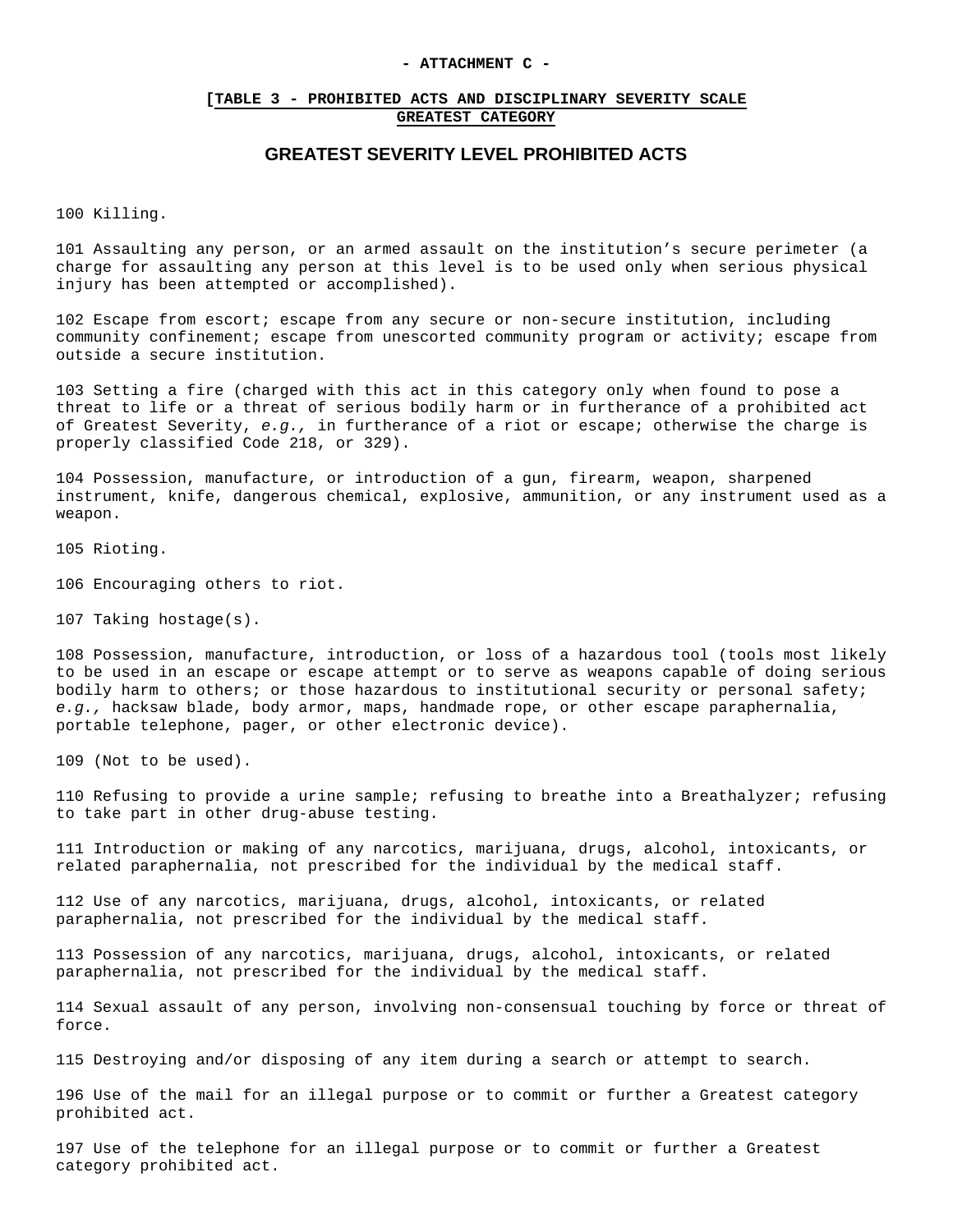198 Interfering with a staff member in the performance of duties most like another Greatest severity prohibited act. This charge is to be used only when another charge of Greatest severity is not accurate. The offending conduct must be charged as "most like" one of the listed Greatest severity prohibited acts.

199 Conduct which disrupts or interferes with the security or orderly running of the institution or the Bureau of Prisons most like another Greatest severity prohibited act. This charge is to be used only when another charge of Greatest severity is not accurate. The offending conduct must be charged as "most like" one of the listed Greatest severity prohibited acts.

# **AVAILABLE SANCTIONS FOR GREATEST SEVERITY LEVEL PROHIBITED ACTS**

A. Recommend parole date rescission or retardation.

B. Forfeit and/or withhold earned statutory good time or non-vested good conduct time (up to 100%) and/or terminate or disallow extra good time (an extra good time or good conduct time sanction may not be suspended).

B.1. Disallow ordinarily between 50% and 75% (27-41 days) of good conduct time credit available for year (a good conduct time sanction may not be suspended).

C. Disciplinary segregation (up to 12 months).

D. Make monetary restitution.

- E. Monetary fine.
- F. Loss of privileges (*e.g.,* visiting, telephone, commissary, movies, recreation).
- G. Change housing (quarters).

H. Remove from program and/or group activity.

- I. Loss of job.
- J. Impound inmates personal property.
- K. Confiscate contraband.
- L. Restrict to quarters.

M. Extra duty.

# **HIGH SEVERITY LEVEL PROHIBITED ACTS**

200 Escape from a work detail, non-secure institution, or other non-secure confinement, including community confinement, with subsequent voluntary return to Bureau of Prisons custody within four hours.

201 Fighting with another person.

202 (Not to be used).

203 Threatening another with bodily harm or any other offense.

204 Extortion; blackmail; protection; demanding or receiving money or anything of value in return for protection against others, to avoid bodily harm, or under threat of informing.

205 Engaging in sexual acts.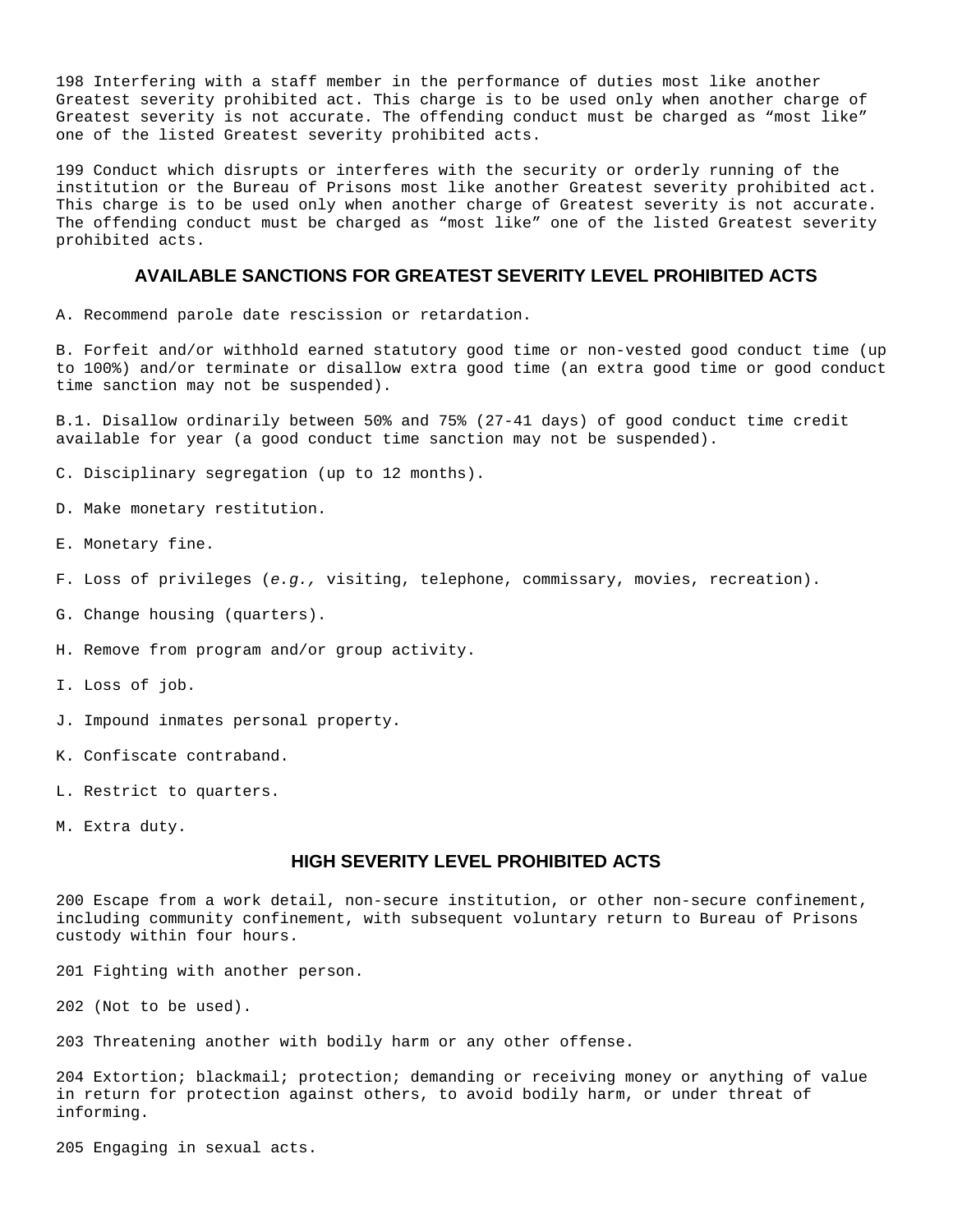206 Making sexual proposals or threats to another.

207 Wearing a disguise or a mask.

208 Possession of any unauthorized locking device, or lock pick, or tampering with or blocking any lock device (includes keys), or destroying, altering, interfering with, improperly using, or damaging any security device, mechanism, or procedure.

209 Adulteration of any food or drink.

210 (Not to be used).

211 Possessing any officers or staff clothing.

212 Engaging in or encouraging a group demonstration.

213 Encouraging others to refuse to work, or to participate in a work stoppage.

214 (Not to be used).

215 (Not to be used).

216 Giving or offering an official or staff member a bribe, or anything of value.

217 Giving money to, or receiving money from, any person for the purpose of introducing contraband or any other illegal or prohibited purpose.

218 Destroying, altering, or damaging government property, or the property of another person, having a value in excess of \$100.00, or destroying, altering, damaging lifesafety devices (e.g., fire alarm) regardless of financial value.

219 Stealing; theft (including data obtained through the unauthorized use of a communications device, or through unauthorized access to disks, tapes, or computer printouts or other automated equipment on which data is stored).

220 Demonstrating, practicing, or using martial arts, boxing (except for use of a punching bag), wrestling, or other forms of physical encounter, or military exercises or drill (except for drill authorized by staff).

221 Being in an unauthorized area with a person of the opposite sex without staff permission.

222 (Not to be used).

223 (Not to be used).

224 Assaulting any person (a charge at this level is used when less serious physical injury or contact has been attempted or accomplished by an inmate).

225 Stalking another person through repeated behavior which harasses, alarms, or annoys the person, after having been previously warned to stop such conduct.

226 Possession of stolen property.

227 Refusing to participate in a required physical test or examination unrelated to testing for drug abuse (e.g., DNA, HIV, tuberculosis).

228 Tattooing or self-mutilation.

229 Sexual assault of any person, involving non-consensual touching without force or threat of force.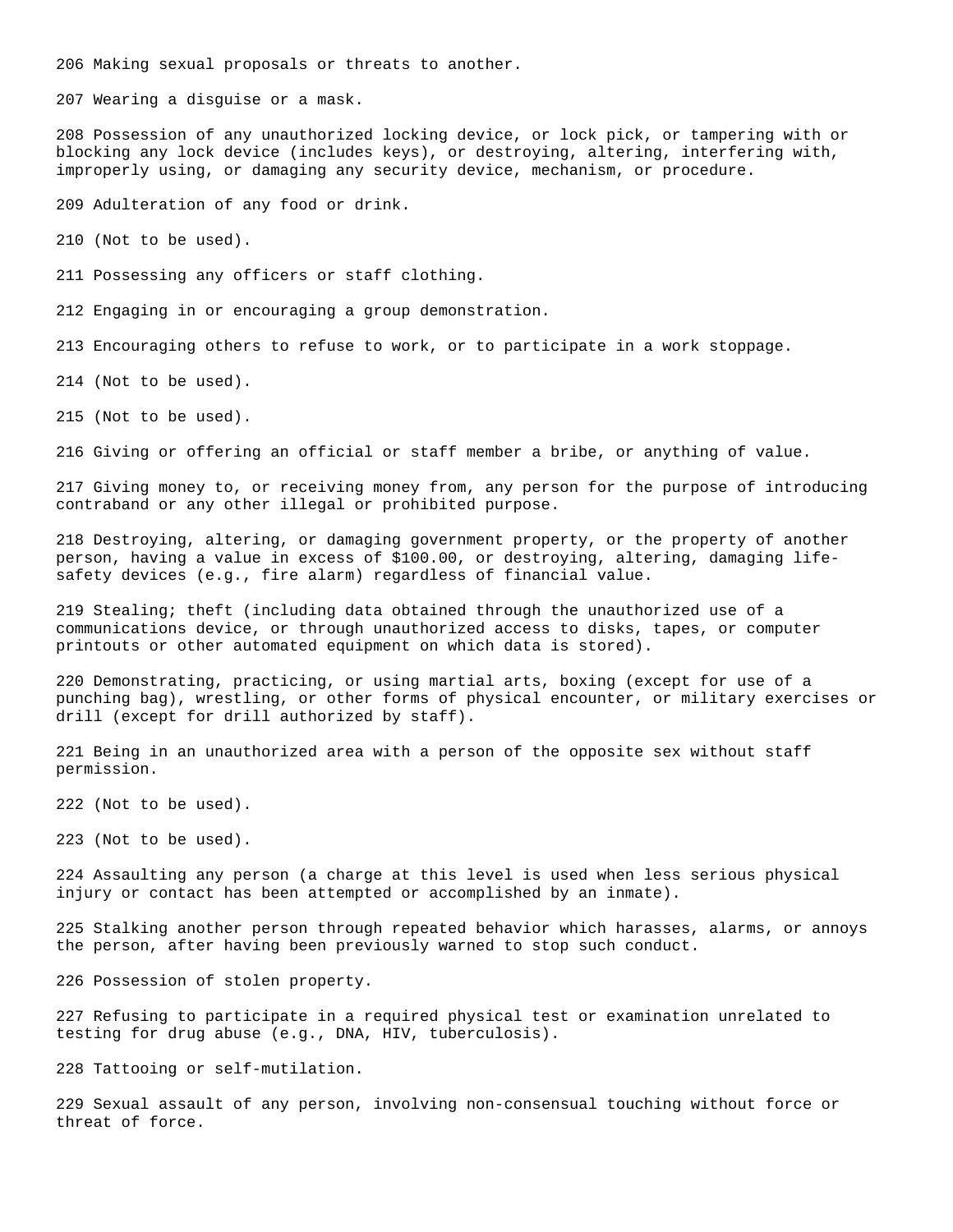296 Use of the mail for abuses other than criminal activity which circumvent mail monitoring procedures (e.g., use of the mail to commit or further a High category prohibited act, special mail abuse; writing letters in code; directing others to send, sending, or receiving a letter or mail through unauthorized means; sending mail for other inmates without authorization; sending correspondence to a specific address with directions or intent to have the correspondence sent to an unauthorized person; and using a fictitious return address in an attempt to send or receive unauthorized correspondence).

297 Use of the telephone for abuses other than illegal activity which circumvent the ability of staff to monitor frequency of telephone use, content of the call, or the number called; or to commit or further a High category prohibited act. 298 Interfering with a staff member in the performance of duties most like another High severity prohibited act. This charge is to be used only when another charge of High severity is not accurate. The offending conduct must be charged as "most like" one of the listed High severity prohibited acts.

299 Conduct which disrupts or interferes with the security or orderly running of the institution or the Bureau of Prisons most like another High severity prohibited act. This charge is to be used only when another charge of High severity is not accurate. The offending conduct must be charged as "most like" one of the listed High severity prohibited acts.

## **AVAILABLE SANCTIONS FOR HIGH SEVERITY LEVEL PROHIBITED ACTS**

A. Recommend parole date rescission or retardation.

B. Forfeit and/or withhold earned statutory good time or non-vested good conduct time up to 50% or up to 60 days, whichever is less, and/or terminate or disallow extra good time (an extra good time or good conduct time sanction may not be suspended).

B.1 Disallow ordinarily between 25% and 50% (14-27 days) of good conduct time credit available for year (a good conduct time sanction may not be suspended).

C. Disciplinary segregation (up to 6 months).

- D. Make monetary restitution.
- E. Monetary fine.
- F. Loss of privileges (*e.g.,* visiting, telephone, commissary, movies, recreation).
- G. Change housing (quarters).
- H. Remove from program and/or group activity.
- I. Loss of job.
- J. Impound inmates personal property.
- K. Confiscate contraband.
- L. Restrict to quarters.
- M. Extra duty**.**

# **MODERATE SEVERITY LEVEL PROHIBITED ACTS**

300 Indecent Exposure.

301 (Not to be used).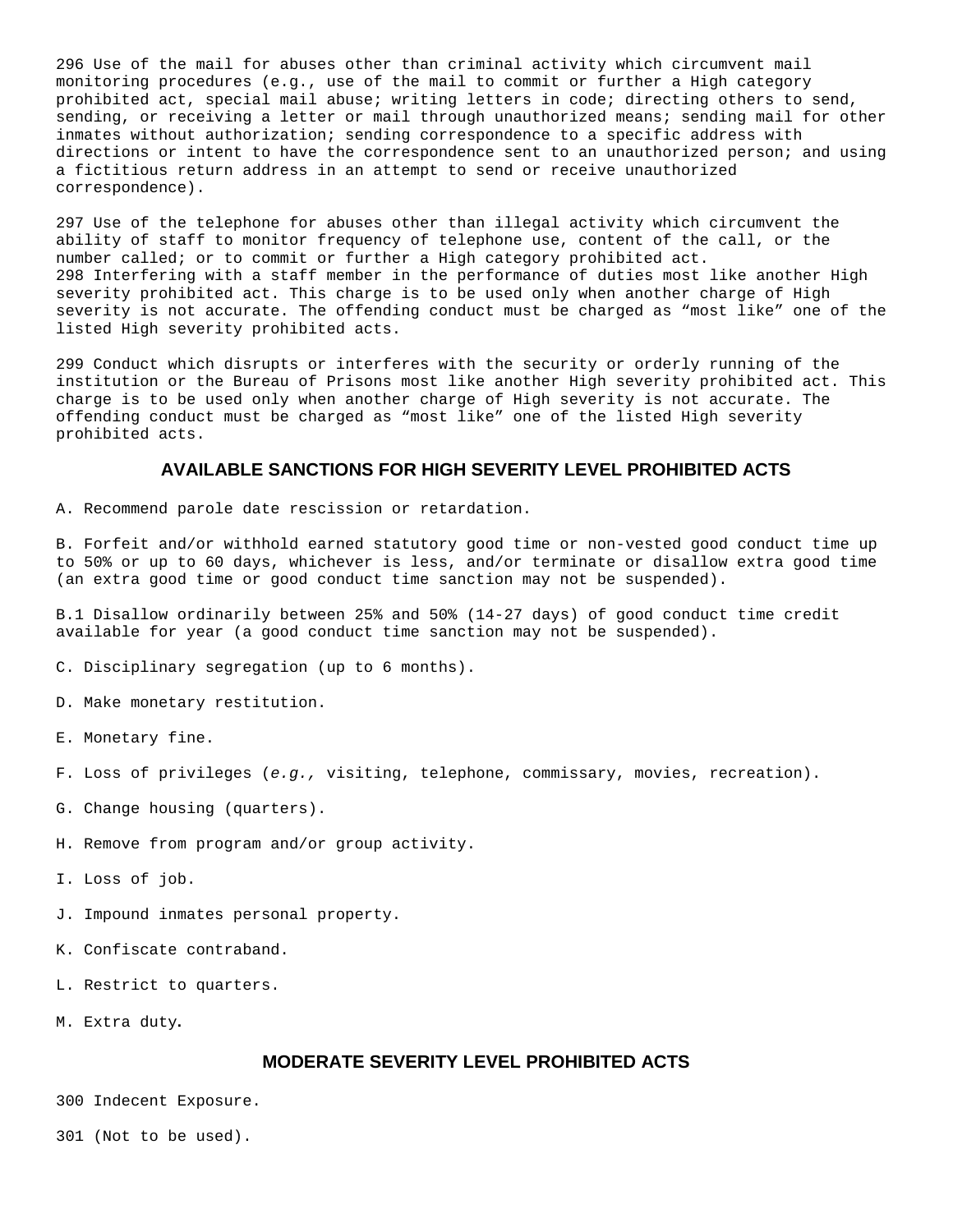302 Misuse of authorized medication.

303 Possession of money or currency, unless specifically authorized, or in excess of the amount authorized.

304 Loaning of property or anything of value for profit or increased return.

305 Possession of anything not authorized for retention or receipt by the inmate, and not issued to him through regular channels.

306 Refusing to work or to accept a program assignment.

307 Refusing to obey an order of any staff member (may be categorized and charged in terms of greater severity, according to the nature of the order being disobeyed, *e.g.*  failure to obey an order which furthers a riot would be charged as 105, Rioting; refusing to obey an order which furthers a fight would be charged as 201, Fighting; refusing to provide a urine sample when ordered as part of a drug-abuse test would be charged as 110).

308 Violating a condition of a furlough.

309 Violating a condition of a community program.

310 Unexcused absence from work or any program assignment.

311 Failing to perform work as instructed by the supervisor.

312 Insolence towards a staff member.

313 Lying or providing a false statement to a staff member.

314 Counterfeiting, forging, or unauthorized reproduction of any document, article of identification, money, security, or official paper (may be categorized in terms of greater severity according to the nature of the item being reproduced, *e.g.,*  counterfeiting release papers to effect escape, Code 102).

315 Participating in an unauthorized meeting or gathering.

316 Being in an unauthorized area without staff authorization.

317 Failure to follow safety or sanitation regulations (including safety regulations, chemical instructions, tools, MSDS sheets, OSHA standards).

318 Using any equipment or machinery without staff authorization.

319 Using any equipment or machinery contrary to instructions or posted safety standards.

320 Failing to stand count.

321 Interfering with the taking of count.

322 (Not to be used).

323 (Not to be used).

324 Gambling.

325 Preparing or conducting a gambling pool.

326 Possession of gambling paraphernalia.

327 Unauthorized contacts with the public.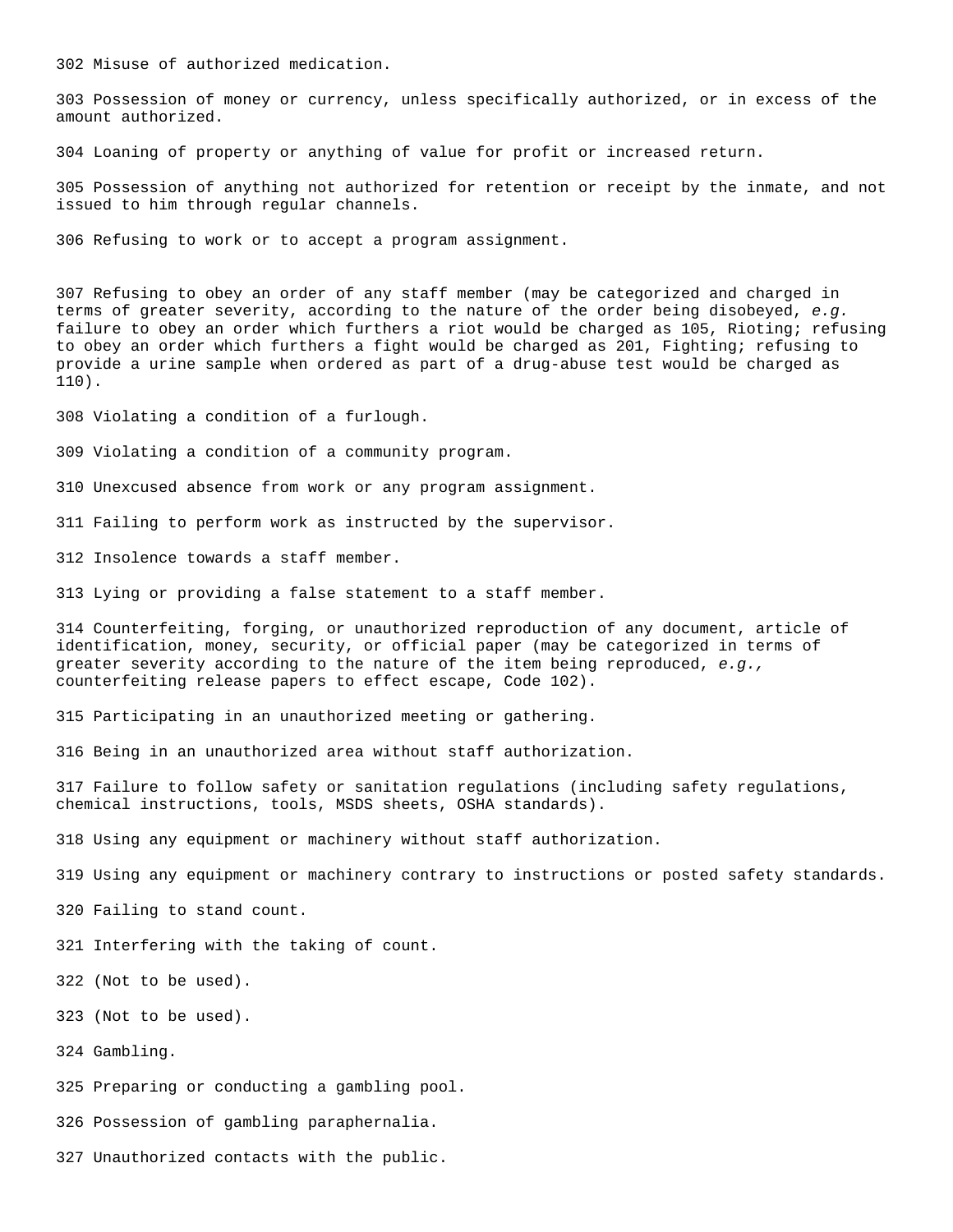328 Giving money or anything of value to, or accepting money or anything of value from, another inmate or any other person without staff authorization.

329 Destroying, altering, or damaging government property, or the property of another person, having a value of \$100.00 or less.

330 Being unsanitary or untidy; failing to keep one's person or quarters in accordance with posted standards.

331 Possession, manufacture, introduction, or loss of a non-hazardous tool, equipment, supplies, or other non-hazardous contraband (tools not likely to be used in an escape or escape attempt, or to serve as a weapon capable of doing serious bodily harm to others, or not hazardous to institutional security or personal safety) (other non-hazardous contraband includes such items as food, cosmetics, cleaning supplies, smoking apparatus and tobacco in any form where prohibited, and unauthorized nutritional/dietary supplements).

332 Smoking where prohibited.

333 Fraudulent or deceptive completion of a skills test (*e.g.,* cheating on a GED, or other educational or vocational skills test).

334 Conducting a business; conducting or directing an investment transaction without staff authorization.

335 Communicating gang affiliation; participating in gang related activities; possession of paraphernalia indicating gang affiliation.

336 Circulating a petition.

396 Use of the mail for abuses other than criminal activity which do not circumvent mail monitoring; or use of the mail to commit or further a Moderate category prohibited act.

397 Use of the telephone for abuses other than illegal activity which do not circumvent the ability of staff to monitor frequency of telephone use, content of the call, or the number called; or to commit or further a Moderate category prohibited act.

398 Interfering with a staff member in the performance of duties most like another Moderate severity prohibited act. This charge is to be used only when another charge of Moderate severity is not accurate. The offending conduct must be charged as "most like" one of the listed Moderate severity prohibited acts.

399 Conduct which disrupts or interferes with the security or orderly running of the institution or the Bureau of Prisons most like another Moderate severity prohibited act. This charge is to be used only when another charge of Moderate severity is not accurate. The offending conduct must be charged as "most like" one of the listed Moderate severity prohibited acts.

## **AVAILABLE SANCTIONS FOR MODERATE SEVERITY LEVEL PROHIBITED ACTS**

A. Recommend parole date rescission or retardation.

B. Forfeit and/or withhold earned statutory good time or non-vested good conduct time up to 25% or up to 30 days, whichever is less, and/or terminate or disallow extra good time (an extra good time or good conduct time sanction may not be suspended).

B.1 Disallow ordinarily up to 25% (1-14 days) of good conduct time credit available for year (a good conduct time sanction may not be suspended).

C. Disciplinary segregation (up to 3 months).

D. Make monetary restitution.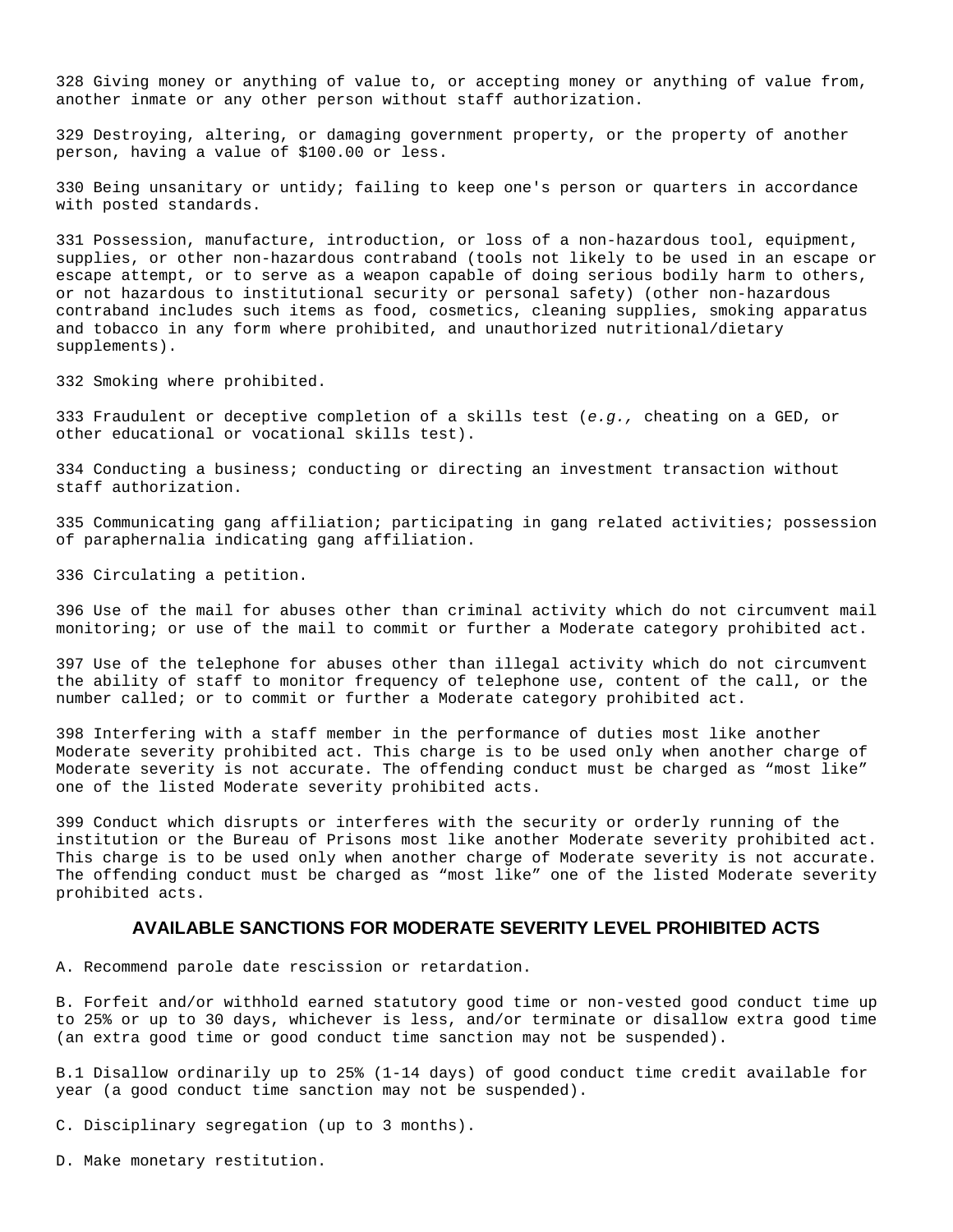E. Monetary fine.

F. Loss of privileges (*e.g.,* visiting, telephone, commissary, movies, recreation).

G. Change housing (quarters).

H. Remove from program and/or group activity.

I. Loss of job.

J. Impound inmate's personal property.

K. Confiscate contraband.

L. Restrict to quarters.

M. Extra duty.

## **LOW SEVERITY LEVEL PROHIBITED ACTS**

400 (Not to be used).

401 (Not to be used).

402 Malingering, feigning illness.

403 (Not to be used).

404 Using abusive or obscene language.

405 (Not to be used).

406 (Not to be used).

407 Conduct with a visitor in violation of Bureau regulations.

408 (Not to be used).

409 Unauthorized physical contact (e.g., kissing, embracing).

498 Interfering with a staff member in the performance of duties most like another Low severity prohibited act. This charge is to be used only when another charge of Low severity is not accurate. The offending conduct must be charged as "most like" one of the listed Low severity prohibited acts.

499 Conduct which disrupts or interferes with the security or orderly running of the institution or the Bureau of Prisons most like another Low severity prohibited act. This charge is to be used only when another charge of Low severity is not accurate. The offending conduct must be charged as "most like" one of the listed Low severity prohibited acts.

## **AVAILABLE SANCTIONS FOR LOW SEVERITY LEVEL PROHIBITED ACTS**

B.1 Disallow ordinarily up to 12.5% (1-7 days) of good conduct time credit available for year (to be used only where inmate found to have committed a second violation of the same prohibited act within 6 months); Disallow ordinarily up to 25% (1-14 days) of good conduct time credit available for year (to be used only where inmate found to have committed a third violation of the same prohibited act within 6 months) (a good conduct time sanction may not be suspended).

D. Make monetary restitution.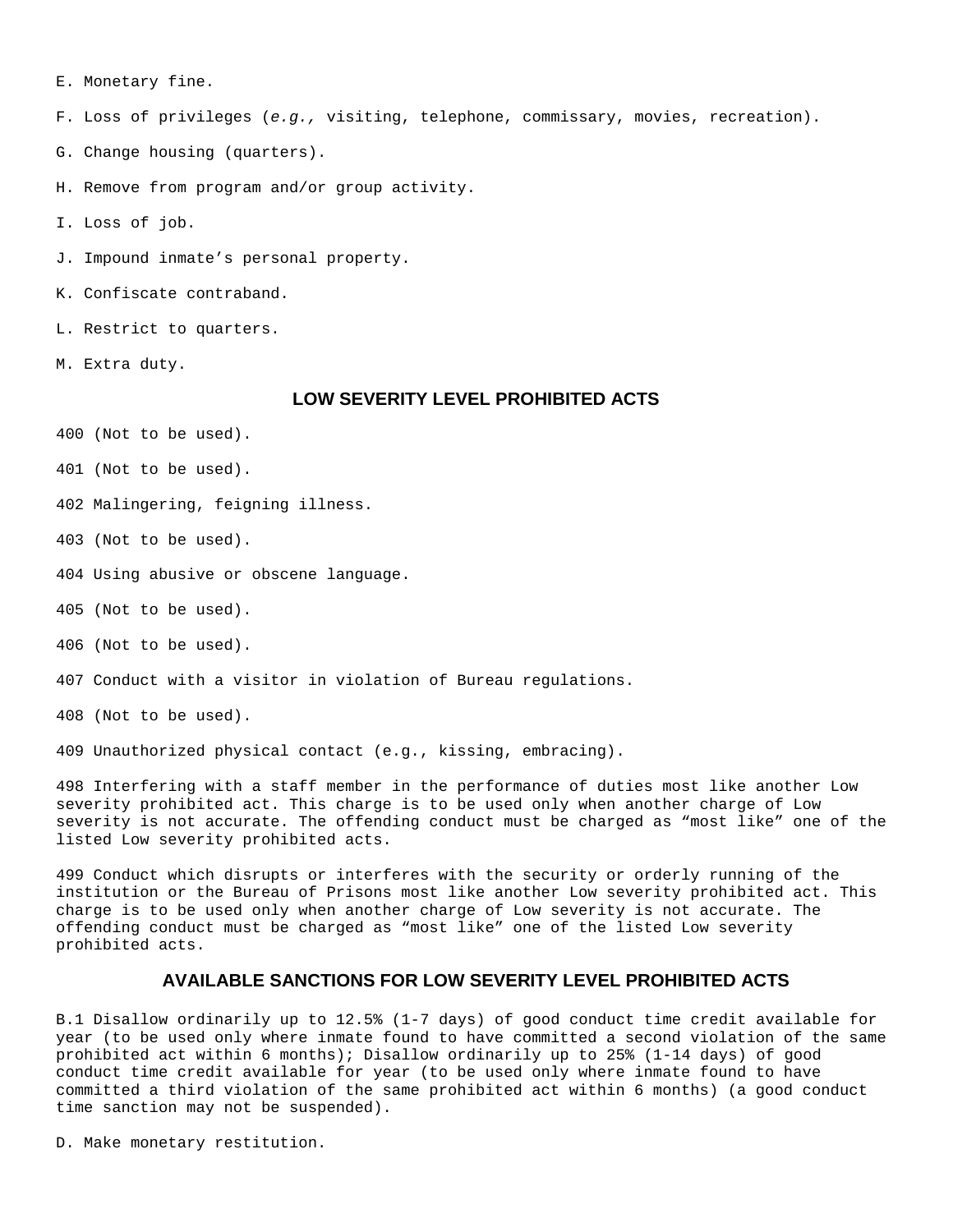E. Monetary fine.

F. Loss of privileges (e.g., visiting, telephone, commissary, movies, recreation).

- G. Change housing (quarters).
- H. Remove from program and/or group activity.
- I. Loss of job.
- J. Impound inmate's personal property.
- K. Confiscate contraband
- L. Restrict to quarters.
- M. Extra duty.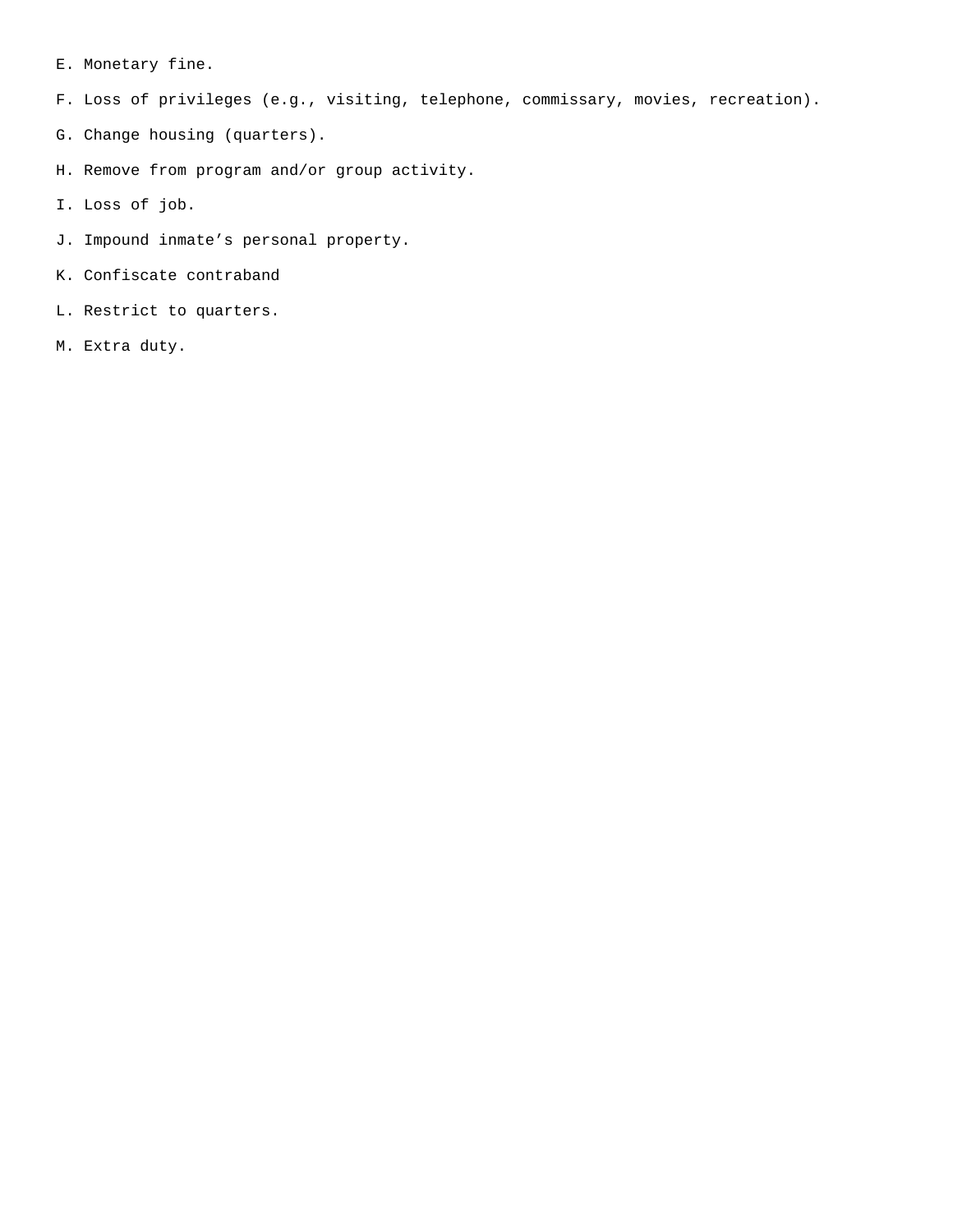### **ATTACHMENT D –**

## **RESTORATION OF GOOD TIME**

An application for restoration of good time is to go from the inmate's unit team, through both the DHO and Captain for comments, to the Warden or his or her delegated representative for final decision.

### **SANCTIONS BY SEVERITY OF PROHIBITED ACT, WITH ELIGIBILITY FOR RESTORATION OF FORFEITED AND WITHHELD STATUTORY GOOD TIME**

|                  |           |                                              |                                                                                                                   | Elig.<br>Restora |          | Elig.<br>Restora |                                                                                                                                |      |          |
|------------------|-----------|----------------------------------------------|-------------------------------------------------------------------------------------------------------------------|------------------|----------|------------------|--------------------------------------------------------------------------------------------------------------------------------|------|----------|
| Severity         | Max.Amt.  | Max.Amt.                                     |                                                                                                                   | tion             |          | tion             |                                                                                                                                | Max. |          |
| of Act           | Sanctions | Forf. GT1                                    | W/hd SGT                                                                                                          |                  | Forf.SGT | W/hd/SGT         |                                                                                                                                |      | Dis Seg1 |
| Greatest         | $A-F$     | 100%                                         | Good time<br>creditable<br>for single<br>month during<br>which violation<br>occurs. Applies<br>to all categories. | $24 \text{ mos}$ |          | 18 mos           |                                                                                                                                |      | 60 days  |
| High             | A-M       | $50%$ or<br>60 days,<br>whichever<br>is less |                                                                                                                   | 18 mos           |          | 12 mos           |                                                                                                                                |      | 30 days  |
| Moderate         | $A-N$     | $25%$ or<br>30 days,<br>whichever<br>is less |                                                                                                                   | $12 \text{ mos}$ |          | 6 mos            |                                                                                                                                |      | 15 days  |
| Low/Moderate E-P |           | N/A                                          |                                                                                                                   | $6 \text{ mos}$  |          | 3 mos            | $N/A(1^{st}$ offense) $N/A$ (1 <sup>st</sup> offense) 7 days<br>$(2nd or 3rd of fense in same)$<br>Category within six months) |      | 15 days  |

**[NOTE: "GT" represents both good conduct and statutory good time and "SGT" represents statutory good time. Forfeited good conduct time is not eligible for restoration. Restoration of statutory good time will be approved at the time of initial eligibility only when the inmate has shown a period of time with improved good behavior. When the Warden or his delegated representative denies restoration of forfeited or withheld statutory good time, the unit team shall notify the inmate of the reasons for denial. The unit team shall establish a new eligibility date, not to exceed six months from the date of denial.**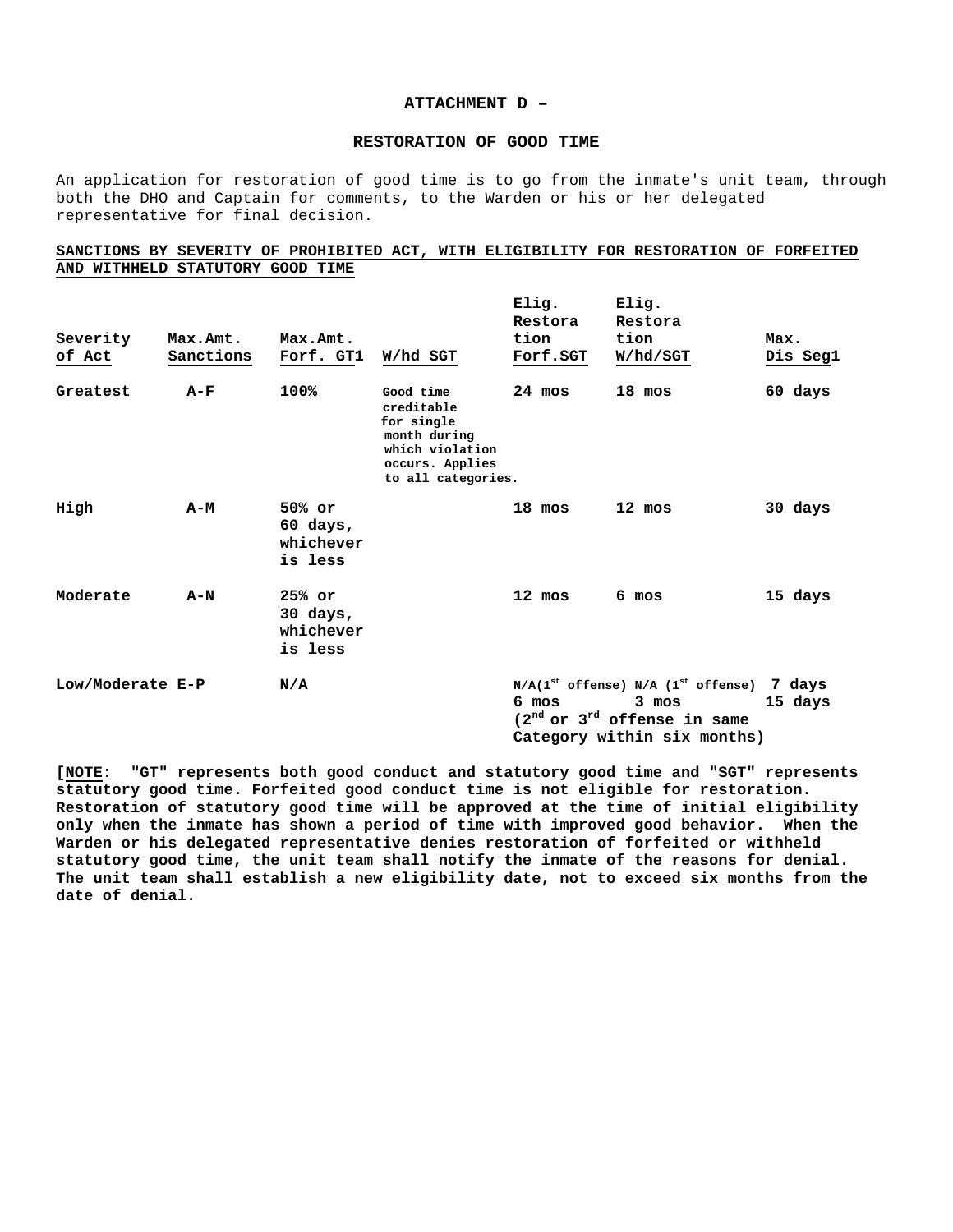#### **- ATTACHMENT E –**

## **SANCTIONS FOR REPETITION OF PROHIBITED ACTS WITHIN SAME CATEGORY**

 **When the Unit Discipline Committee or DHO finds that an inmate has committed a prohibited act in the Low Moderate, Moderate, or High category, and when there has been a repetition of the same offense(s) within recent \* months (offenses for violation of the same code), increased sanctions are authorized to be imposed by the DHO according to the following chart. (Note: An informal resolution may not be considered as a prior offense for purposes of this chart.)**

|                 | Prior Offense (Same | Frequency     |                                                                                                |
|-----------------|---------------------|---------------|------------------------------------------------------------------------------------------------|
|                 | Code) Within Time   | of Repeated   |                                                                                                |
| <b>CATEGORY</b> | Period              | Offense       | Sanction Permitted                                                                             |
| Low Moderate    |                     |               | Low Moderate sanctions plus:                                                                   |
| $(400$ Series)  | 6 months            | 2d Offense    | 1. Disciplinary Segregation up to 1 month.                                                     |
|                 |                     |               | 2. Forfeit earned SGT or non-vested GCT up to 10 %                                             |
|                 |                     |               | or up to 15 days, whichever is less, and/or                                                    |
|                 |                     |               | terminate or disallow EGT (an EGT sanction may not                                             |
|                 |                     |               | be suspended)                                                                                  |
|                 |                     | 3d Offense    | Any sanctions or more available in Moderate (300)<br>and Low Moderate (400) series             |
|                 |                     |               |                                                                                                |
|                 |                     |               |                                                                                                |
| Moderate        | 12 months           | 2d Offense    | Moderate sanctions (300 series) (A,C, E-N) plus:<br>1. Disciplinary segregation up to 6 months |
| $(300$ Series)  |                     |               | 2. Forfeit earned SGT or non-vested GCT up to 37 1/2                                           |
|                 |                     |               | % or up to 45, whichever is less, and/or terminate                                             |
|                 |                     |               | or disallow EGT (an EGT sanction may not be                                                    |
|                 |                     |               | suspended)                                                                                     |
|                 |                     | 3d Offense    | Any sanctions or more available in Moderate (300)                                              |
|                 |                     |               | and High (200) series.                                                                         |
|                 |                     |               |                                                                                                |
| High            | 18 months           | 2d Offense    | High sanctions (A, C, E-M), plus:                                                              |
| $(200$ Series)  |                     |               | 1. Disciplinary segregation up to 12 months                                                    |
|                 |                     |               | 2. Forfeit earned SGT or non-vested GCT up to 75%                                              |
|                 |                     |               | or up to 90 days, whichever is less, and/or                                                    |
|                 |                     |               | terminate or disallow EGT (an EGT sanction may not                                             |
|                 |                     |               | be suspended)<br>Any sanction available in High (200) and                                      |
|                 |                     | 3d Offense    | Greatest (100) series.                                                                         |
| Greatest        | 24 months           | $2nd$ or more | Disciplinary Segregation (up to 18 months)                                                     |
| Severity        |                     | offense       |                                                                                                |
| (100 level)     |                     |               |                                                                                                |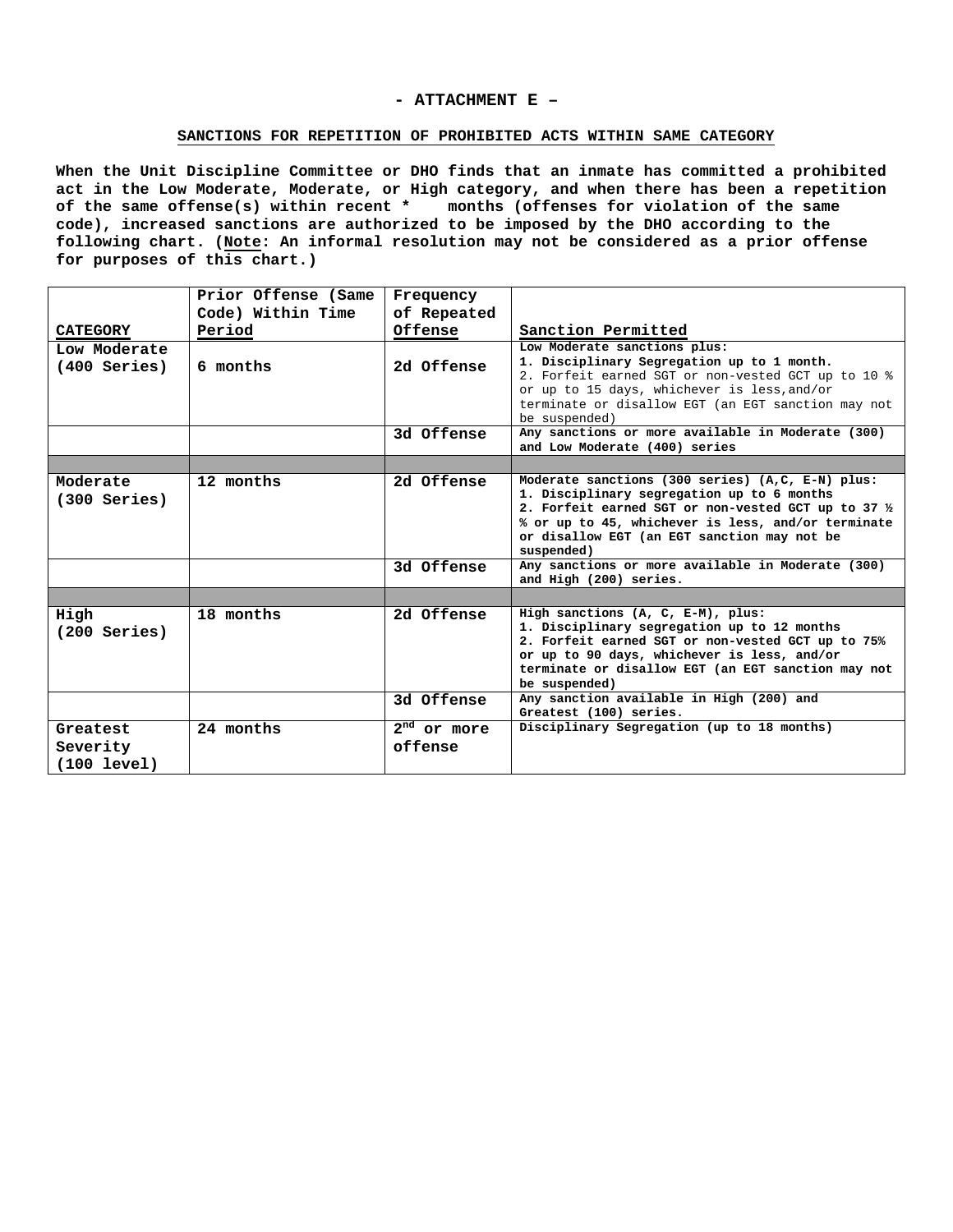# **CHAPTER VIII**

# **MISCELLANEOUS**

# **Table of Contents**

|    | A) Food Service                   |  |
|----|-----------------------------------|--|
|    | 1) Dining Hall Dress Code         |  |
|    | 2) Dining Hall Policies           |  |
| B) | Safety                            |  |
|    |                                   |  |
|    | C) Directions to FCI Three Rivers |  |
|    | 1) Attachment A for Map           |  |
| D) | Important Addresses               |  |
| E) | Conclusion                        |  |
|    |                                   |  |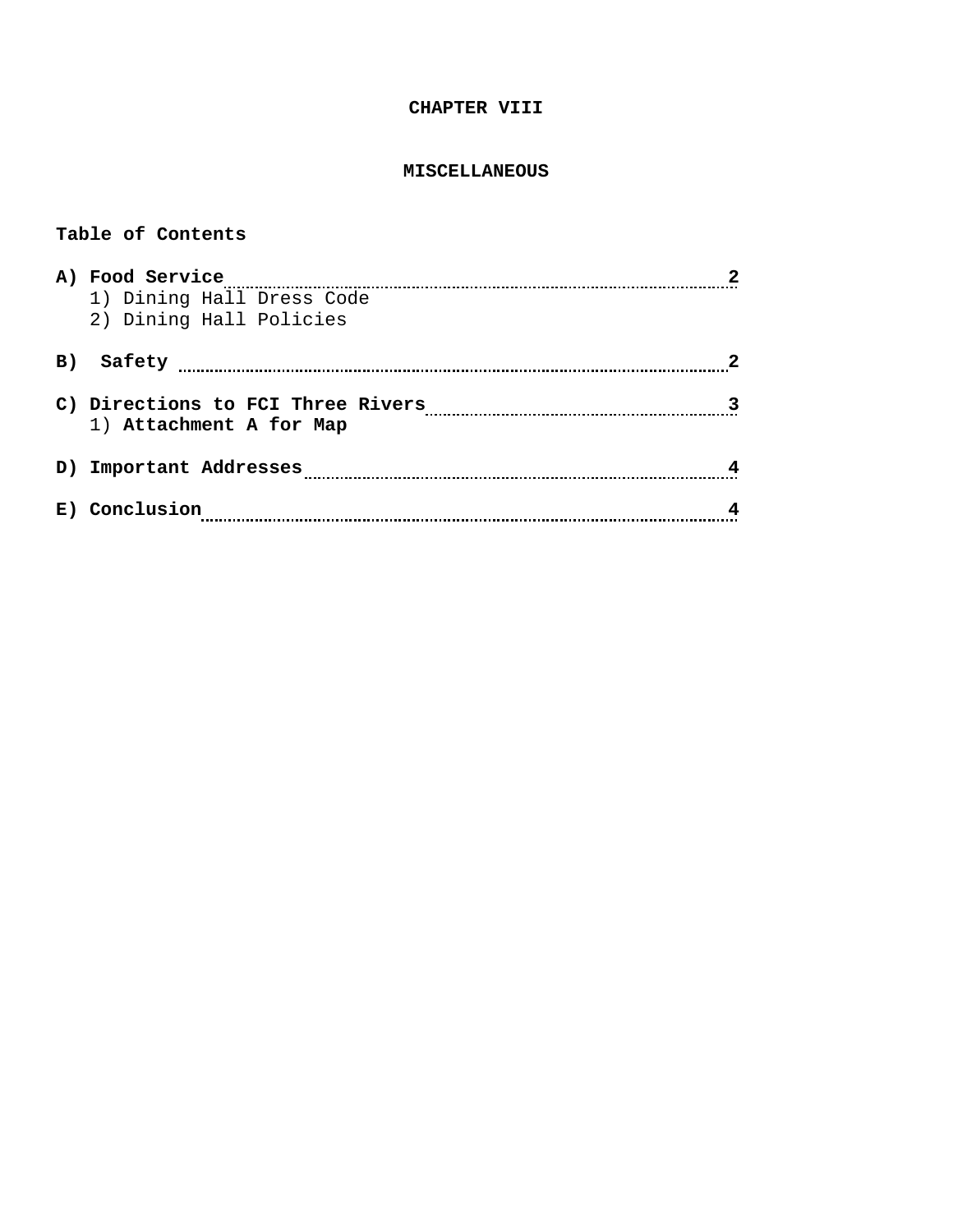**FOOD SERVICE:** Inmates are provided well balanced, nutritional meals made pleasing to the eye and palette at FCI Three Rivers. Self-service meal operations for general population inmates include hot food bars, special diet options and pork free meal programs.

**Dress Code for the Dining Hall:** Shoes, socks and shirts with sleeves are required in the dining room. Shirts must be buttoned and tucked into your trousers. Headgear, unless provided for approved religious practice is not authorized. Sunglasses are not authorized in the Dining Hall. Sandals and shower shoes are prohibited unless medically prescribed. Athletic type shorts, sweat suits and warm-ups, which are neat and clean in appearance, may be worn on weekends, holidays, breakfast, and after the 4:00 P.M. count.

## **Dining Hall Policies:**

1. Inmate dress code will be followed at all times.

2. When finished eating, all inmates must take their tray and utensils to the tray room to be cleaned.

3. Inmates will not "skip" or "cut" in the serving line.

**4. No fruit, food, or drink of ANY kind will be allowed to leave the dining hall**.

5. **No food or drink item is authorized inside the dining hall except condiments (i.e. hot sauce, spices, etc….)**

**6. Commissary bags, education books, coolers, radios, playing cards, personal cups and bowls are absolutely prohibited in the dining hall.**

#### **SAFETY**

Every effort will be made to provide a safe working environment. As a new commitment you are being provided with a copy of the safety regulations (BP 169) and a copy of the Inmate Accident Compensation Procedures. You are required to sign and date the form to indicate you have received this information.

# **General Safety Rules**

Each inmate worker is required to exercise care, cooperation, and common sense in the performance of his work assignment. Horseplay on the job will not be tolerated.

An inmate worker will perform only that work to which he is assigned. Unauthorized use of machines or equipment or performance of work in an area not specifically assign is forbidden and subject to disciplinary action. Machines or equipment in the work area shall not be used to fabricate or repair personal items.

Operating machinery without the use of safety guard (s) is forbidden and will result in disciplinary action.

Do not adjust, oil, clean, repair, or perform any maintenance to any machinery while it is in motion. Stop machinery first and use the lock out devices when provided. To protect against physical injury and/or health hazard, each inmate worker is required to use safety equipment provided. Personal protection equipment, such as hard hats, hearing protection, goggles, respirators, aprons, arm guards, wire mesh gloves, and safety shoes are to be used in designated areas and must be worn in the proper manner.

Safety goggles must be worn when performing any grinding, chiseling, filing, or sanding operation. Landscape operations involving the operation of weed eaters, or edgers also require the use of safety glasses.

### **Safety Reports**

Safety hazards are to be reported to your work supervisor immediately. If he/she does not agree an unsafe condition exists, you may report the hazard to the Safety Manager for further consideration.

If you are injured while performing your work assignment, no matter how minor it may seem, report it to your work supervisor. Failure to report an injury within 48 hours may